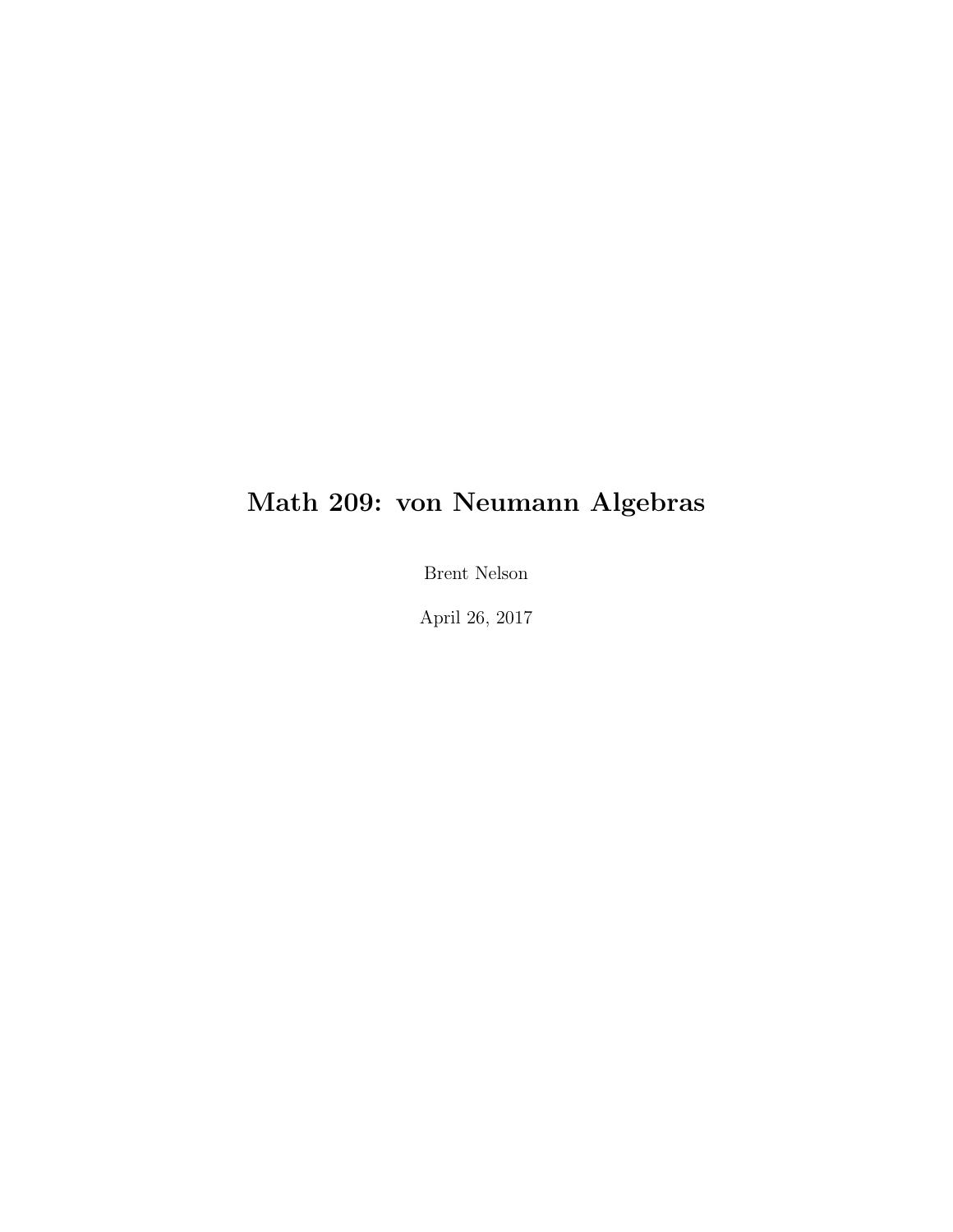## **Contents**

| 1                       | Preliminaries                                                                                                                | $\overline{\mathbf{4}}$ |
|-------------------------|------------------------------------------------------------------------------------------------------------------------------|-------------------------|
|                         | 1.1                                                                                                                          | $\overline{4}$          |
|                         | 1.2                                                                                                                          | $\overline{4}$          |
|                         | 1.3                                                                                                                          | $\overline{5}$          |
|                         | 1.4                                                                                                                          | $\overline{5}$          |
|                         | 1.5                                                                                                                          | 6                       |
| $\boldsymbol{2}$        | Von Neumann Algebras                                                                                                         | 8                       |
|                         | $2.1\,$                                                                                                                      | 8                       |
|                         | 2.2                                                                                                                          | 9                       |
|                         | 2.3                                                                                                                          | 10                      |
|                         | 2.4                                                                                                                          | 11                      |
|                         | 2.4.1                                                                                                                        | 11                      |
|                         | 2.4.2                                                                                                                        | 11                      |
|                         | 2.4.3                                                                                                                        | 12                      |
|                         | 2.4.4<br>The Hyperfinite $II_1$ Factor $\ldots \ldots \ldots \ldots \ldots \ldots \ldots \ldots \ldots \ldots \ldots \ldots$ | 13                      |
|                         | 2.5                                                                                                                          | 14                      |
|                         | 2.5.1                                                                                                                        | 14                      |
|                         | 2.5.2                                                                                                                        | 15                      |
|                         | 2.5.3                                                                                                                        | 16                      |
| 3                       | <b>Borel Functional Calculus</b>                                                                                             | 18                      |
|                         | $3.1\,$                                                                                                                      | 18                      |
|                         | 3.2                                                                                                                          | 23                      |
| $\overline{\mathbf{4}}$ | The Predual                                                                                                                  | 27                      |
|                         | 4.1                                                                                                                          | 27                      |
|                         | 4.2                                                                                                                          | 28                      |
|                         | 4.2.1                                                                                                                        | 31                      |
|                         | 4.2.2                                                                                                                        | 32                      |
|                         | 4.3                                                                                                                          | 32                      |
|                         | 4.4                                                                                                                          | 35                      |
|                         | 4.5                                                                                                                          | 38                      |
|                         | 4.6                                                                                                                          | $39\,$                  |
|                         | 4.7                                                                                                                          | 41                      |
| 5                       | Types of von Neumann Algebras                                                                                                | 43                      |
|                         | 5.1                                                                                                                          | 43                      |
|                         | 5.2                                                                                                                          | 47                      |
|                         | 5.3                                                                                                                          | 52                      |
|                         | 5.3.1                                                                                                                        | 55                      |
|                         | 5.3.2                                                                                                                        | 59                      |
|                         | 5.3.3                                                                                                                        | 59                      |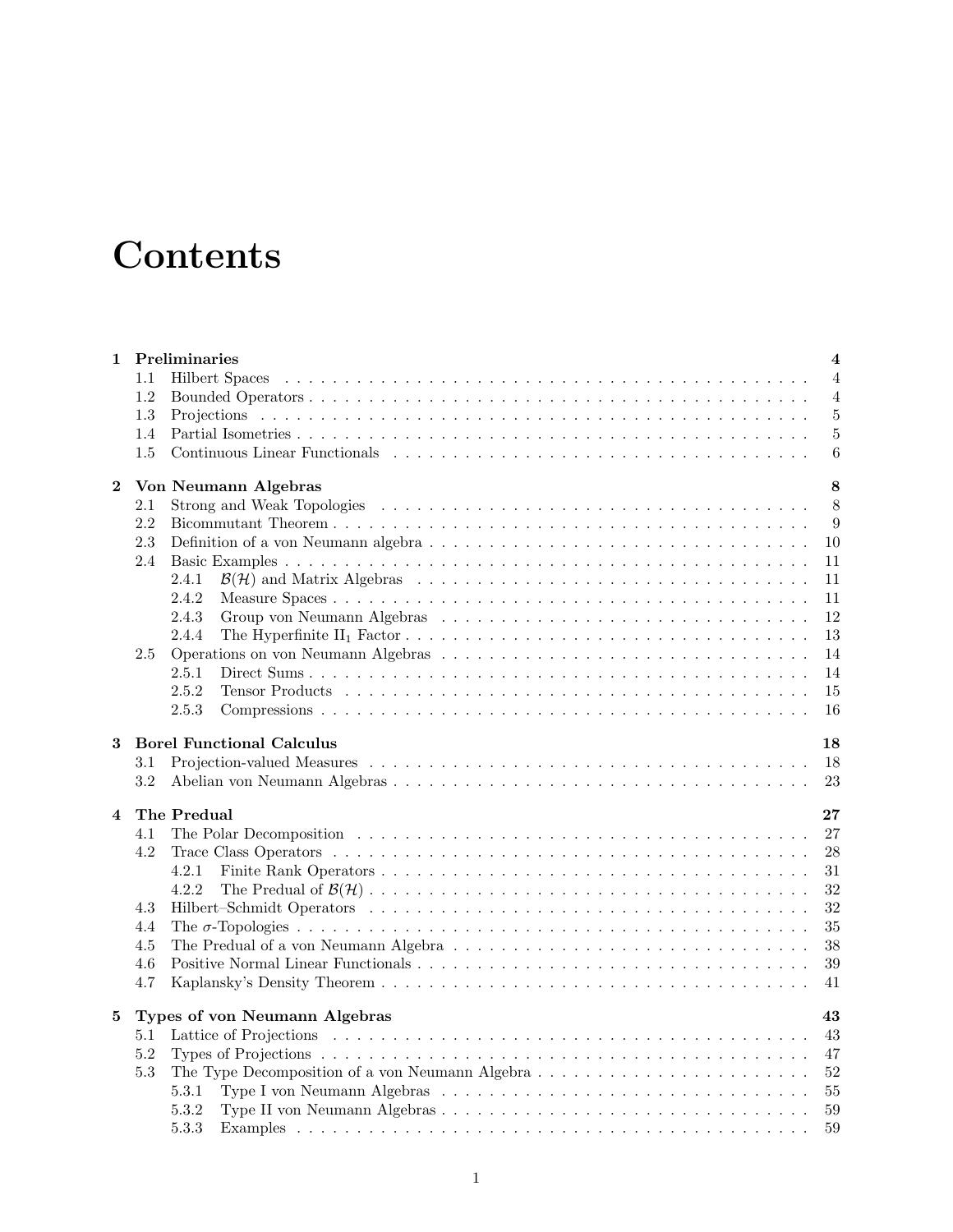|  | 6 The Trace | -61 |
|--|-------------|-----|
|  |             |     |
|  |             |     |
|  |             |     |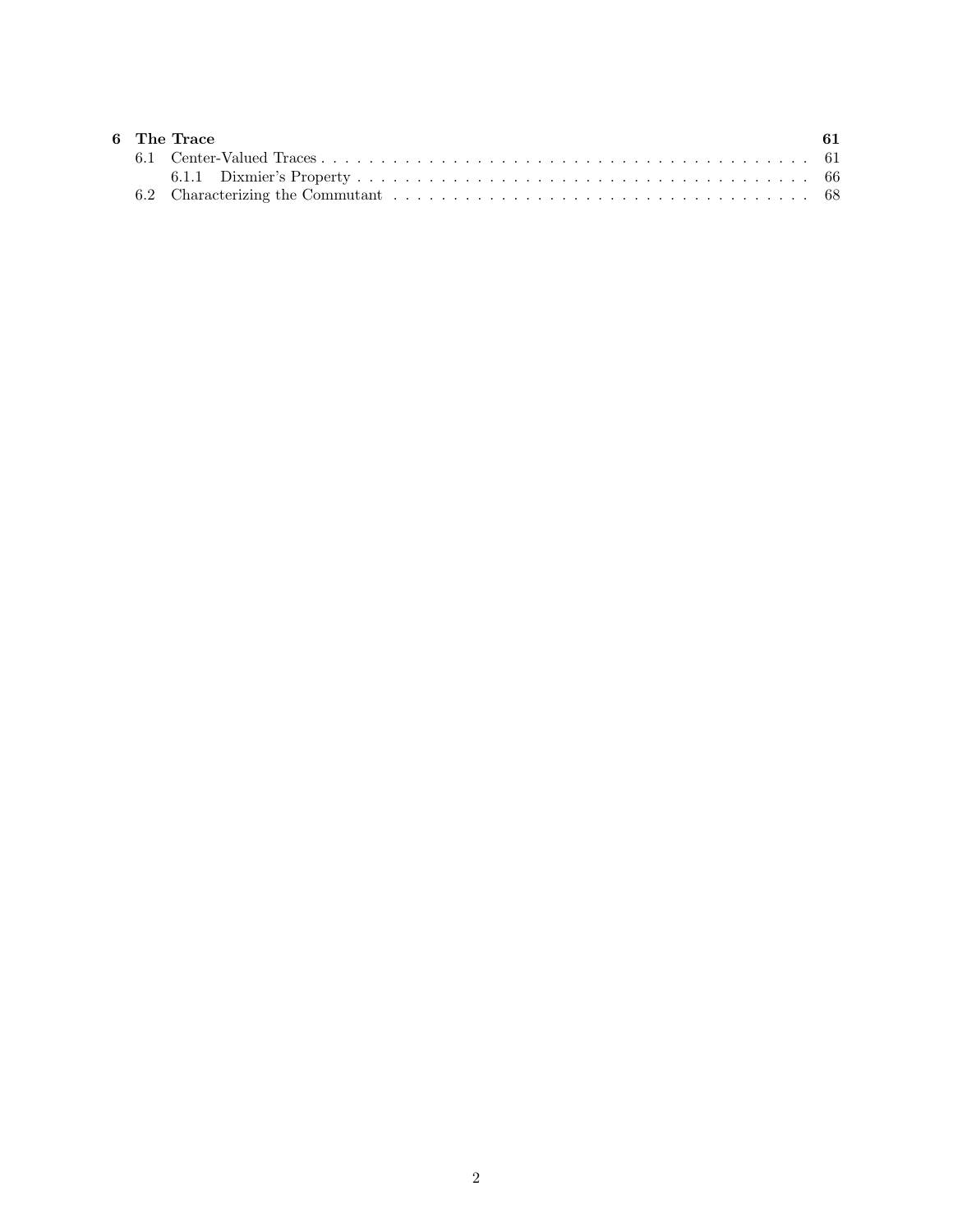## Introduction

This set of notes assumes a familiarity with  $C^*$ -algebras (in particular either Math 206: Banach Algebras and Spectral Theory or Math 208:  $C^*$ -algebras at the University of California, Berkeley). In particular, one should be familiar with the continuous functional calculus.

With this in mind we make the following foreshadowing analogy:  $C^*$ -algebras are to continuous functions as von Neumann algebras are to essentially bounded measurable functions. This will be made precise later on, but for now take it as an indication that the intuition will shift from topological spaces to measure spaces. However, von Neumann algebras also offer a non-commutative context to study many other mathematical objects: groups, dynamical systems, equivalence relations, graphs, and random variables to name a few. It is an incredibly rich theory lying at an intersection of algebra and analysis (cf. Theorem [2.2.4\)](#page-10-1), and though at times technically demanding it is well worth the effort to learn.

Though not as extensive as Takesaki's Theory of Operator Algebras I, these notes will follow roughly the same course. The ambitious reader is encouraged to check there for additional topics, exercises, and bragging rights. The intention is for these notes to be fully self-contained, but the occasional proof may be relegated to an exercise.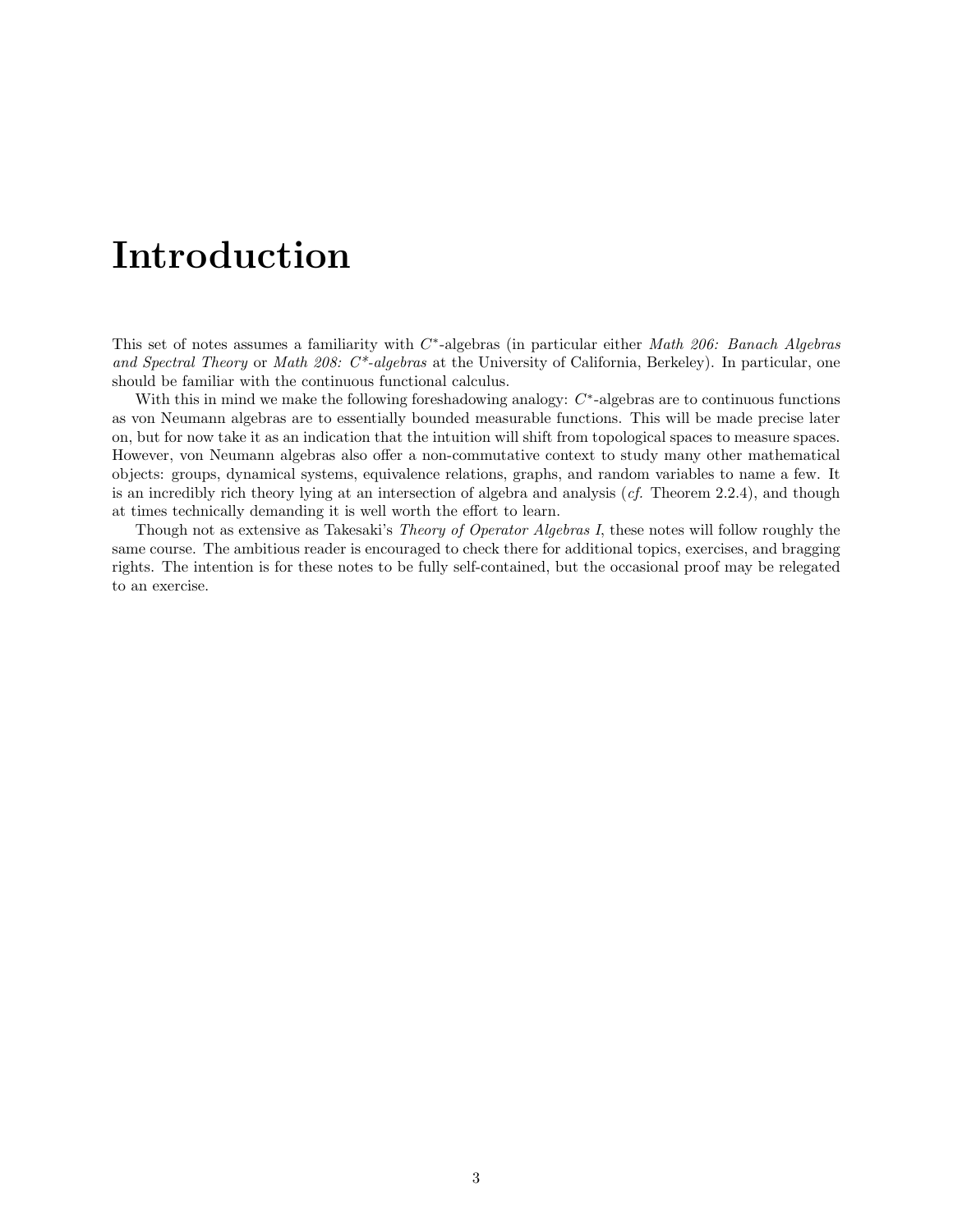# <span id="page-4-0"></span>Chapter 1 Preliminaries

We recall some basic facts about Hilbert spaces and bounded operators, which we present—despite being familiar to anyone who has studied  $C^*$ -algebras—in order to establish some notation.

#### <span id="page-4-1"></span>1.1 Hilbert Spaces

Let  $V$  be a vector space over  $\mathbb{C}$ .

**Definition 1.1.1.** An inner product on V is map  $\langle \cdot, \cdot \rangle : V^2 \to \mathbb{C}$  satisfying for all  $x, y, z \in V$  and  $a \in \mathbb{C}$ 

- 1.  $\langle x, y \rangle = \langle y, x \rangle$  (Conjugate symmetry)
- 2.  $\langle ax + y, z \rangle = a \langle x, z \rangle + \langle y, z \rangle$  (Linearity)
- 3.  $\langle x, x \rangle \ge 0$  with equality if and only if  $x = 0$  (**Positive-definiteness**)

Observe that properties 1 and 2 imply the inner product is conjugate linear in the second coordinate:

$$
\langle x, ay \rangle = \bar{a} \langle x, y \rangle \qquad x, y \in V \ a \in \mathbb{C}.
$$

The inner product also naturally gives a norm on  $V$  given by

$$
||x|| := \sqrt{\langle x, x \rangle} \qquad x \in V.
$$

The *Cauchy–Schwarz inequality* is automatically satisfied:

$$
|\langle x, y \rangle| \le ||x|| ||y|| \qquad x, y \in V.
$$

**Definition 1.1.2.** A vector space  $\mathcal{H}$  over  $\mathbb{C}$  is called a **Hilbert space** if it is equipped with an inner product and is complete in the topology induced by the norm associated with the inner product. We say a Hilbert space is separable if its dimension is countable.

Remark 1.1.3. We can easily adjust the above definitions to give Hilbert space over R. In the following, all Hilbert space will be complex unless otherwise specified.

#### <span id="page-4-2"></span>1.2 Bounded Operators

Let  $H$  be a Hilbert space.

**Definition 1.2.1.** A bounded operator on H is a C-linear map  $x: \mathcal{H} \to \mathcal{H}$  such that

$$
\sup_{\xi \in \mathcal{H}} \frac{\|x\xi\|}{\|\xi\|} < \infty.
$$

This supremum is called the **operator norm of** x and is denoted  $||x||$ .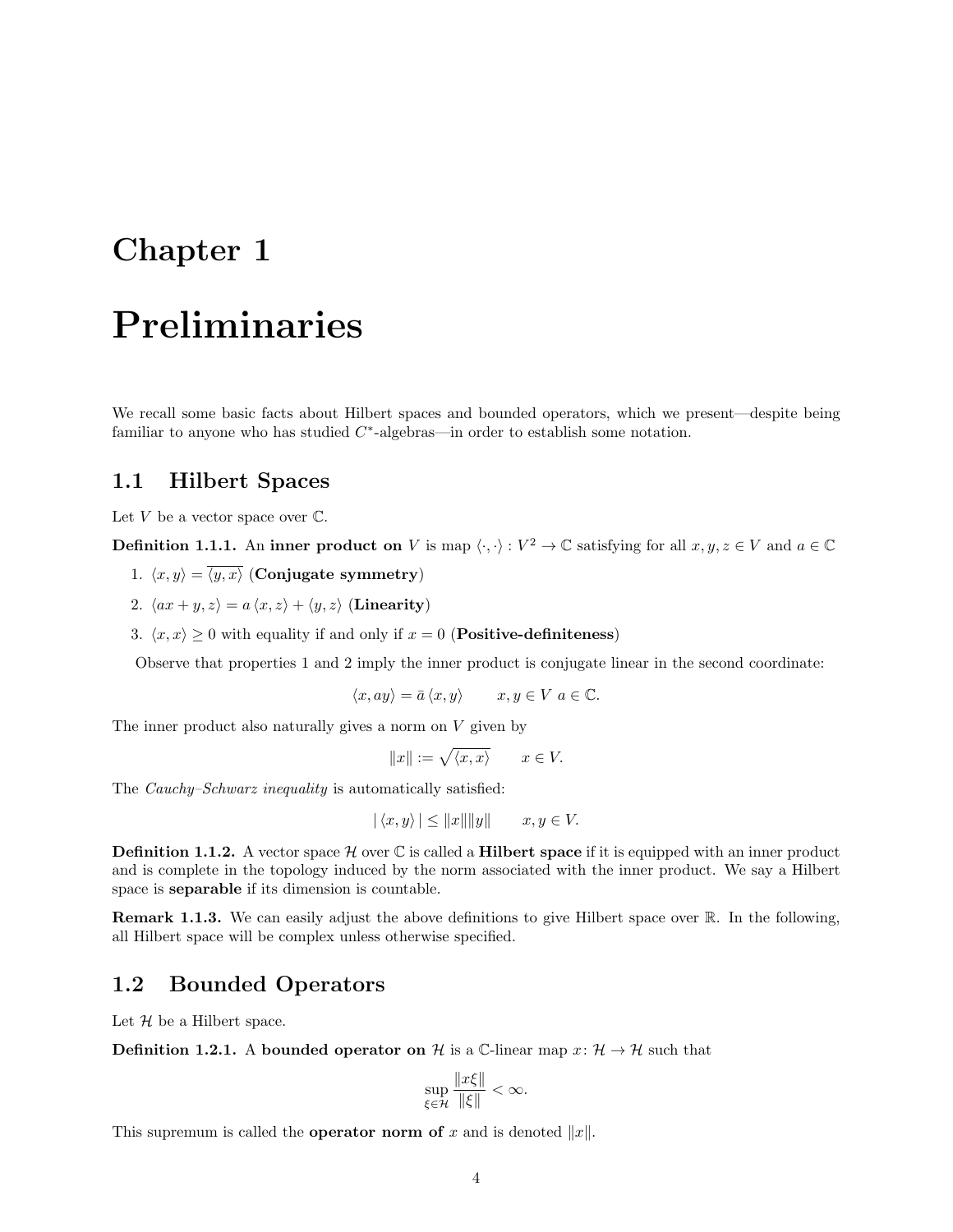It is easily checked that x is bounded if and only if it is (Lipschitz) continuous on  $\mathcal{H}$  (in the topology induced by the vector norm on  $\mathcal{H}$ ).

If x is a bounded operator, its *adjoint*, denoted  $x^*$ , is the bounded operator uniquely determined by

$$
\langle x\xi, \eta \rangle = \langle \xi, x^* \eta \rangle \qquad \xi, \eta \in \mathcal{H}.
$$

It follows that

$$
||x^*x|| = ||x||^2 = ||x^*||^2.
$$

This equality is known as the  $C^*$ -identity.

We shall let  $\mathcal{B}(\mathcal{H})$  denote the collection of bounded operators on H. We then have that  $\mathcal{B}(\mathcal{H})$  is a  $*$ algebra with multiplication given by composition. It is easily seen that  $\mathcal{B}(\mathcal{H})$  is closed under the operator norm, and since this satisfies the  $C^*$ -identity,  $\mathcal{B}(\mathcal{H})$  is in fact a  $C^*$ -algebra.

#### <span id="page-5-0"></span>1.3 Projections

**Definition 1.3.1.** Let H be a Hilbert space. We say  $p \in \mathcal{B}(\mathcal{H})$  is a **projection** if  $p = p^* = p^2$ . Two projections  $p, q \in \mathcal{B}(\mathcal{H})$  are said to be **orthogonal** if  $pq = 0$ . For projections  $p, q \in \mathcal{B}(\mathcal{H})$ , we write  $p \leq q$  if  $pq = p$ . Equivalently,  $p(1 - q) = 0$ .

Technically, the above definition is for orthogonal or self-adjoint projections, but since these are the only kind we shall consider we simply refer to them as *projections*. Note that for a projection p and  $\xi \in \mathcal{H}$  we always have

$$
||p\xi||^2 = \langle p\xi, p\xi \rangle = \langle p\xi, \xi \rangle \le ||p\xi|| ||\xi||,
$$

or  $||p\xi|| \le ||\xi||$ . Hence  $||p|| \le 1$ . Since  $||p|| = ||p^2|| = ||p||^2$ , we have  $||p|| = 1$  unless  $p = 0$ .

For any closed subspace  $\mathcal{K} \subset \mathcal{H}$ , there exists a unique projection p from H to K so that under the identification  $\mathcal{H} \cong \mathcal{K} \oplus \mathcal{K}^{\perp}$ , p acts as the identity on K and as the zero operator on  $\mathcal{K}^{\perp}$ . We may denote p by [K]. More generally, for a subset  $S \subset \mathcal{H}$ , [S] denotes the projection onto  $\overline{\text{span}}(S)$ .

#### <span id="page-5-1"></span>1.4 Partial Isometries

**Definition 1.4.1.** Let H be a Hilbert space.  $v \in \mathcal{B}(\mathcal{H})$  is an **isometry** if  $||v\xi|| = ||\xi||$  for all  $\xi \in \mathcal{H}$ ; equivalently,  $v^*v = 1$ .  $v \in \mathcal{B}(\mathcal{H})$  is a **partial isometry** if there exists a closed subspace  $\mathcal{K} \subset \mathcal{H}$  so that  $v \mid_{\mathcal{K}}$ is an isometry and v  $|_{\mathcal{K}^{\perp}}=0$ . K is called the **initial subspace of** v and is denoted  $I(v)$ . The range of vK (which is also easily seen to be a closed subspace), is called the **final subspace** and is denoted  $F(v)$ .

<span id="page-5-2"></span>**Proposition 1.4.2.** For  $v \in \mathcal{B}(\mathcal{H})$ , the following are equivalent:

- $(i)$  v is a partial isometry;
- (*ii*)  $v^*v$  *is a projection*;
- (iii)  $vv^*v = v$ .

Moreover, if v is a partial isometry, then so is  $v^*$  and  $I(v^*) = F(v)$  and  $F(v^*) = I(v)$ .

*Proof.* [(i)  $\Longrightarrow$  (ii)]: Suppose v is a partial isometry with  $I(v) = K$ . Let p be the projection from H to K. Since  $p - v^*v$  is self-adjoint, we have

$$
||p - v^*v|| = \sup_{\|\xi\|=1} |\langle (p - v^*v)\xi, \xi \rangle|.
$$

For  $\xi \in \mathcal{K}$  we have

$$
\langle (p - v^*v)\xi, \xi \rangle = \langle \xi, \xi \rangle - \langle v\xi, v\xi \rangle = ||\xi||^2 - ||v\xi||^2 = 0.
$$

For  $\xi \in \mathcal{K}^{\perp}$  we have  $(p - v^*v)\xi = 0$ . Thus  $||p - v^*v|| = 0$ , or  $v^*v = p$ .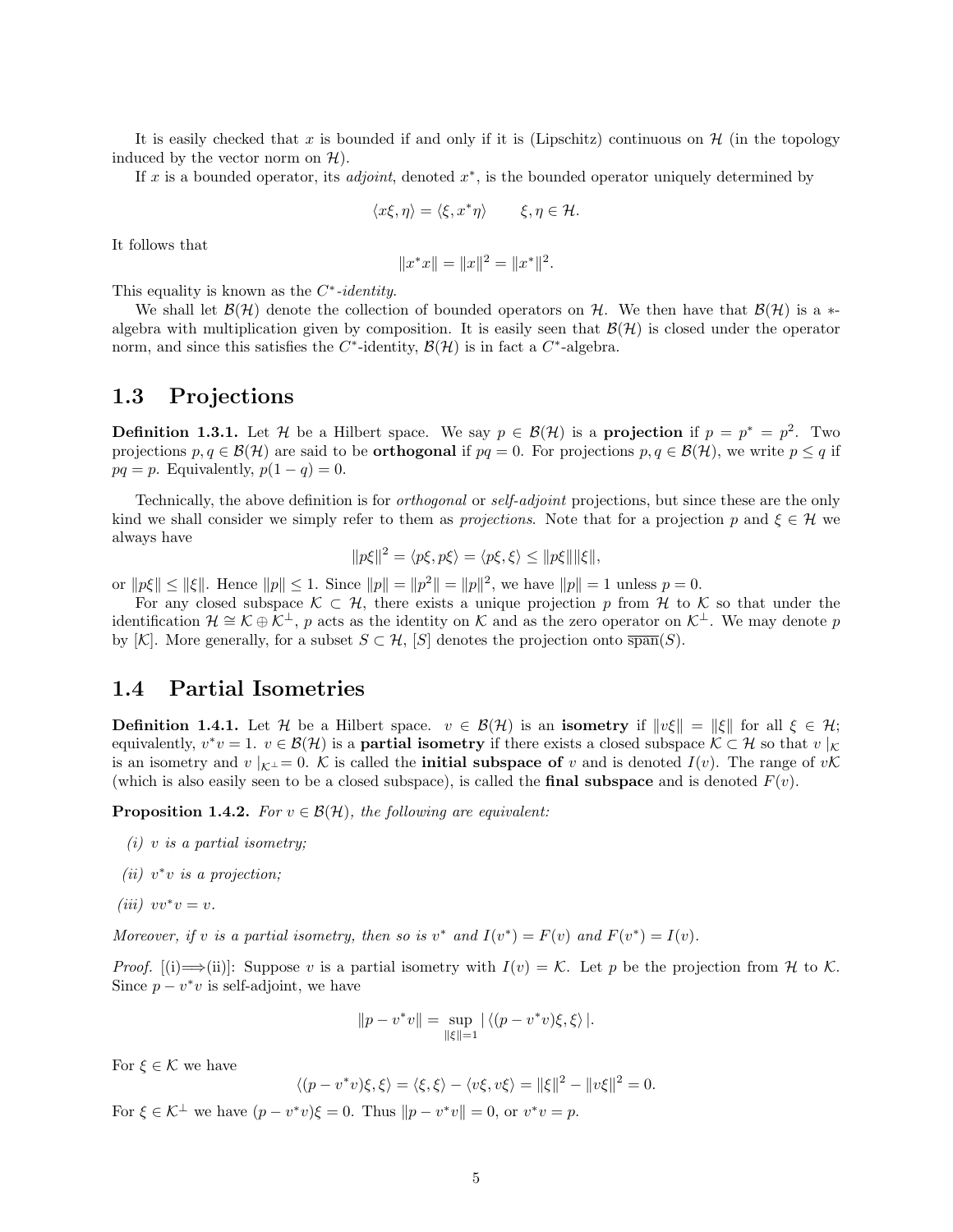$[(ii) \implies (iii)]$ : Assume  $v^*v$  is a projection. Then

$$
||(vv^*v - v)\xi||^2 = \langle (v^*v - 1)\xi, v^*(vv^*v - v)\xi \rangle = \langle (v^*v - 1)\xi, (v^*v - v^*v)\xi \rangle = 0.
$$

Thus  $vv^*v = v$ .

 $[(iii) \rightarrow (i)]$ : The assumed equality implies  $v^*vv^*v = v^*v$ . Since  $v^*v$  is self-adjoint, it is therefore a projection. Let  $\mathcal{K} = v^* v \mathcal{H}$ . Then  $v|_{\mathcal{K}^\perp} = 0$  since ker $(v) = \text{ker}(v^* v)$ . For  $\xi \in \mathcal{K}$  we have

$$
||v\xi||^2 = \langle v^*v\xi, \xi \rangle = \langle \xi, \xi \rangle = ||\xi||^2.
$$

Thus v is a partial isometry.

To see that  $v^*$  is also a partial isometry, note that  $vv^*v = v$  implies  $v^*vv^* = v^*$ . Let  $\eta = v\xi \in F(v)$ . Then

$$
||v^*\eta|| = ||v^*v\xi|| = ||\xi||.
$$

For  $\eta \in F(v)^{\perp}$  and any  $\xi \in \mathcal{H}$  we have

$$
\langle v^*\eta, \xi \rangle = \langle \eta, v\xi \rangle = 0.
$$

Thus  $v^*|_{F(v)} = 0$ . Finally

$$
F(v^*) = v^*I(v^*) = v^*F(v) = v^*vI(v) = I(v).
$$

since  $v^*v$  is the projection onto  $I(v)$ .

**Remark 1.4.3.** Note that we showed in the above proof that  $v^*v$  is the projection onto  $I(v)$  and  $vv^*$  is the projection onto  $F(v)$ .

**Example 1.4.4.** Fix  $n \in \mathbb{N}$ . For each pair  $i, j \in \{1, ..., n\}$ , let  $E_{ij} \in M_n(\mathbb{C})$  be the matrix with a one in the  $(i, j)$ th entry, and zeros elsewhere. Then  $E_{ij}$  is a partial isometry with  $I(E_{ij}) = \mathbb{C}e_j$  and  $F(E_{ij}) = \mathbb{C}e_i$ , where  $\{e_1, \ldots, e_n\}$  is the standard orthonormal basis for  $\mathbb{C}^n$ .

**Example 1.4.5.** Let  $(X, \mu)$  be a measure space. Suppose  $S, T \subset X$  are measurable subsets with  $\mu(S)$  =  $\mu(T) < \infty$  and  $f: S \to T$  is a measurable bijection. Then

$$
L^2(X,\mu) \ni g \mapsto \chi_S g \circ f
$$

defines a partial isometry  $v \in \mathcal{B}(L^2(X,\mu))$  with  $v^*v = \chi_T$  and  $vv^* = \chi_S$ .

#### <span id="page-6-0"></span>1.5 Continuous Linear Functionals

Let A be a C<sup>\*</sup>-algebra. Recall that A<sup>\*</sup> is the set of continuous linear functionals  $\varphi: A \to \mathbb{C}$ , and

$$
\|\varphi\|:=\sup_{a\in A}\frac{|\varphi(a)|}{\|a\|}<\infty.
$$

**Definition 1.5.1.** Let  $\varphi \in A^*$ . We say that  $\varphi$  is

- hermitian if  $\varphi(a) = \varphi(a^*)$  for all  $a \in A$ ;
- positive if  $\varphi(a^*a) \geq 0$  for all  $a \in A$ ;
- faithful if  $\varphi(a^*a) = 0$  if and only if  $a = 0$  for all  $a \in A$ ;
- a state if  $\varphi$  is positive and  $\|\varphi\|=1;$
- tracial if  $\varphi(ab) = \varphi(ba)$  for all  $a, b \in A$ .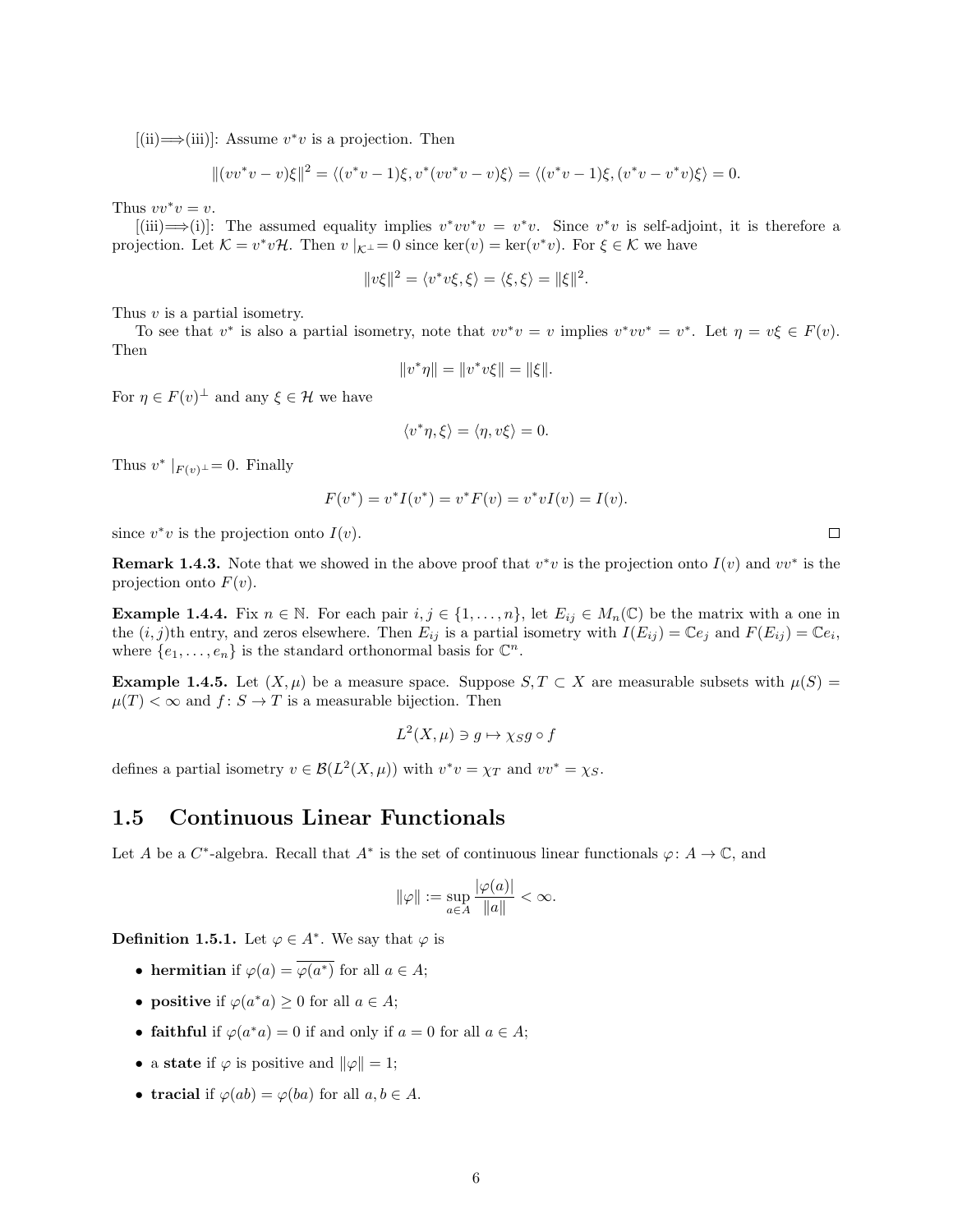Recall that any  $\varphi \in A^*$  can be decomposed as a linear combination of positive elements. In particular,

Re 
$$
(\varphi)(a) := \frac{1}{2}(\varphi(a) + \overline{\varphi(a^*)})
$$
  
Im  $(\varphi)(a) := \frac{i}{2}(\varphi(a) - \overline{\varphi(a^*)})$ 

define bounded hermitian linear functionals such that  $\varphi = \text{Re}(\phi) + i\text{Im}(\varphi)$ . By [\[1,](#page-70-0) Theorem 7.12], each these can be written uniquely as a the difference of two positive linear functionals.

We note that if A is a unital C<sup>\*</sup>-algebra, then for  $\varphi \in A^*$  positive,  $\|\varphi\| = \varphi(1)$ . In particular,  $\varphi \in A^*$ positive is a state if and only if  $\varphi(1) = 1$ .

We make A<sup>∗</sup> into an A-A bimodule via

$$
(a \cdot \varphi \cdot b)(x) := \varphi(bxa) \qquad a, b, x \in A.
$$

Note that  $||a \cdot \varphi \cdot b|| \le ||a|| ||b|| ||\varphi||.$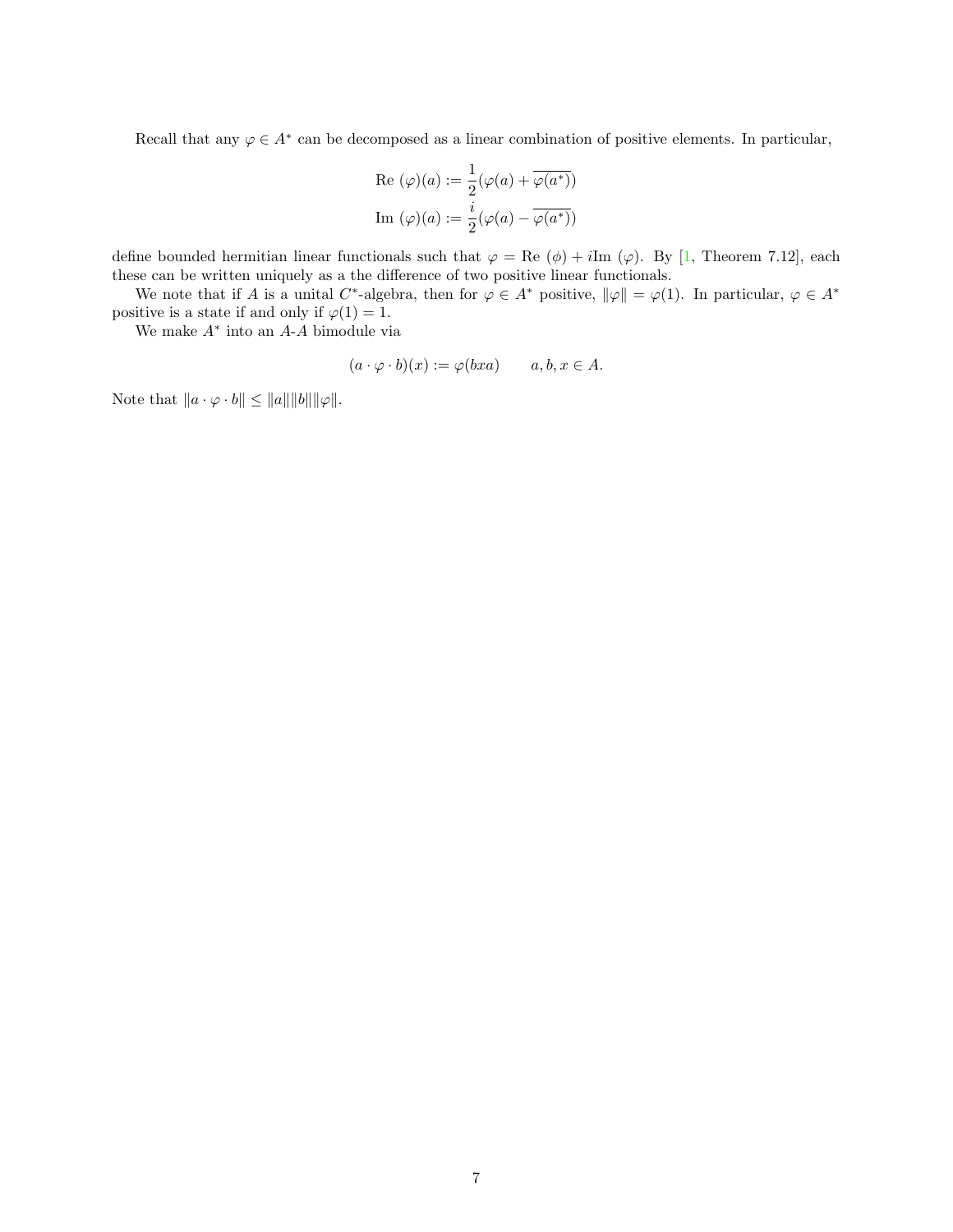### <span id="page-8-0"></span>Chapter 2

## Von Neumann Algebras

#### <span id="page-8-1"></span>2.1 Strong and Weak Topologies

Let H be a Hilbert space. There is a natural (metrizable) topology on  $\mathcal{B}(\mathcal{H})$  given by the operator norm. Studying this topology amounts to studying  $C^*$ -algebras. To study von Neumann algebras, we will need to consider two new topologies on  $\mathcal{B}(\mathcal{H})$ . There will be several others later on that are also important, but these first two will suffice to define a von Neumann algebra.

**Definition 2.1.1.** Let  $(x_{\alpha}) \subset \mathcal{B}(\mathcal{H})$  be a net of bounded operators, and let  $x \in \mathcal{B}(\mathcal{H})$ . We say that  $(x_{\alpha})$ converges strongly to  $x$  if

$$
\lim_{\alpha} \|(x_{\alpha} - x)\xi\| = 0 \qquad \forall \xi \in \mathcal{H}.
$$

The topology induced by this convergence is called the strong operator topology (or SOT).

Viewing  $H$  as a metric space under its norm, strong convergence can be thought of as "pointwise convergence." Compare this to convergence under the operator norm, which should be thought of as "uniform convergence."

**Definition 2.1.2.** Let  $(x_\alpha) \subset \mathcal{B}(\mathcal{H})$  be a net of bounded operators, and let  $x \in \mathcal{B}(\mathcal{H})$ . We say that  $(x_\alpha)$ converges weakly to  $x$  if

$$
\lim_{\alpha} \langle (x_{\alpha} - x)\xi, \eta \rangle = 0 \qquad \forall \xi, \eta \in \mathcal{H}.
$$

The topology induced by this convergence is called the weak operator topology (or WOT).

It is clear that operator norm convergence implies strong convergence implies weak convergence, but the converses are not true. Here are some simple counter-examples:

**Example 2.1.3.** Let m be the Lebesgue measure on R. For a measurable subset  $E \subset \mathbb{R}$ , let the characteristic function  $\chi_E$  act on  $\mathcal{B}(L^2(\mathbb{R},m))$  by multiplication (so  $\chi_E$  is a projection). Then  $(\chi_{[-n,n]})_{n\in\mathbb{N}}$  converges strongly to the identity, but not in operator norm. For any  $f \in L^2(\mathbb{R}, m)$  and any  $\epsilon$ , there exists  $N \in \mathbb{N}$  so that

$$
\left(\int_{\mathbb{R}\setminus[-N,N]}|f|^2\ dm\right)^{1/2}<\epsilon.
$$

Thus, for any  $n \geq N$  we have

$$
\left\| (\chi_{[-n,n]} - 1)f \right\|_2 = \left( \int_{\mathbb{R} \setminus [-n,n]} |f|^2 \ dm \right)^{1/2}.
$$

Thus this sequence of operators converges strongly to 1. However,  $\|\chi_{[-n,n]}-1\|=1$  for all n, so the sequence does not converge in operator norm.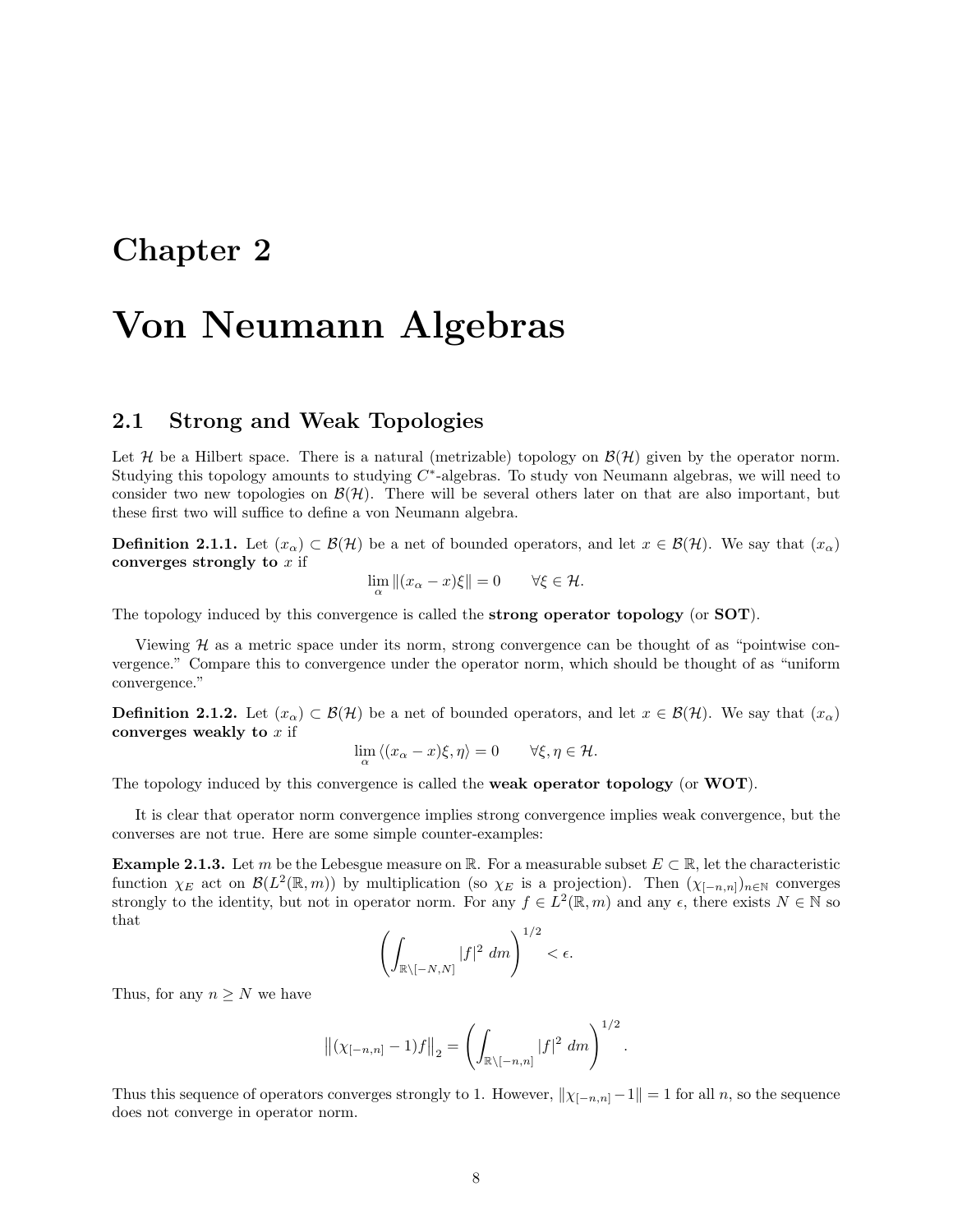**Example 2.1.4.** Consider the following unitary operator on  $\ell^2(\mathbb{Z})$ :

$$
(U\xi)(n) := \xi(n+1) \qquad \xi \in \ell^2.
$$

For  $n \in \mathbb{N}$ , let  $x_n := U^n$ . Then we claim that  $(x_n)_{n \in \mathbb{N}}$  converges weakly to the zero operator but not strongly. Indeed, fix  $\xi, \eta \in \ell^2(\mathbb{Z})$ . Let  $\epsilon > 0$ , then there exists  $N \in \mathbb{N}$  sufficiently large so that

$$
\left(\sum_{n\geq N} |\xi(n)|^2\right)^{1/2} < \epsilon
$$
\n
$$
\left(\sum_{n<-N} |\eta(n)|^2\right)^{1/2} < \epsilon
$$

Then for  $m \geq 2N$  we have

$$
|\langle x_m \xi, \eta \rangle| \leq \sum_{n \in \mathbb{Z}} |\xi(n+m)| |\eta(n)|
$$
  
= 
$$
\sum_{n < -N} |\xi(n+m)| |\eta(n)| + \sum_{n \geq m-N} |\xi(n)| |\eta(n-m)|
$$
  

$$
\leq \|\xi\| \epsilon + \epsilon \|\eta\|.
$$

Thus  $(x_n)_{n\in\mathbb{N}}$  converges weakly to zero. However, since U is a unitary,

$$
||x_n\xi|| = ||U^n\xi|| = ||\xi|| \quad \forall \xi \in \ell^2(\mathbb{Z}),
$$

thus  $(x_n)_{n\in\mathbb{N}}$  does not converge to zero strongly.

#### <span id="page-9-0"></span>2.2 Bicommutant Theorem

<span id="page-9-2"></span>**Definition 2.2.1.** Let H be a Hilbert space and  $X \subset \mathcal{B}(\mathcal{H})$  a set. The **commutant of** X, denoted X', is the set

$$
X' := \{ y \in \mathcal{B}(\mathcal{H}) : yx = xy \,\,\forall x \in X \}.
$$

The **double commutant of**  $X$  is the set

 $X'' := (X')'$ 

If  $X \subset Y \subset \mathcal{B}(\mathcal{H})$  is an intermediate subset, we call  $X' \cap Y$  a relative commutant of S.

Observe that, regardless of the structure of  $X, X'$  is always a unital algebra. If X is closed under taking adjoints, then  $X'$  is a  $*$ -algebra. It also easily checked (algebraically) that:

$$
X \subset X'' = (X'')'' = \cdots
$$

$$
X' = (X')'' = \cdots
$$

Note that inclusions are reversed under the commutant:  $X \subset Y$  implies  $Y' \subset X'$ .

Remarkably, the purely algebraic definition of the commutant has analytic implications. This culminates in The Bicommutant Theorem (Theorem [2.2.4\)](#page-10-1), but is explained by the Lemma [2.2.3.](#page-9-1) We first require an additional definition.

**Definition 2.2.2.** Let  $K \subset \mathcal{H}$  be a subspace. For  $x \in \mathcal{B}(\mathcal{H})$ , we say K is **invariant for** x if  $xK \subset \mathcal{K}$ . We say K is reducing for x if it is invariant for x and  $x^*$ . For  $M \subset \mathcal{B}(\mathcal{H})$  a \*-subalgebra, we say K is reducing for M if it is reducing for all elements in M. Equivalently,  $M\mathcal{K} \subset \mathcal{K}$ .

<span id="page-9-1"></span>**Lemma 2.2.3.** Let  $M \subset \mathcal{B}(\mathcal{H})$  be a  $*$ -subalgebra. Let  $\mathcal{K} \subset \mathcal{H}$  be a closed subspace with p the projection from H to K. Then K is reducing for M if and only if  $p \in M'$ .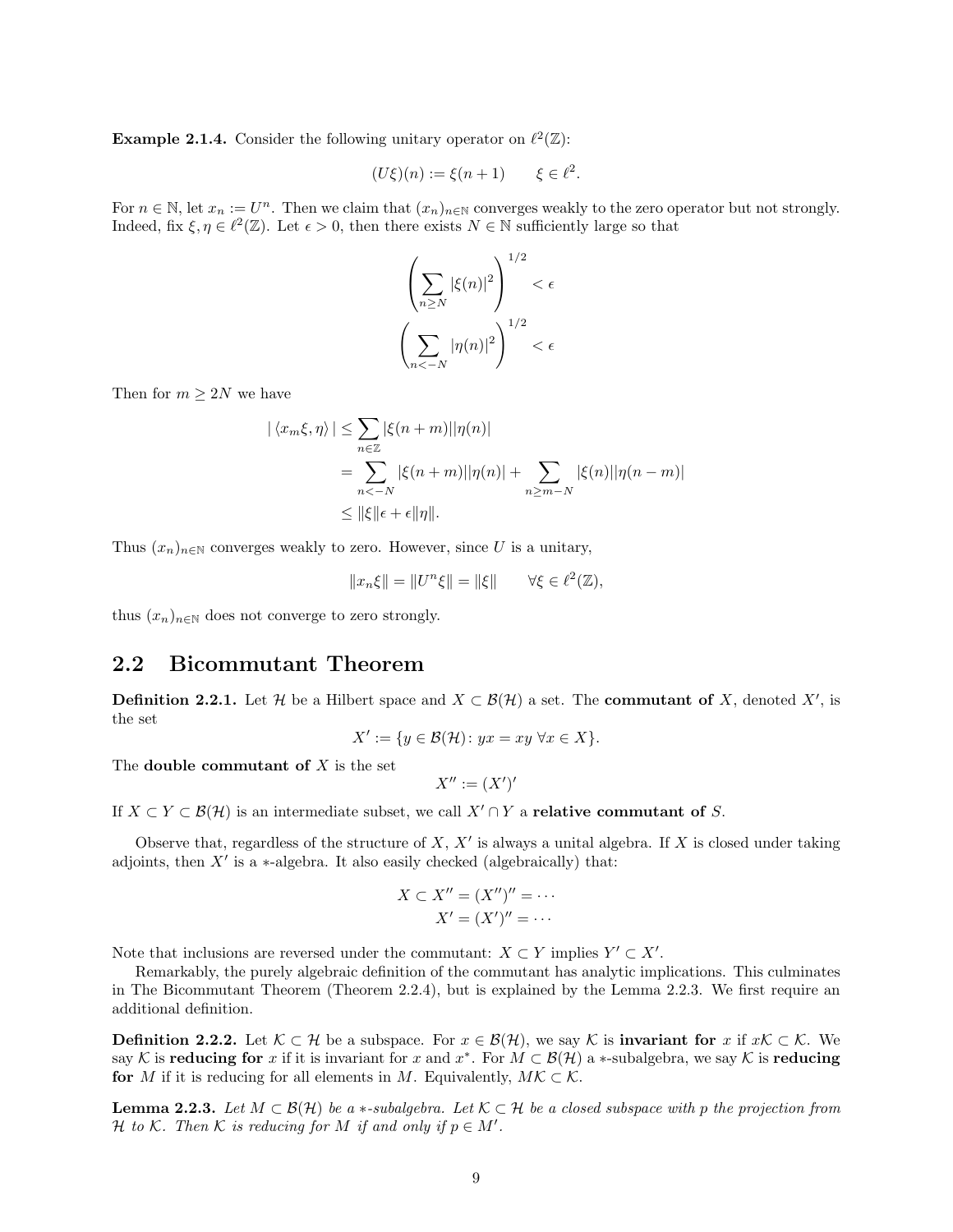*Proof.* Assume K is reducing M. Let  $x \in M$  and  $\xi \in K$ . Then  $x\xi \in K$  so that

$$
xp\xi = x\xi = px\xi.
$$

If  $\eta \in \mathcal{K}^{\perp}$ , we have

$$
\langle x\eta, \xi \rangle = \langle \eta, x^* \xi \rangle = 0,
$$

since  $x^*\xi \in \mathcal{K}$ . Thus  $x\eta \in \mathcal{K}^{\perp}$  and so  $x p \eta = 0 = p \xi \eta$ . It follows that  $x p = p x$  so that  $p \in M'$ .

Now suppose  $p \in M'$ . Let  $x \in M$  and  $\xi \in \mathcal{K}$ . Then for  $\eta \in \mathcal{K}^{\perp}$  we have

$$
0 = \langle x\xi, p\eta \rangle = \langle px\xi, \eta \rangle = \langle xp\xi, \eta \rangle = \langle x\xi, \eta \rangle.
$$

Thus  $x\xi \in (\mathcal{K}^{\perp})^{\perp} = \mathcal{K}$ . Hence  $M\mathcal{K} \subset \mathcal{K}$  so that  $\mathcal{K}$  is reducing for M.

We have the following theorem due to von Neumann from 1929.  $1/18/2017$ 

<span id="page-10-1"></span>**Theorem 2.2.4** (The Bicommutant Theorem). Let  $M \subset B(H)$  be a \*-algebra such that  $1 \in M$ . Then

$$
\overline{M}^{SOT}=\overline{M}^{WOT}=M''
$$

Proof. We will show the following series of inclusions:

$$
\overline{M}^{SOT} \subset \overline{M}^{WOT} \subset M'' \subset \overline{M}^{SOT}.
$$

The first inclusion follows the fact that strong convergence implies weak convergence.

Now, suppose  $x \in \overline{M}^{WOT}$ , say with a net  $(x_\alpha) \subset M$  converging weakly to it. Let  $y \in M'$ , then for any  $\xi, \eta \in \mathcal{H}$  we have

$$
\langle xy\xi, \eta \rangle = \lim_{\alpha} \langle x_{\alpha} y \xi, \eta \rangle = \lim_{\alpha} \langle yx_{\alpha} \xi, \eta \rangle = \langle yx\xi, \eta \rangle.
$$

Since  $\xi, \eta \in \mathcal{H}$  were arbitrary, we have  $xy = yx$  and thus  $x \in M''$ .

Finally, suppose  $x \in M''$ . Note that to show  $x \in \overline{M}^{SOT}$ , it suffices to show for all  $n \in \mathbb{N}$ ,  $\xi_1, \ldots, \xi_n \in \mathcal{H}$ , and  $\epsilon > 0$  that there exists  $x_0 \in M$  with

$$
||(x-x_0)\xi_j|| < \epsilon \qquad j=1,\ldots,n.
$$

Fix  $n \in \mathbb{N}, \xi_1, \ldots, \xi_n \in \mathcal{H},$  and  $\epsilon > 0$ . Write  $\Xi := (\xi_1, \ldots, \xi_n) \in \mathcal{H}^{\oplus n}$ , let S denote the closure of the subspace

$$
\{(x_0\xi_1,\ldots,x_0\xi_n): x_0 \in M\} = \{(x_0 \otimes I_n)\Xi: x_0 \in M\}.
$$

S is clearly reducing for  $M \otimes I_n$ . Thus if p is the projection of  $\mathcal{H}^{\oplus n}$  onto S, then Lemma [2.2.3](#page-9-1) implies

$$
p\in (M\otimes I_n)'=M'\otimes M_n(\mathbb{C}),
$$

where the equality follows from an easy computation. It is also easily checked that  $x \otimes I_n \in (M' \otimes M_n(\mathbb{C}))'$ , so

$$
p(x \otimes I_n) = (x \otimes I_n)p.
$$

In particular,  $(x \otimes I_n) \equiv \in \mathcal{S}$  (note that here we are using  $1 \in M$  to assert  $\Xi = (1 \otimes I_n) \Xi \in \mathcal{S}$ ). Thus, there exists  $x_0 \in M$  so that  $\| ((x \otimes I_n) - (x_0 \otimes I_n)) \Xi \| < \epsilon$ . This gives the desired condition.  $\Box$ 

#### <span id="page-10-0"></span>2.3 Definition of a von Neumann algebra

**Definition 2.3.1.** We say a unital \*-subalgebra  $1 \in M \subset \mathcal{B}(\mathcal{H})$  is a **von Neumann algebra** if it is closed in any of the equivalent ways of Theorem [2.2.4.](#page-10-1)

From this definition we immediately have two examples of von Neumann algebras in  $\mathcal{B}(\mathcal{H})$ :  $\mathcal{B}(\mathcal{H})$  and C1. We will explore further examples in Section [2.4,](#page-11-0) but first must define a few related concepts.

From the observation following Definition [2.2.1,](#page-9-2) we see that for  $M$  a von Neumann algebra,  $M'$  is also a von Neumann algebra. Consequently, so is  $M \cap M'$  we which we give a name to here:

**Definition 2.3.2.** For M a von Neumann algebra, the **center of** M, denoted  $\mathcal{Z}(M)$ , is the von Neumann subalgebra  $M \cap M'$ . If  $\mathcal{Z}(M) = \mathbb{C}1$ , we say  $M$  is a **factor**. If  $\mathcal{Z}(M) = M$ , we say  $M$  is **abelian**.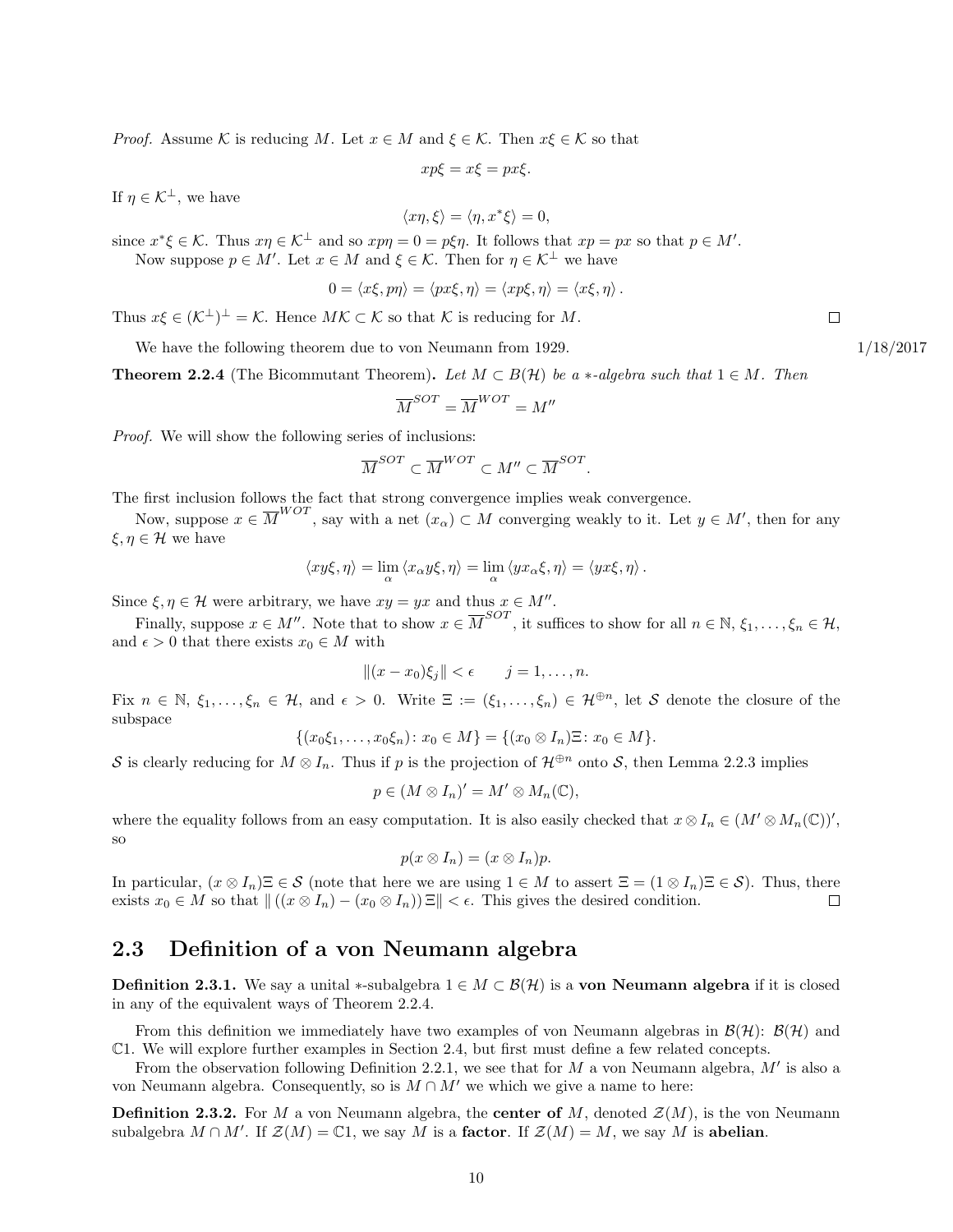#### <span id="page-11-0"></span>2.4 Basic Examples

#### <span id="page-11-1"></span>2.4.1  $\mathcal{B}(\mathcal{H})$  and Matrix Algebras

As previously mentioned, the  $*$ -algebra of bounded operators  $\mathcal{B}(\mathcal{H})$  forms a von Neumann algebra. Indeed, the Principle of Uniform Boundedness (or Banach–Steinhaus Theorem) implies that it is SOT-closed. Furthermore,  $\mathcal{B}(\mathcal{H})$  is always a factor (fixing an orthonormal basis, check the commutation relationship against projections onto single basis vectors and partial isometries permuting pairs of basis vectors). In particular, if  $\mathcal{H} = \mathbb{C}^d$  is finite dimensional, then  $\mathcal{B}(\mathcal{H})$  is simply the  $d \times d$  matrices over  $\mathbb{C}$ , which we will denote by  $M_d(\mathbb{C})$ . Though an elementary example,  $M_d(\mathbb{C})$  will eventually inform a great deal of our intuition about von Neumann algebras. Recall that the unnormalized trace on  $M_d(\mathbb{C})$  is a linear functional Tr:  $M_d(\mathbb{C}) \to \mathbb{C}$ defined as

$$
\operatorname{Tr}(A) = \sum_{i=1}^{d} [A]_{ii}.
$$

Note that if  $\{e_1, \ldots, e_d\}$  is the standard basis for  $\mathbb{C}^d$ , then

$$
\text{Tr}(A) = \sum_{i=1}^d \langle Ae_i, e_i \rangle.
$$

In fact, if  $\{f_1, \ldots, f_d\}$  is any orthonormal basis for  $\mathbb{C}^d$ , then

$$
\text{Tr}(A) = \sum_{i=1}^d \langle Af_i, f_i \rangle.
$$

This is because if U is the unitary matrix whose columns are  $f_1, \ldots, f_d$ , then  $Ue_i = f_i$  for each  $i = 1, \ldots, d$ . Consequently

$$
\sum_{i=1}^{d} \langle Af_i, f_i \rangle = \sum_{i=1}^{d} \langle A U e_i, U e_i \rangle = \sum_{i=1}^{d} \langle U^* A U e_i, e_i \rangle = \text{Tr}(U^* A U) = \text{Tr}(A U U^*) = \text{Tr}(A).
$$

We will use this later to define a trace for infinite dimensional Hilbert spaces. The domain of this trace will be the so-called trace class operators in  $\mathcal{B}(\mathcal{H})$ , which we will later see play an important role in the study of von Neumann algebras.

#### <span id="page-11-2"></span>2.4.2 Measure Spaces

Let  $(X, \Omega, \mu)$  be a  $\sigma$ -finite measure space. With  $\mathcal{H} = L^2(X, \mu)$ , for each  $f \in L^{\infty}(X, \mu)$  identify it with the following bounded operator on  $\mathcal{H}$ :

$$
m_f \xi := f \xi \qquad \xi \in \mathcal{H}.
$$

We claim that  $M := L^{\infty}(X, \mu)$  is an abelian von Neumann algebra. First note that M is indeed a unital (abelian) \*-algebra. By the Bicommutant Theorem, it suffices to show  $M'' \subset M$ .

Let  $x \in M''$ . As the measure space is  $\sigma$ -finite, we can find an ascending sequence of finite measure subsets whose union is  $X: E_1 \subset E_2 \subset \cdots$ . With  $\chi_{E_n}$  the characteristic function on  $E_n$ , let  $f: X \to \mathbb{C}$  be the function uniquely determined by

$$
f\chi_{E_n} = x\chi_{E_n} \qquad \forall n \in \mathbb{N}.
$$

For some  $n \in \mathbb{N}$ , let  $A \subset E_n$  be measurable (and consequently of finite measure). Since  $\chi_A \in L^{\infty}(X, \mu)$  $L^2(X,\mu)$ , we have  $\chi_A \in M$ . Since M is abelian,  $M \subset M'$  and hence  $x \in M''$  commutes with  $\chi_A$ . Thus for each  $n \in \mathbb{N}$ , we have

$$
x\chi_A = x\chi_A\chi_{E_n} = \chi_A x\chi_{E_n} = \chi_A f\chi_{E_n} = f\chi_A.
$$

Hence

$$
\frac{1}{\mu(A)} \int_X |f \chi_A|^2 \ d\mu = \frac{1}{\mu(A)} \|x \chi_A\|_2^2 \le \|x\|^2.
$$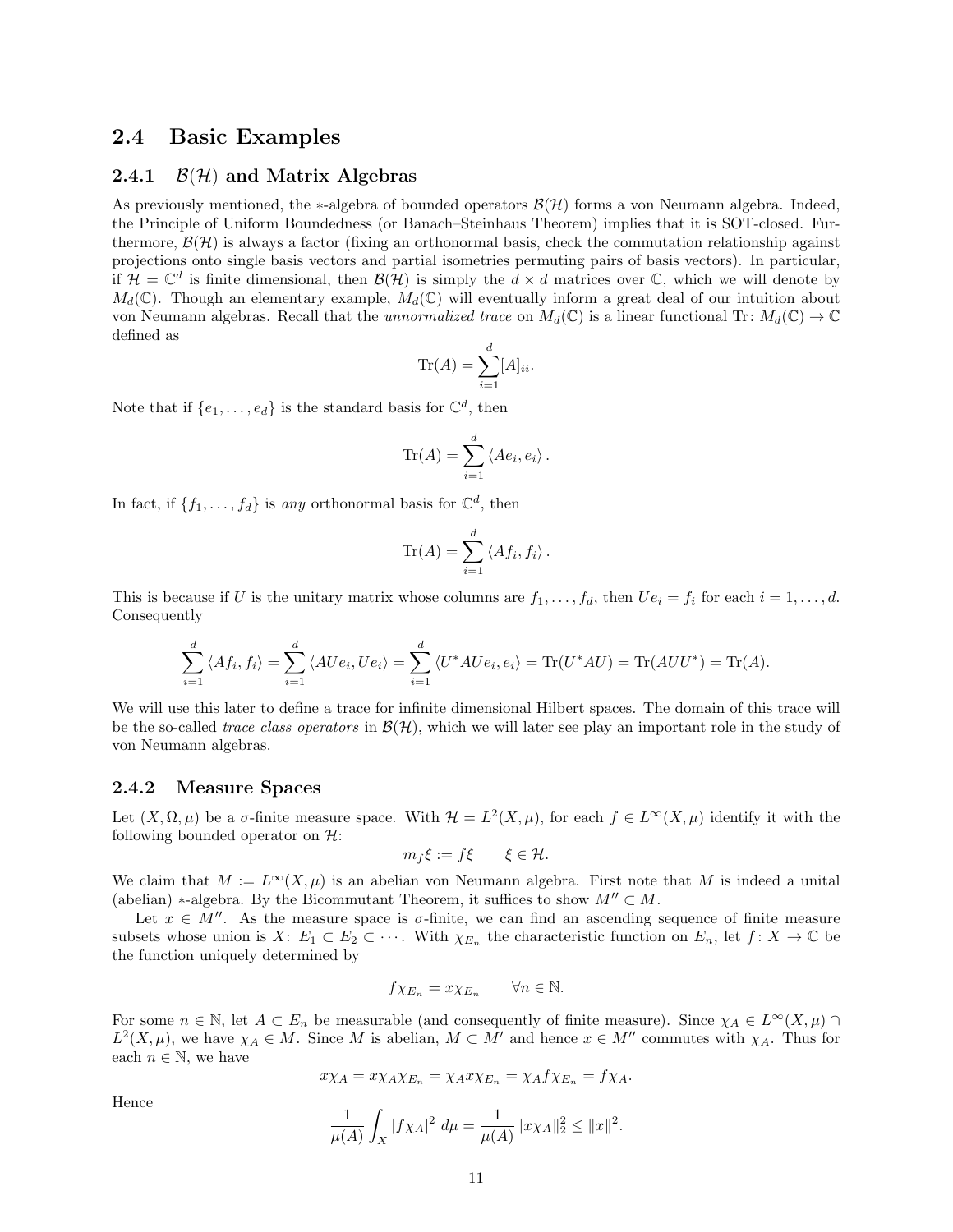This implies  $f \in L^{\infty}(X, \mu)$  with  $||f||_{\infty} \le ||x||$ . Now, for an arbitrary finite measure subset  $A \subset X$  we have  $\|\chi_{A\cap E_n} - \chi_A\|_2 \to 0$ . Since x and  $m_f$  are both continuous, we have by the previous computation

$$
||(x - m_f)\chi_A||_2 = \lim_{n \to \infty} ||(x - m_f)\chi_{A \cap E_n}||_2 = 0.
$$

Thus  $x\chi_A = m_f\chi_A$ . This implies x and  $m_f$  agree on the dense subspace of simple functions and therefore must be equal. The equality  $||f||_{\infty} = ||x||$  follows.

Observe that we really only used  $x \in M'$ . Thus we have shown that  $M' = M$ . A von Neumann algebra satisfying this condition is known as a *maximal abelian subalgebra* (or *MASA*), in this case we are viewing M as a subalgebra of  $\mathcal{B}(\mathcal{H})$ . The name comes from the fact that if A is an abelian von Neumann algebra such that  $M \subset A \subset \mathcal{B}(\mathcal{H})$ , then  $M = A$ .

The following proposition provides a more concrete example of the WOT. We leave its proof to the reader.

<span id="page-12-1"></span>**Proposition 2.4.1.** Let  $(X, \Omega, \mu)$  be a  $\sigma$ -finite measure space. Thinking of  $L^{\infty}(X, \mu)$  as the dual space to  $L^1(X,\mu)$ , a net  $(f_\alpha) \subset L^\infty(X,\mu)$  converges in the weak\*-topology if and only if  $(m_{f_\alpha}) \subset \mathcal{B}(L^2(X,\mu))$ converges in the WOT.

As we shall later see, all abelian von Neumann algebras are of this form. It is for this reason that the theory of von Neumann algebras is often considered non-commutative measure theory. In fact, many of the celebrated results in measure theory have non-commutative analogs (e.g. Egorov's theorem, Lusin's theorem, etc.). When considering probability measures, the non-commutative analog is precisely Voiculescu's free probability theory. As with matrix algebras, measure theory will inform a lot of our intuition for von Neumann algebras. 1/20/2017

#### <span id="page-12-0"></span>2.4.3 Group von Neumann Algebras

Let  $\Gamma$  be a discrete group. With  $\mathcal{H} = \ell^2(\Gamma)$ , we consider the left regular representation  $\lambda \colon \Gamma \to \mathcal{B}(\mathcal{H})$ :

$$
[\lambda(g)\xi](h) = \xi(g^{-1}h) \qquad \xi \in \ell^2(\Gamma), \ h \in \Gamma
$$

Equivalently, if for  $g \in \Gamma$  we let  $\delta_g \in \ell^2(\Gamma)$  be the function  $\delta_g(h) = \delta_{g=h}$ , then  $\lambda_g \delta_h = \delta_{gh}$  for all  $h \in \Gamma$ .

The group von Neumann algebra for  $\Gamma$  is  $L(\Gamma) := \mathbb{C}[\lambda(\Gamma)]^{\prime\prime}$ , where  $\mathbb{C}[\lambda(\Gamma)]$  is the \*-algebra generated by  $\lambda(G)$ .

We consider the linear functional  $\tau: L(\Gamma) \to \mathbb{C}$  defined by  $\tau(x) = \langle x\delta_e, \delta_e \rangle$ , which we note is clearly WOT-continuous and a state. Since  $\tau(\lambda(g)) = \delta_{g=e}$ ,  $\tau$  encodes the group relations; that is,  $g_1g_2\cdots g_n = e$ for  $g_1, \ldots, g_n \in \Gamma$  if and only if  $\tau(\lambda(g_1) \cdots \lambda(g_n)) = 1$ . Since  $gh = e$  if and only if  $hg = e$  for  $g, h \in \Gamma$ , it follows that  $\tau(\lambda(g)\lambda(h)) = \tau(\lambda(h)\lambda(g))$ . The WOT-continuity and linearity of  $\tau$  then implies  $\tau(xy) = \tau(yx)$ for all  $x, y \in M$ . In this case we say  $\tau$  is a tracial state.

When  $\Gamma$  is abelian, it follows that  $L(\Gamma)$  is abelian. Let us demonstrate a condition on  $\Gamma$  that guarantees  $L(\Gamma)$  is a factor. We say  $\Gamma$  has the *infinite conjugacy class property* (or is an *i.c.c. group*) if  $\{f^{-1}gf : f \in \Gamma\}$ is infinite for all  $g \in \Gamma \setminus \{e\}$ . Suppose  $\Gamma$  is an i.c.c. group.

First note that for a *finite* linear combination  $x_0 = \sum c_g \lambda(g)$ ,

$$
c_g = \langle x_0 \delta_{g^{-1}h}, \delta_h \rangle \qquad \forall h \in \Gamma
$$

Since  $x \in L(\Gamma)$  is the WOT-limit of such finite linear combinations, it follows that

$$
\Gamma \ni h \mapsto \langle x \delta_{g^{-1}h}, \delta_h \rangle
$$

is a constant map. We denote its value by  $c_h(x)$ . Now, if  $x \in Z(L(\Gamma))$  then x commutes with  $\lambda(f)$  for all  $f \in \Gamma$ . In particular,  $\lambda(f)x\lambda(f^{-1}) = x$  for all  $f \in \Gamma$ . Hence for any  $h \in \Gamma$  we have

$$
c_g(x) = \langle x\delta_{g^{-1}h}, \delta_h \rangle = \langle \lambda(f)x\lambda(f^{-1})\delta_{g^{-1}h}, \delta_h \rangle = \langle x\delta_{f^{-1}g^{-1}h}, \delta_{f^{-1}h} \rangle = \langle x\delta_{f^{-1}g^{-1}fh'}, \delta_{h'} \rangle = c_{f^{-1}gf}(x),
$$

where  $h' = f^{-1}h$  in the second-to-last equality. Thus for  $x \in Z(L(\Gamma))$ ,  $g \mapsto c_g(x)$  is constant on the conjugacy classes of Γ. However, if we let  $\xi = x\delta_e \in \ell^2(\Gamma)$ , then one easily checks that  $\xi = \sum c_g(x)\delta_g$ . Hence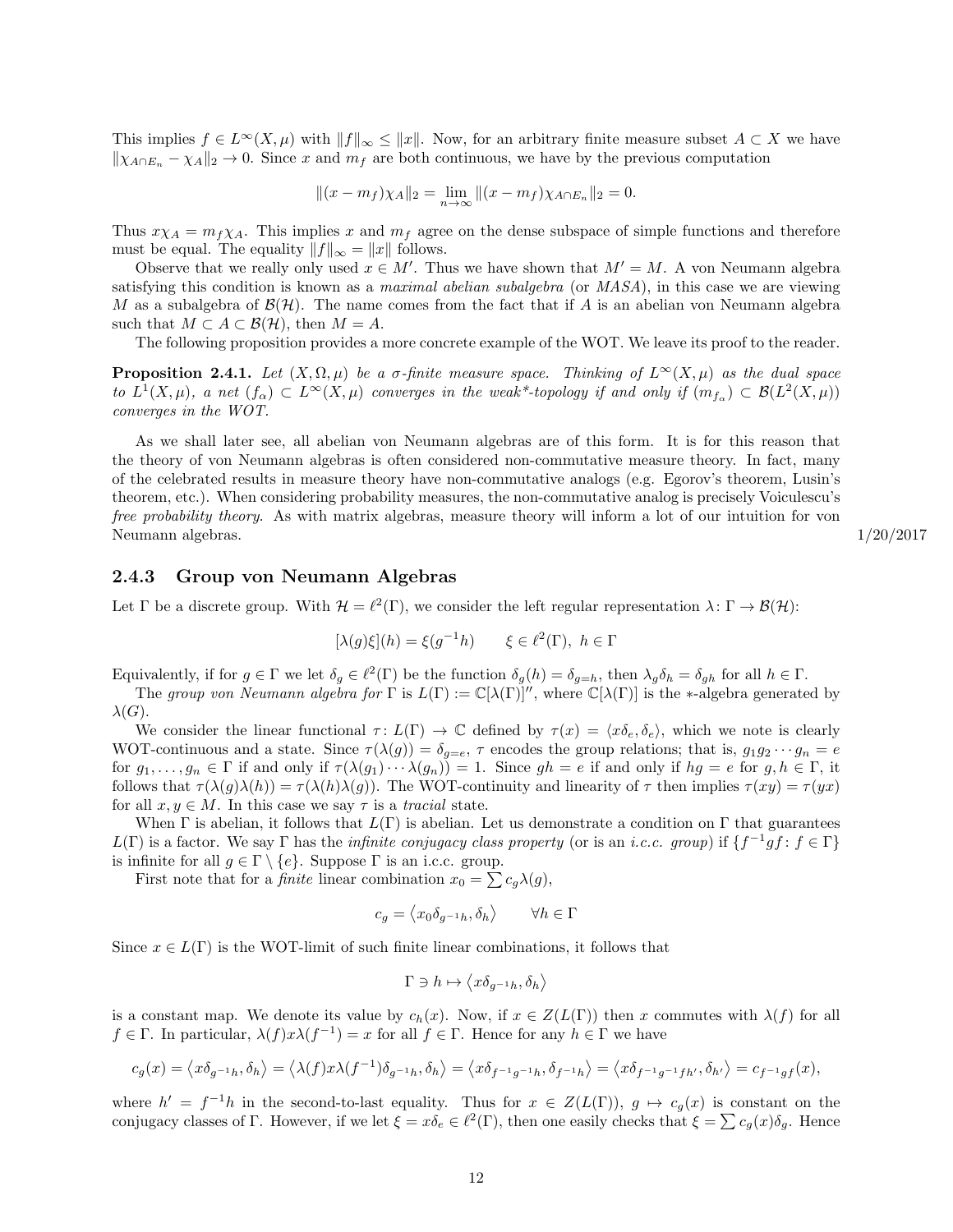$(c_g(x))_{g\in\Gamma}$  is a square-summable sequence. This is only possible if  $c_g(x) = 0$  for all  $g \in \Gamma \backslash \{e\}$ . Consequently,  $x\delta_g = c_e(x)\delta_g$  for all  $g \in \Gamma$ , which means  $x = c_e(x)1$ . Thus  $L(\Gamma)$  is a factor.

In constructing the group von Neumann algebra, one could instead use the right regular representation:

$$
[\rho(g)\xi](h) = \xi(hg) \qquad \xi \in \ell^2(\Gamma), \ h \in \Gamma,
$$

in which case one denotes by  $R(\Gamma) = \mathbb{C}[\rho(\Gamma)]''$ . It turns out that  $R(\Gamma) = L(\Gamma)'$ .

We conclude this section by noting that group von Neumann algebras remain far from fully understood. On the one hand, by deep results of von Neumann and Connes all [amenable](https://en.wikipedia.org/wiki/Amenable_group) i.c.c. groups yield the same von Neumann algebra (the *hyperfinite*  $II_1$  *factor*  $\mathcal{R}$ , see the next example). On the other hand, it is still an open problem whether or not  $L(\mathbb{F}_n) \cong L(\mathbb{F}_m)$  for  $n \neq m$ , where  $\mathbb{F}_k$  is the free group with k generators. A very active area of research in von Neumann algebras is focused on how much of Γ is "rememebered" by  $L(\Gamma)$ . The most powerful results to date have relied on a powerful collection of techniques known as Popa's deformation/ridigity theory. 1/23/2017

#### <span id="page-13-0"></span>2.4.4 The Hyperfinite  $II_1$  Factor

Fix  $d \in \mathbb{N}$ ,  $d \geq 2$ . Observe that we can embed  $M_d(\mathbb{C})$  into  $M_d(\mathbb{C})^{\otimes 2}$  ( $\cong M_{d^2}(\mathbb{C})$ ) via

$$
M_d(\mathbb{C}) \ni x \mapsto \left( \begin{array}{ccc} x & & 0 \\ & \ddots & \\ 0 & & x \end{array} \right) = A \otimes I_d.
$$

In fact, the definition gives an embedding of  $M_d(\mathbb{C})^{\otimes n}$  into  $M_d(\mathbb{C})^{\otimes (n+1)}$  for all  $n \in \mathbb{N}$ . If we let tr denote the normalized trace, observe that this embedding preserves tr.

We let

$$
\bigotimes_{n=1}^{\infty} M_d(\mathbb{C}) = \varinjlim M_d(\mathbb{C})^{\otimes n},
$$

and let  $\tau: \bigotimes_{n=1}^{\infty} M_d(\mathbb{C}) \to \mathbb{C}$  be the linear functional induced by tr. Equivalently, a typical  $x \in \bigotimes_{n=1}^{\infty} M_d(\mathbb{C})$ is of the form

$$
x = x_1 \otimes \cdots \otimes x_n \otimes I_d \otimes \cdots,
$$

in which case

$$
\tau(x) = \operatorname{tr}(x_1) \cdots \operatorname{tr}(x_n).
$$

Let  $(\mathcal{H}, \pi)$  be the GNS representation of  $M_0 := \bigotimes_{n=1}^{\infty} M_d(\mathbb{C})$  with respect to  $\tau$ . Recall that  $M_0$  forms a dense subspace of H, and for  $x \in M_0$  we will let  $\hat{x} \in \mathcal{H}$  denote the associated vector. Hence for  $x, y \in M_0$ 

$$
\pi(x)\hat{y} = \widehat{xy}.
$$

Consider the von Neumann algebra

$$
\mathcal{R} := \pi(M_0)'' \subset \mathcal{B}(\mathcal{H}).
$$

We extend  $\tau$  to  $\mathcal R$  via the vector state  $\tau(x) = \langle x_1^{\hat{1}}, x \in \mathcal R$ . Clearly  $\tau$  is WOT-continuous and a state. Moreover, since  $\tau$  satisfies the trace property on  $\bigotimes_{n=1}^{\infty} M_d(\mathbb{C})$ , the WOT-continuity implies  $\tau$  is a tracial state on R.

R is called the **hyperfinite** II<sub>1</sub> factor. The significance of terminology "II<sub>1</sub>," which relates to the classification of von Neumann algebras, will appear later. Note that  $R$  does not depend on d.

Let us prove that R is indeed a factor. Let  $z \in Z(\mathcal{R})$ . Since  $z^*z \in Z(\mathcal{R})$ , we may assume that  $z \geq 0$ . By renormalizing, we can also assume  $\tau(z) = 1$ . Consider the linear functional  $\varphi \colon \mathcal{R} \to \mathbb{C}$  defined by

$$
\varphi(x) = \tau(xz) \qquad \forall x \in \mathcal{R}.
$$

Observe that  $\varphi$  is a WOT-continuous tracial state. In particular,  $\varphi \circ \pi$  restricted to  $M_d(\mathbb{C})^{\otimes n}$  is a tracial state. Since  $M_d(\mathbb{C})^{\otimes n} = M_{d^n}(\mathbb{C})$  has the unique tracial state tr (check this), we have

$$
\varphi \circ \pi \mid_{M_d(\mathbb{C})^{\otimes n}} = \text{tr}.
$$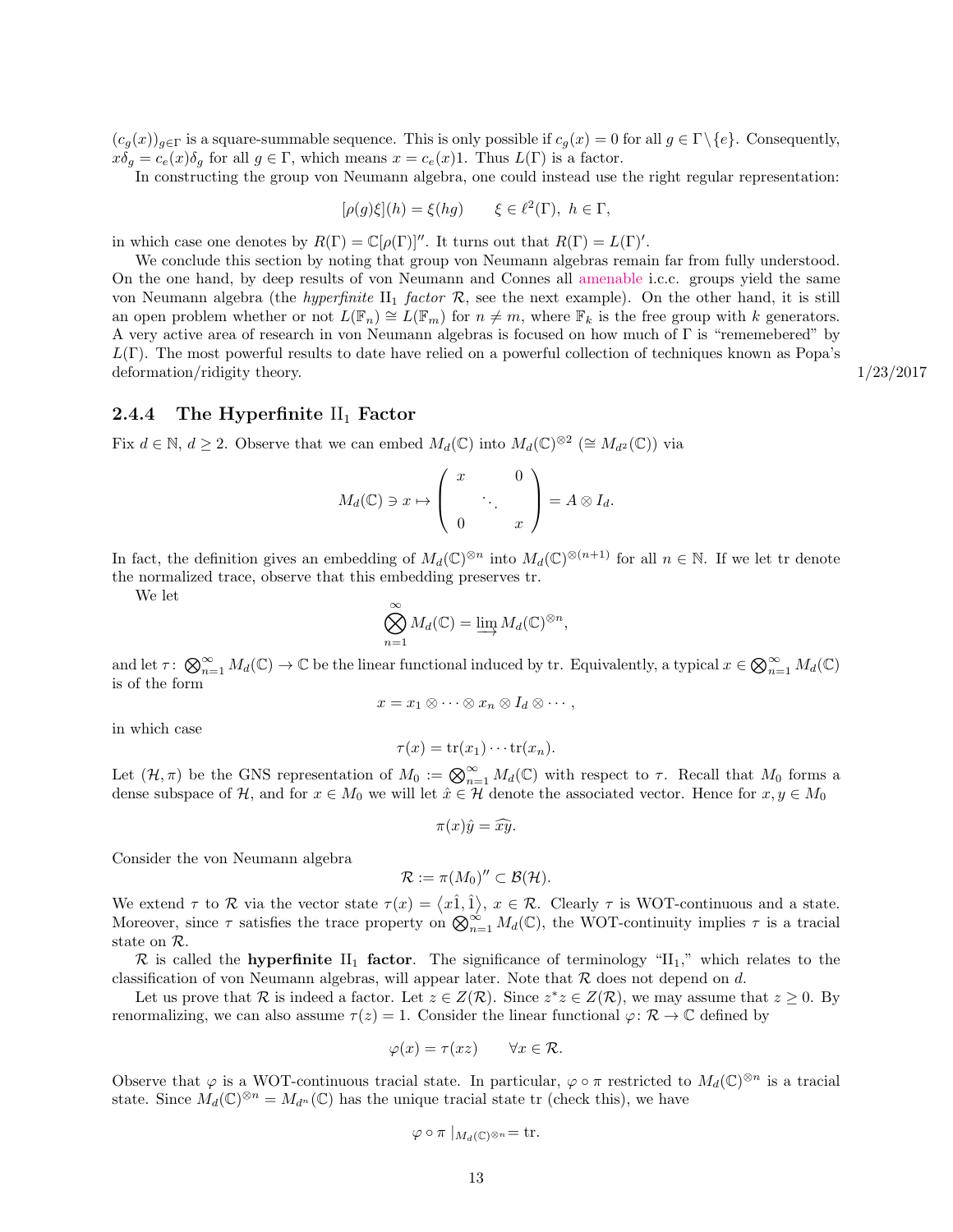The WOT-continuity of  $\varphi$  and  $\tau$  along with the WOT density of  $\pi(\bigotimes_{n=1}^{\infty}M_d(\mathbb{C}))$  (via the Bicommutant Theorem) implies  $\varphi = \tau$ . That is,

$$
\tau(x) = \tau(xz) \qquad \forall x \in \mathcal{R}.
$$

Equivalently,  $\tau((x(1-z))=0$  for all  $x \in \mathcal{R}$ , and in particular

$$
0 = \tau((1-z)^*(1-z)) = ||(1-z)\hat{1}||
$$

Thus  $(1-z)\hat{1} = 0$ . If we can show that  $\hat{1}$  is separating for R (*cf.* Definition [3.2.1\)](#page-23-1), then we will have  $z = 1 \in \mathbb{C}$ 1. By Proposition [3.2.3,](#page-23-2) it suffices to show that  $\hat{1}$  is cyclic for  $\mathcal{R}'$ . For  $x, y \in M_0$ , define

$$
\rho(x)\hat{y} = \hat{y}\hat{x}.
$$

Using that  $\tau$  is a tracial state we have

$$
\|\rho(x)\hat{y}\|^2 = \|\widehat{yx}\|^2 = \langle \pi(x^*y^*yx)\hat{1}, \hat{1}\rangle = \tau(\pi(x^*y^*)\pi(yx)) = \tau(\pi(yx)\pi(x^*y^*))
$$
  
= 
$$
\|\pi(x^*)\hat{y^*}\|^2 \le \|\pi(x^*)\|^2 \tau(\pi(y)\pi(y^*)) = \|\pi(x)\|^2 \tau(\pi(y^*)\pi(y)) = \|\pi(x)\|^2 \|\hat{y}\|^2.
$$

Thus  $\rho(x)$  extends to a bounded operator on H with  $\|\rho(x)\| \leq \|\pi(x)\|$ . It is easy to check that  $\rho(x) \in \mathcal{R}'$ . Clearly 1 is cyclic for  $\rho(M_0)$ , and hence it is cyclic for  $\mathcal{R}'$ . It follows that  $\mathcal R$  is a factor.

#### <span id="page-14-0"></span>2.5 Operations on von Neumann Algebras

In this section we discuss various operations on von Neumann algebras which yield new von Neumann algebras.

#### <span id="page-14-1"></span>2.5.1 Direct Sums

Let  $\mathcal{H}_1,\ldots,\mathcal{H}_n$  be Hilbert spaces. For each  $i=1,\ldots,n$ , define an isometric embedding  $\pi_i: \mathcal{B}(\mathcal{H}_i) \to$  $\mathcal{B}(\mathcal{H}_1 \oplus \cdots \oplus \mathcal{H}_n)$  by

$$
\pi_i(x)(\xi_1,\ldots,\xi_n)=(0,\cdots,0,x\xi_i,0,\ldots,0) \qquad (\xi_1,\ldots,\xi_n)\in \mathcal{H}_1\oplus\cdots\oplus\mathcal{H}_n,
$$

for  $x \in \mathcal{B}(\mathcal{H}_i)$ . We can also think of  $\pi_i(x)$  as an  $n \times n$  matrix with x in the  $(i, i)$ th-entry, and zeros elsewhere.

**Definition 2.5.1.** Let  $M_i \text{ }\subset \mathcal{B}(\mathcal{H}_i)$  be a von Neumann algebra for each  $i = 1, \ldots, n$ . The **direct sum of**  $M_1, \ldots, M_n$  is

$$
M_1 \oplus \cdots \oplus M_n := \mathrm{span}\{\pi_i(x) \colon i = 1, \ldots, n, \ x \in M_i\},\
$$

which is easily seen to be a von Neumann algebra. It may also be denoted  $\bigoplus^{n} M_i$ .  $i=1$ 

Observe that

$$
\mathcal{Z}(M_1\oplus\cdots\oplus M_n)=\mathcal{Z}(M_1)\oplus\cdots\oplus\mathcal{Z}(M_n).
$$

In particular,  $\pi_1(1), \ldots, \pi_n(1) \in \mathcal{Z}(M_1 \oplus \cdots \oplus M_n)$ . Thus if  $n \geq 2$ , then these are non-trivial projections in the center of  $M_1 \oplus \cdots \oplus M_n$ , which is therefore not a factor.

**Example 2.5.2.** Suppose  $X = \{t_1, \ldots, t_n\}$  is a finite set equipped with a finite measure  $\mu$ . Let  $p_j = \chi_{\{t_j\}}$ for  $j = 1, \ldots, n$ . Then

$$
L^{\infty}(X,\mu)\cong \mathbb{C}p_1\oplus\cdots\oplus\mathbb{C}p_n
$$

In particular, integration against  $\mu$  on the left-hand side induces a linear functional  $\varphi$  on the right-hand side that is determined by  $\varphi(p_i) = \mu({t_i})$ ,  $j = 1, \ldots, n$ .

The above is quite a trivial example, but it alludes to another operation on von Neumann algebra which we may visit later: *direct integrals*.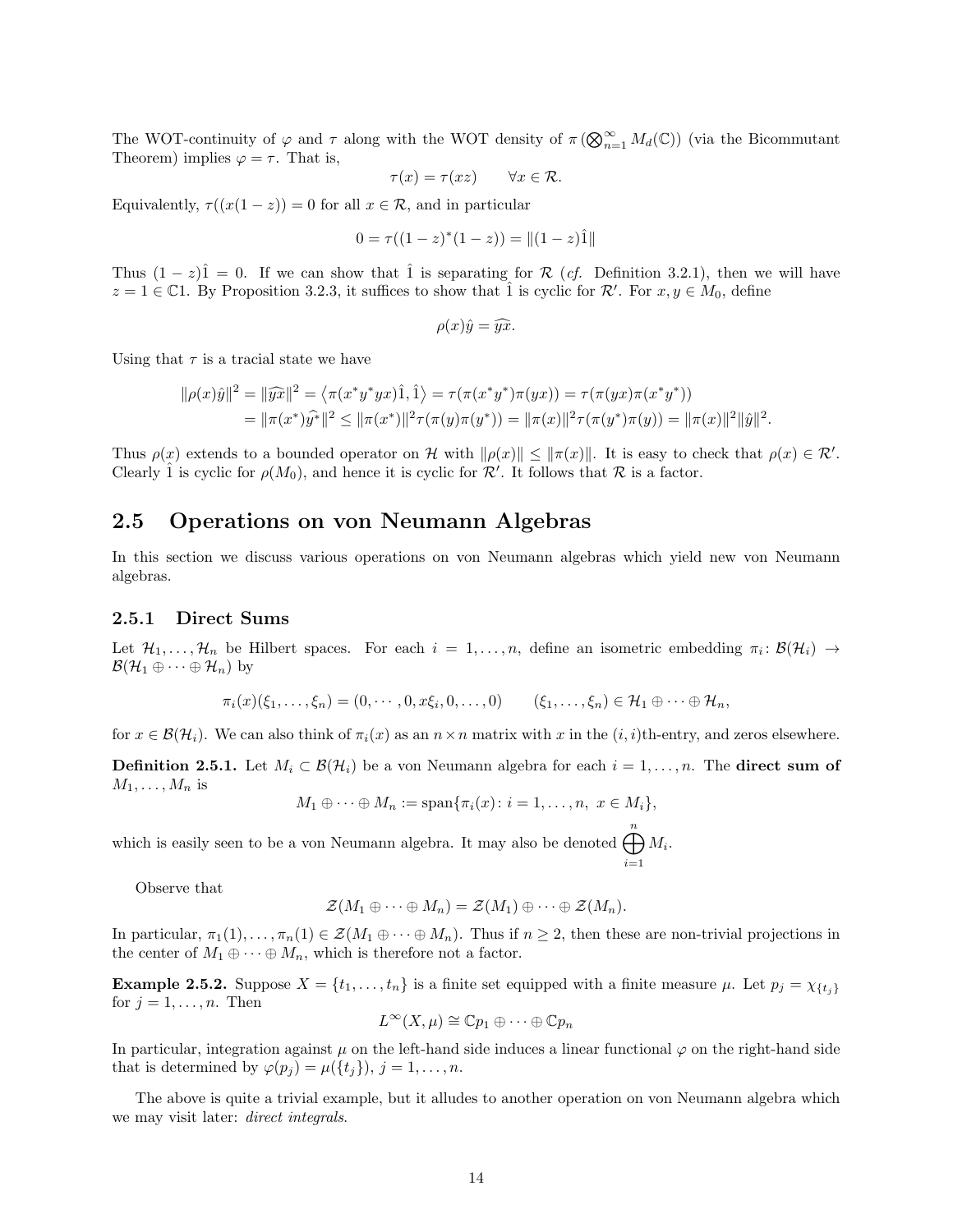#### <span id="page-15-0"></span>2.5.2 Tensor Products

Let  $\mathcal{H}_1, \ldots, \mathcal{H}_n$  be Hilbert spaces. We let the algebraic tensor product  $\mathcal{B}(\mathcal{H}_1) \otimes \cdots \otimes \mathcal{B}(\mathcal{H}_n)$  act on  $\mathcal{H}_1 \otimes \cdots \otimes \mathcal{H}_n$ by

$$
x_1 \otimes \cdots \otimes x_n (\xi_1 \otimes \cdots \otimes \xi_n) = (x_1 \xi_1) \otimes \cdots \otimes (x_n \xi_n) \qquad \xi_1 \in \mathcal{H}_1, \ldots, \xi_n \in \mathcal{H}_n,
$$

for  $x_1 \in \mathcal{B}(\mathcal{H}_1), \ldots, x_n \in \mathcal{B}(\mathcal{H}_n)$ .

**Definition 2.5.3.** Let  $M_i \subset \mathcal{B}(\mathcal{H}_i)$  be a von Neumann algebra for each  $i = 1, \ldots, n$ . The the tensor product of  $M_1, \ldots, M_n$  is

$$
M_1\bar{\otimes}\cdots\bar{\otimes}M_n:=(M_1\otimes\cdots\otimes M_n)''\cap\mathcal{B}(\mathcal{H}_1\otimes\cdots\otimes\mathcal{H}_n).
$$

It may also be denoted  $\overline{\bigotimes}_{i=1}^n M_i$ .

<span id="page-15-1"></span>**Lemma 2.5.4.** Let  $\mathcal{H}_1, \ldots, \mathcal{H}_n$  be Hilbert spaces so that at most one is infinite dimensional. If  $M_i \subset \mathcal{B}(\mathcal{H}_i)$ is a von Neumann algebra for each  $i = 1, \ldots, n$ , then  $M_1 \bar{\otimes} \cdots \bar{\otimes} M_n = M_1 \otimes \cdots \otimes M_n$ .

*Proof.* By induction, it suffices to consider  $n = 2$  with  $H_2$  finite dimensional, say with  $\dim(\mathcal{H}_2) = d$ . Then  $\mathcal{B}(\mathcal{H}_2) \cong M_d(\mathbb{C})$ , and if  $\{e_1, \ldots, e_d\}$  is an orthonormal basis for  $\mathcal{H}_2$  then

$$
\langle x, y \rangle_2 := \text{Tr}(y^*x) = \sum_{i=1}^d \langle y^*xe_i, e_i \rangle \qquad x, y \in M_d(\mathbb{C})
$$

makes  $M_d(\mathbb{C})$  into a Hilbert space.  $M_2$  is a closed subspace of this Hilbert space since it is SOT closed. Thus there exists  $\{y_1, \ldots, y_n\}$  an orthonormal basis for  $M_2$  with respect to the above inner product. In particular, it is a basis and so every element  $X \in M_1 \otimes M_2$  is of the form

$$
X = \sum_{i=1}^{n} x_i \otimes y_i
$$

for  $x_1, \ldots, x_n \in M_1$ . We denote  $X^{(i)} := x_i$  for  $i = 1, \ldots, n$ . Observe that for X as above we have

$$
\sum_{j=1}^{d} ||X(\xi \otimes e_j)||^2 = \sum_{j=1}^{d} \sum_{i,k=1}^{n} \langle (x_i \otimes y_i)(\xi \otimes e_j), (x_k \otimes y_k)(\xi \otimes e_j) \rangle
$$

$$
= \sum_{i,k=1}^{n} \langle x_i \xi, x_k \xi \rangle \sum_{j=1}^{d} \langle y_i e_j, y_k e_j \rangle
$$

$$
= \sum_{i,k=1}^{n} \langle x_i \xi, x_k \xi \rangle \langle y_i, y_k \rangle_2 = \sum_{i=1}^{n} ||x_i \xi||^2
$$

Thus if  $(X_\alpha) \subset M_1 \otimes M_2$  converges strongly then  $(X_\alpha^{(i)}) \subset M_1$  converges strongly for each  $i = 1, \ldots, n$  to some  $X^{(i)}$ . Since  $M_1$  is SOT closed,  $X^{(1)}, \ldots, X^{(n)} \in M_1$ . We claim that  $(X_\alpha)$  converges strongly to

$$
X := \sum_{i=1}^{n} X^{(i)} \otimes y_i \in M_1 \otimes M_2.
$$

Indeed, the above computation shows for each  $j = 1, \ldots, d$ 

$$
||(X - X\alpha)(\xi \otimes e_j)||^2 \le \sum_{j=1}^d ||(X - X_{\alpha})(\xi \otimes e_j)||^2 = \sum_{i=1}^n ||(X^{(i)} - X_{\alpha}^{(i)})\xi||^2 \to 0.
$$

Consequently, for  $\xi_1, \ldots, \xi_d \in \mathcal{H}_1$  we have

$$
\left\|(X - X_{\alpha})\left(\sum_{j=1}^{d} \xi_{j} \otimes e_{j}\right)\right\| \leq \sum_{j=1}^{d} \|(X - X_{\alpha})(\xi_{j} \otimes e_{j})\| \to 0.
$$

So X is the SOT limit of  $(X_{\alpha})$  and thus  $M_1 \bar{\otimes} M_2 = \overline{M_1 \otimes M_2}^{SOT} \subset M_1 \otimes M_2$ .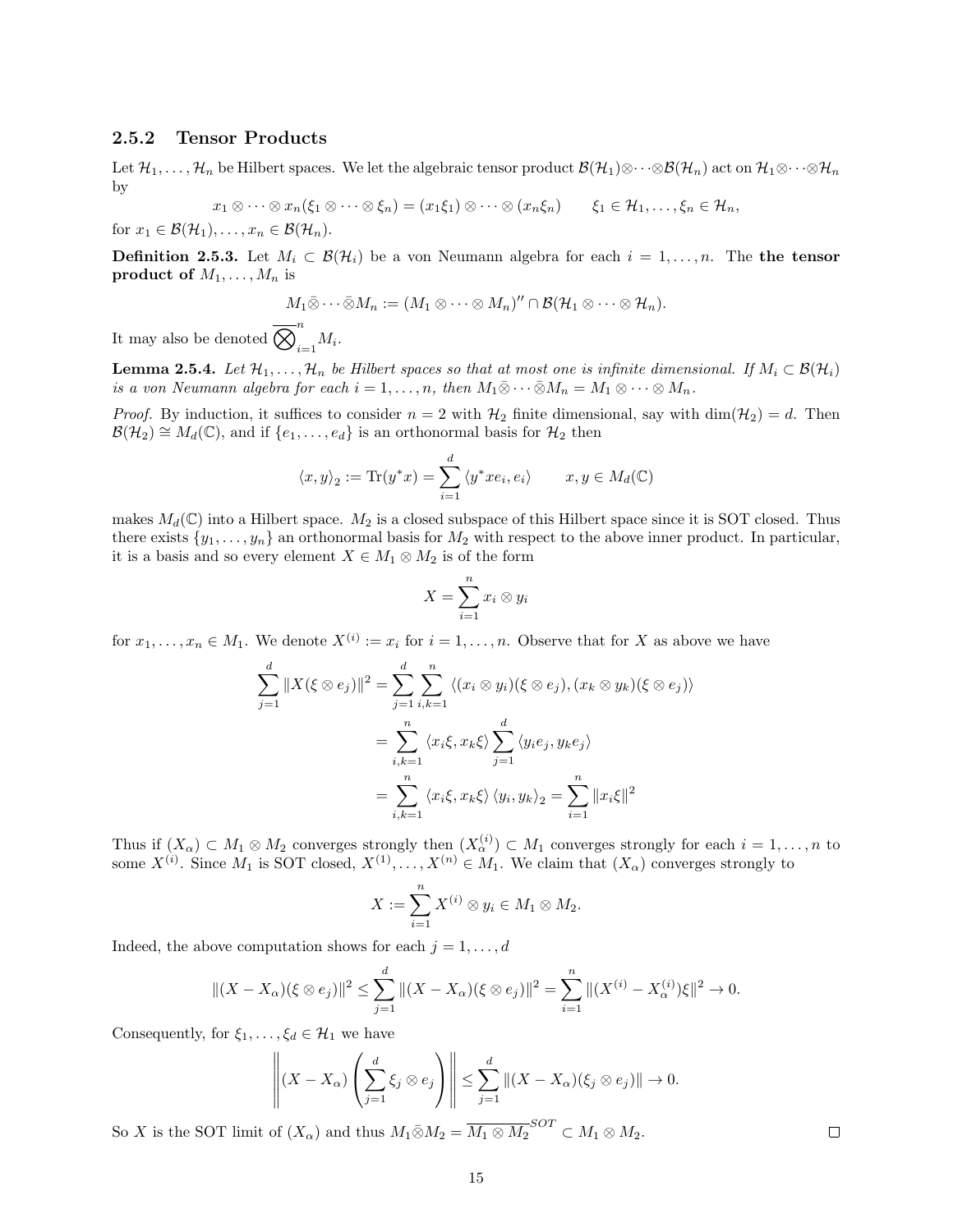**Lemma 2.5.5.** Let  $\mathcal{H}, \mathcal{K}$  be Hilbert spaces, and let  $M \subset \mathcal{B}(\mathcal{H})$  be a von Neumann algebra. Then  $(M \bar{\otimes} \mathcal{B}(\mathcal{H}))'$  $M'\otimes \mathbb{C}$ .

Proof. One inclusion is immediate:

$$
M' \otimes \mathbb{C} \subset (M \otimes \mathcal{B}(\mathcal{H}))' = (M \bar{\otimes} \mathcal{B}(\mathcal{H}))'.
$$

Let  $T \in (M \bar{\otimes} \mathcal{B}(\mathcal{H}))'$ . Fix  $\eta, \zeta \in \mathcal{K}$  and observe that

$$
\mathcal{H} \times \mathcal{H} \ni (\xi_1, \xi_2) \mapsto \langle T(\xi_1 \otimes \eta), \xi_2 \otimes \zeta \rangle
$$

defines a bounded sesquilinear form. Thus there exists  $x_{n,\zeta} \in \mathcal{B}(\mathcal{H})$  so that

$$
\langle x_{\eta,\zeta}\xi_1,\xi_2\rangle = \langle T(\xi_1\otimes\eta),\xi_2\otimes\zeta\rangle \qquad \xi_1,\xi_2\in\mathcal{H}.
$$

Since T commutes with  $M \otimes 1$  we have for  $a \in M$ 

$$
\langle x_{\eta,\zeta}a\xi_1,\xi_2\rangle = \langle T((a\xi_1)\otimes\eta),\xi_2\otimes\zeta\rangle = \langle (a\otimes 1)T(\xi_1\otimes\eta),\xi_2\otimes\eta\rangle
$$
  
= 
$$
\langle T(\xi_1\otimes\eta), (a^*\xi_2)\otimes\zeta\rangle = \langle x_{\eta,\zeta}\xi_1, a^*\xi_2\rangle = \langle ax_{\eta,\zeta}\xi_1, \xi_2\rangle.
$$

Thus  $x_{\eta,\zeta} \in M'$ . Fixing  $\xi_1, \xi_2 \in \mathcal{H}$ 

$$
\mathcal{K} \times \mathcal{K} \ni (\eta, \zeta) \mapsto \langle x_{\eta, \zeta} \xi_1, \xi_2 \rangle = \langle T(\xi_1 \otimes \eta), \xi_2 \otimes \zeta \rangle
$$

also defines a bounded sesquilinear form. Using the same argument as above, there exists  $y \in \mathcal{B}(\mathcal{K})' = \mathbb{C}$ (depending only on  $\xi_1, \xi_2$ ) so that

$$
\langle x_{\eta,\zeta}\xi_1,\xi_2\rangle = \langle y\eta,\zeta\rangle = y \langle \eta,\zeta\rangle.
$$

It follows that  $x_{\eta,\zeta} = 0$  whenever  $\eta \perp \zeta$ , and  $x_{\eta,\eta} = ||\eta||^2 x$  some fixed  $x \in M'$ . We claim  $T = x \otimes 1 \in M' \otimes \mathbb{C}$ . Fix orthonormal bases  $\{\xi_i\}_{i\in I}$  and  $\{\eta_j\}_{j\in J}$  for H and K, respectively. For  $i, i' \in I$  and  $j, j' \in J$  we have

$$
\langle T(\xi_i\otimes \eta_j),\xi_{i'}\otimes \eta_{j'}\rangle=\left\langle x_{\eta_j,\eta_{j'}}\xi_i,\xi_{i'}\right\rangle=\left\langle x\xi_i,\xi_{i'}\right\rangle=\left\langle (x\otimes 1)\xi_i\otimes \eta_j,\xi_{i'}\otimes \eta_{j'}\right\rangle,
$$

which yields the claimed equality.

#### <span id="page-16-0"></span>2.5.3 Compressions

**Definition 2.5.6.** For  $M \subset \mathcal{B}(\mathcal{H})$  a von Neumann algebra and  $p \in \mathcal{B}(\mathcal{H})$  a projection,  $pMp$  is called compression of M or a corner of M.

The terminology comes from the fact that under the identification  $\mathcal{H} \cong p\mathcal{H} \oplus (1-p)\mathcal{H}$ , pxp for  $x \in M$ is identified with

$$
\left(\begin{array}{cc}pxp & 0\\0 & 0\end{array}\right).
$$

If  $p < 1$ , then pMp is a ∗-algebra in  $\mathcal{B}(\mathcal{H})$  but it is not unital. However, pMp can be identified with a ∗-algebra in  $\mathcal{B}(p\mathcal{H})$ , in which case  $p \in pMp$  is the unit. Note that if  $p \in M'$ , then  $pMp = Mp$ .

<span id="page-16-1"></span>**Theorem 2.5.7.** Let  $M \subset \mathcal{B}(\mathcal{H})$  be a von Neumann algebra and  $p \in M$  a projection. Then pMp and M'p are von Neumann algebras in  $\mathcal{B}(p\mathcal{H})$ .

Proof. We first show the following equalities:

$$
(M'p)' \cap \mathcal{B}(p\mathcal{H}) = pMp
$$

$$
(pMp)' \cap \mathcal{B}(p\mathcal{H}) = M'p.
$$

The result easily follows from these and the bicommutant theorem.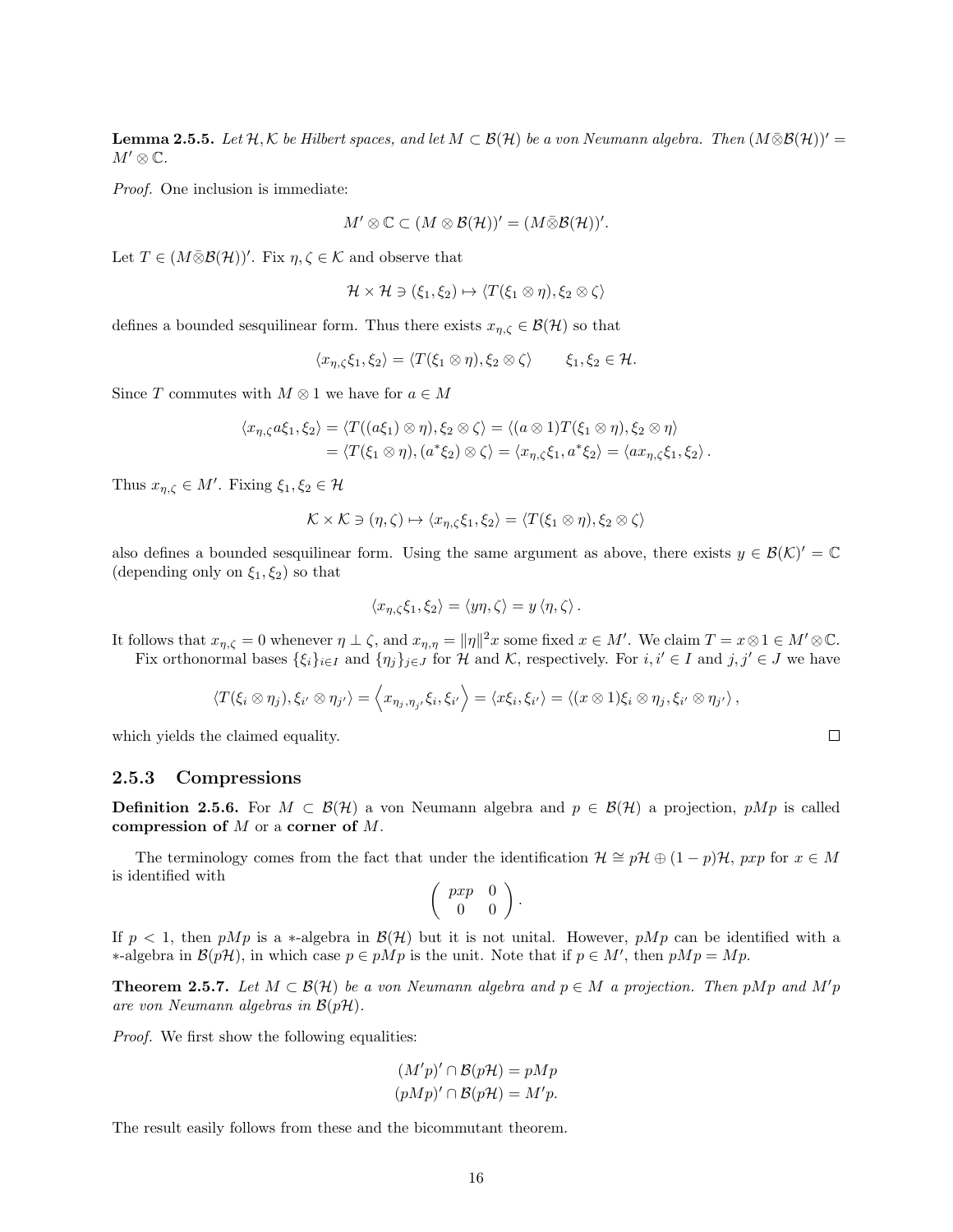The inclusion  $pMp \subset (M'p)' \cap \mathcal{B}(p\mathcal{H})$  is immediate. Suppose  $x \in (M'p)' \cap \mathcal{B}(p\mathcal{H})$ . Define  $\tilde{x} = xp = px \in$  $\mathcal{B}(\mathcal{H})$ . Then if  $y \in M'$  we have

$$
y\tilde{x} = ypx = x(yp) = xpy = \tilde{x}y.
$$

Thus  $\tilde{x} \in M'' = M$ , and  $x = p\tilde{x}p \in pMp$ .

The inclusion  $M'p \subset (pMp)' \cap \mathcal{B}(p\mathcal{H})$  is immediate. Suppose  $y \in (pMp)' \cap \mathcal{B}(p\mathcal{H})$ . Using the functional calculus to write y as a linear combination of four unitaries, we may assume  $y = u$  is a unitary. We will extend u to an element of  $\mathcal{B}(\mathcal{H})$ . Let  $\mathcal{K} = \overline{Mp\mathcal{H}}$  and  $q = [\mathcal{K}]$ . Since  $\mathcal K$  is clearly reducing for both M and M', we have  $q \in \mathcal{Z}(M)$  by Lemma [2.2.3.](#page-9-1) We first extend u to K. Define  $\tilde{u}$  by

$$
\tilde{u}\sum_i x_i p\xi_i = \sum_i x_i u p\xi_i,
$$

for  $x_i \in M$  and  $\xi_i \in \mathcal{H}$ . Observe that

$$
\left\| \tilde{u} \sum_{i} x_{i} p \xi_{i} \right\|^{2} = \sum_{i,j} \left\langle x_{i} u p \xi_{i}, x_{j} u p \xi_{j} \right\rangle
$$
  

$$
= \sum_{i,j} \left\langle p x_{j}^{*} x_{i} p u \xi_{i}, u \xi_{j} \right\rangle
$$
  

$$
= \sum_{i,j} \left\langle u p x_{j}^{*} x_{i} p \xi_{i}, u \xi_{j} \right\rangle
$$
  

$$
= \sum_{i,j} \left\langle p x_{j}^{*} x_{i} p \xi_{i}, \xi_{j} \right\rangle = \left\| \sum_{i} x_{i} p \xi_{i} \right\|^{2}
$$

Thus  $\tilde{u}$  is well-defined and an isometry, which we extend to K. By definition,  $\tilde{u}$  commutes with M on  $MpH$ , and consequently they commute on K. It follows that for  $x \in M$  and  $\xi \in \mathcal{H}$  we have

.

$$
x\tilde{u}q\xi = \tilde{u}xq\xi = \tilde{u}qx\xi.
$$

That is,  $\tilde{u}q = M' \cap \mathcal{B}(\mathcal{H})$ . Since

$$
\tilde{u}qp\xi = \tilde{u}q1p\xi = \tilde{u}1p\xi = 1up\xi,
$$

we have  $u = \tilde{u}qp$  in  $\mathcal{B}(p\mathcal{H})$ . Thus  $u \in M'p$ .

**Corollary 2.5.8.** Let  $M \subset \mathcal{B}(\mathcal{H})$  be a von Neumann algebra and  $p \in M$  a projection. If M is a factor then  $pMp$  and  $M'p$  are factors.

*Proof.* Let q be the projection as in the proof of Theorem [2.5.7.](#page-16-1) Since  $q \in \mathcal{Z}(M) = \mathbb{C}$ , we must have  $q = 1$ . We claim that this implies  $M' \ni y \mapsto yp \in M'p$  is a \*-algebra isomorphism. Indeed, if  $yp = 0$  for  $y \in M'$ , then for all  $x \in M$  and  $\xi \in \mathcal{H}$  we have

$$
yxp\xi = xyp\xi = 0.
$$

Since  $q = 1$ ,  $Mp\mathcal{H}$  is a dense subset of  $\mathcal{H}$  and thus  $y = 0$ . Since the map is clearly surjective, we have that M' and M'p are isomorphic as  $*$ -algebras. Since being in the center is algebraic property, we have  $\mathcal{Z}(M'p) = \mathcal{Z}(M')p = \mathbb{C}p$ . Thus  $M'p$  is a factor. Then by the equalities proved in Theorem [2.5.7,](#page-16-1) we have

$$
\mathcal{Z}(pMp) = pMp \cap (pMp)' = (M'p)' \cap M'p = \mathcal{Z}(M'p) = \mathbb{C}p.
$$

Thus  $pMp$  is also a factor.

 $\Box$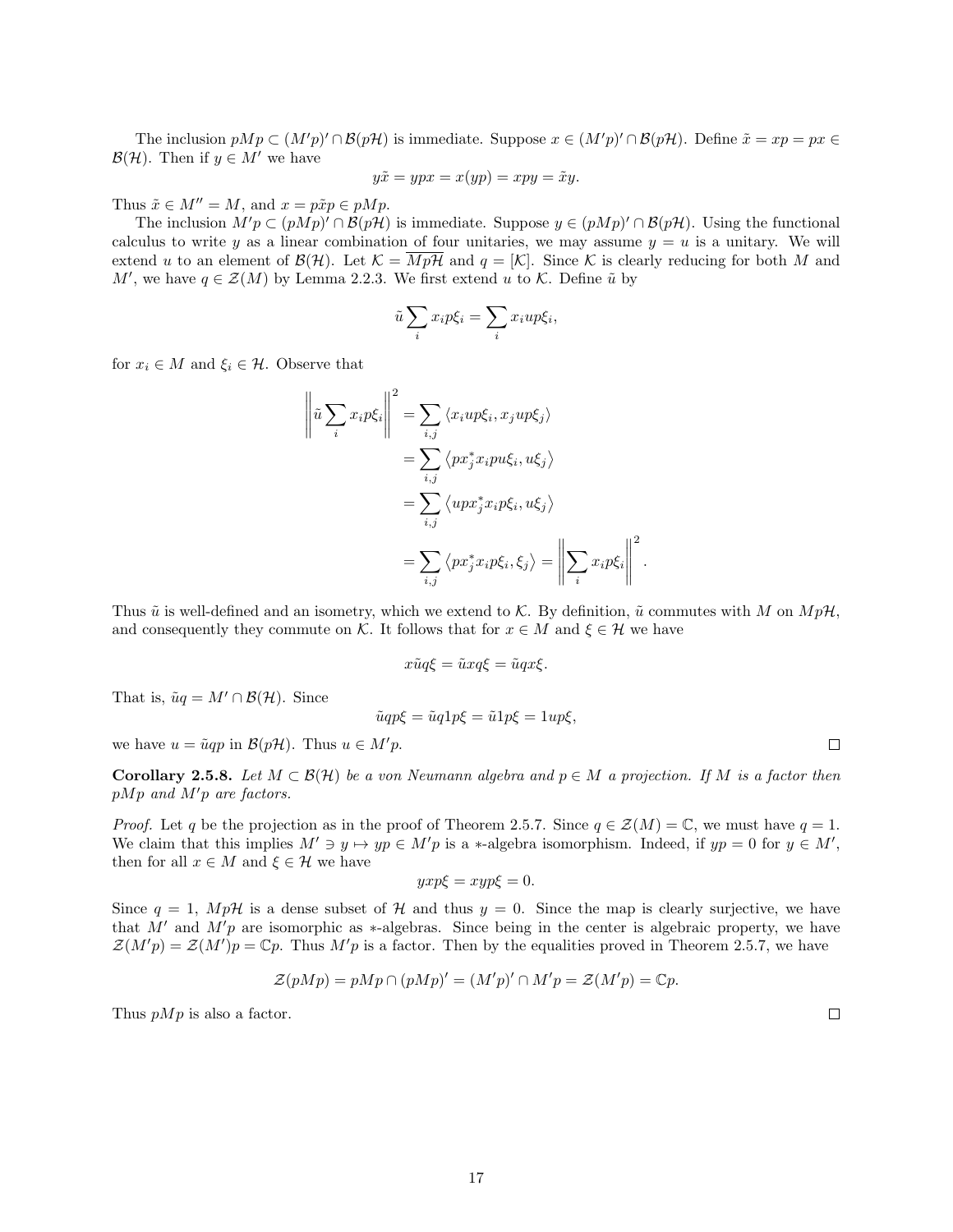### <span id="page-18-0"></span>Chapter 3

## Borel Functional Calculus

The material in this chapter is adapted from [\[3,](#page-70-1) Chapter 2.7] and [\[1,](#page-70-0) Chapter 2.9].

#### <span id="page-18-1"></span>3.1 Projection-valued Measures

<span id="page-18-3"></span>**Lemma 3.1.1.** Let  $(x_\alpha) \subset \mathcal{B}(\mathcal{H})$  be an increasing net of positive operators such that  $\sup_\alpha ||x_\alpha|| < \infty$ . Then this net converges in the SOT to some positive  $x \in \mathcal{B}(\mathcal{H})$  satisfying  $x \geq x_{\alpha}$  for all  $\alpha$ .

*Proof.* For  $\alpha \leq \beta$ , we have  $x_{\beta} - x_{\alpha} > 0$ . Thus for any  $\xi \in \mathcal{H}$  we have

$$
\|\sqrt{x_{\beta}}\xi\|^2 - \|\sqrt{x_{\alpha}}\xi\|^2 = \langle x_{\beta}\xi, \xi \rangle - \langle x_{\alpha}\xi, \xi \rangle = \langle (x_{\beta} - x_{\alpha})\xi, \xi \rangle \ge 0.
$$

On the other hand,

$$
\|\sqrt{x_{\alpha}}\xi\|^2 \le \|\sqrt{x_{\alpha}}\|^2 \|\xi\|^2 = \|x_{\alpha}\| \|\xi\|^2 \le (\sup_{\alpha} \|x_{\alpha}\|) \|\xi\|^2.
$$

Hence  $(\sqrt{x_{\alpha}}\xi)^2$  is a bounded, increasing net. Thus  $\mathcal{H} \ni \xi \mapsto \lim_{\alpha} ||\sqrt{x_{\alpha}}\xi||^2$  is a bounded quadratic form The consequently there is some  $a \in \mathcal{B}(\mathcal{H})$  so that  $||a\xi|| = \lim_{\alpha} ||\sqrt{x_{\alpha}}\xi||^2$  for all  $\xi \in \mathcal{H}$ . Define  $x = a^*a$ . Since √ √

$$
\|\sqrt{x}\xi\| = \|a\xi\| = \sup_{\alpha} \|\sqrt{x_{\alpha}}\xi\| \qquad \xi \in \mathcal{H},
$$

it follows that  $x \geq x_\alpha$  for all  $\alpha$ . Note that  $\sup_{\alpha} ||x - x_\alpha|| < \infty$ . So for each  $\xi \in \mathcal{H}$  we have

$$
||(x - x\alpha)\xi||2 \le ||(x - x\alpha)1/2||2||(x - x\alpha)1/2\xi||2
$$
  
=  $||x - x\alpha|| \langle (x - x\alpha)\xi, \xi \rangle$   
=  $||x - x\alpha|| (||\sqrt{x}\xi||2 - ||\sqrt{x\alpha}\xi||2) \to 0.$ 

So  $(x_{\alpha})$  converges to x in the SOT.

We leave the proof of the next corollary to reader, which follows easily from the above lemma.

<span id="page-18-2"></span>**Corollary 3.1.2.** Let  $(p_n) \subset \mathcal{B}(\mathcal{H})$  be a sequence of pairwise orthogonal projections. Then the SOT limit of  $\left(\sum_{n=1}^{N} p_n\right)$  $N \in \mathbb{N}$  exists and is denoted  $\sum_{n=1}^{\infty}$ 

**Definition 3.1.3.** Let X be a set,  $\Omega$  a  $\sigma$ -algebra on X, and H a Hilbert space. A projection-valued measure (or spectral measure) for  $(X, \Omega, \mathcal{H})$  is a map  $E: \Omega \to \mathcal{B}(\mathcal{H})$  such that

(i)  $E(S)$  is a projection for all  $S \in \Omega$ .

(ii) 
$$
E(\emptyset) = 0
$$
 and  $E(X) = 1$ .

(iii)  $E(S \cap T) = E(S)E(T)$  for  $S, T \in \Omega$ .

1/25/2017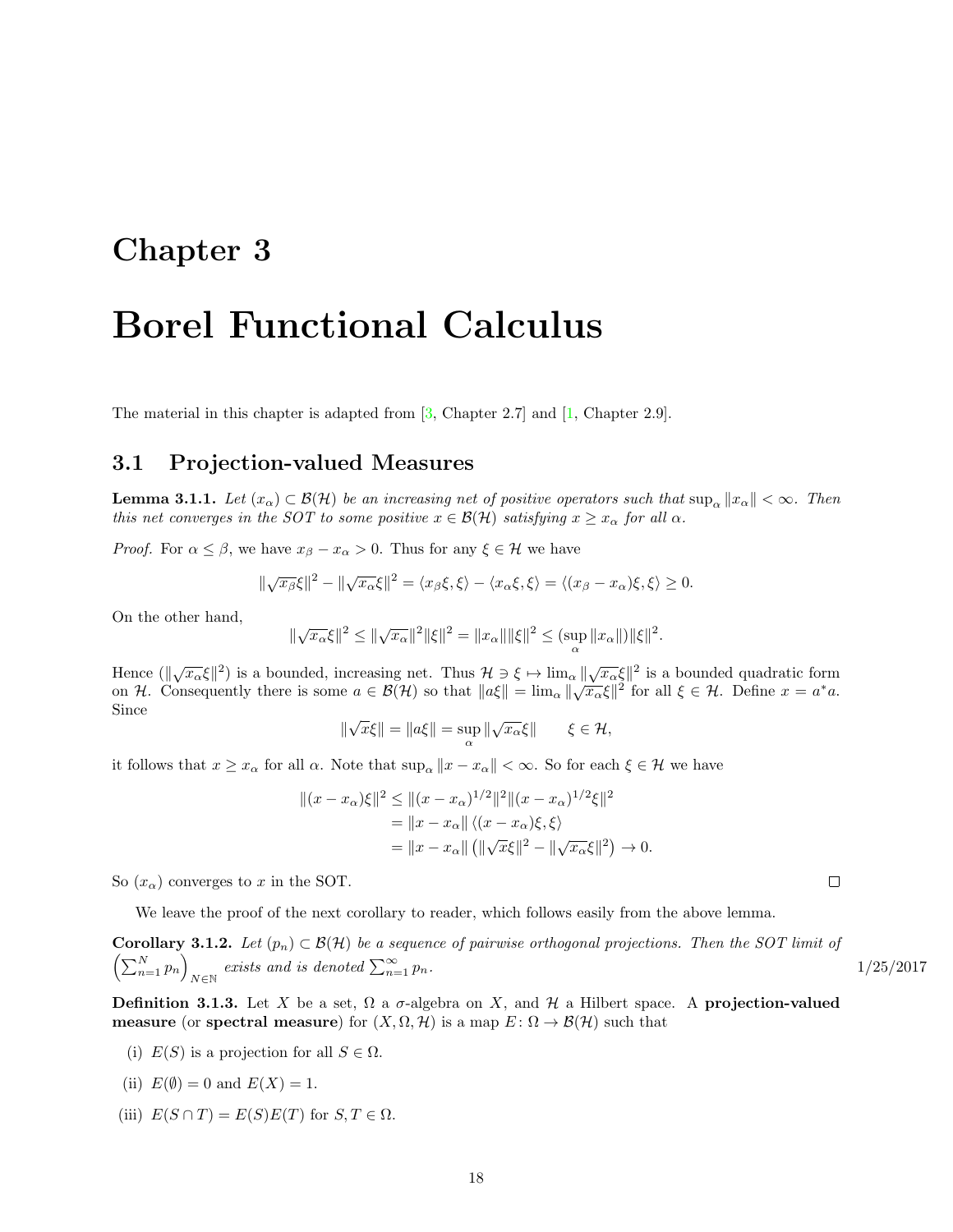(iv) If  $(S_n) \subset \Omega$  is a sequence of pairwise disjoint sets, then

$$
E\left(\bigcup_{n=1}^{\infty} S_n\right) = \sum_{n=1}^{\infty} E(S_n).
$$

where the summation is the SOT limit of the partial sums, as defined in Corollary [3.1.2.](#page-18-2)

**Example 3.1.4.** Let  $(X, \Omega, \mu)$  be a  $\sigma$ -finite measure space. For  $\mathcal{H} = L^2(X, \mu)$ , note that  $\chi_S$ , for  $S \in \Omega$ , acting by pointwise multiplication is a projection in  $\mathcal{B}(\mathcal{H})$ . It follows that  $E(S) = \chi_S$  defines a projectionvalued measure.

<span id="page-19-0"></span>**Lemma 3.1.5.** Let E be a projection-valued measure for  $(X, \Omega, \mathcal{H})$ . Then for each  $\xi, \eta \in \mathcal{H}$ ,

$$
E_{\xi,\eta} : \Omega \ni S \mapsto \langle E(S)\xi, \eta \rangle
$$

defines a countably additive, complex-valued measure on  $\Omega$  with total variation at most  $\|\xi\|$ |||||||||.

*Proof.* Fix  $\xi, \eta \in \mathcal{H}$ . The countable additivity follows immediately from the definition of a projection-valued measure. Recall that the total variation of a complex valued measure is

$$
||E_{\xi,\eta}|| = \sup_{\pi} \sum_{S \in \pi} |E_{\xi,\eta}(S)|,
$$

where the supremum is over all partitions  $\pi$  of X into finite disjoint measurable subsets of X. Let  $\pi$  =  $\{S_1,\ldots,S_n\}$  be one such partition. For each  $j=1,\ldots,n$ , let  $\alpha_j\in\mathbb{C}$  be such that  $|\alpha_j|=1$  and

$$
\alpha_j E_{\xi,\eta}(S_j) = \alpha_j \langle E(S_j)\xi, \eta \rangle = |\langle E(S_j)\xi, \eta \rangle| = |E_{\xi,\eta}(S_j)|.
$$

Thus

$$
\sum_{j=1}^n |E_{\xi,\eta}(S_j)| = \left\langle \sum_{j=1}^n \alpha_j E(S_j)\xi, \eta \right\rangle \le \left\| \sum_{j=1}^n \alpha_j E(S_j)\xi \right\| \|\eta\|.
$$

Since the  $E(S_i)$  are pairwise orthogonal projections we have

$$
\left\| \sum_{j=1}^{n} \alpha_{j} E(S_{j}) \xi \right\|^{2} = \sum_{j=1}^{n} \|E(S_{j}) \xi\|^{2} = \left\| \sum_{j=1}^{n} E(S_{j}) \xi \right\|^{2} = \left\| E\left(\bigcup_{j=1}^{n} S_{j}\right) \xi \right\|^{2} \leq \|\xi\|^{2}
$$

Thus  $\sum |E_{\xi,\eta}(S_j)| \leq ||\xi|| ||\eta||$ , which implies  $||E_{\xi,\eta}|| \leq ||\xi|| ||\eta||$ .

**Remark 3.1.6.** Let E be a projection-valued measure for  $(X, \Omega, \mathcal{H})$ . For  $\xi \in \mathcal{H}$  and  $S \in \Omega$ 

$$
E_{\xi,\xi}(S) = \langle E(S)\xi,\xi \rangle = \langle E(S)\xi, E(S)\xi \rangle = ||E(S)\xi||^2.
$$

Thus  $E_{\xi,\xi}$  is a positive measure on X. If  $\xi \in \mathcal{H}$  is a unit vector, then  $E(X) = 1$  implies  $E_{\xi,\xi}$  is a probability measure on X.

Let E be a projection-valued measure for  $(X, \Omega, \mathcal{H})$ . Observe that

$$
E_{\xi + \alpha \zeta, \eta} = E_{\xi, \eta} + \alpha E_{\zeta, \eta} \qquad \xi, \eta, \zeta \in \mathcal{H}, \ \alpha \in \mathbb{C}
$$
  

$$
E_{\xi, \eta + \alpha \zeta} = E_{\xi, \eta} + \bar{\alpha} E_{\xi, \zeta}.
$$
  
(3.1)

This combined with Lemma [3.1.5](#page-19-0) implies that  $(\xi, \eta) \mapsto \int_X 1 \, dE_{\xi, \eta}$  is a bounded sesquilinear form on H. More generally, if  $f: X \to \mathbb{C}$  is a bounded  $\Omega$ -measurable function then  $(\xi, \eta) \mapsto \int_X f \ dE_{\xi, \eta}$  is a sesquilinear form on H bounded by  $||f||_{\infty}||\xi|| ||\eta||$ . Thus, by the Riesz representation theorem (for bounded sesquilinear forms) there exists  $x \in \mathcal{B}(\mathcal{H})$  with  $||x|| \le ||f||_{\infty}$  so that

$$
\langle x\xi, \eta \rangle = \int_X f \, dE_{\xi, \eta}.\tag{3.2}
$$

If  $f = \chi_S$  for some  $S \in \Omega$ , then clearly  $x = E(S)$ . Otherwise, we have the following definition:

<span id="page-19-1"></span>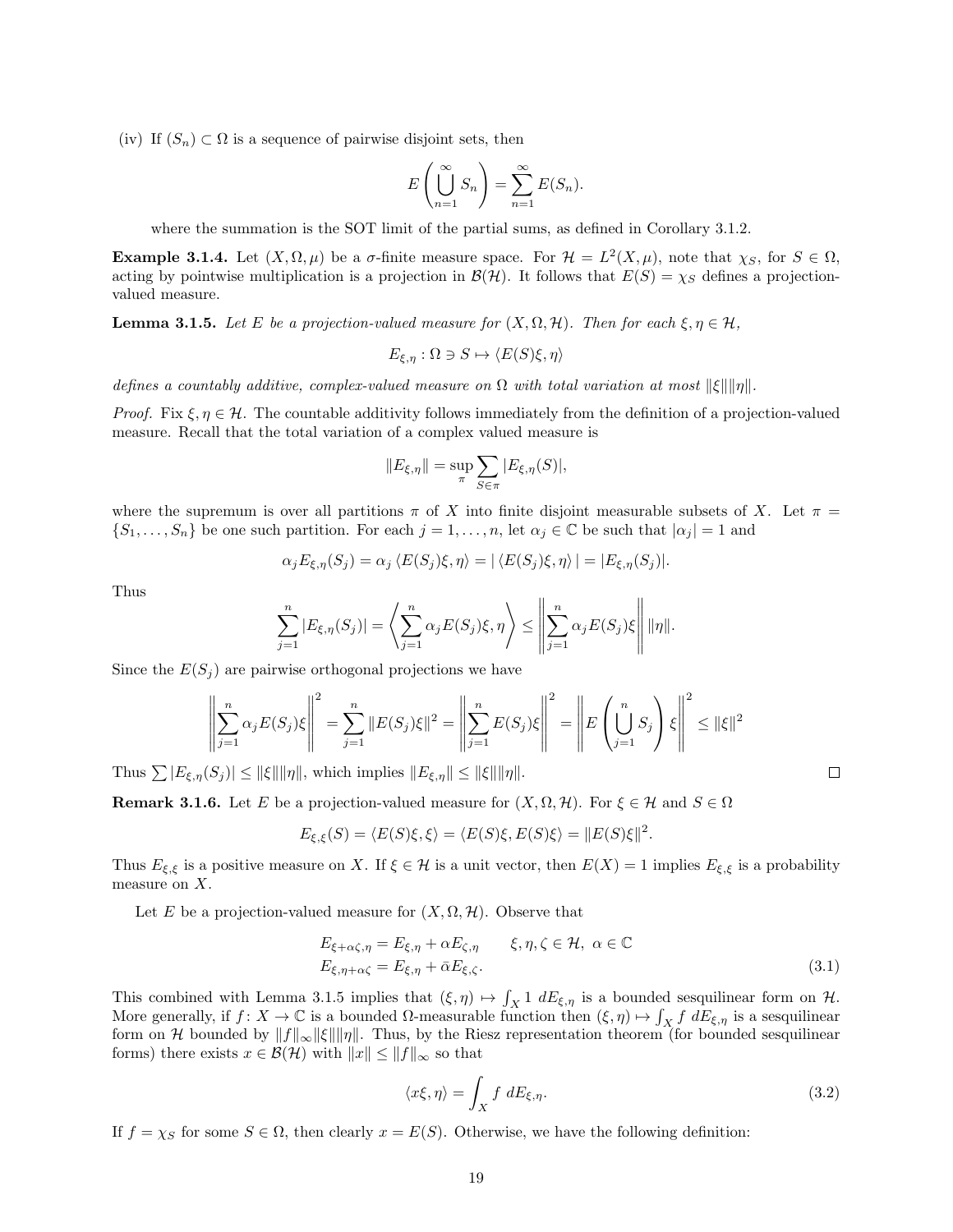**Definition 3.1.7.** For E a projection-valued measure for  $(X, \Omega, \mathcal{H})$  and  $f: X \to \mathbb{C}$  a bounded  $\Omega$ -measurable function, the operator  $x \in \mathcal{B}(\mathcal{H})$  satisfying [\(3.2\)](#page-19-1) is called the **integral of f** with respect to E and is denoted

$$
x = \int_X f \, dE.
$$

We denote by  $B(X, \Omega)$  the set of C-valued, bounded,  $\Omega$ -measurable functions on X. If X is a topological space and  $\Omega = \mathcal{B}_X$  is the Borel  $\sigma$ -algebra on X, then we write  $B(X)$  for  $B(X, \mathcal{B}_X)$ .

<span id="page-20-0"></span>**Proposition 3.1.8.** Let E be a projection-valued measure for  $(X, \Omega, \mathcal{H})$ . Then

$$
\rho\colon B(X,\Omega)\ni f\mapsto \int_X f\ dE\in\mathcal{B}(\mathcal{H})
$$

is a contractive \*-homomorphism. If  $(f_n) \subset B(X, \Omega)$  is an increasing sequence of non-negative functions with  $f := \sup_n f_n \in B(X, \Omega)$ , then  $(\int_X f_n \, dE)$  converges to  $\int_X f \, dE$  in the SOT.

In particular, if X is a compact Hausdorff space, then  $\rho(B(X) \subset \rho(C(X))$ ". Here  $C(X)$  is the set of continuous functions from  $X$  to  $\mathbb{C}$ .

*Proof.* We have already seen that  $\|\rho(f)\| \leq \|f\|_{\infty}$  for  $f \in B(X, \Omega)$ . It is also clear that  $\rho$  is linear and preserves the adjoint operation, so it remains to check that it is multiplicative. Recall that  $\rho(\chi_S) = E(S)$ for  $S \in \Omega$ . Hence for  $S, T \in \Omega$  we have

$$
\rho(\chi_S)\rho(\chi_T) = E(S)E(T) = E(S \cap T) = \rho(\chi_{S \cap T}) = \rho(\chi_S \chi_T).
$$

By the linearity of  $\rho$ , we have  $\rho(f)\rho(g) = \rho(fg)$  for simple functions  $f, g \in B(X, \Omega)$ . Since arbitrary  $f, g \in B(X, \Omega)$  $B(X, \Omega)$  are uniform limits of uniformly bounded sequences simple functions, we have  $\rho(f)\rho(g) = \rho(fg)$ . Hence  $\rho$  is a \*-homomorphism. 1/27/2017

If  $(f_n) \subset B(X, \Omega)$  is an increasing sequence of non-negative functions with  $f = \sup_n f_n \in B(X, \Omega)$ , then  $\rho$  being a \*-homomorphism implies  $(\rho(f_n))$  is an increasing sequence of positive operators such that

$$
\sup_n \|\rho(f_n)\| \le \sup_n \|f_n\|_{\infty} = \|f\|_{\infty}.
$$

Thus Lemma [3.1.1](#page-18-3) implies  $(\rho(f_n))$  converges in the SOT to some  $x \in \mathcal{B}(\mathcal{H})$ . Hopefully  $x = \rho(f)$ , but this remains to be seen. Let  $\xi, \eta \in \mathcal{H}$ , then by the monotone convergence theorem we have

$$
\langle \rho(f)\xi, \eta \rangle = \int_X f \, dE_{\xi, \eta} = \lim_{n \to \infty} \int_X f_n \, dE_{\xi, \eta} = \lim_{n \to \infty} \langle \rho(f_n)\xi, \eta \rangle.
$$

Thus  $\rho(f)$  is the WOT limit of  $(\rho(f_n))$  and so we must have  $x = \rho(f)$ .

Now, let X be a compact Hausdorff space. Let  $a \in \rho(C(X))'$ . Fix  $\xi, \eta \in \mathcal{H}$ , then for any  $f \in C(X)$  we have

$$
0 = \langle (a\rho(f) - \rho(f)a)\xi, \eta \rangle = \langle \rho(f)\xi, a^*\eta \rangle - \langle \rho(f)(a\xi), \eta \rangle = \int_X f \, dE_{\xi, a^*\eta} - \int_X f \, dE_{a\xi, \eta}.
$$

Thus  $E_{\xi,a^*\eta} = E_{a\xi,\eta}$ . This implies that a also commutes with operators of the form  $\rho(g) = \int_X g \, dE$  for  $g \in B(X)$ . Hence  $\rho(B(X)) \subset \rho(C(X))''$ .  $\Box$ 

**Remark 3.1.9.** It is natural to wonder when the  $*$ -homomorphism  $\rho$  from the previous proposition is an isometry, and the answer is never, except when  $X$  and  $E$  are rather trivial. However, there is an isometry induced by  $\rho$ . Let  $N = \{S \in \Omega : E(S) = 0\}$ , which we refer to as E-null sets. Define an equivalence relation on  $B(X, \Omega)$  by saying  $f \sim_E g$  if and only if  $f = g$  except possibly on E-null sets. By first checking on simple functions in  $B(X, \Omega)$ , one can then show that ker( $\rho$ ) = {f ∈ B(X,  $\Omega$ ): f ~E 0} and that  $\|\rho(f)\| = \|f\|_{\infty, \epsilon}$ , where  $\|\cdot\|_{\infty,e}$  is the *essential supremum* of f:

$$
||f||_{\infty,e} := \inf\{t \ge 0 \colon E(\{x \in X : |f(x)| \ge t\}) = 0\}.
$$

Hence if  $L^{\infty}(X, E) = B(X, \Omega)/\sim_E$ , then the essential supremum is a norm on this space and  $\rho$  factors through to an isometric  $\ast$ -homomorphism  $\tilde{\rho}: L^{\infty}(X, E) \to \mathcal{B}(\mathcal{H})$ .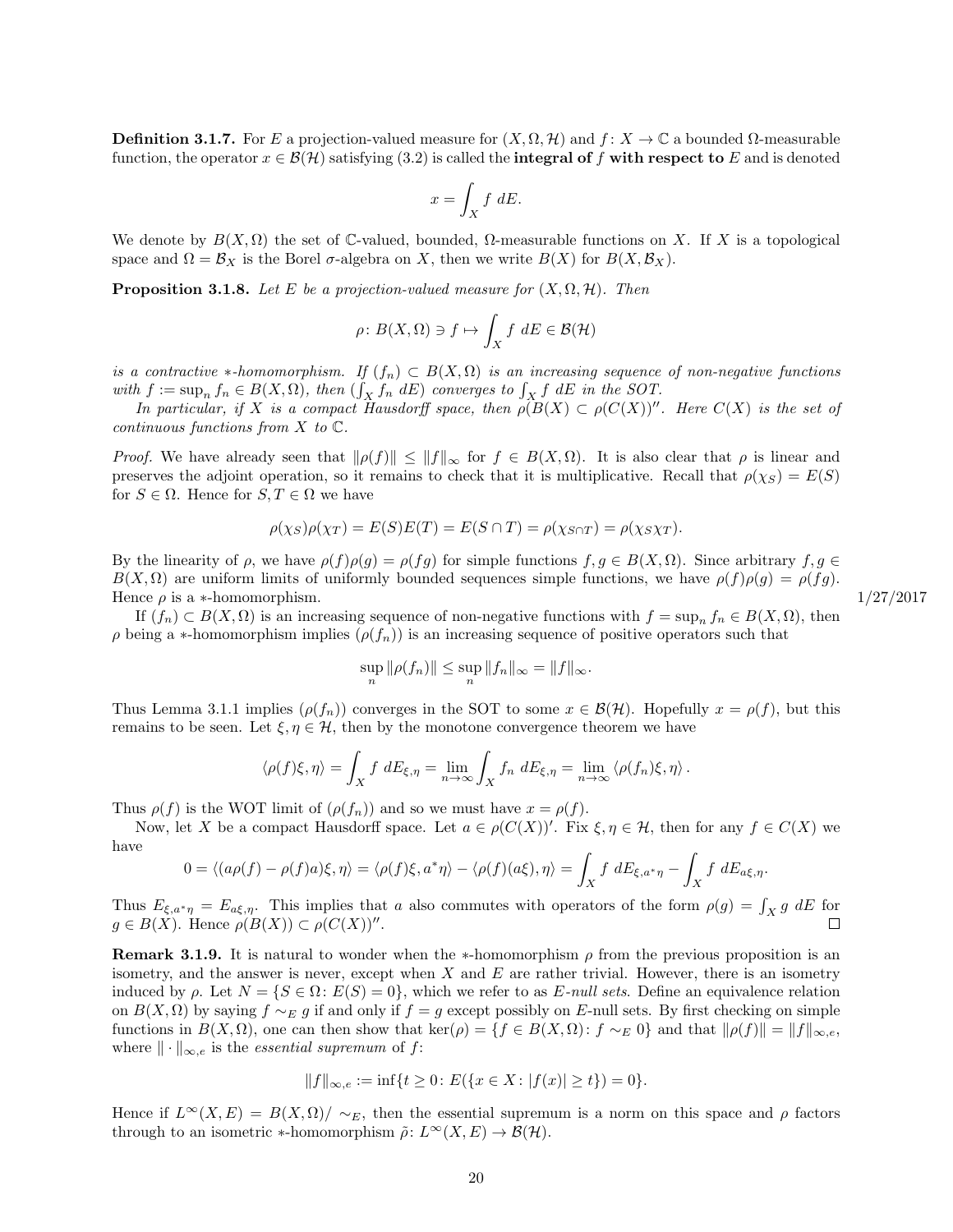Recall that for an abelian  $C^*$ -algebra A, its spectrum  $\sigma(A)$  is the set of non-zero \*-homomorphisms from A to C, which is a locally compact Hausdorff space. Furthermore, the Gelfand transform

$$
\Gamma\colon A\to C_0(\sigma(A))
$$

is an isometric  $\ast$ -isomorphism. In particular, if A is unital, then  $C_0(\sigma(A))$  is replaced with  $C(\sigma(A))$ .

<span id="page-21-0"></span>**Theorem 3.1.10.** Let  $A \subset \mathcal{B}(\mathcal{H})$  be a unital abelian C<sup>\*</sup>-algebra, and let  $\mathcal{B}_{\sigma(A)}$  be the Borel  $\sigma$ -algebra on  $\sigma(A)$ . Then there is a unique projection-valued measure E for  $(\sigma(A), \mathcal{B}_{\sigma(A)}, \mathcal{H})$  such that

$$
x = \int_{\sigma(A)} \Gamma(x) \, dE
$$

for all  $x \in A$ .

Proof. For each  $\xi, \eta \in \mathcal{H}$ ,  $C(\sigma(A)) \ni f \mapsto \langle \Gamma^{-1}(f)\xi, \eta \rangle$  is a bounded linear functional. Thus, the Riesz-Markov representation theorem implies there exists a regular Borel measure  $\mu_{\xi\eta}$  on  $\sigma(A)$  so that

$$
\left\langle \Gamma^{-1}(f)\xi, \eta \right\rangle = \int_{\sigma(A)} f \, d\mu_{\xi, \eta} \qquad f \in C(\sigma(A)).
$$

We will show that  $\mu_{\xi,\eta} = E_{\xi,\eta}$  for some projection-valued measure E. Note that for any  $f, g \in C(\sigma(A))$ , we have

$$
\int_{\sigma(A)} fg \ d\mu_{\xi,\eta} = \left\langle \Gamma^{-1}(fg)\xi, \eta \right\rangle = \left\langle \Gamma^{-1}(f) \left( \Gamma^{-1}(g)\xi \right), \eta \right\rangle = \int_{\sigma(A)} f \ d\mu_{\Gamma^{-1}(g)\xi,\eta}.
$$

Hence  $g \, d\mu_{\xi,\eta} = d\mu_{\Gamma^{-1}(g)\xi,\eta}$ , and similarly  $g \, d\mu_{\xi,\eta} = d\mu_{\xi,\Gamma^{-1}(\bar{g})\eta}$ . Also,

$$
\int_{\sigma(A)} f \ d\bar{\mu}_{\xi,\eta} = \overline{\int_{\sigma(A)} \bar{f} \ d\mu_{\xi,\eta}} = \overline{\langle \Gamma^{-1}(\bar{f})\xi, \eta \rangle} = \langle \Gamma^{-1}(f)\eta, \xi \rangle = \int_{\sigma(A)} f \ d\mu_{\eta,\xi},
$$

so that  $\bar{\mu}_{\xi,\eta} = \mu_{\eta,\xi}$ .

Now, for each  $S \in \mathcal{B}_{\sigma(A)}$ ,

$$
\mathcal{H} \times \mathcal{H} \ni (\xi, \eta) \mapsto \int_{\sigma(A)} \chi_S \ d\mu_{\xi, \eta}
$$

defines a sesquilinear form on  $H$ . Since

$$
\left| \int_{\sigma(A)} f \ d\mu_{\xi,\eta} \right| = |\langle \Gamma^{-1}(f)\xi, \eta \rangle| \leq ||f||_{\infty} ||\xi|| ||\eta||
$$

for all  $f \in C(\sigma(A))$ , we have that the above sesquilinear form is bounded. Thus there exists  $E(S) \in \mathcal{B}(\mathcal{H})$ so that

$$
\int_{\sigma(A)} \chi_S \, d\mu_{\xi,\eta} = \langle E(S)\xi, \eta \rangle.
$$

Using  $\bar{\mu}_{\eta,\xi} = \mu_{\xi,\eta}$ , we have

$$
\langle E(S)^{*}\xi, \eta \rangle = \overline{\langle E(S)\eta, \xi \rangle} = \overline{\int_{\sigma(A)} \chi_S \, d\mu_{\eta, \xi}} = \int_{\sigma(A)} \chi_S \, d\mu_{\xi, \eta} = \langle E(S)\xi, \eta \rangle.
$$

Thus  $E(S) = E(S)^*$ .

From our previous observation, for any  $f \in C(\sigma(A))$  we have

$$
\left\langle \Gamma^{-1}(f)E(S)\xi, \eta \right\rangle = \int_{\sigma(A)} \chi_S \ d\mu_{\xi, \Gamma^{-1}(\bar{f})\eta} = \int_{\sigma(A)} \chi_S f \ d\mu_{\xi, \eta}.
$$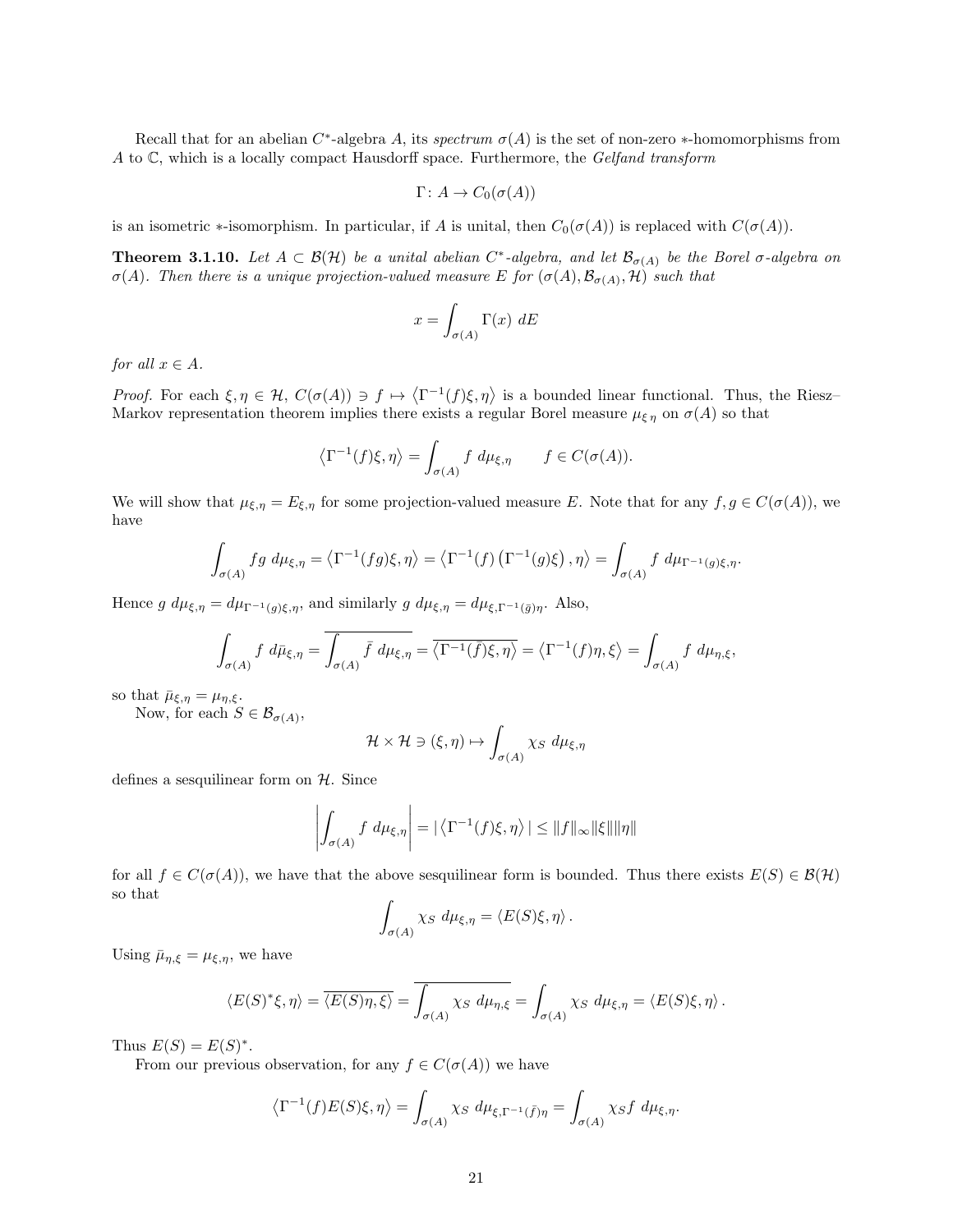Recall that  $C(\sigma(A))$  is weak<sup>\*</sup>-dense in  $C(\sigma(A))^{**}$ , which contains  $B(\sigma(A))$ . So, in particular, for  $T \in \Omega$ , there is a net  $(f_\alpha) \subset C(\sigma(A))$  converging weak<sup>\*</sup> to  $\chi_T$ . This implies that  $(\Gamma^{-1}(f_\alpha))$  converges in the WOT to  $E(T)$ . So using the above formula, we have

$$
\langle E(T)E(S)\xi, \eta \rangle = \lim_{\alpha} \langle \Gamma^{-1}(f_{\alpha})E(S)\xi, \eta \rangle = \lim_{\alpha} \int_{\sigma(A)} \chi_S f_{\alpha} d\mu_{\xi, \eta}
$$

$$
= \int_{\sigma(A)} \chi_S \chi_T d\mu_{\xi, \eta} = \int_{\sigma(A)} \chi_{S \cap T} d\mu_{\xi, \eta} = \langle E(S \cap T)\xi, \eta \rangle.
$$

Thus  $E(T)E(S) = E(S \cap T)$  for any  $S, T \in \mathcal{B}_{\sigma(A)}$ . In particular,  $E(S)^2 = E(S)$ , so  $E(S)$  is a projection. Clearly  $E(\emptyset) = 0$  and  $E(\sigma(A)) = \Gamma^{-1}(1) = 1$ . Since each  $\mu_{\xi,\eta}$  is a countably additive measure we have

$$
\left\langle E\left(\bigcup_{n=1}^{\infty} S_n\right) \xi, \eta \right\rangle = \mu_{\xi, \eta} \left(\bigcup_{n=1}^{\infty} S_n\right) = \sum_{n=1}^{\infty} \mu_{\xi, \eta}(S_n) = \left\langle \sum_{n=1}^{\infty} E(S_n) \xi, \eta \right\rangle
$$

for any sequence  $(S_n) \subset \mathcal{B}_{\sigma(A)}$  of pairwise disjoint sets. Thus  $E(\bigcup_n S_n) = \sum_n E(S_n)$  and so E is a projection-valued measure for  $(\sigma(A), \mathcal{B}_{\sigma(A)}, \mathcal{H})$ .

Clearly,  $E_{\xi,\eta} = \mu_{\xi,\eta}$  and so

$$
\left\langle \Gamma^{-1}(f)\xi, \eta \right\rangle = \int_{\sigma(A)} f \, dE_{\xi, \eta},
$$

implies  $x = \int_{\sigma(A)} \Gamma(x) dE$  for all  $x \in A$ . 1/30/2017

Now, suppose E and E' are both projection-valued measures for  $(\sigma(A), \mathcal{B}_{\sigma(A)}, \mathcal{H})$  satisfying the claimed formula. Then for each  $\xi, \eta \in \mathcal{H}$  and all  $f \in C(\sigma(A))$  we have

$$
\int_{\sigma(A)} f \, dE_{\xi,\eta} = \left\langle \Gamma^{-1}(f)\xi, \eta \right\rangle = \int_{\sigma(A)} f \, dE'_{\xi,\eta}.
$$

Thus  $E_{\xi,\eta} = E'_{\xi,\eta}$  as elements of  $C(\sigma(A))^*$ . But then for all Borel subsets  $S \subset \sigma(A)$  we have

$$
\langle E(S)\xi, \eta \rangle = E_{\xi, \eta}(S) = E'_{\xi, \eta}(S) = \langle E'(S)\xi, \eta \rangle.
$$

Since  $\xi$  and  $\eta$  were arbitrary, we have  $E(S) = E'(S)$  and generally  $E = E'$ . Thus E is unique.

Suppose  $x \in \mathcal{B}(\mathcal{H})$  is a normal operator  $(x^*x = xx^*)$  and let A be the C<sup>\*</sup>-algebra generated by x and 1. Then  $\sigma(A) = \sigma(x)$ , and letting E be the projection-valued measure for  $(\sigma(x), \mathcal{B}_{\sigma(x)}, \mathcal{H})$  from the previous theorem,

$$
B(\sigma(x)) \ni f \mapsto \int_{\sigma(x)} f \, dE \in \mathcal{B}(\mathcal{H})
$$

defines a contractive ∗-homomorphism by Proposition [3.1.8.](#page-20-0) In particular, if  $f \in B(\sigma(x))$  is the identity function  $f(z) = z$ , then

$$
\int_{\sigma(x)} f \, dE = \Gamma^{-1}(f) = x.
$$

Thus, for general  $f \in B(\sigma(x))$  we write

$$
f(x) := \int_{\sigma(x)} f \, dE.
$$

By Proposition [3.1.8,](#page-20-0) we know that  $f(x) \in A'' = W^*(x)$  for all  $f \in B(\sigma(x))$ .

**Definition 3.1.11.** With  $x \in \mathcal{B}(\mathcal{H})$  a normal operator, the map  $B(\sigma(x)) \ni f \mapsto f(x) \in W^*(x)$  is called the Borel functional calculus (for  $x$ ).

We summarize the properties of the Borel functional calculus here:

**Theorem 3.1.12** (Borel Functional Calculus). Let  $A \subset \mathcal{B}(\mathcal{H})$  be a von Neumann algebra with  $x \in A$  a normal operator. The Borel functional calculus for x satisfies the following properties: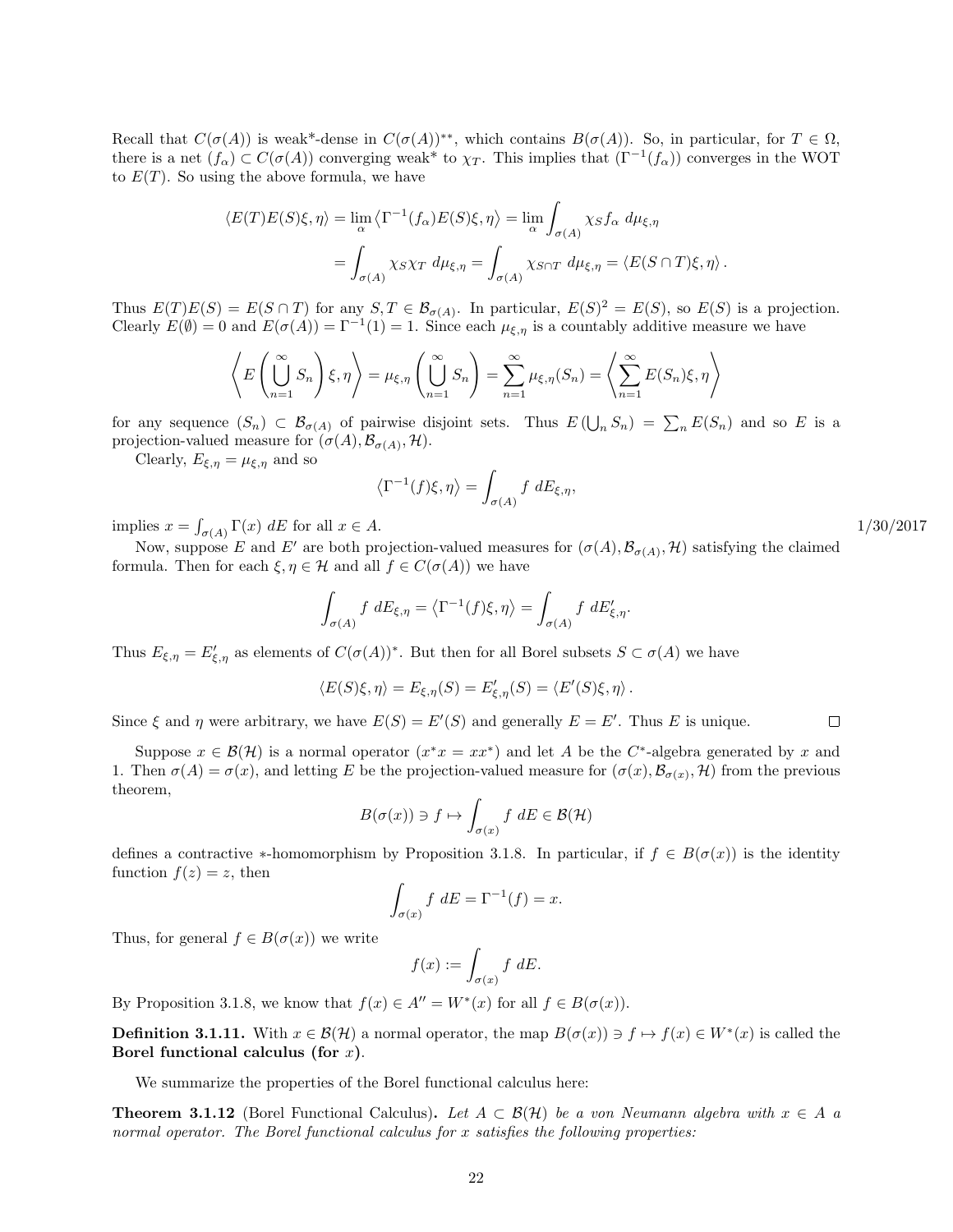- (i)  $B(\sigma(x)) \ni f \mapsto f(x) \in A$  is a continuous \*-homomorphism.
- (ii) For  $f \in B(\sigma(x)), \sigma(f(x)) \subset f(\sigma(x)).$
- (iii) If  $f \in C(\sigma(x))$ , then  $f(x)$  is the same operator given by the continuous functional calculus.

We conclude with the following corollary which highlights the ubiquity of projections in a von Neumann algebra.

<span id="page-23-4"></span>Corollary 3.1.13. A von Neumann algebra is the operator norm closure of the span of its projections.

*Proof.* Let  $M \subset \mathcal{B}(\mathcal{H})$  be a von Neumann algebra, and let  $x \in M$ . By considering the real and imaginary parts of x (Re  $(x) = \frac{1}{2}(x + x^*)$  and Im  $(x) = \frac{i}{2}(x^* - x)$ ) we may assume x is self-adjoint. In particular, x is normal and hence  $f(x) \in M$  for all  $f \in B(\sigma(x))$  by the previous theorem. Note that for all Borel subsets  $S \subset \sigma(x)$ ,  $\chi_S(x)$  is a projection in M. Thus, approximating the identity function on  $\sigma(x)$  uniformly by simple functions gives, via the Borel functional calculus, a uniform approximation of  $x$  by linear combinations of projections in M.  $\Box$ 

Contrast this result with the fact that there exists  $C^*$ -algebras with no non-trivial projections. Indeed, if X is compact Hausdorff space, and X is connected, then  $C(X)$  has exactly two projections: 0 and 1. [Non-commutative examples](http://www.theta.ro/jot/archive/1981-005-001/1981-005-001-006.pdf) exist as well. 1/31/2017

#### <span id="page-23-0"></span>3.2 Abelian von Neumann Algebras

In this section we examine certain abelian von Neumann algebras; namely, those with a "cyclic" vector  $\xi \in \mathcal{H}$ . This will not be a comprehensive study, but for now will offer a satisfactory explanation for earlier claims that abelian von Neumann algebras are of the form  $L^{\infty}(X,\mu)$  for a  $\sigma$ -finite measure space  $(X,\Omega,\mu)$ . We will also see how this is connected to the results from the previous section.

We begin with some adjectives for vectors in  $H$ .

<span id="page-23-1"></span>**Definition 3.2.1.** Let  $A \subset \mathcal{B}(\mathcal{H})$  be a subalgebra. A vector  $\xi \in \mathcal{H}$  is said to be **cyclic for** A if the subspace Aξ is dense in H. We say  $\xi$  is separating for A if  $x\xi = 0$  implies  $x = 0$  for  $x \in A$ .

<span id="page-23-3"></span>**Example 3.2.2.** Let  $\Gamma$  be a discrete group and let  $L(\Gamma)$  be the group von Neumann algebra acting on  $\ell^2(\Gamma)$ . Also let  $\lambda, \rho \colon \Gamma \to \mathcal{B}(\ell^2(\Gamma))$  be the left and right regular representations of Γ. Then  $\delta_e \in \ell^2(\Gamma)$  is clearly a cyclic vector for  $\mathbb{C}[\lambda(\Gamma)]$  and  $\mathbb{C}[\rho(\Gamma)]$ , and consequently is cyclic for  $L(\Gamma)$  and  $R(\Gamma)$ . The following proposition implies that  $\delta_e$  is also separating for both  $L(\Gamma)$  and  $R(\Gamma)$ .

<span id="page-23-2"></span>**Proposition 3.2.3.** Let  $A \subset \mathcal{B}(\mathcal{H})$  be a subalgebra. If  $\xi \in \mathcal{H}$  is cyclic for A, then it is separating for its commutant A'. If A is a unital  $*$ -subalgebra and  $\xi$  is separating for A', then  $\xi$  is cyclic for A.

In particular, for  $M \subset \mathcal{B}(\mathcal{H})$  a von Neumann algebra,  $\xi \in \mathcal{H}$  is cyclic for M if and only if it is separating for M', and  $\xi$  is separating for M if and only if it is cyclic for M'.

*Proof.* Suppose  $\xi \in \mathcal{H}$  is cylic for A. Let  $y \in A'$  be such that  $y\xi = 0$ . For any  $\eta \in \mathcal{H}$ , we can find a sequence  $(x_n) \subset A$  such that  $\|\eta - x_n\xi\| \to 0$ . We then have

$$
y\eta = \lim_{n \to \infty} yx_n\xi = \lim_{n \to \infty} x_n y\xi = 0.
$$

Thus  $y = 0$ , and  $\xi$  is separating for A'.

Now suppose A is a unital \*-subalgebra and  $\xi$  is separating for A'. Let p be the projection of H onto  $\mathcal{K} := (A\xi)^{\perp}$ , so that our goal is to show  $p = 0$ . For  $x_1, x_2 \in A$  and  $\eta \in \mathcal{K}$  we have

$$
\langle x_1\eta, x_2\xi\rangle = \langle \eta, x_1^*x_2\xi\rangle = 0,
$$

since  $x_1^*x_2 \in A$ . Thus  $x_1\eta \in \mathcal{K}$ , and hence  $A\mathcal{K} \subset \mathcal{K}$ . That is,  $\mathcal{K}$  is reducing for A and so Lemma [2.2.3](#page-9-1) implies  $p \in A'$ . Note that  $\xi \in A\xi$  since A is unital, and hence  $p\xi = 0$ . Since  $\xi$  is separating for A', this implies  $p = 0$ . The final observations follow from M being a unital \*-subalgebra and  $M = (M')'$ .  $\Box$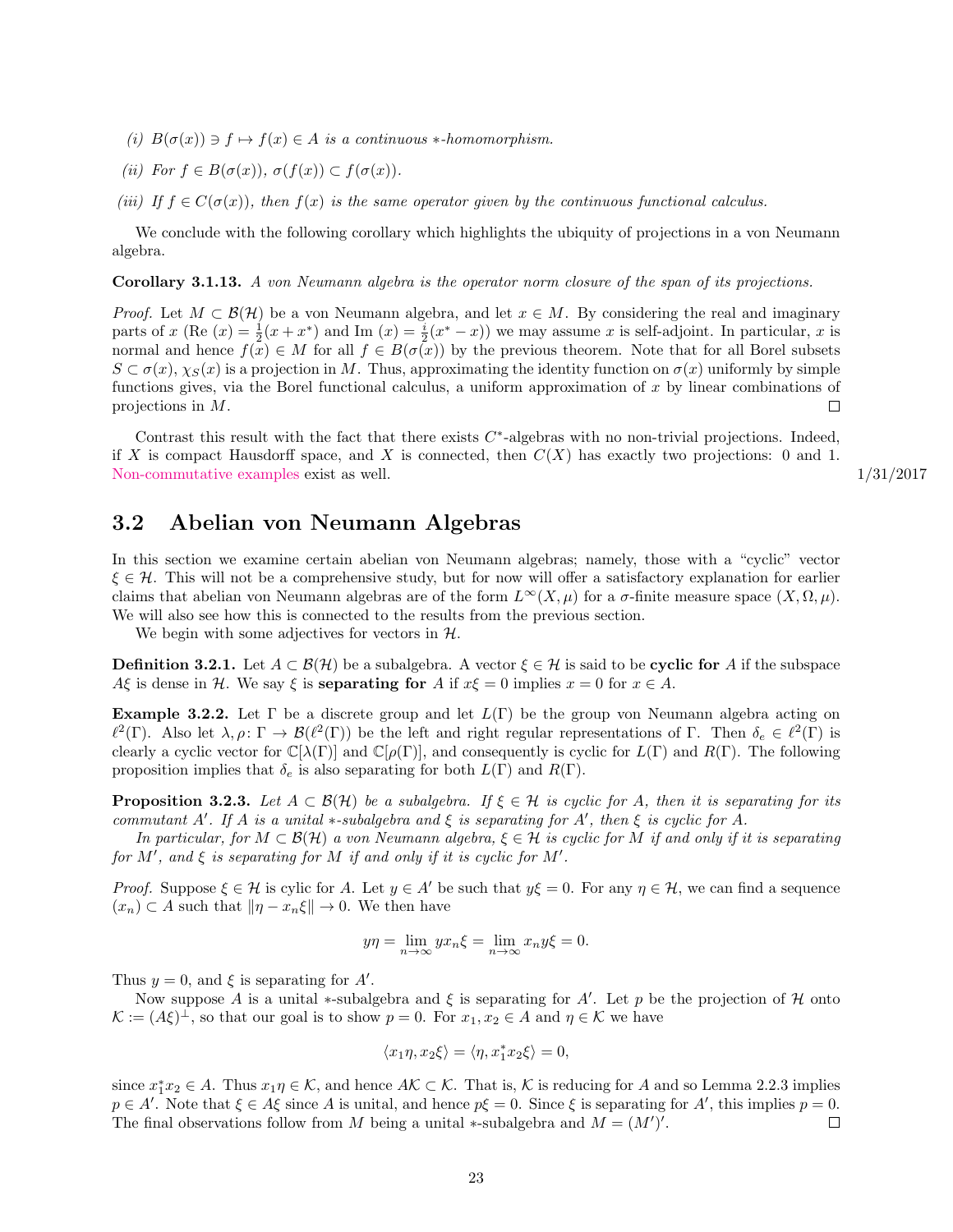<span id="page-24-0"></span>**Corollary 3.2.4.** If  $A \subset \mathcal{B}(\mathcal{H})$  is an abelian algebra, then every cyclic vector for A is also separating for A.

Proof. If  $\xi \in \mathcal{H}$  is cyclic for A, then by the proposition it is separating for A'. In particular, it is separating for  $A \subset A'$ .  $\Box$ 

<span id="page-24-1"></span>**Theorem 3.2.5.** Let  $A \subset \mathcal{B}(\mathcal{H})$  be an abelian von Neumann algebra with a cyclic vector  $\xi_0 \in \mathcal{H}$ . For any SOT dense unital C<sup>\*</sup>-subalgebra  $A_0 \subset A$  there exists a finite regular Borel measure  $\mu$  on  $\sigma(A_0)$  and an isomorphism

$$
\Gamma^* \colon A \to L^\infty(\sigma(A_0), \mu),
$$

extending the Gelfand transform  $\Gamma: A_0 \to C(\sigma(A_0))$ . This isomorphism is spatial: it is implemented via conjugation by a unitary operator  $U: \mathcal{H} \to L^2(\sigma(A_0), \mu)$ .

*Proof.* Since  $A_0$  is a unital abelian C<sup>\*</sup>-algebra, the Gelfand transform  $\Gamma: A_0 \to C(\sigma(A_0))$  is an isometric  $\ast$ -isomorphism. Define  $\varphi: A \to \mathbb{C}$  by  $\varphi(x) = \langle x\xi_0, \xi_0 \rangle$  for  $x \in A$ . Then  $\varphi \circ \Gamma^{-1}$  is a continuous linear functional on  $C(\sigma(A_0))$ , and so the Riesz–Markov theorem implies there is a regular Borel measure  $\mu$  on  $\sigma(A_0)$  so that

$$
\varphi \circ \Gamma^{-1}(f) = \int_{\sigma(A_0)} f \, d\mu.
$$

Observe that for a positive function  $f \in C(\sigma(A_0))$ , we have

$$
\int_{\sigma(A_0)} f \, d\mu = \int_{\sigma(A_0)} \sqrt{f}^2 \, d\mu = \varphi \circ \Gamma^{-1}(\sqrt{f}^2) = \left\langle \Gamma^{-1}(\sqrt{f}^2)\xi_0, \xi_0 \right\rangle = \left\| \Gamma^{-1}(\sqrt{f})\xi_0 \right\|^2 \ge 0.
$$

Hence  $\mu$  is a positive measure. Also,  $\mu$  is finite:  $\mu(\sigma(A_0)) = \varphi(1) = ||\xi_0||^2 < \infty$ . We also claim that  $\text{supp}(\mu) = \sigma(A_0)$ . If not, then there is a non-empty open subset  $S \subset \sigma(A_0)$  so that  $\mu(S) = 0$ . Let  $f \in C(\sigma(A_0))$  be a non-zero, positive, and supported on S. Then by the above computation,

$$
\left\| \Gamma^{-1}(\sqrt{f}) \xi_0 \right\|^2 = \int_{\sigma(A_0)} f \, d\mu = \int_S f \, d\mu = 0,
$$

or  $\Gamma^{-1}(\sqrt{f})\xi_0 = 0$ . Since  $\xi_0$  is cyclic for A, it is also separating by Corollary [3.2.4.](#page-24-0) Hence  $\Gamma^{-1}(\sqrt{f}) = 0$ , but this contradicts f being non-zero. Thus  $\text{supp}(\mu) = \sigma(A_0)$ .

Define  $U_0: A_0 \xi_0 \to C(\sigma(A_0)) \subset L^2(\sigma(A_0), \mu)$  by

$$
U_0(x\xi_0) = \Gamma(x) \qquad x \in A_0.
$$

Since  $\xi_0$  is separating for A, this is well-defined. Moreover, for  $x, y \in A + -$ 

$$
\langle U_0(x\xi_0), U_0(y\xi_0)\rangle_2 = \langle \Gamma(x), \Gamma(y)\rangle_2 = \int_{\sigma(A_0)} \overline{\Gamma(y)}\Gamma(x) d\mu = \int_{\sigma(A_0)} \Gamma(y^*x) d\mu = \varphi(y^*x) = \langle x\xi_0, y\xi_0\rangle.
$$

Thus  $U_0$  is an isometry on  $A_0 \xi_0$ . Note that  $\xi_0$  is cyclic for  $A_0$  because it is cyclic for A and  $A_0$  is SOT dense in A. Hence  $A_0 \xi_0$  is dense in H and so we can extend  $U_0$  to a unitary  $U: \mathcal{H} \to L^2(\sigma(A_0), \mu)$  (recall that  $C(\sigma(A_0))$  is dense in  $L^2(\sigma(A_0), \mu)$ .

Define  $\Gamma^*: A \to \mathcal{B}(L^2(\sigma(A_0), \mu))$  via  $\Gamma^*(x) = UxU^*$ . Then  $\Gamma^*$  is an isometric \*-homomorphism. For  $x \in A_0$  and  $g \in C(\sigma(A_0))$  we have

$$
\Gamma^*(x)g = UxU^*g = Ux\left(\Gamma^{-1}(g)\xi_0\right) = U\Gamma^{-1}(\Gamma(x)g)\xi_0 = \Gamma(x)g = m_{\Gamma(x)}g.
$$

By the density of  $C(\sigma(A_0)) \subset L^2(\sigma(A_0), \mu)$ , it follows that  $\Gamma^*(x) = m_{\Gamma(x)}$ . Thus

$$
\Gamma^*(A_0) = \{m_f \colon f \in C(\sigma(A_0))\} \subset \{m_f \colon f \in L^{\infty}(\sigma(A_0), \mu)\}.
$$

Since Γ<sup>∗</sup> is SOT continuous we have

$$
\Gamma^*(A) = \Gamma^*\left(\overline{A_0}^{SOT}\right) \subset \overline{\Gamma^*(A_0)}^{SOT} \subset \overline{L^\infty(\sigma(A_0), \mu)}^{SOT} = L^\infty(\sigma(A_0), \mu).
$$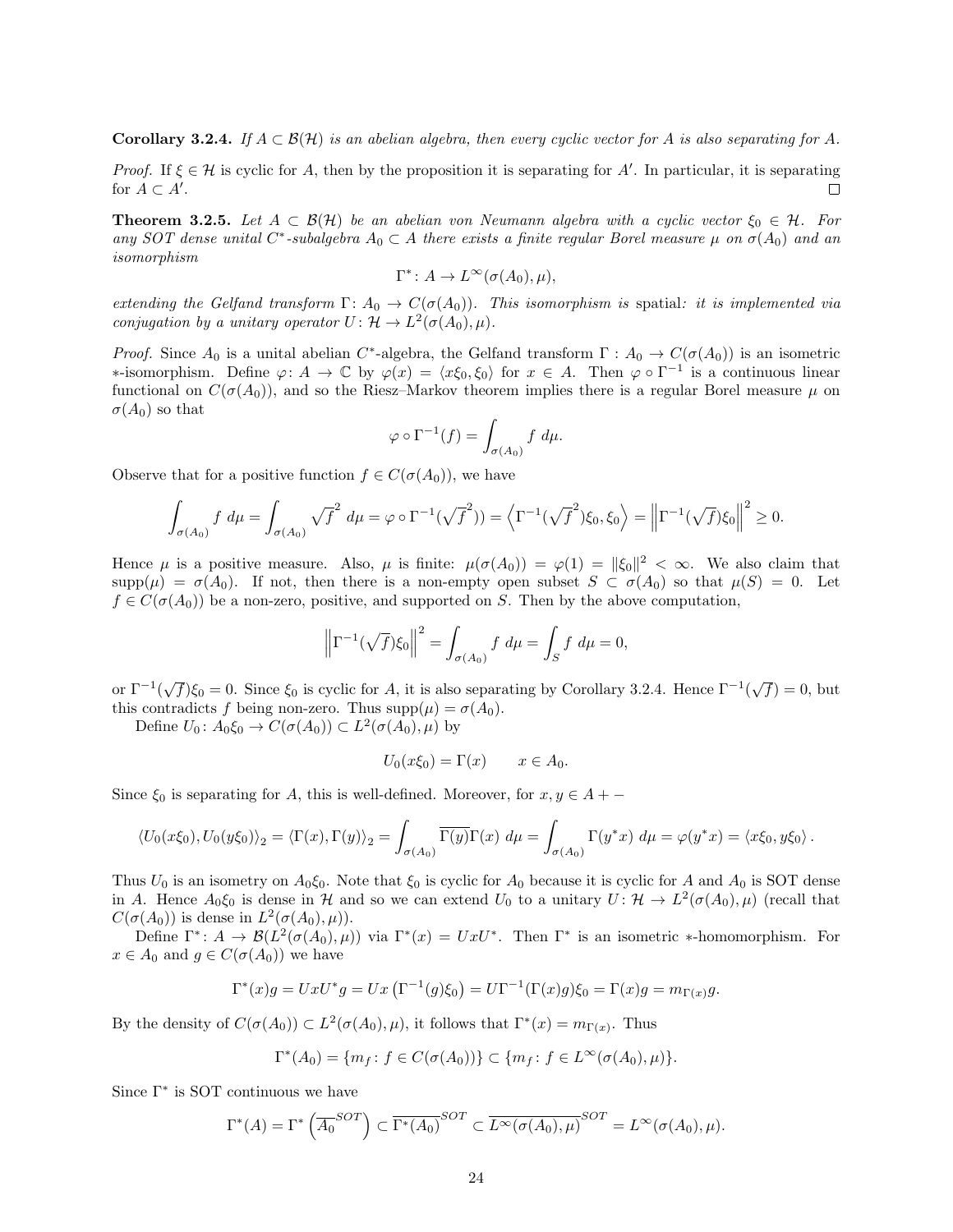On the other hand, we claim that  $\Gamma^*(A) \supset \overline{\Gamma^*(A_0)}^{WOT}$ . Indeed, suppose  $(\Gamma^*(x_\alpha)) \subset \Gamma^*(A_0)$  converges in the WOT to  $T \in \mathcal{B}(L^2(\sigma(A_0), \mu))$ . Then for all  $\xi, \eta \in \mathcal{H}$  we have

$$
\langle TU\xi, U\eta \rangle = \lim_{\alpha} \langle Ux_{\alpha}U^*U\xi, U\eta \rangle = \lim_{\alpha} \langle x_{\alpha}\xi, \eta \rangle.
$$

Thus  $(x_{\alpha})$  converges in the WOT to  $U^*TU \in \mathcal{B}(\mathcal{H})$ . Since  $A = \overline{A_0}^{W0T}$ ,  $x := U^*TU \in A$  and clearly  $\Gamma^*(x) = T$ . So the claimed inclusion holds.

Since the WOT for  $\{m_f : f \in L^\infty(\sigma(A_0), \mu)\}\$ is simply the weak\*-topology for  $L^\infty(\sigma(A_0), \mu)$  (by Propo-sition [2.4.1\)](#page-12-1), and since  $C(\sigma(A_0))$  is weak<sup>\*</sup> dense in  $L^{\infty}(\sigma(A_0), \mu)$ , we have

$$
\{m_f \colon f \in L^{\infty}(\sigma(A_0), \mu)\} = \overline{\{m_f \colon f \in C(\sigma(A_0))\}}^{WOT} = \overline{\Gamma^*(A_0)}^{WOT} \subset \Gamma^*(A).
$$
  
Thus  $\Gamma^*(A) = \{m_f \colon f \in L^{\infty}(\sigma(A_0), \mu)\}.$ 

**Remark 3.2.6.** Observe that if we take  $A_0 = A$  in the proof of the previous theorem, then it follows that

$$
\{m_f \colon f \in L^{\infty}(\sigma(A), \mu)\} = \Gamma^*(A) = \{m_f \colon f \in C(\sigma(A))\}.
$$

That is, the essentially bounded functions coincide with the continuous functions on  $\sigma(A)$ . This should be taken as an indication that the spectrum of a  $C^*$ -algebra A is strange when A is also a von Neumann algebra. See [\[4,](#page-70-2) Section III.1] (specifically Theorem III.1.18) for more information.

Consider now a normal operator  $x \in \mathcal{B}(\mathcal{H})$ . Between the Borel functional calculus and the above theorem, we have two different ways to associate operators to (essentially) bounded measurable functions. We will now demonstrate that these methods coincide.

Suppose there exists a cyclic vector  $\xi_0 \in \mathcal{H}$  for  $W^*(x)$ . Let  $C^*(x,1)$  be the  $C^*$ -algebra generated by x and 1. Then  $C^*(x,1) \cong C(\sigma(x))$ , and applying the theorem to  $C^*(x,1) \subset W^*(x)$  yields a regular Borel measure  $\mu$  on  $\sigma(x)$  and an isometric  $\ast$ -isomorphism

$$
\Gamma^* \colon W^*(x) \to L^\infty(\sigma(x), \mu),
$$

which extends the Gelfand transform  $\Gamma: C^*(x,1) \to C(\sigma(x))$ . For  $S \in \mathcal{B}_{\sigma(x)}$ , define  $E(S) := (\Gamma^*)^{-1}(\chi_S)$ . Note that if  $S, T \in \mathcal{B}_{\sigma(x)}$  differ by a  $\mu$ -null set, then  $E(S) = E(T)$ , but this is not an issue. One can easily check that E is a projection-valued measure for  $(\sigma(x), \mathcal{B}_{\sigma(x)}, \mathcal{H})$ . We claim that

$$
\int_{\sigma(x)} f \, dE = (\Gamma^*)^{-1}(f) \qquad f \in L^{\infty}(\sigma(x), \mu).
$$

By definition of E, this holds for simple functions, and so by approximating  $f \in L^{\infty}(\sigma(x), \mu)$  uniformly by simple functions we obtain the claimed equality. In particular, for  $f \in C(\sigma(x))$  we have

$$
\int_{\sigma(x)} f \, dE = \Gamma^{-1}(f).
$$

Therefore the uniqueness of the projection-valued measure in Theorem [3.1.10](#page-21-0) implies  $E$  is exactly the projection-valued measure which arises from the Borel functional calculus for x.

Observe that

$$
E_{\xi_0,\xi_0}(S) = \langle E(S)\xi_0,\xi_0\rangle = \langle (\Gamma^*)^{-1}(\chi_S)\xi_0,\xi_0\rangle = \int_{\sigma(x)} \chi_S d\mu = \mu(S).
$$

Thus  $E_{\xi_0,\xi_0} = \mu$ . Note also that the E-null sets are precisely the  $\mu$ -null sets, and consequently  $L^{\infty}(\sigma(x), E) =$  $L^{\infty}(\sigma(x), \mu).$ 

2/1/2017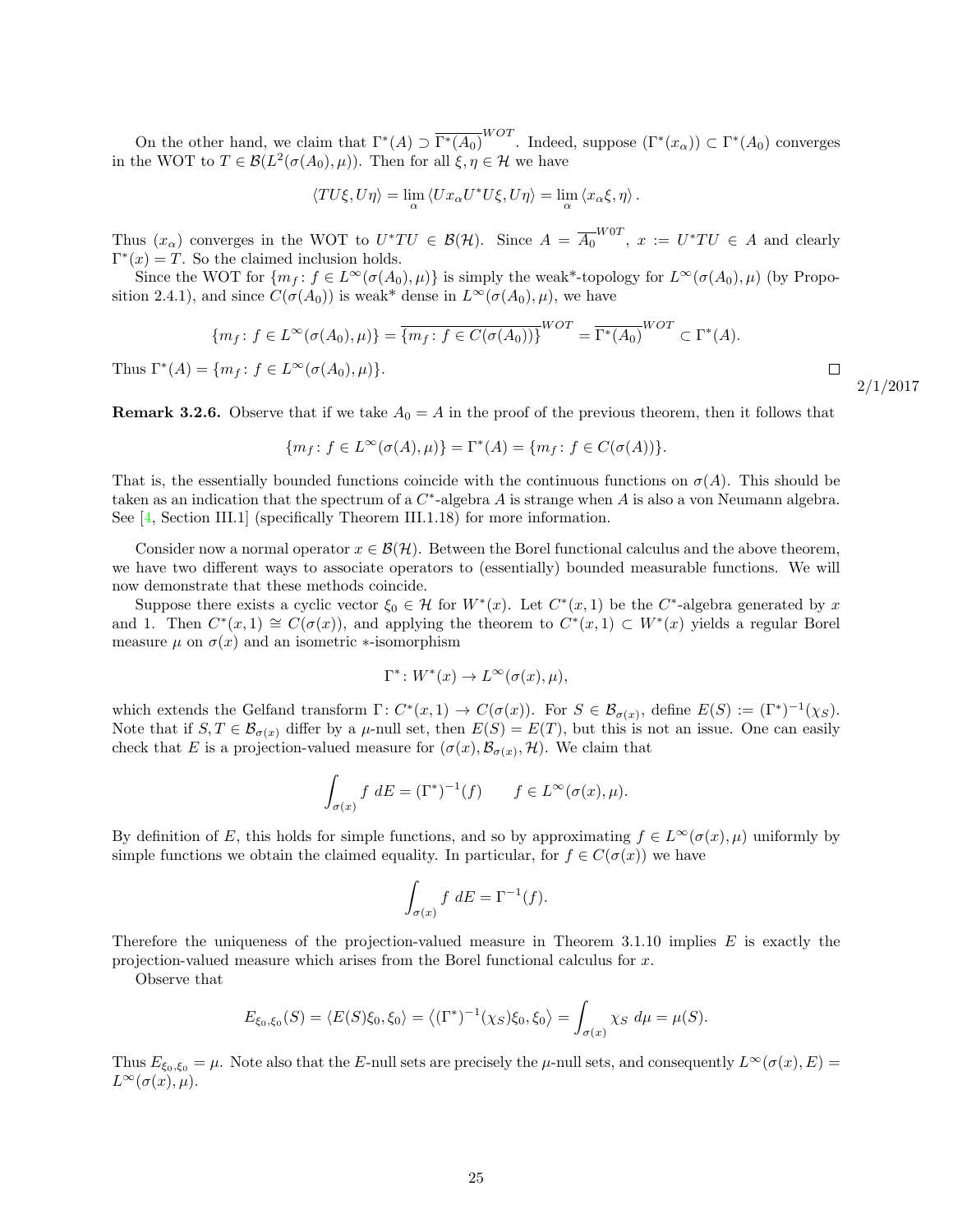**Example 3.2.7.** For some  $n \in \mathbb{N}$ ,  $n \geq 2$ , let

$$
\Gamma := \mathbb{Z}/n\mathbb{Z} = \{0, 1, 2, \dots, n-1\}.
$$

Since Γ is an abelian group,  $L(\Gamma)$  is an abelian von Neumann algebra. From Example [3.2.2,](#page-23-3) we know  $\delta_e$  is a cyclic vector for  $L(\Gamma)$ . Let  $x \in L(\Gamma)$  be the unitary operator corresponding to the group generator  $1 \in \mathbb{Z}/n\mathbb{Z}$ . Thus  $L(\Gamma) = W^*(x)$ . Since  $xx^* = 1 = x^*x$  (i.e. x is normal), from the above discussion we know

$$
L(\Gamma) \cong L^{\infty}(\sigma(x), \mu)
$$

for  $\mu$  a regular Borel measure. One easily computes  $\sigma(x) = {\exp(\frac{2\pi ik}{n}) : k = 0, 1, ..., n-1}.$  Denote  $\zeta_k = \exp(\frac{2\pi i k}{n}), k = 0, 1, \dots, n-1$ , then

$$
e_k := \frac{1}{\sqrt{n}} \left( \delta_0 + \zeta_k^{-1} \delta_1 + \dots + \zeta_k^{-(n-1)} \delta_{n-1} \right)
$$

is a unit eigenvector of x with eigenvalue  $\zeta_k$ . If E is the projection-valued measure given by Theorem [3.1.10,](#page-21-0) then  $E({\{\zeta_k\}})$  is clearly the projection onto the eigenspace spanned by  $e_k$ . From the discussion preceding this example, we know  $\mu({\{\zeta_k\}}) = E_{\delta_0, \delta_0}({\{\zeta_k\}})$ . Thus

$$
\mu(\{\zeta_k\}) = \langle E(\{\zeta_k\})\delta_0, \delta_0\rangle = \langle \langle \delta_0, e_k \rangle e_k, \delta_0 \rangle = |\langle e_k, \delta_0 \rangle|^2 = \frac{1}{n}.
$$

Thus  $\mu$  is the uniform probability distribution on  $\{\zeta_k : k = 0, 1, \ldots, n-1\}.$ 

**Example 3.2.8.** Consider the abelian von Neumann algebra  $L(\mathbb{Z})$ . As in the previous example,  $\delta_0 \in \ell^2(\mathbb{Z})$ is a cyclic vector for  $L(\mathbb{Z})$ . Let  $x \in L(\mathbb{Z})$  be the unitary operator corresponding to  $1 \in \mathbb{Z}$ . Let

$$
\mathbb{T} = \{ \zeta \in \mathbb{C} \colon |\zeta| = 1 \},
$$

then Z and T are Pontryagin duals to each other via

$$
\mathbb{Z} \times \mathbb{T} \ni (n, \zeta) \mapsto \zeta^n.
$$

This duality allows us to define a unitary  $U: \ell^2(\mathbb{Z}) \to L^2(\mathbb{T}, m)$  (where m is the normalized Lebesgue measure on T) via

$$
[U(\xi)](\zeta) = \sum_{n \in \mathbb{Z}} \xi(n)\zeta^n \qquad \xi \in \ell^2(\mathbb{Z}), \ \zeta \in \mathbb{T}.
$$

It is then easy to check that  $UxU^* = f$  where  $f: L^\infty(\mathbb{T}, m)$  is the identity function  $f(\zeta) = \zeta$ . Thus by Proposition [2.4.1](#page-12-1) and the weak\*-density of the polynomials in  $L^{\infty}(\mathbb{T},m)$  we have

$$
UL(\mathbb{Z})U^* = U\overline{\mathbb{C}\langle x \rangle}^{WOT}U^* = \overline{U\mathbb{C}\langle x \rangle U^*}^{WOT} = \overline{\mathbb{C}\langle f \rangle}^{WOT} = \overline{\mathbb{C}\langle f \rangle}^{wk*} = L^{\infty}(\mathbb{T}, m).
$$

Thus  $L(\mathbb{Z})$  is spatially isomorphic with  $L^{\infty}(\mathbb{T}, m)$ . 2/6/2017

26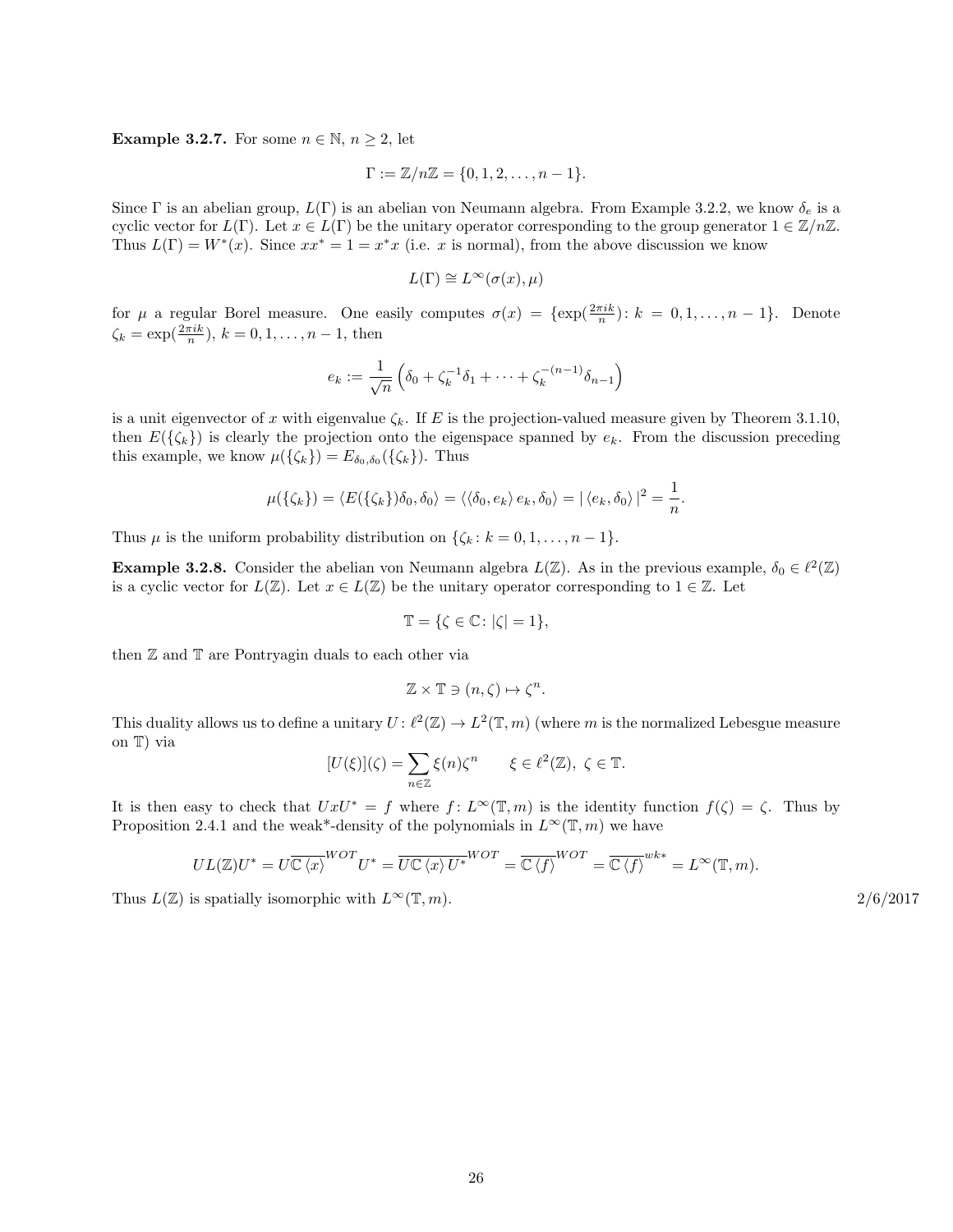### <span id="page-27-0"></span>Chapter 4

### The Predual

#### <span id="page-27-1"></span>4.1 The Polar Decomposition

Recall that for  $x \in \mathcal{B}(\mathcal{H}), |x| = (x^*x)^{\frac{1}{2}}.$ 

**Theorem 4.1.1.** Let  $x \in \mathcal{B}(\mathcal{H})$ . Then there exists a partial isometry v so that  $x = v|x|$  and ker(v) = ker(x). This decomposition is unique in that if  $x = wy$  for  $y \ge 0$  and w a partial isometry with ker(w) = ker(y), then  $w = v$  and  $y = |x|$ . Moreover,  $v \in W^*(x)$  and  $I(v) = \overline{ran(x^*)}$  and  $F(v) = \overline{ran(x)}$ .

Proof. Define  $v_0: \text{ran}(|x|) \to \text{ran}(x)$  by  $v_0(|x|\xi) = x\xi$ , for  $\xi \in \mathcal{H}$ . Since  $|||x|\xi|| = ||x\xi||$  for all  $\xi \in \mathcal{H}$ ,  $v_0$  is well-defined and can be extended to an isometry  $v: \overline{ran(|x|)} \to \overline{ran(x)}$ . Defining v to be zero on  $\overline{\text{ran}(|x|)}^{\perp} = \text{ker}(|x|) = \text{ker}(x)$ , we obtain a partial isometry with  $\text{ker}(v) = \text{ker}(x)$ . By definition we have  $v|x| = x.$ 

Suppose  $x = wy$  for some  $y \ge 0$  and w a partial isometry with  $\ker(w) = \ker(y)$ . Then  $I(w) = \ker(y)^{\perp} =$  $\overline{\text{ran}(y)}$ . Thus  $w^*wy = y$ , since  $w^*w$  is the projection onto  $I(w)$ . Consequently,

$$
|x|^2 = x^*x = yw^*wy = y^2,
$$

which implies  $|x| = y$ . Thus  $\ker(w) = \ker(y) = \ker(|x|)$  and  $w|x|\xi = wy\xi = x\xi$  for all  $\xi \in \mathcal{H}$ . That is,  $w = v$ . To see that  $v \in W^*(x)$ , suppose  $y \in W^*(x)'$ . Then for all  $\xi \in \mathcal{H}$  we have

$$
yv|x|\xi = yx\xi = xy\xi = v|x|y\xi = vy|x|\xi,
$$

so that  $yv = vy$  on  $\overline{\text{ran}(|x|)}$ . For  $\xi \in \overline{\text{ran}(|x|)}^{\perp} = \text{ker}(|x|) = \text{ker}(x)$ , note that  $y\xi \in \text{ker}(x) = \text{ker}(v)$ . Thus  $vy\xi = 0 = yv\xi$ . Thus  $v \in W^*(x)'' = W^*(x)$ .

Finally, we have

$$
I(v) = \ker(v)^{\perp} = \ker(x)^{\perp} = \overline{\operatorname{ran}(x^*)}.
$$

Also,  $F(v) = vI(v) = v(\ker(|x|))^{\perp} = v\overline{\operatorname{ran}(|x|)} = \overline{\operatorname{ran}(x)}$ .

<span id="page-27-2"></span>**Corollary 4.1.2.** Let  $x \in \mathcal{B}(\mathcal{H})$  with polar decomposition  $x = v|x|$ . Then  $x = |x^*|v$  and  $x^* = v^*|x^*|$ .

*Proof.* By taking adjoints, it suffices to show  $x = |x^*|v$ . Towards that end, we claim that  $v|x|v^* = |x^*|$ . Indeed, observe

$$
xx^* = v|x||x|v^* = vx^*xv^*.
$$

Let  $(p_n)$  be a sequence of polynomials uniformly approximating  $f(t) = \sqrt{t}$  on  $\sigma(x^*x) \cup \sigma(xx^*) \subset [0,\infty)$ . Then

$$
v|x|v^* = \lim_{n \to \infty} vp_n(x^*x)v^* = \lim_{n \to \infty} p_n(xx^*) = |x^*|.
$$

Thus  $v|x|v^* = |x^*|$ . Since  $v^*v$  is the projection onto

$$
I(v) = \overline{\operatorname{ran}(x^*)} = \ker(x)^\perp = \ker(|x|)^\perp = \overline{\operatorname{ran}(|x|)},
$$

we have  $v^*v|x| = |x|$ , and taking adjoints  $|x|v^*v = |x|$ . Thus  $|x^*|v = v|x|v^*v = v|x| = x$ .

 $\Box$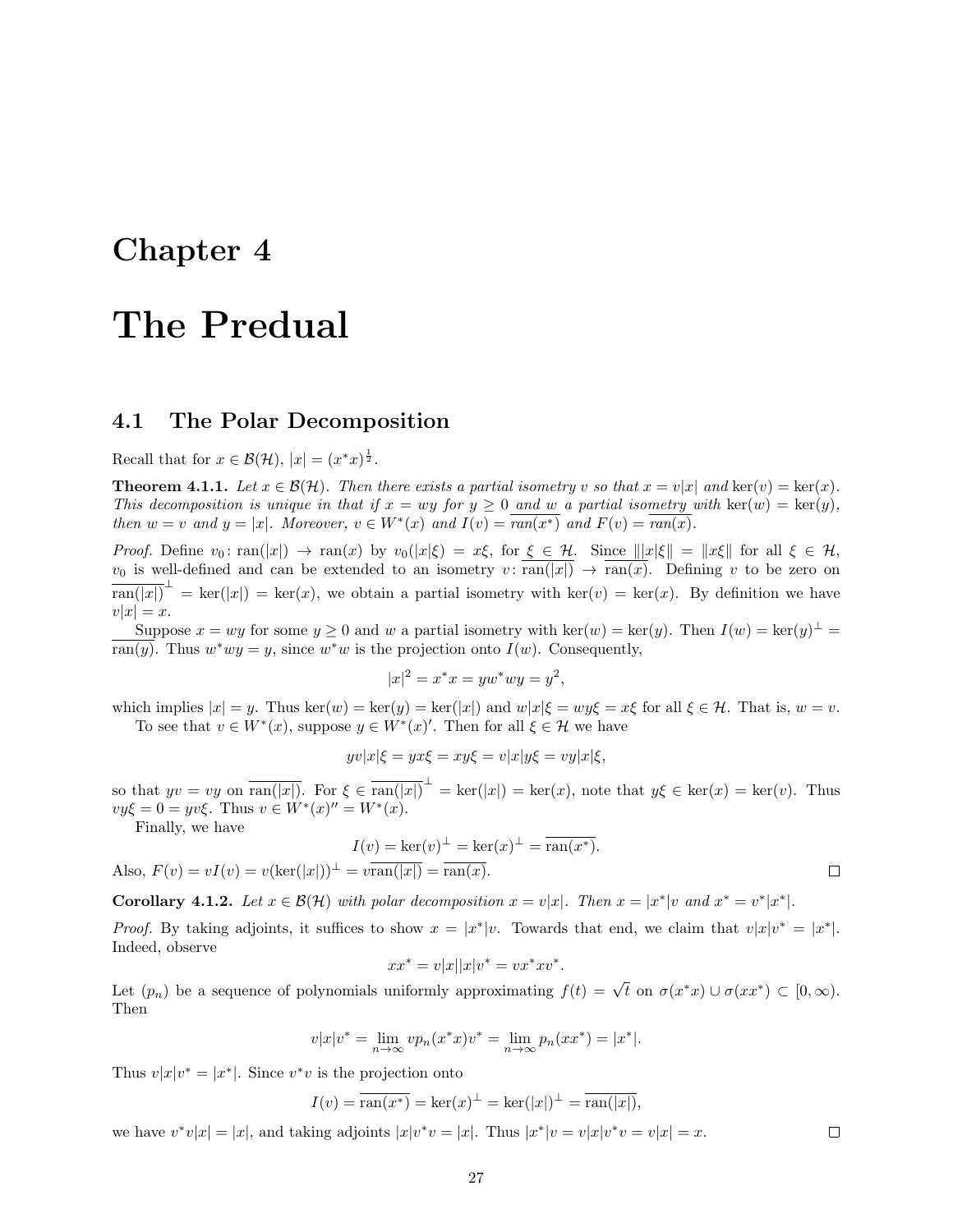#### <span id="page-28-0"></span>4.2 Trace Class Operators

Fix an orthonormal basis  $\{\xi_i\}$  for a Hilbert space H. For a positive operator  $x \in \mathcal{B}(\mathcal{H})$ , define

$$
\text{Tr}(x) = \sum_i \langle x\xi_i, \xi_i \rangle \,,
$$

which we note is potentially infinite. We will see  $(cf.$  Corollary [4.2.4\)](#page-28-1) that this value does not actually depend on the chosen basis.

**Definition 4.2.1.** We say  $x \in \mathcal{B}(\mathcal{H})$  is **trace class** if

$$
||x||_1 := \text{Tr}(|x|) < \infty.
$$

The set of trace class operators is denoted  $L^1(\mathcal{B}(\mathcal{H}))$ .

**Example 4.2.2.** For each  $n \in \mathbb{N}$ , let  $p_n \in \mathcal{B}(\ell^2(\mathbb{N}))$  be the projection onto  $\delta_n$ . Let  $(c_n)$  be a sequence of positive numbers. Then

$$
\sum_{n\in\mathbb{N}}c_np_n
$$

is trace class if and only if  $(c_n) \in \ell^1(\mathbb{N})$ .

<span id="page-28-2"></span>**Lemma 4.2.3.** If  $x \in \mathcal{B}(\mathcal{H})$ , then  $Tr(x^*x) = Tr(xx^*)$ .

*Proof.* By Parseval's identity we have for each  $i$ ,

$$
\langle x^* x \xi_i, \xi_i \rangle = ||x \xi_i||^2 = \sum_j |\langle x \xi_i, \xi_j \rangle|^2 = \sum_j |\langle x^* \xi_j, \xi_i \rangle|^2.
$$

Then by Fubini's theorem we have

$$
\text{Tr}(x^*x) = \sum_i \langle x^*x\xi_i, \xi_i \rangle = \sum_i \sum_j |\langle x^*\xi_j, \xi_i \rangle|^2 = \sum_j \sum_i |\langle x^*\xi_j, \xi_i \rangle|^2 = \sum_j \langle xx^*\xi_j, \xi_j \rangle = \text{Tr}(xx^*),
$$

as claimed.

<span id="page-28-1"></span>**Corollary 4.2.4.** If  $x \in \mathcal{B}(\mathcal{H})$  is a positive oeprator and  $u \in \mathcal{B}(\mathcal{H})$  is a unitary, then

$$
Tr(u^*xu)=Tr(x).
$$

In particular, the trace is independent of the chosen orthonormal basis.

*Proof.* Write  $x = y^*y$ . Then by the previous lemma we have

$$
Tr(x) = Tr(y^*y) = Tr(yy^*) = Tr(yuu^*y^*) = Tr(u^*y^*yu) = Tr(u^*xu),
$$

**Example 4.2.5.** Let  $p \in \mathcal{B}(\mathcal{H})$  be a projection onto a closed subspace  $\mathcal{K} \subset \mathcal{H}$ . Let  $\{\xi_i\}$  and  $\{\eta_j\}$  be orthonormal bases for  $\mathcal K$  and  $\mathcal K^{\perp},$  respectively. Then

$$
\text{Tr}(p) = \sum_{i} \langle p\xi_i, \xi_i \rangle + \sum_{j} \langle p\eta_j, \eta_j \rangle = \sum_{i} ||\xi_i||^2 = \dim(\mathcal{K}).
$$

Thus  $p$  is trace class if and only if  $K$  is finite dimensional.

We next wish to extend Tr to not necessarily positive elements of  $L^1(\mathcal{B}(\mathcal{H}))$ . In order to see that this is well-defined, we have the following lemma.

as claimed.  $\Box$  2/10/2017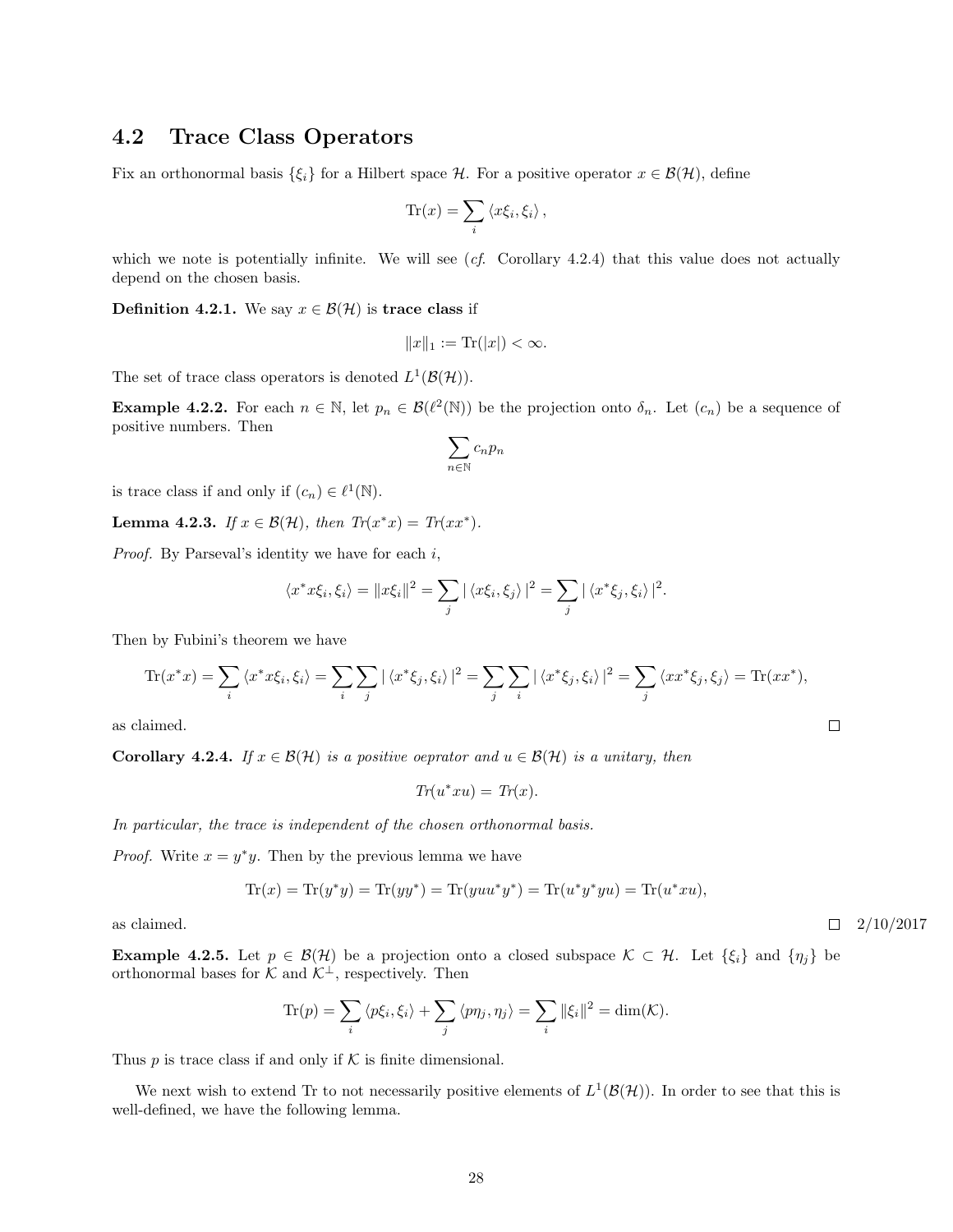**Lemma 4.2.6.** Let  $x \in \mathcal{B}(\mathcal{H})$  with polar decomposition  $x = v|x|$ . Then

$$
|\langle x\xi,\xi\rangle| \leq \frac{1}{2} \langle |x|\xi,\xi\rangle + \frac{1}{2} \langle |x|v^*\xi,v^*\xi\rangle \qquad \forall \xi \in \mathcal{H}.
$$

*Proof.* Fix  $\xi \in \mathcal{H}$  and let  $\lambda \in \mathbb{C}$  be such that  $|\lambda| = 1$ . Then

$$
0 \leq |||x|^{1/2}\xi - \lambda |x|^{1/2}v^*\xi||^2 = |||x|^{1/2}\xi||^2 - 2\text{Re}\left(\bar{\lambda}\left\langle |x|^{1/2}\xi, |x|^{1/2}v^*\xi\right\rangle\right) + |||x|^{1/2}v^*\xi||^2
$$
  
=  $\langle |x|\xi, \xi\rangle - 2\text{Re}\left(\bar{\lambda}\left\langle v|x|\xi, \xi\rangle\right) + \langle |x|v^*\xi, v^*\xi\rangle\right).$ 

Since  $v|x| = x$ , if we choose

$$
\lambda = \frac{\langle x\xi, \xi \rangle}{|\langle x\xi, \xi \rangle|},
$$

then the result follows.

Let  $x \in L^1(\mathcal{B}(\mathcal{H}))$  with polar decomposition  $x = v|x|$ . From Lemma [4.2.3,](#page-28-2) we see that

<span id="page-29-0"></span>
$$
\text{Tr}(v|x|v^*) = \text{Tr}(|x|^{1/2}v^*v|x|^{1/2}) = \text{Tr}(|x|) = ||x||_1,\tag{4.1}
$$

since  $v^*v$  is the projection onto  $\overline{\text{ran}(|x|)}$ . Thus

$$
\sum_{i} \left( \frac{1}{2} \left\langle |x|\xi_i, \xi_i \right\rangle + \frac{1}{2} \left\langle |x| v^* \xi_i, v^* \xi_i \right\rangle \right) = \frac{1}{2} \text{Tr}(|x|) + \frac{1}{2} \text{Tr}(v|x| v^*) = ||x||_1 < \infty.
$$

This and the previous lemma imply that the series  $\sum \langle x \xi_i, \xi_i \rangle$  is absolutely convergent.

**Definition 4.2.7.** Fix an orthonormal basis  $\{\xi_i\}$  for H. For  $x \in L^1(\mathcal{B}(\mathcal{H}))$ , we define the **trace of** x as

$$
\mathrm{Tr}(x) := \sum_i \langle x\xi, \xi \rangle.
$$

From the discussion preceding the definition, we immediately obtain

$$
|\text{Tr}(x)| \le ||x||_1
$$

for all  $x \in L^1(\mathcal{B}(\mathcal{H}))$ .

**Theorem 4.2.8.** On  $L^1(\mathcal{B}(\mathcal{H}))$ ,  $\|\cdot\|_1$  is a norm satisfying

 $||x|| \leq ||x||_1.$ 

 $L^1(\mathcal{B}(\mathcal{H}))$  is a self-adjoint ideal in  $\mathcal{B}(\mathcal{H})$  such that  $||x^*||_1 = ||x||_1$  and

$$
||axb||_1 \le ||a|| ||b|| ||x||_1
$$
  $a, b \in \mathcal{B}(\mathcal{H}), x \in L^1(\mathcal{B}(\mathcal{H})).$ 

 $L^1(\mathcal{B}(\mathcal{H}))$  is spanned by positive operators with finite trace and consequently the trace on  $L^1(\mathcal{B}(\mathcal{H}))$  is independent of the chosen basis. Furthermore,

$$
Tr(ax) = Tr(xa) \qquad a \in \mathcal{B}(\mathcal{H}), \ x \in L^1(\mathcal{B}(\mathcal{H})).
$$

*Proof.* For  $x, y \in L^1(\mathcal{B}(\mathcal{H}))$  let  $x + y = w|x + y|$  be the polar decomposition. Note that

$$
|w^*x|^2 = x^*ww^*x \le ||ww^*|| |x|^2 \le |x|^2.
$$

Consequently  $w^*x \in L^1(\mathcal{B}(\mathcal{H}))$ , and similarly  $w^*y \in L^1(\mathcal{B}(\mathcal{H}))$ . Also note that this implies  $||w^*x||_1 \leq ||x||_1$ and  $||w^*y||_1 \le ||y||$ . Thus

$$
\operatorname{Tr}(|x+y|) = \sum_{i} \langle |x+y|\xi_i, \xi_i \rangle = \sum_{i} \langle w^*(x+y)\xi, \xi \rangle = \operatorname{Tr}(w^*x) + \operatorname{Tr}(w^*y) < \infty.
$$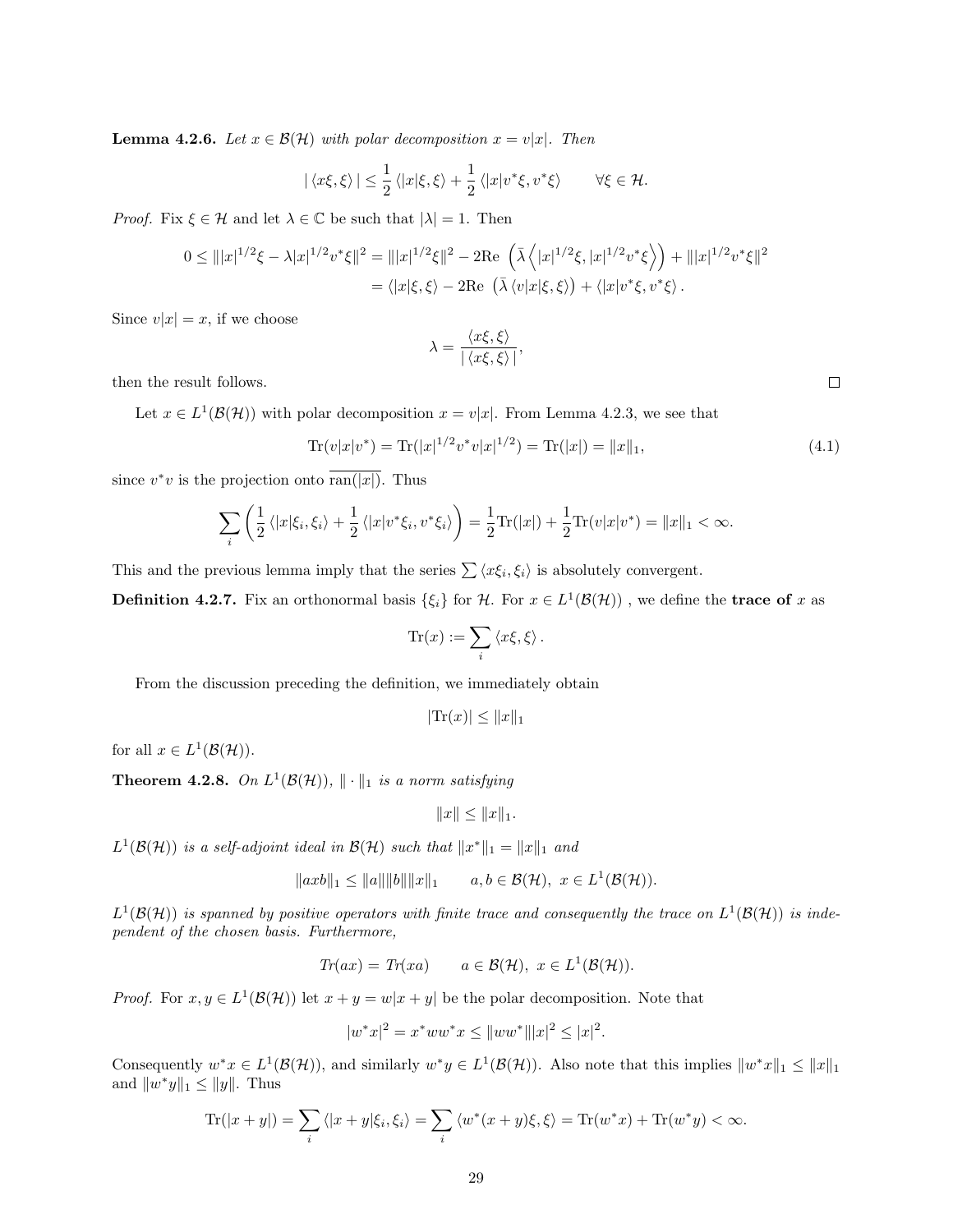Thus  $x + y \in L^1(\mathcal{B}(\mathcal{H}))$  with

$$
||x+y||_1 \le \text{Tr}(w^*x) + \text{Tr}(w^*y) \le ||w^*x||_1 + ||w^*y||_1 \le ||x||_1 + ||y||_1.
$$

So  $L^1(\mathcal{B}(\mathcal{H}))$  is a subspace of  $\mathcal{B}(\mathcal{H})$  on which,  $\|\cdot\|_1$  is a norm. Since

$$
||x|| = |||x||| = \sup_{||\xi||=1} \langle |x|\xi, \xi \rangle \, ,
$$

and since  $||x||_1 = \text{Tr}(|x|)$  is independent of the chosen basis, we obtain  $||x|| \le ||x||_1$ . Recall from the proof of Corollary [4.1.2](#page-27-2) that  $v|x|v^* = |x^*|$ . Using [\(4.1\)](#page-29-0) we have

$$
Tr(|x^*|) = Tr(v|x|v^*) = ||x||_1.
$$

Thus  $x^* \in L^1(\mathcal{B}(\mathcal{H}))$  with  $||x^*||_1 = ||x||_1$ . Let  $a \in \mathcal{B}(\mathcal{H})$  and  $x \in L^1(\mathcal{B}(\mathcal{H}))$ . Since

 $|ax| \leq ||a|| |x|$ 

one sees that

$$
\text{Tr}(|ax|) \le ||a||\text{Tr}(|x|) < \infty.
$$

Thus  $ax \in L^1(\mathcal{B}(\mathcal{H}))$  with  $||ax||_1 \le ||a|| ||x||_1$ , so that  $L^1(\mathcal{B}(\mathcal{H}))$  is a left-ideal. Since it is self-adjoint, it is also a right-ideal. In particular, for  $b \in \mathcal{B}(\mathcal{H})$  we have

$$
||xb||_1 = ||b^*x^*||_1 \le ||b|| ||x^*||_1 = ||b|| ||x||_1.
$$

Let  $x \in L^1(\mathcal{B}(\mathcal{H}))$  with polar decomposition  $x = v|x|$ . Then

$$
x = v|x| = \frac{1}{4} \sum_{k=0}^{3} i^{k} (v + i^{k}) |x| (v + i^{k})^{*}.
$$

Observe that

$$
\text{Tr}\left((v+i^k)|x|(v+i^k)^*\right) = \text{Tr}\left(|x|^{1/2}|v+i^k|^2|x|^{1/2}\right) \leq \|v+i^k\|^2 \text{Tr}(|x|) < \infty.
$$

Thus  $x$  is a linear combination of positive elements with finite trace, and consequently,

$$
\text{Tr}(x) = \frac{1}{4} \sum_{k=0}^{3} i^{k} \text{Tr} ((v + i^{k}) |x| (v + i^{k})^{*}).
$$

The trace is therefore independent of the chosen basis since it is independent on positive elements.

Let  $u \in \mathcal{B}(\mathcal{H})$  be an unitary operator. Since Tr is independent of the chosen basis, we have

$$
\text{Tr}(xu) = \sum_i \langle xu\xi_i, \xi_i \rangle = \sum_i \langle ux(u\xi_i), u\xi_i \rangle = \text{Tr}(ux).
$$

For  $a \in \mathcal{B}(\mathcal{H})$ , using the continuous functional calculus we can write a as a linear combination of four unitaries and hence the above implies  $\text{Tr}(xa) = \text{Tr}(ax)$ .  $\Box$ 

**Proposition 4.2.9.**  $L^1(\mathcal{B}(\mathcal{H}))$  endowed with the norm  $\|\cdot\|_1$  is a Banach space.

*Proof.* We need only show that  $L^1(\mathcal{B}(\mathcal{H}))$  is complete. Suppose  $(x_n) \subset L^1(\mathcal{B}(\mathcal{H}))$  is a Cauchy sequence with respect to  $\|\cdot\|_1$ . As this norm dominates the operator norm, we see that  $(x_n)$  converges in operator norm to some  $x \in \mathcal{B}(\mathcal{H})$ . Consequently,  $(|x_n|)$  converges in operator norm to |x|. Thus, for any finite, orthonormal set  $\{\eta_1, \ldots, \eta_k\}$  we have

$$
\sum_{i=1}^k \langle |x|\eta_i, \eta_i \rangle = \lim_{n \to \infty} \sum_{i=1}^k \langle |x_n|\eta_i, \eta_i \rangle \le \lim_{n \to \infty} ||x_n||_1 < \infty.
$$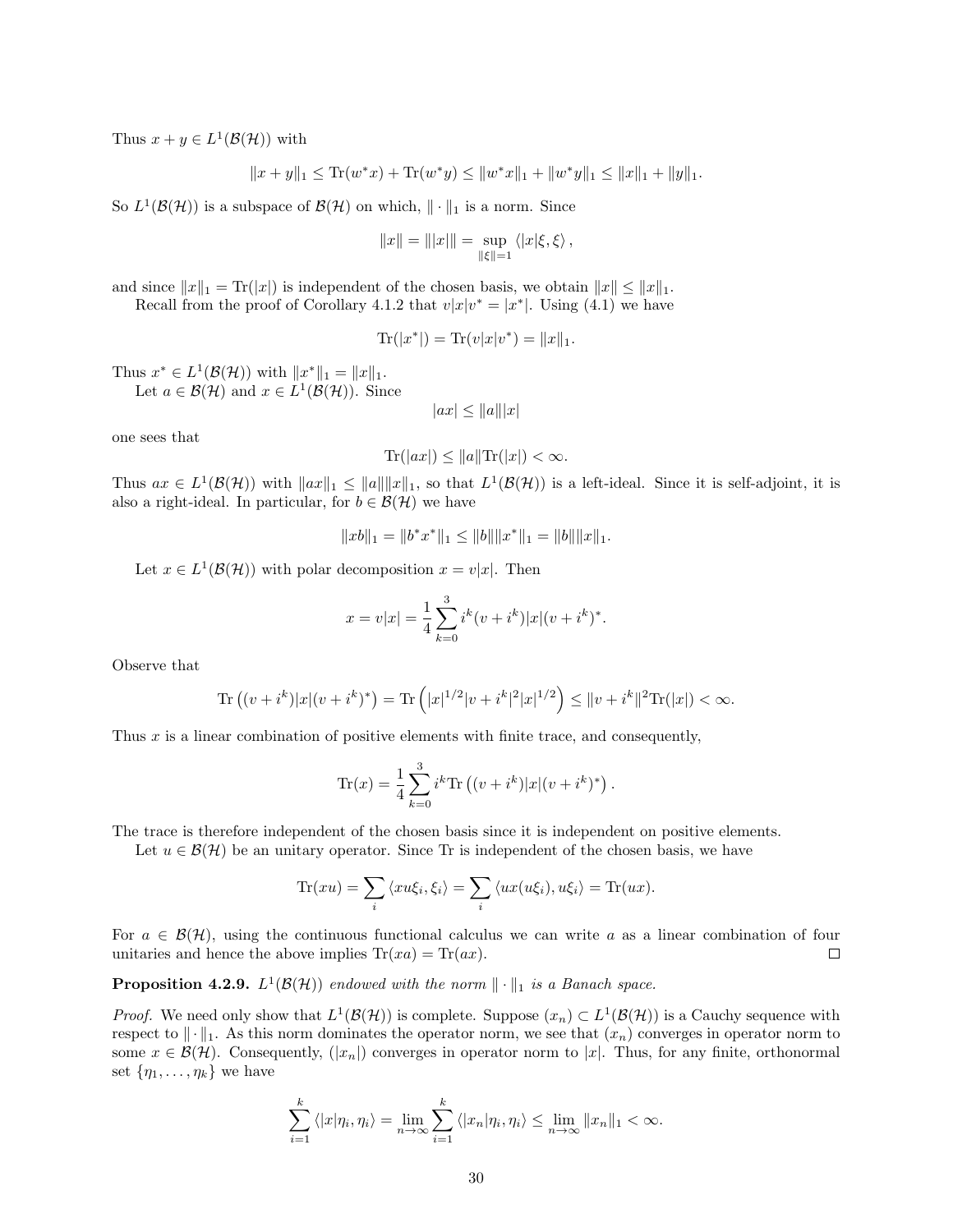Thus  $x \in L^1(\mathcal{B}(\mathcal{H}))$ .

Now, we need to show that x is the  $\|\cdot\|_1$ -norm limit of  $(x_n)$ . Let  $\epsilon > 0$  and let  $N \in \mathbb{N}$  be such that  $||x_n-x_N||_1 < \frac{\epsilon}{3}$  for all  $n \geq N$ . There exists a finite dimensional subspace  $\mathcal{K} \subset \mathcal{H}$  so that if p is the projection from H to K then  $||x_N(1-p)||_1$  and  $||x(1-p)||_1$  are less than  $\frac{\epsilon}{3}$ . Then for  $n \ge N$  we have

$$
||x - x_n||_1 \le ||(x - x_n)p||_1 + ||(x - x_N)(1 - p)||_1 + ||(x_N - x_n)(1 - p)||_1 \le ||(x - x_n)p||_1 + \epsilon.
$$

Since K is finite dimensional,  $||x - x_n|| \to 0$  implies  $||(x - x_n)p||_1 \to 0$ . Since  $\epsilon > 0$  was arbitrary, we see that  $||x - x_n||_1 \rightarrow 0.$  $\Box$ 

Fix  $a \in \mathcal{B}(\mathcal{H})$ . Then for any  $x \in L^1(\mathcal{B}(\mathcal{H}))$  we have

<span id="page-31-1"></span>
$$
|\text{Tr}(ax)| \leq ||ax||_1 \leq ||a|| ||x||_1.
$$

Thus the map

$$
\psi_a: L^1(\mathcal{B}(\mathcal{H})) \ni x \mapsto \text{Tr}(ax) \in \mathbb{C}
$$
\n
$$
(4.2)
$$

is a continuous linear functional on  $L^1(\mathcal{B}(\mathcal{H}))$  with  $\|\psi_a\| \leq \|a\|$ . That is,  $\psi_a \in L^1(\mathcal{B}(\mathcal{H}))^*$ . We will see that  $\mathcal{B}(\mathcal{H}) \cong L^1(\mathcal{B}(\mathcal{H}))^*$ , but we must first discuss a dense subclass of trace class operators. 2/13/2017

#### <span id="page-31-0"></span>4.2.1 Finite Rank Operators

**Definition 4.2.10.** We say  $x \in \mathcal{B}(\mathcal{H})$  is a finite rank operator if ran(x) is finite dimensional. In this case, the rank of x is dim(ran(x)). The set of finite rank operators is denoted  $\mathcal{FR}(\mathcal{H})$ .

Observe that if  $x \in \mathcal{FR}(\mathcal{H})$ , then

$$
\ker(x)^{\perp} = \overline{\operatorname{ran}(x^*)} = \overline{\operatorname{ran}(x^* \mid_{\ker(x^*)^{\perp}})} = \overline{\operatorname{ran}(x^* \mid_{\overline{\operatorname{ran}(x)}})}
$$

is finite dimensional as the image of a finite dimensional subspace. Letting  $p$  and  $q$  be the projections onto the finite dimensional subspaces  $\overline{\text{ran}(x)}$  and  $\text{ker}(x)$ <sup> $\perp$ </sup>, respectively, we have that  $pxq = x$ . Moreover, this implies  $x^* \in \mathcal{FR}(\mathcal{H})$ .

Let  $\overline{\mathcal{H}}$  denote the Banach space dual to  $\mathcal{H}$ . Then  $\mathcal{H}$  and  $\overline{\mathcal{H}}$  are naturally anti-isomorphic, and we denote this isomorphism by  $\xi \mapsto \overline{\xi}$ . Hence  $\overline{z\xi} = \overline{z}\overline{\xi}$  for  $z \in \mathbb{C}$  and

$$
\langle \overline{\xi}, \overline{\eta} \rangle = \langle \eta, \xi \rangle \qquad \xi, \eta \in \mathcal{H}.
$$

Given  $\xi, \eta \in \mathcal{H}$ , define  $\xi \otimes \overline{\eta} \in \mathcal{FR}(\mathcal{H})$  by

$$
(\xi \otimes \bar{\eta})(\zeta) = \langle \zeta, \eta \rangle \xi.
$$

Since  $x \in FR(H)$  satisfies  $pxq = x$  for finite rank projections p and q, it is easily checked that  $FR(H)$ span $\{\xi \otimes \overline{\eta} : \xi, \eta \in \mathcal{H}\}\$ . It is also easy to check that  $\xi \otimes \overline{\eta}$  is a rank one operator with

$$
\text{Tr}(\xi \otimes \bar{\eta}) = \langle \xi, \eta \rangle
$$

and

 $\|\xi \otimes \bar{\eta}\| \leq \|\xi\| \|\eta\|,$ 

that  $(\xi \otimes \bar{\eta})^* = \eta \otimes \bar{\xi}$ , and that  $x(\xi \otimes \bar{\eta})y = (x\xi) \otimes (\bar{y}^*\bar{\eta})$  for  $x, y \in \mathcal{B}(\mathcal{H})$ .

**Proposition 4.2.11.**  $FR(H)$  is a dense subset of  $L^1(\mathcal{B}(\mathcal{H}))$ .

*Proof.* It is easily checked that  $FR(H) \subset L^1(\mathcal{B}(\mathcal{H}))$ . Let  $x \in L^1(\mathcal{B}(\mathcal{H}))$  and let  $\epsilon > 0$ . Then there exists a finite dimensional subspace  $\mathcal{K} \subset \mathcal{H}$  so that if p is the projection onto K, then

$$
||x^*(1-p)||_1 < \epsilon.
$$

Then  $px \in \mathcal{FR}(\mathcal{H})$  and

$$
||x - px||_1 = ||(1 - p)x||_1 = ||x^*(1 - p)||_1 < \epsilon.
$$

Thus  $FR(H)$  is dense in  $L^1(\mathcal{B}(\mathcal{H}))$ .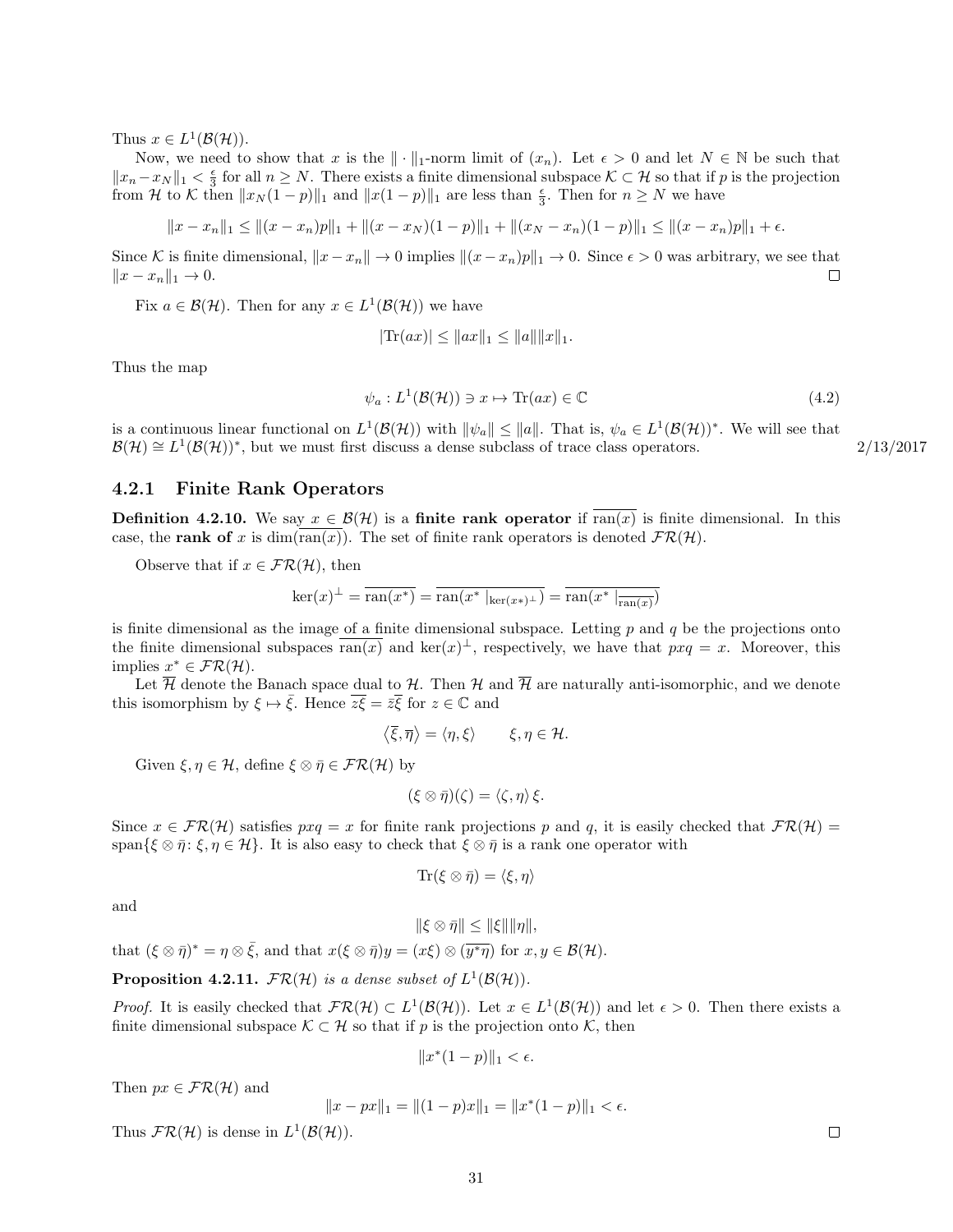#### <span id="page-32-0"></span>4.2.2 The Predual of  $\mathcal{B}(\mathcal{H})$

Theorem 4.2.12. The map

$$
\psi \colon \mathcal{B}(\mathcal{H}) \ni a \mapsto \psi_a \in L^1(\mathcal{B}(\mathcal{H}))^*,
$$

with  $\psi_a$  defined by [\(4.2\)](#page-31-1), is a Banach space isomorphism.

*Proof.* For  $\varphi \in L^1(\mathcal{B}(\mathcal{H}))^*$ , the map

$$
\mathcal{H} \times \mathcal{H} \ni (\xi, \eta) \mapsto \varphi(\xi \otimes \overline{\eta})
$$

defines a bounded sesquilinear form on H. Thus there exists  $a \in \mathcal{B}(\mathcal{H})$  so that

$$
\varphi(\xi \otimes \bar{\eta}) = \langle a\xi, \eta \rangle = \text{Tr}((a\xi) \otimes \bar{\eta}) = \text{Tr}(a(\xi \otimes \bar{\eta})) = \psi_a(\xi \otimes \bar{\eta}).
$$

Thus  $\varphi = \psi_a$  on  $\mathcal{FR}(\mathcal{H})$ , and so the density of the finite rank operators implies  $\varphi = \psi_a$  on  $L^1(\mathcal{B}(\mathcal{H}))$ . Thus  $\psi$  is onto.

For  $a \in \mathcal{B}(\mathcal{H})$  we have

$$
||a|| = \sup_{||\xi|| = ||\eta|| = 1} |\langle a\xi, \eta \rangle| = \sup_{||\xi|| = ||\eta|| = 1} |\psi_a(\xi \otimes \overline{\eta})| \le ||\psi_a||.
$$

Since we have already seen that  $\psi$  is a contraction, this implies it is isometric. In particular is is injective.  $\Box$ 

<span id="page-32-3"></span>**Remark 4.2.13.** Note that for  $a \in L^1(\mathcal{B}(\mathcal{H}))$ ,  $\psi_a \in \mathcal{B}(\mathcal{H})^*$  and we claim  $\|\psi_a\| = \|a\|_1$ . Indeed, if  $a = v|a|$ is a the polar decomposition then

$$
||a||_1 = \text{Tr}(|a|) = \text{Tr}(v^*v|a|) = \text{Tr}(v^*a) \le ||\psi_a|| ||v^*|| = ||\psi_a||.
$$

On the other hand, for  $x \in \mathcal{B}(\mathcal{H})$  we have

$$
|\psi_a(x)| = |\text{Tr}(xa)| \le ||xa||_1 \le ||x|| ||a||_1,
$$

so that  $\|\psi_a\| \le \|a\|_1$ . Thus  $\|a\|_1 = \|\psi_a\|$ . Since  $(L^1(\mathcal{B}(\mathcal{H}))\, \| \cdot \|_1)$  is complete, it follows that  $\{\psi_a : a \in$  $L^1(\mathcal{B}(\mathcal{H}))$  is a closed subspace of  $\mathcal{B}(\mathcal{H})^*$ .

<span id="page-32-2"></span>**Remark 4.2.14.** So far we have considered three topologies on  $\mathcal{B}(\mathcal{H})$ : the uniform (operator norm) topology, the SOT, and the WOT. Viewing  $\mathcal{B}(\mathcal{H})$  as the dual space of  $L^1(\mathcal{B}(\mathcal{H}))$ , we can consider the weak<sup>\*</sup> topology on  $\mathcal{B}(\mathcal{H})$ :  $(x_{\alpha}) \subset \mathcal{B}(\mathcal{H})$  converges weak<sup>\*</sup> to  $x \in \mathcal{B}(\mathcal{H})$  if

$$
\operatorname{Tr}(xy) = \lim_{\alpha} \operatorname{Tr}(x_{\alpha}y) \qquad \forall y \in L^{1}(\mathcal{B}(\mathcal{H})).
$$

If  $y \in FR(H)$  with  $\{\xi_1, \ldots, \xi_n\}$  an orthonormal basis for ker $(y)^{\perp}$ , then

$$
\text{Tr}(xy) = \sum_{i=1}^n \langle xy\xi_i, \xi_i \rangle.
$$

Thus if  $(x_\alpha)$  converges in the WOT to x, then  $\text{Tr}(x) = \lim \text{Tr}(x_\alpha y)$ . However, this need not be true for arbitrary  $y \in L^1(\mathcal{B}(\mathcal{H}))$ .

#### <span id="page-32-1"></span>4.3 Hilbert–Schmidt Operators

**Definition 4.3.1.** We say  $x \in \mathcal{B}(\mathcal{H})$  is a **Hilbert–Schmidt operator** if

$$
||x||_2 := \sqrt{\text{Tr}(|x|^2)} < \infty;
$$

that is, if  $|x|^2 \in L^1(\mathcal{B}(\mathcal{H}))$ . We denote by  $L^2(\mathcal{B}(\mathcal{H}))$  the set of Hilbert–Schmidt operators.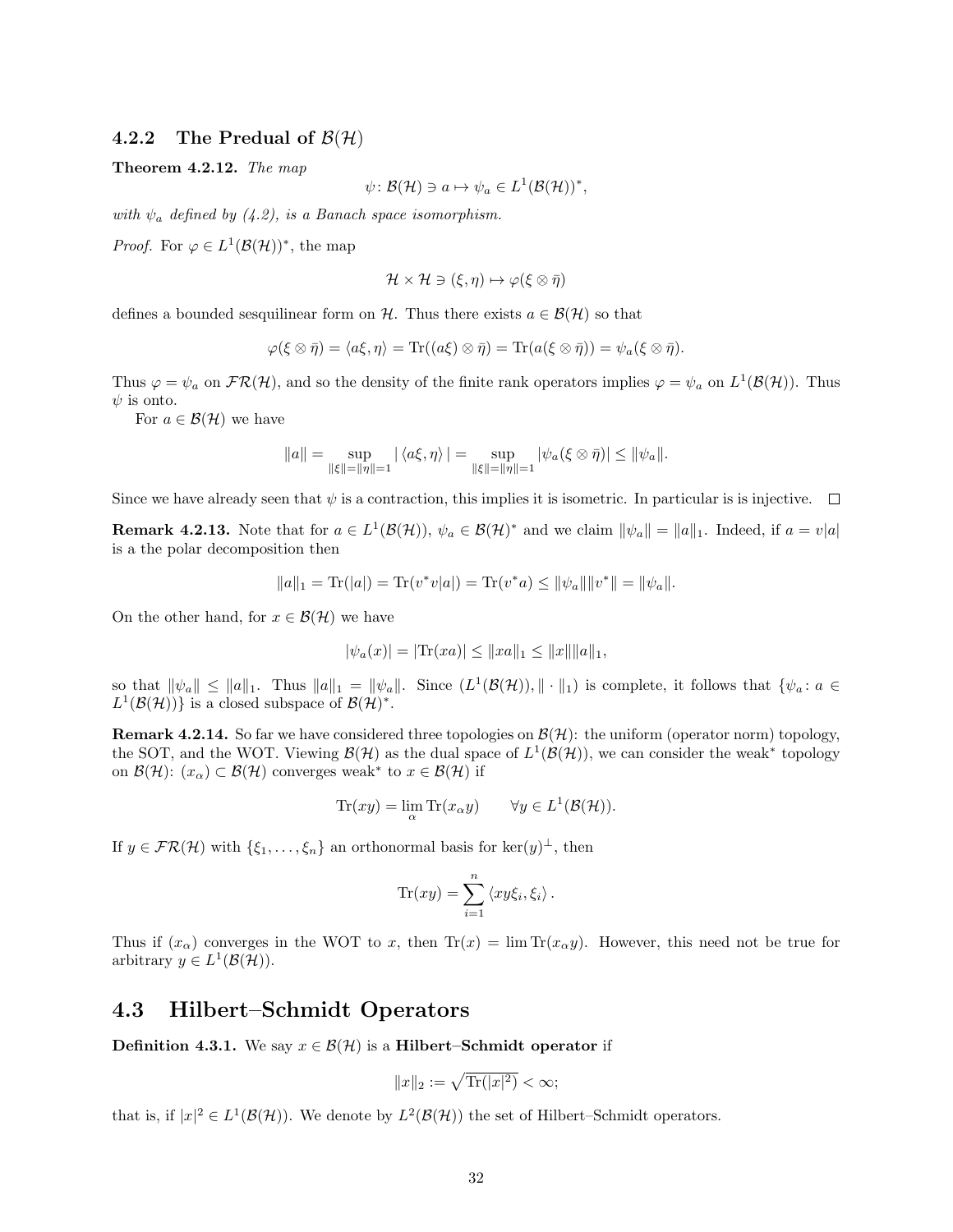<span id="page-33-0"></span>**Lemma 4.3.2.**  $L^2(\mathcal{B}(\mathcal{H}))$  is a self-adjoint ideal in  $\mathcal{B}(\mathcal{H})$  such that  $||x^*||_2 = ||x||_2$  and

 $\|axb\|_2 \le \|a\| \|b\| \|x\|_2$   $a, b \in \mathcal{B}(\mathcal{H}), x \in L^2(\mathcal{B}(\mathcal{H})).$ 

For  $x, y \in L^2(\mathcal{B}(\mathcal{H}))$ , we have  $xy, yx \in L^1(\mathcal{B}(\mathcal{H}))$  with

$$
Tr(xy) = Tr(yx),
$$

*Proof.* First note that  $L^2(\mathcal{B}(\mathcal{H}))$  is a subspace since

$$
|x + y|^2 \le |x + y|^2 + |x - y|^2 = 2(|x|^2 + |y|^2).
$$

Since  $|ax|^2 \le ||a||^2|x|^2$  for  $a \in \mathcal{B}(\mathcal{H})$ , we see that  $||ax||_2 \le ||a||||x||_2$  and  $L^2(\mathcal{B}(\mathcal{H}))$  is an ideal. Since  $|x^*|^2 = v|x|^2v^*$  where  $x = v|x|$  is the polar decomposition, we have

$$
\text{Tr}(|x^*|^2) = \text{Tr}(v|x|^2v^*) = \text{Tr}(v^*v|x|^2) = \text{Tr}(|x|^2),
$$

Hence  $x^* \in L^2(\mathcal{B}(\mathcal{H}))$  with  $||x^*||_2 = ||x||_2$ . Thus  $L^2(\mathcal{B}(\mathcal{H}))$  is a self-adjoint ideal.

Now, for  $x, y \in L^2(\mathcal{B}(\mathcal{H}))$  we have

$$
yx = \frac{1}{4}\sum_{k=0}^{3} i^k |x + i^k y^*|^2
$$

by the polarization identity. Consequently  $yx \in L^1(\mathcal{B}(\mathcal{H}))$ , and by our previous observation

$$
\text{Tr}(yx) = \frac{1}{4} \sum_{k=0}^{3} i^k \|x + i^k y^*\|_2 = \frac{1}{4} \sum_{k=0}^{3} i^k \|x^* - i^k y\|_2 = \text{Tr}\left(\frac{1}{4} \sum_{k=0}^{3} i^k |y + i^k x^*|^2\right) = \text{Tr}(xy).
$$

The previous lemma allows us to define a sesquilinear form on  $L^2(\mathcal{B}(\mathcal{H}))$ :

$$
\langle x, y \rangle_2 := \text{Tr}(y^*x) \qquad x, y \in L^2(\mathcal{B}(\mathcal{H})).
$$

Note that  $\langle x, x \rangle_2 = ||x||_2^2$ .

**Proposition 4.3.3.** On  $L^2(\mathcal{B}(\mathcal{H}))$ ,  $\|\cdot\|_2$  is a norm satisfying

$$
||x|| \le ||x||_2 \le ||x||_1,
$$

and  $L^2(\mathcal{B}(\mathcal{H}))$  is a Banach space equipped with the norm  $\|\cdot\|_2$ .

*Proof.* Since  $\lVert \cdot \rVert_2$  is given by a sesquilinear form, standard arguments imply it satisfies the triangle inequality and hence is a norm. That  $L^2(\mathcal{B}(\mathcal{H}))$  is complete and hence a Banach space follows by the same arguments which showed  $L^1(\mathcal{B}(\mathcal{H}))$  is complete.

Letting  $\{\xi_i\}$  be an orthonormal basis for  $\mathcal{H}$ , note that

$$
||x||_2 = \text{Tr}(|x|^2) = \sum_i \langle x^* x \xi, \xi \rangle = \sum_i ||x \xi_i||^2.
$$

Thus  $||x|| \le ||x||_2$  is clear. If  $||x||_1 = \infty$ , the last inequality is immediate. Otherwise  $x \in L^2(\mathcal{B}(\mathcal{H})) \cap L^1(\mathcal{B}(\mathcal{H}))$ and we have

$$
||x||_2 = \left| \text{Tr} \left( \frac{x^*}{||x||_2} x \right) \right| \le \left\| \frac{x^*}{||x||_2} x \right\|_1 \le \left\| \frac{x^*}{||x||_2} \right\| ||x||_1 \le ||x||_1,
$$

where we have used  $||x^*|| = ||x|| \le ||x||_2$  in the last inequality.  $\Box$  2/15/2017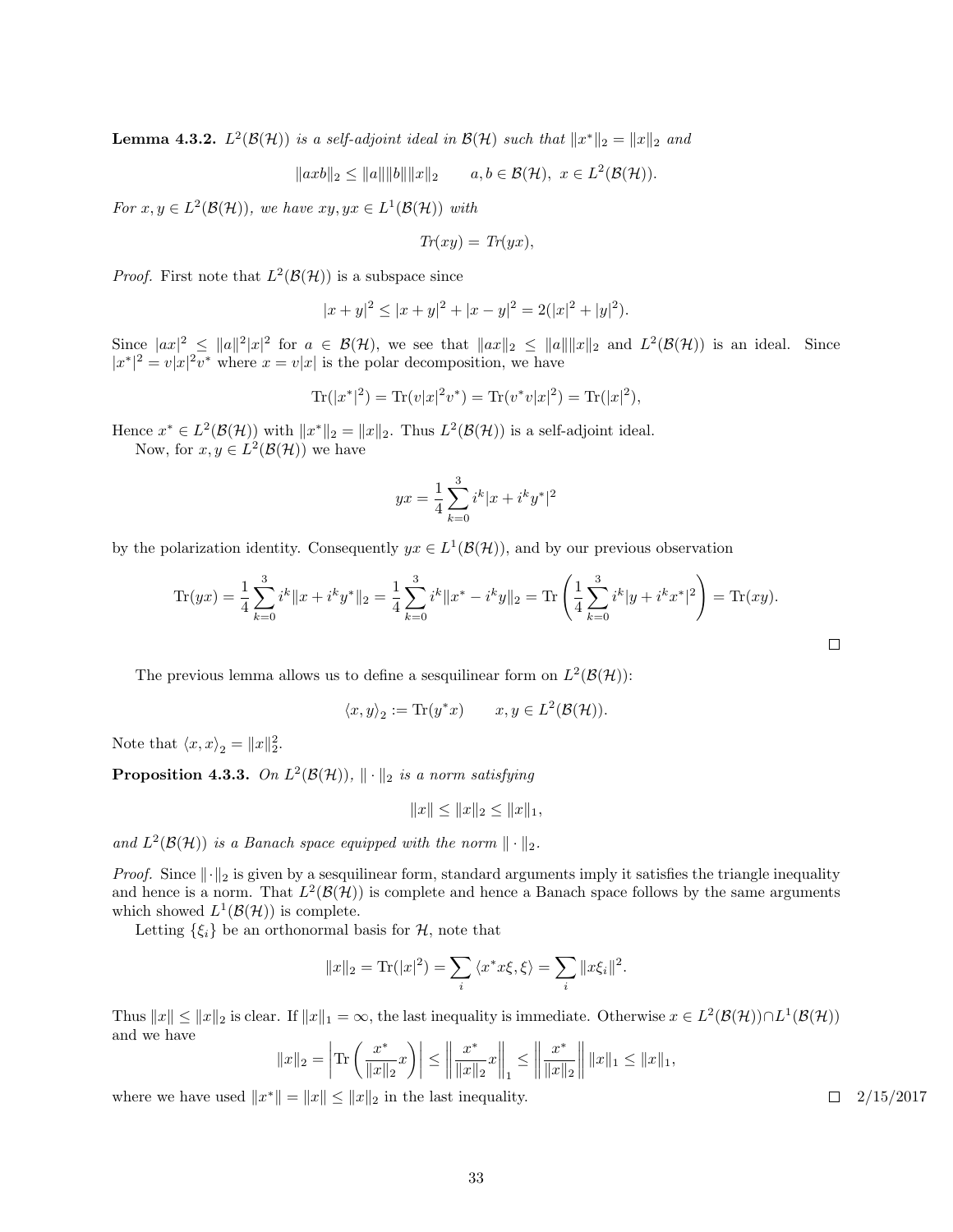Let H and K be Hilbert spaces. Any  $x \in \mathcal{B}(\mathcal{H}, \mathcal{K})$  can be extended to  $\tilde{x} \in \mathcal{B}(\mathcal{H} \oplus \mathcal{K})$  by

$$
\tilde{x}(\xi,\eta) := (0,x\xi).
$$

That is,

$$
\tilde{x} = \left( \begin{array}{cc} 0 & 0 \\ x & 0 \end{array} \right).
$$

Definition 4.3.4. The Hilbert–Schmidt operators from H to K, denoted HS( $H, K$ ), are the  $x \in$  $\mathcal{B}(\mathcal{H},\mathcal{K})$  so that  $\tilde{x} \in L^2(\mathcal{B}(\mathcal{H}\oplus\mathcal{K}))$ . We denote  $\text{HS}(\mathcal{H}):=\text{HS}(\mathcal{H},\mathcal{H})$ .

Let  $\{\xi_i\}$  and  $\{\eta_j\}$  be orthonormal basis for H and K, respectively. Then  $\{(\xi_i, 0), (0, \eta_j)\}\$ is an orthonormal basis for  $\mathcal{H} \oplus \mathcal{K}$ . Thus for  $x \in \mathcal{B}(\mathcal{H}, \mathcal{K})$  we have

$$
\|\tilde{x}\|_2 = \sqrt{\sum_{i,j} \|\tilde{x}(\xi_i, 0)\|^2 + \|\tilde{x}(0, \eta_j)\|^2} = \sqrt{\sum_i \|x\xi_i\|^2}.
$$

In particular, if  $\mathcal{K} = \mathcal{H}$  then for  $x \in \mathcal{B}(\mathcal{H})$  we have  $\|\tilde{x}\|_2 = \|x\|_2$ . Thus  $\text{HS}(\mathcal{H}) = L^2(\mathcal{B}(\mathcal{H}))$ .

For  $x, y \in HS(H, \mathcal{K})$  we define a sesquilinear form by

$$
\langle x, y \rangle_{\text{HS}} := \langle \tilde{x}, \tilde{y} \rangle_2 \, .
$$

By checking that the image of  $\text{HS}(\mathcal{H}, \mathcal{K})$  under  $x \mapsto \tilde{x}$  is a closed subspace of  $L^2(\mathcal{B}(\mathcal{H} \oplus \mathcal{K}))$ , we see that  $\text{HS}(\mathcal{H}, \mathcal{K})$  is complete with respect to the norm induced by this sesquilinear form. Hence it is a Hilbert space.

<span id="page-34-0"></span>**Lemma 4.3.5.** HS( $H$ , $K$ ) is an algebraic  $B(K)$ - $B(H)$  bimodule such that

 $\|axb\|_{HS} \le \|a\| \|b\| \|x\|_{HS}$   $a\mathcal{B}(\mathcal{K}), b \in \mathcal{B}(\mathcal{H}), x \in HS(\mathcal{H}, \mathcal{K}).$ 

For  $x \in HS(H,\mathcal{K})$ ,  $x^* \in HS(\mathcal{K},\mathcal{H})$  with  $||x^*||_{HS} = ||x||_{HS}$ . Also, for  $x, y \in HS(\mathcal{H},\mathcal{K})$  we have  $y^*x \in L^1(\mathcal{B}(\mathcal{H}))$ and  $xy^* \in L^1(\mathcal{B}(\mathcal{K}))$  with

$$
\langle x, y \rangle_{HS} = Tr(y^*x) = Tr(xy^*).
$$

*Proof.* For  $x \in \text{HS}(\mathcal{H}, \mathcal{K})$ ,  $a \in \mathcal{B}(\mathcal{K})$ , and  $b \in \mathcal{B}(\mathcal{H})$  we have

$$
\widetilde{axb} = \left(\begin{array}{cc} 0 & 0 \\ 0 & a \end{array}\right) \left(\begin{array}{cc} 0 & 0 \\ x & 0 \end{array}\right) \left(\begin{array}{cc} b & 0 \\ 0 & 0 \end{array}\right)
$$

Thus by Lemma [4.3.2](#page-33-0) we have

$$
\|axb\|_{\text{HS}} = \|\widetilde{axb}\|_2 \le \left\| \begin{pmatrix} 0 & 0 \\ 0 & a \end{pmatrix} \right\| \left\| \begin{pmatrix} b & 0 \\ 0 & 0 \end{pmatrix} \right\| \|\tilde{x}\|_2 = \|a\| \|b\| \|x\|_{\text{HS}}.
$$

Next we have

$$
\widetilde{x^*} = \left(\begin{array}{cc} 0 & 1 \\ 1 & 0 \end{array}\right) \widetilde{x}^* \left(\begin{array}{cc} 0 & 1 \\ 1 & 0 \end{array}\right)
$$

Thus  $\|\tilde{x^*}\|_2 = \|\tilde{x}\|_2 < \infty$ . Thus  $x^* \in HS(\mathcal{K}, \mathcal{H})$  with  $\|x^*\|_{HS} = \|x\|_{HS}$ .

Now, for  $x \in \text{HS}(\mathcal{H}, \mathcal{K})$ , we have  $x^*x \in \mathcal{B}(\mathcal{H})$  and

$$
\text{Tr}(x^*x) = \sum_i \langle x^*x\xi_i, \xi_i \rangle = \sum_i \langle x\xi_i, x\xi_i \rangle = \sum_i \langle \tilde{x}(\xi, 0), \tilde{x}(\xi_i, 0) \rangle = ||\tilde{x}||_2^2 < \infty.
$$

Thus  $x^*x \in L^1(\mathcal{B}(\mathcal{H}))$  with  $\text{Tr}(x^*x) = ||x||_{\text{HS}}^2$ , and consequently

$$
\text{Tr}(x^*x) = \|x\|_{\text{HS}}^2 = \|x^*\|_{\text{HS}}^2 = \text{Tr}(xx^*).
$$

So, from the polarization identity it follows that  $y^*x \in L^1(\mathcal{B}(\mathcal{H}))$  and  $xy^* \in L^1(\mathcal{B}(\mathcal{K}))$  with

$$
\langle x,y \rangle_{\text{HS}} = \text{Tr}(y^*x) = \text{Tr}(xy^*)
$$

for any  $y \in \text{HS}(\mathcal{H}, \mathcal{K})$ .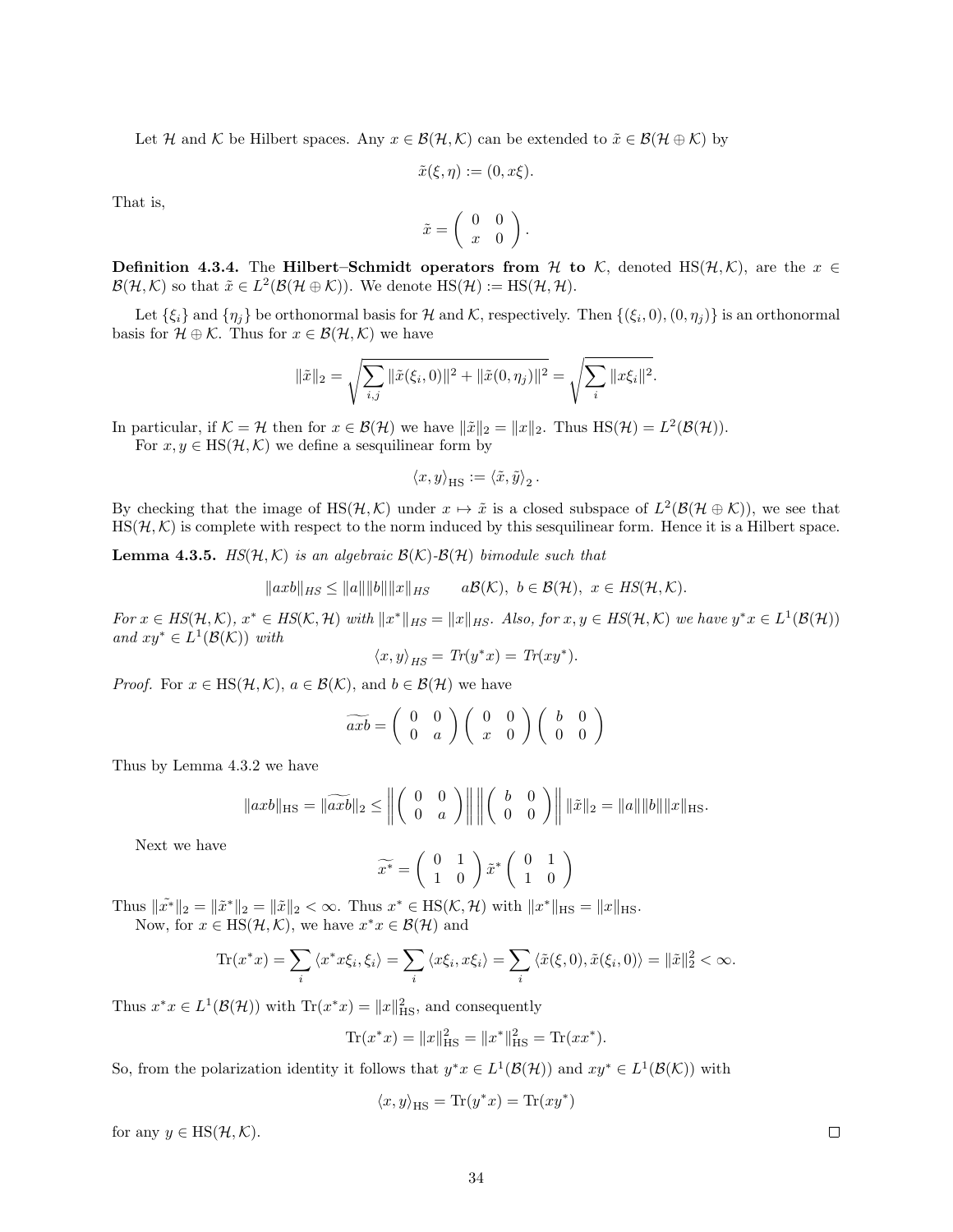<span id="page-35-1"></span>**Theorem 4.3.6.** As Hilbert spaces,  $HS(\mathcal{H}, \mathcal{K}) \cong \mathcal{K} \otimes \overline{\mathcal{H}}$ . In particular,  $L^2(\mathcal{B}(\mathcal{H})) \cong \mathcal{H} \otimes \overline{\mathcal{H}}$ .

*Proof.* Recall that  $K \otimes \overline{\mathcal{H}}$  is the completion of  $K \odot \overline{\mathcal{H}} := \text{span}{(\eta \otimes \overline{\xi} : \eta \in \mathcal{K}, \overline{\xi} \in \overline{\mathcal{H}}\})$  under the norm induced by the inner product

$$
\left\langle \sum_i \eta_i \otimes \overline{\xi}_i, \sum_j \zeta_j \otimes \overline{\gamma}_j \right\rangle = \sum_{i,j} \left\langle \eta_i, \zeta_j \right\rangle \left\langle \overline{\xi}_i, \overline{\gamma}_j \right\rangle.
$$

For  $\eta \otimes \overline{\xi} \in \mathcal{K} \odot \overline{\mathcal{H}}$ , define  $x_{\eta, \overline{\xi}} \in \mathcal{B}(\mathcal{H}, \mathcal{K})$  by

$$
x_{\eta,\overline{\xi}}(\zeta) := \langle \zeta, \xi \rangle \eta \qquad \zeta \in \mathcal{H}.
$$

Then  $x_{\xi,\eta} \in \text{HS}(\mathcal{H},\mathcal{K})$  and for  $\zeta \otimes \overline{\gamma} \in \mathcal{K} \odot \overline{\mathcal{H}}$  we have (for  $\{\xi_i\}$  an orthonormal basis for  $\mathcal{H}$ )

$$
\left\langle x_{\eta,\overline{\xi}}, y_{\zeta,\overline{\gamma}} \right\rangle_{\mathrm{HS}} = \left\langle \widetilde{x_{\eta,\overline{\xi}}}, \widetilde{y_{\zeta,\overline{\gamma}}} \right\rangle_{2} = \sum_{i} \left\langle x_{\eta,\overline{\xi}} \xi_{i}, y_{\zeta,\overline{\gamma}} \xi_{i} \right\rangle_{2} = \sum_{i} \left\langle \xi_{i}, \xi \right\rangle \left\langle \eta, \zeta \right\rangle \left\langle \gamma, \xi_{i} \right\rangle
$$

$$
= \left\langle \gamma, \xi \right\rangle \left\langle \eta, \zeta \right\rangle = \left\langle \overline{\xi}, \overline{\gamma} \right\rangle \left\langle \eta, \zeta \right\rangle = \left\langle \eta \otimes \overline{\xi}, \zeta \otimes \overline{\gamma} \right\rangle.
$$

Thus the linear extension of  $\eta \otimes \overline{\xi} \mapsto x_{n,\overline{\xi}} \in \text{HS}(\mathcal{H},\mathcal{K})$  to  $\mathcal{K} \odot \overline{\mathcal{H}}$  can be further extended to an isomorphism  $\mathcal{K} \otimes \overline{\mathcal{H}} \cong \text{HS}(\mathcal{H}, \mathcal{K})$ . Since  $L^2(\mathcal{B}(\mathcal{H})) = \text{HS}(\mathcal{H})$ , the isomorphism with  $\mathcal{H} \otimes \overline{\mathcal{H}}$  follows.  $\Box$ 

Recall that for  $\xi, \eta \mathcal{H}$  we had defined  $\xi \otimes \overline{\eta} \in \mathcal{FR}(\mathcal{H})$  by

$$
\xi \otimes \overline{\eta}(\zeta) = \langle \zeta, \eta \rangle \xi \qquad \zeta \in \mathcal{H}.
$$

That is,  $\xi \otimes \overline{\eta} = x_{\xi, \overline{\eta}}$  from the proof of the above theorem.

**Remark 4.3.7.** For  $a, b \in \text{HS}(\mathcal{H}, \mathcal{K})$ , let  $\xi, \eta \in \mathcal{K} \otimes \overline{\mathcal{H}}$  be the corresponding vectors from the isomorphism in Theorem [4.3.6.](#page-35-1) Then for  $x \in \mathcal{B}(\mathcal{K})$  one can check that

$$
\langle xa, b \rangle_{\text{HS}} = \langle (x \otimes 1)\xi, \eta \rangle.
$$

#### <span id="page-35-0"></span>4.4 The  $\sigma$ -Topologies

In this section we introduce two new topologies in  $\mathcal{B}(\mathcal{H})$ , one of which will coincide with the weak<sup>\*</sup> topology (cf. Remark [4.2.14\)](#page-32-2).

**Definition 4.4.1.** Let  $(x_\alpha) \subset \mathcal{B}(\mathcal{H})$  be a net of bounded operators, and let  $x \in \mathcal{B}(\mathcal{H})$ . We say that  $(x_\alpha)$ converges  $\sigma$ -strongly to x if for any sequence  $(\xi_n) \in \ell^2(\mathbb{N}, \mathcal{H})$ 

$$
\lim_{\alpha} \sum_{n=1}^{\infty} \|(x - x_{\alpha})\xi_n\|^2 = 0.
$$

The topology induced by this convergence is called the  $\sigma$ -strong operator topology (or  $\sigma$ -SOT). This is also sometimes called the ultrastrong topology.

**Definition 4.4.2.** Let  $(x_\alpha) \subset \mathcal{B}(\mathcal{H})$  be a net of bounded operators, and let  $x \in \mathcal{B}(\mathcal{H})$ . We say that  $(x_\alpha)$ converges  $\sigma$ -weakly to x if for any pair of sequences  $(\xi_n), (\eta_n) \in \ell^2(\mathbb{N}, \mathcal{H})$  we have

$$
\lim_{\alpha} \sum_{n=1}^{\infty} \langle (x - x_{\alpha})\xi_n, \eta_n \rangle = 0.
$$

The topology induced by this convergence is called the  $\sigma$ -weak operator topology (or  $\sigma$ -WOT). This is also sometimes called the ultraweak topology.

**Remark 4.4.3.** The  $\sigma$ -SOT (resp.  $\sigma$ -WOT) is the topology on  $\mathcal{B}(\mathcal{H})$  defined as the pull back of the SOT (resp. WOT) on  $\mathcal{B}(\mathcal{H} \otimes \ell^2 \mathbb{N})$  under the map id  $\otimes$  1.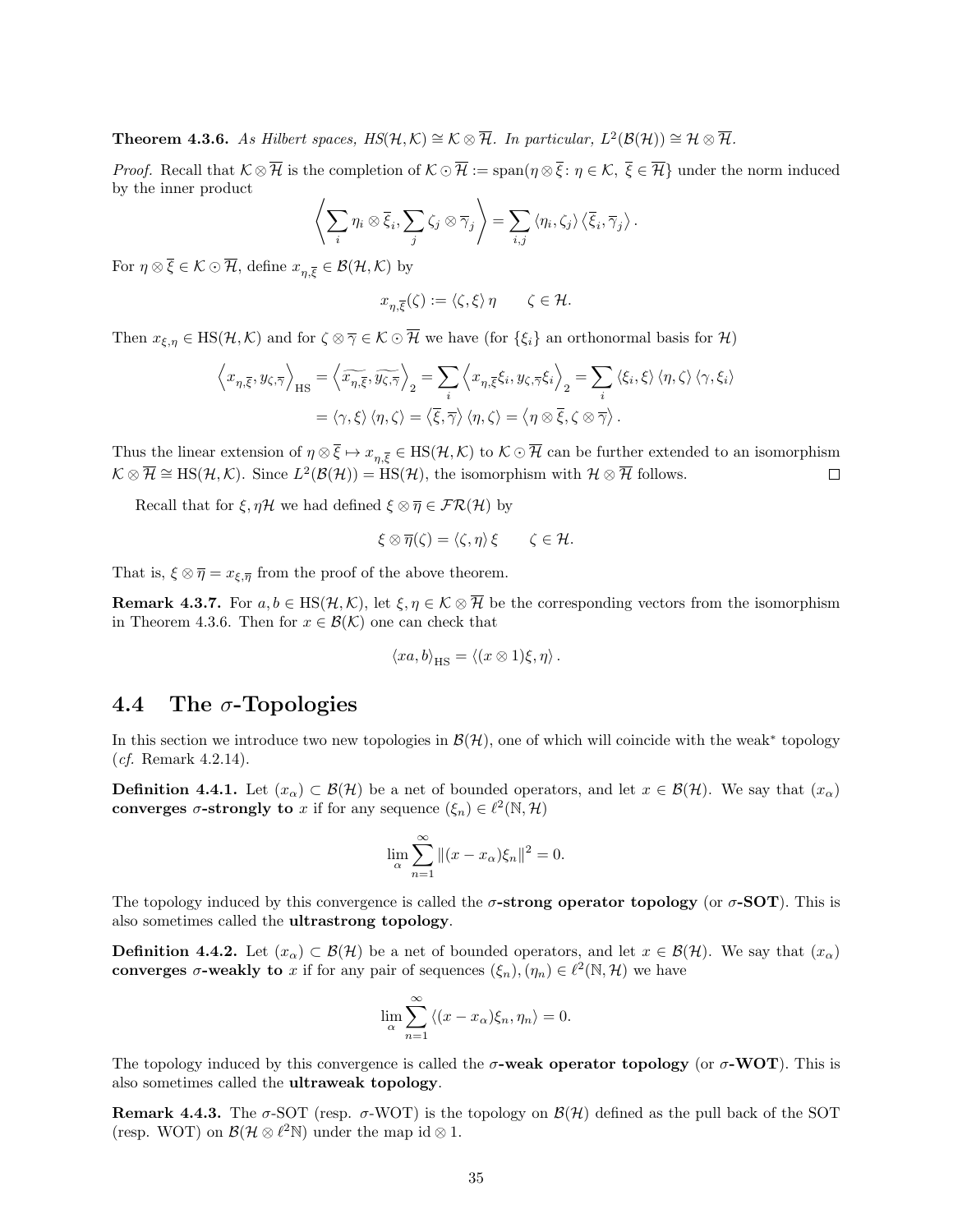We note that on bounded sets, the  $\sigma$ -SOT (resp.  $\sigma$ -WOT) agrees with the SOT (resp. WOT).

<span id="page-36-0"></span>**Proposition 4.4.4.** Let  $(x_\alpha) \subset \mathcal{B}(\mathcal{H})$  be a uniformly bounded net.

- (i)  $(x_{\alpha})$  converges strongly if and only if it converges  $\sigma$ -strongly.
- (ii)  $(x_{\alpha})$  converges weakly if and only if it converges  $\sigma$ -weakly.

*Proof.* We prove (ii), the proof of (i) being similar. That  $(x_\alpha)$  converges weakly if it converges  $\sigma$ -weakly is clear. So assume  $(x_\alpha)$  converges to  $x \in \mathcal{B}(\mathcal{H})$   $\sigma$ -weakly. Fix  $\xi = (\xi_n)$ ,  $\eta = (\eta_n) \in \ell^2(\mathbb{N}, \mathcal{H})$ . Let  $\epsilon > 0$ , then there exists  $N \in \mathbb{N}$  such that

$$
\left(\sum_{n\geq N}\|\xi_n\|^2\right)^{\frac{1}{2}}\left(\sum_{n\geq N}\|\eta_n\|^2\right)^{\frac{1}{2}}<\frac{\epsilon}{\sup_{\alpha}\|x-x_{\alpha}\|}.
$$

Then

$$
\left|\sum_{n=1}^{\infty} \left\langle (x-x_{\alpha})\xi_n, \eta_n \right\rangle \right| \leq \sum_{n=1}^{N-1} \left| \left\langle (x-x_{\alpha})\xi_n, \eta_n \right\rangle \right| + \epsilon.
$$

Since  $\epsilon > 0$  was arbitrary, the weak convergence of  $(x_{\alpha})$  to x implies  $\sigma$ -weak convergence.

For  $\xi = (\xi_n), \eta = (\eta_n) \in \ell^2(\mathbb{N}, \mathcal{H})$ , define  $\omega_{\xi, \eta} : \mathcal{B}(\mathcal{H}) \to \mathbb{C}$  by

$$
\omega_{\xi,\eta}(x) \sum_{n=1}^{\infty} \langle x\xi_n, \eta_n \rangle \qquad x \in \mathcal{B}(\mathcal{H}).
$$

Then  $\omega_{\xi,\eta} \in \mathcal{B}(\mathcal{H})^*$  with  $\|\omega_{\xi,\eta}\| \leq \|\xi\| \|\eta\|$ . Moreover,  $\omega_{\xi,\eta}$  is clearly  $\sigma$ -WOT continuous.

We have the following relationship between these new topologies and the three we have previously considered:

$$
\begin{array}{ccc}\n\sigma\text{-WOT} & \prec & \sigma\text{-SOT} & \prec & \text{Uniform} \\
\gamma & \gamma & \gamma \\
\text{WOT} & \prec & \text{SOT}\n\end{array}
$$

where ' $\prec$ ' points from the finer to the coarser topology. We will show that the  $\sigma$ -WOT is equivalent to the weak<sup>\*</sup> topology on  $\mathcal{B}(\mathcal{H})$ . Indeed, suppose a net  $(x_{\alpha}) \subset \mathcal{B}(\mathcal{H})$  converges to  $x \in \mathcal{B}(\mathcal{H})$  in the  $\sigma$ -WOT. Let  $y \in L^1(\mathcal{B}(\mathcal{H}))$ , with polar decomposition  $y = v|y|$ . Then by Lemma [4.3.2,](#page-33-0) for any  $a \in \mathcal{B}(\mathcal{H}))$  we have  $av|y|^{1/2}, |y|^{1/2} \in L^2(\mathcal{B}(\mathcal{H}))$  with

Tr(ay) = Tr(av|y|<sup>1/2</sup>|y|<sup>1/2</sup>) = Tr(|y|<sup>1/2</sup>av|y|<sup>1/2</sup>) = 
$$
\sum_{i}
$$
  $\langle av|y|^{1/2}\xi_i, |y|^{1/2}\xi_i \rangle$ ,

where  $\{\xi_i\}$  is some orthonormal basis for H. Now, since  $\text{Tr}(|y|) < \infty$  and  $\text{ker}(|y|) = \text{ker}(|y|^{1/2})$ , at most countably many  $\xi_i$  have  $|y|^{1/2}\xi_i \neq 0$ , so let us relabel them  $\{\xi_n\}_{n\in\mathbb{N}}$ . Define

$$
\eta_n := v|y|^{1/2}\xi_n \quad \zeta_n := |y|^{1/2}\xi_n \quad n \in \mathbb{N}.
$$

Then  $||v||^{1/2}\xi_n||^2 = ||y|^{1/2}\xi_n||^2 = \langle |y|\xi_n, \xi_n \rangle$  implies  $\eta := (\eta_n), \zeta := (\zeta_n) \in \ell^2(\mathbb{N}, \mathcal{H})$ . We have

$$
\text{Tr}(ay) = \sum_{n=1}^{\infty} \langle a\eta_n, \zeta_n \rangle = \omega_{\eta, \zeta}(a),
$$

Thus by the  $\sigma$ -WOT convergence of  $(x_{\alpha})$  to x and the  $\sigma$ -WOT continuity of  $\omega_{\eta,\zeta}$  we have

$$
\operatorname{Tr}(xy) = \omega_{\eta,\zeta}(x) = \lim_{\alpha} \omega_{\eta,\zeta}(x_{\alpha}) = \lim_{\alpha} \operatorname{Tr}(x_{\alpha}y).
$$

Thus  $(x_{\alpha})$  converges to x in the weak<sup>\*</sup> topology. To see the other direction of the equivalence we first need a lemma.  $2/17/2017$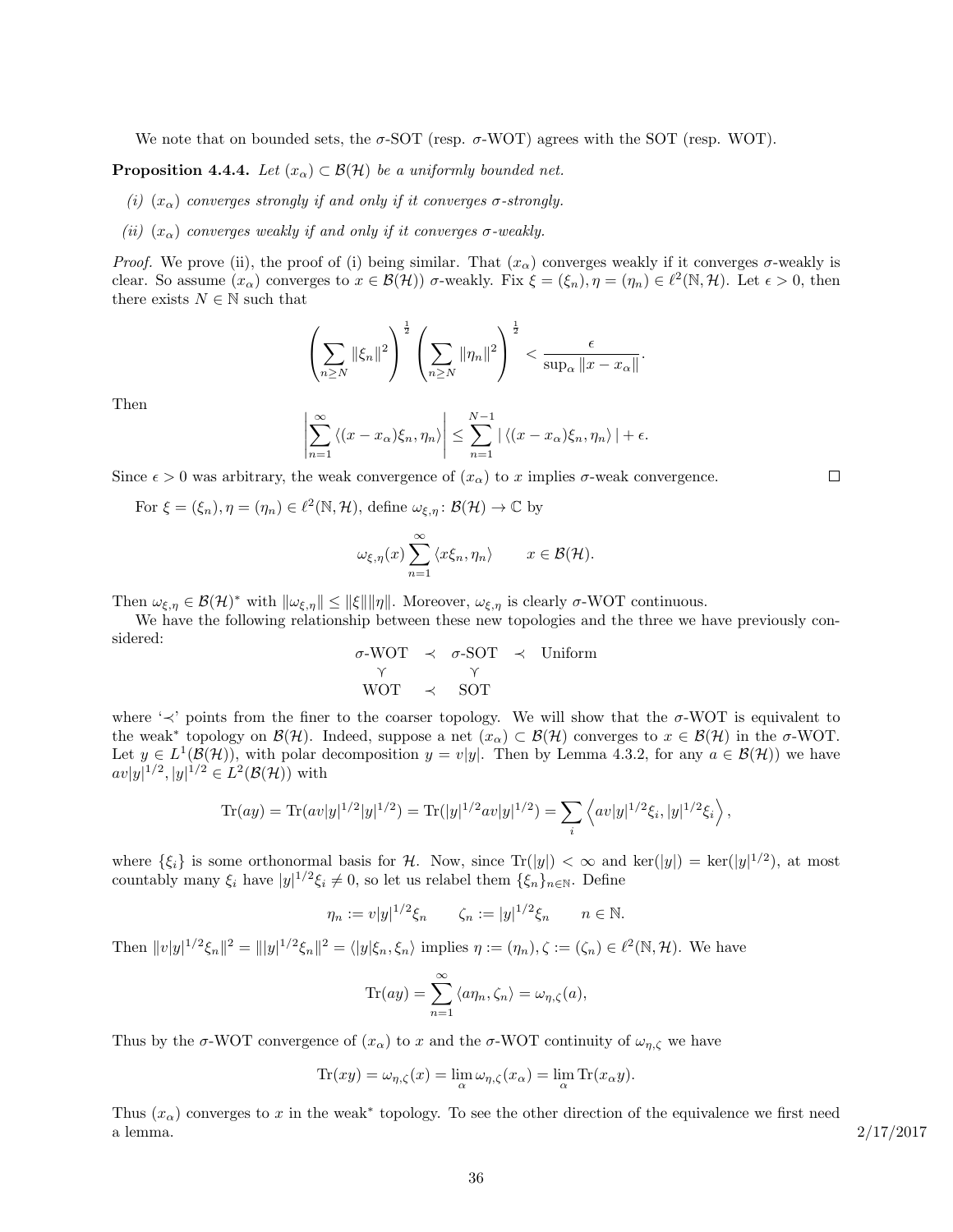<span id="page-37-0"></span>**Lemma 4.4.5.** Let  $\varphi: \mathcal{B}(\mathcal{H}) \to \mathbb{C}$  be a continuous linear functional. Then the following are equivalent:

- (i) There exists  $\xi_1, \ldots, \xi_n, \eta_1, \ldots, \eta_n \in \mathcal{H}$  so that  $\varphi(x) = \sum_{i=1}^n \langle x \xi_i, \eta_i \rangle$ .
- (ii)  $\varphi$  is WOT continuous.
- (iii)  $\varphi$  is SOT continuous.

*Proof.* (i)⇒(ii)⇒(iii) are clear, so it suffices to prove (iii)⇒(i). Suppose  $\varphi$  is SOT continuous. Let D be the open unit disc in  $\mathbb{C}$ . Then  $\varphi^{-1}(\mathbb{D})$  contains an open neighborhood (in the SOT) of the zero operator. Consequently there exists  $\epsilon > 0$  and  $\xi_1, \ldots, \xi_n \in \mathcal{H}$  so that  $\varphi(x) \in \mathbb{D}$  whenever

$$
\sqrt{\sum_{i=1}^n \|x\xi_i\|^2} \le \epsilon.
$$

The linearity of  $\varphi$  then implies

$$
\left|\varphi\left(\frac{\epsilon x}{\sqrt{\sum_{i=1}^n \|x\xi_i\|^2}}\right)\right| < 1 \qquad \forall x \in \mathcal{B}(\mathcal{H}).
$$

Thus

$$
|\varphi(x)| \leq \frac{1}{\epsilon} \sqrt{\sum_{i=1}^n \|x\xi_i\|^2} \qquad \forall x \in \mathcal{B}(\mathcal{H}).
$$

This implies that

$$
(x\xi_1,\ldots,x\xi_n)\mapsto\varphi(x).
$$

is a well-defined, continuous map on K, the closure of  $\{(x\xi_1,\ldots,x\xi_n)\in\mathcal{H}^{\oplus n}:x\in\mathcal{B}(\mathcal{H})\}$ . Thus, the Riesz representation theorem implies there exists  $(\eta_1, \ldots, \eta_n) \in \mathcal{H}^{\oplus n}$  such that

$$
\varphi(x) = \sum_{i=1}^{n} \langle x\xi_i, \eta_i \rangle
$$

for all  $x \in \mathcal{B}(\mathcal{H})$ .

<span id="page-37-1"></span>Corollary 4.4.6. For  $K \subset \mathcal{B}(\mathcal{H})$  convex, the SOT and WOT closures coincide.

*Proof.*  $\bar{K}^{SOT} \subset \bar{K}^{WOT}$  always holds. By the lemma, the dual spaces of K under the two topologies coincide, and hence the reverse inclusion follows from the Hahn–Banach separation theorem,  $\Box$ 

<span id="page-37-2"></span>**Theorem 4.4.7.** Let  $\varphi: \mathcal{B}(\mathcal{H}) \to \mathbb{C}$  be a continuous linear functional. Then the following are equivalent:

- (i) There exists  $a \in L^1(\mathcal{B}(\mathcal{H}))$  so that  $\varphi(x) = Tr(xa)$ .
- (ii) There exists  $\xi, \eta \in \ell^2(\mathbb{N}, \mathcal{H})$  so that  $\varphi(x) = \omega_{\xi, \eta}(x)$ .
- (iii)  $\varphi$  is  $\sigma$ -WOT continuous.
- (iv)  $\varphi$  is  $\sigma$ -SOT continuous.

*Proof.* (i)⇒(ii) was established by the discussion preceding Lemma [4.4.5.](#page-37-0) (ii)⇒(iii)⇒(iv) are clear, so it suffices to check (iv)⇒(i). Suppose  $\varphi$  is  $\sigma$ -SOT continuous. Define  $\Phi$  on the image of  $\mathcal{B}(\mathcal{H})$  in  $\mathcal{B}(\mathcal{H} \otimes \ell^2 \mathbb{N})$ under the map id  $\otimes$  1 by

$$
\Phi(x \otimes 1) = \varphi(x) \qquad x \in \mathcal{B}(\mathcal{H}).
$$

Then Φ is SOT continuous and by the Hahn–Banach theorem there exists an SOT continuous extension to all of  $\mathcal{B}(\mathcal{H} \otimes \ell^2\mathbb{N})$ , which we still denote by  $\Phi$ . Then by Lemma [4.4.5](#page-37-0) we have that there exists  $\xi_1, \ldots, \xi_n, \eta_1, \ldots, \eta_n \in \mathcal{H} \otimes \ell^2 \mathbb{N}$  so that

$$
\Phi(x) = \sum_{i=1}^n \langle x\xi_i, \eta_i \rangle \qquad x \in \mathcal{B}(\mathcal{H} \otimes \ell^2 \mathbb{N}).
$$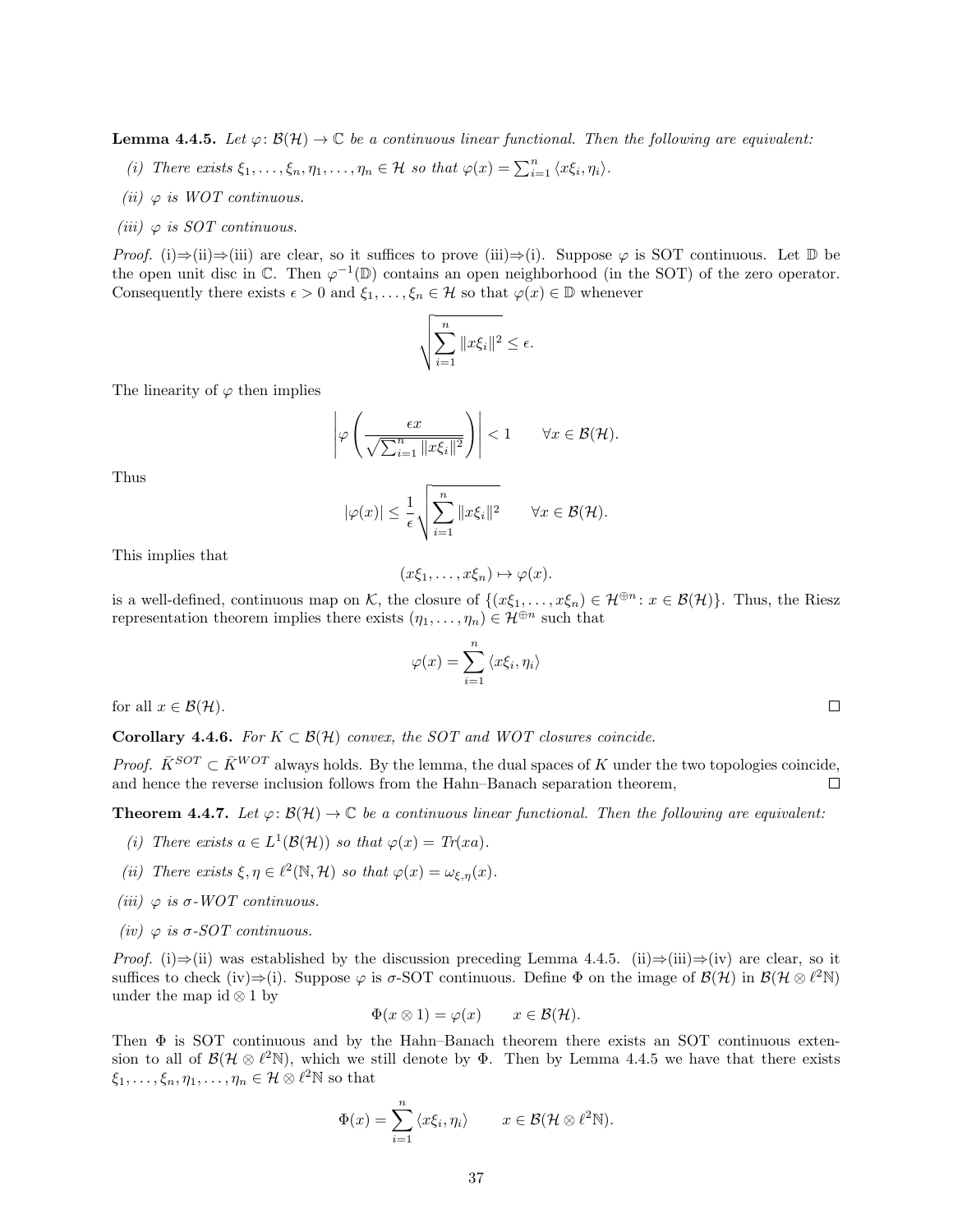In particular,

$$
\varphi(x) = \sum_{i=1}^n \langle (x \otimes 1)\xi_i, \eta_i \rangle \qquad x \in \mathcal{B}(\mathcal{H}).
$$

Now, for each  $i = 1, \ldots, n$  let  $a_i, b_i \colon \overline{\ell^2 \mathbb{N}} \to \mathcal{H}$  be the Hilbert–Schmidt operators corresponding to  $\xi_i$  and  $\eta_i$ , respectively, via the isomorphism  $\text{HS}(\overline{\ell^2\mathbb{N}}, \mathcal{H}) \cong \mathcal{H} \otimes \ell^2\mathbb{N}$ . Define

$$
a:=\sum_{i=1}^n a_i b_i^*.
$$

By Lemma [4.3.5,](#page-34-0)  $a \in L^1(\mathcal{B}(\mathcal{H}))$  and

$$
\text{Tr}(xa) = \sum_{i=1}^n \text{Tr}(xa_i b_i^*) = \sum_{i=1}^n \text{Tr}(b_i^* x a_i) = \sum_{i=1}^n \langle x a_i, b_i \rangle_{\text{HS}} = \sum_{i=1}^n \langle (x \otimes 1)\xi_i, \eta_i \rangle = \varphi(x),
$$

for all  $x \in \mathcal{B}(\mathcal{H})$ ).

From (ii)⇒(i) in the previous theorem, it follows that convergence in the weak<sup>∗</sup> topology implies convergence in the  $\sigma$ -WOT. Thus these two topologies coincide.

Corollary 4.4.8. The  $\sigma$ -WOT on  $\mathcal{B}(\mathcal{H})$  is equivalent to the weak<sup>\*</sup> topology under the identification  $\mathcal{B}(\mathcal{H}) \cong$  $(L^1(\mathcal{B}(\mathcal{H})))^*$ .

By the Banach-Alaoglu theorem we also obtain the following corollary:

Corollary 4.4.9. The unit ball in  $\mathcal{B}(\mathcal{H})$  is compact in the  $\sigma$ -WOT.

We also have the analogue of Corollary [4.4.6](#page-37-1)

<span id="page-38-2"></span>Corollary 4.4.10. For  $K \subset \mathcal{B}(\mathcal{H})$  convex, the σ-SOT and σ-WOT closures coincide.

#### <span id="page-38-0"></span>4.5 The Predual of a von Neumann Algebra

Let  $M \subset \mathcal{B}(\mathcal{H})$  be a von Nuemann algebra. Observe that for  $\sigma$ -WOT continuous  $\varphi \in M^*$ , the Hahn–Banach extension theorem implies there exists  $\Phi \in \mathcal{B}(\mathcal{H})$  such that  $\Phi|_{\mathcal{M}} = \varphi$  and  $\Phi$  is  $\sigma$ -WOT continuous. Thus, Theorem [4.4.7](#page-37-2) implies  $\varphi = \text{Tr}(a \cdot) = \omega_{\xi, \eta}$  for some  $a \in L^1(\mathcal{B}(\mathcal{H}))$  and  $\xi, \eta \in \ell^2(\mathbb{N}, \mathcal{H})$ .

**Definition 4.5.1.** For M a von Nuemann algebra,  $\varphi \in M^*$  is said to be **normal** if it satisfies any (hence all) of the properties in Theorem [4.4.7.](#page-37-2) Denote the set of normal linear functionals on M by  $M_*$ .

<span id="page-38-1"></span>**Proposition 4.5.2.** For  $M \subset \mathcal{B}(\mathcal{H})$  a von Neumann algebra,  $M_*$  is a closed subspace of  $M^*$ .

Proof. Let  $(\psi_{\alpha}) \subset M_*$  be a net converging in  $M^*$  to  $\psi$ . By the discussion preceding the above definition,  $\psi_{\alpha} = \text{Tr}(a_{\alpha})$  for some  $a_{\alpha} \in L^1(\mathcal{B}(\mathcal{H}))$ . By Remark [4.2.13,](#page-32-3)  $\psi = Tr(a)$  for some  $a \in L^1(\mathcal{B}(\mathcal{H}))$  and in particular  $\psi$  is normal.  $\Box$  2/22/2017

**Theorem 4.5.3.** As Banach spaces,  $(M_*)^* \cong M$ .

*Proof.* Identifying  $L^1(\mathcal{B}(\mathcal{H}))$  in  $\mathcal{B}(\mathcal{H})^*$ , the remarks at the beginning of this section imply

$$
M_* \cong L^1(\mathcal{B}(\mathcal{H})) / \perp M^*
$$

where

$$
\perp M = \{ a \in L^1(\mathcal{B}(\mathcal{H})) : \text{Tr}(ax) = 0 \,\forall x \in M \}.
$$

From general Banach space theory  $(cf. [2, Theorem 1.10.17])$  $(cf. [2, Theorem 1.10.17])$  $(cf. [2, Theorem 1.10.17])$ , it follows that

$$
(M_*)^* \cong \left( L^1(\mathcal{B}(\mathcal{H})) / M^{\perp} \right)^* = ({}^{\perp}M)^{\perp},
$$

where

$$
({}^{\perp}M)^{\perp} = \{x \in \mathcal{B}(\mathcal{H})\colon \text{Tr}(ax) = 0 \ a \in {}^{\perp}M\}.
$$

Furthermore,  $({^{\perp}M})^{\perp}$  is the weak\* closure of M (cf. [\[2,](#page-70-3) Proposition 2.6.6]). Since the weak\* topology coincides with the  $\sigma$ -WOT, M is weak<sup>\*</sup> closed because it is closed in the WOT. Thus  $(M_*)^* = M$ .  $\Box$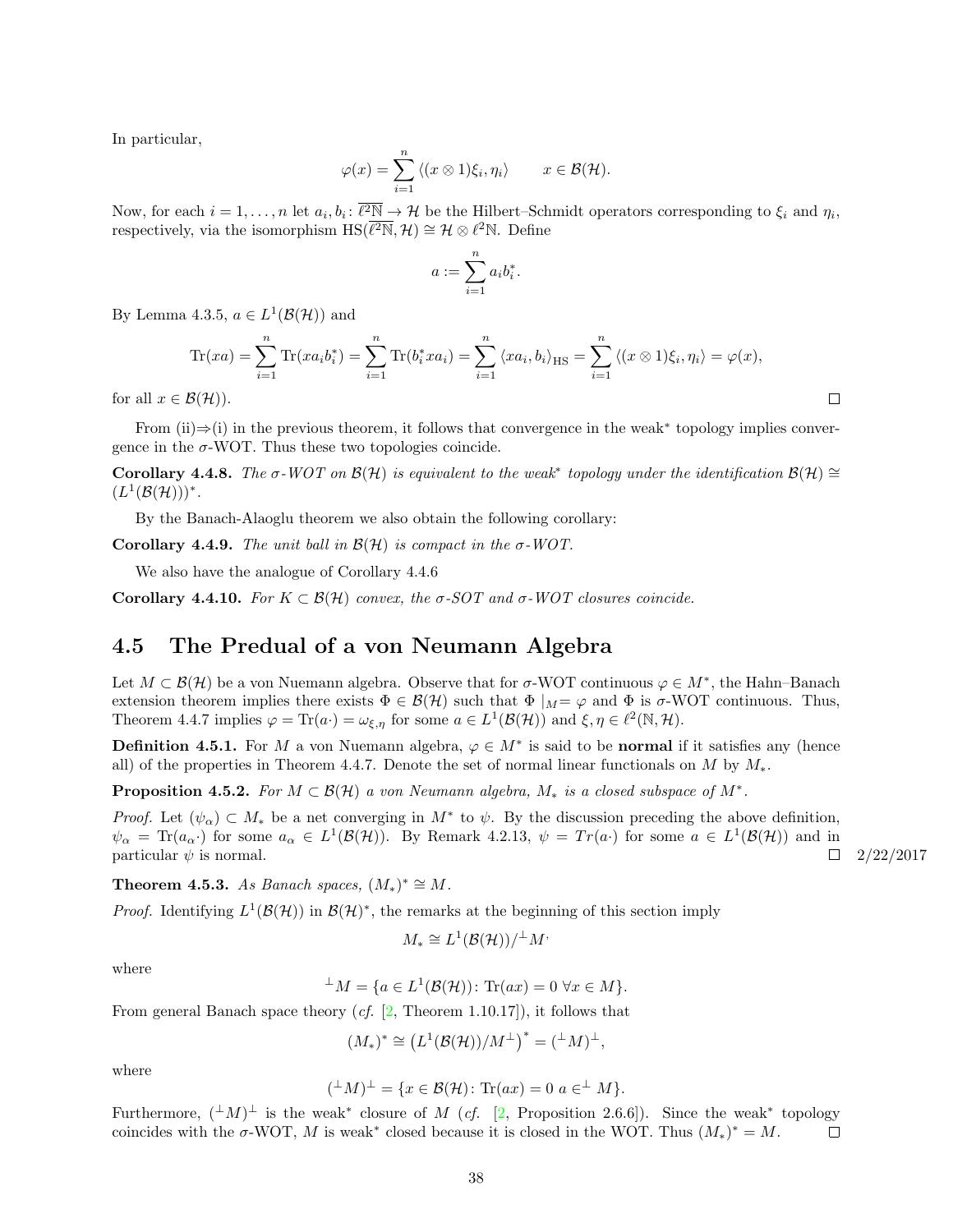In light of the above theorem, we make the following definition.

**Definition 4.5.4.** For a von Neumann algebra  $M$ ,  $M_*$  is called the **predual of**  $M$ .

The theorem also implies that the weak<sup>\*</sup> topology (identifying  $M \cong (M_*)^*$ ) is exactly the  $\sigma$ -WOT restricted to M. Thus by the Banach-Alaoglu theorem we obtain the following:

Corollary 4.5.5. The unit ball in M is compact in the  $\sigma$ -WOT.

#### <span id="page-39-0"></span>4.6 Positive Normal Linear Functionals

In this section we show that the positive, normal linear functionals have a much nicer characterization than  $\sigma$ -WOT continuity. Recall that  $M^*$  is an  $M$ - $M$  bimodule:

$$
(a \cdot \varphi \cdot b)(x) = \varphi(bxa) \qquad a, b, x \in M.
$$

<span id="page-39-1"></span>**Lemma 4.6.1.** Let  $\varphi, \psi \in M^*$  be positive. Suppose there exists a projection  $p \in M$  such that  $p \cdot \psi \cdot p$  is normal and  $\varphi(p) < \psi(p)$ . Then there exists a non-zero projection  $q \in M$  such that  $q \leq p$  and  $\varphi(x) < \psi(x)$ for all  $x \in qMq$ ,  $x > 0$ .

*Proof.* Consider the set S of operators  $x \in M$  such that  $0 \le x \le p$  and  $\phi(x) \ge \psi(x)$ . If  $(x_{\alpha}) \subset S$  is an increasing net, then the net is uniformly bounded by p and hence by Lemma [3.1.1](#page-18-3)  $(x_\alpha)$  converges strongly to  $x = \sup_{\alpha} x_{\alpha}$ . Note that  $0 \le x \le p$  and  $x \ge x_{\alpha}$ . By Lemma [4.4.4,](#page-36-0)  $(x_{\alpha})$  converges  $\sigma$ -strongly to x and consequently converges  $\sigma$ -weakly. Since  $p \cdot \psi \cdot p$  is normal, we therefore have

$$
\psi(x) = \psi(pxp) = \lim_{\alpha} \psi(px_{\alpha}p) = \lim_{\alpha} \psi(x_{\alpha})
$$

By  $x \ge x_\alpha$  we have  $\varphi(x) \ge \varphi(x_\alpha) \ge \psi(x_\alpha)$ . Thus  $\varphi(x) \ge \psi(x)$ , and  $x \in S$ . By Zorn's Lemma there exists a maximal operator  $x_0 \in S$ . Note that  $\varphi(p) < \psi(p)$  and  $\varphi(x_0) \ge \psi(x_0)$  imply  $x_0 < p$ . Consequently, there exists  $\epsilon > 0$  such that

$$
q := \chi_{[\epsilon,1]}(p - x_0) \neq 0.
$$

We have  $q \leq p$ , and if  $0 < y \leq \epsilon q$  then  $x_0 < x_0 + y \leq x_0 + \epsilon q \leq p$ . By maximality of  $x_0$ ,

$$
\varphi(x_0 + y) < \psi(x_0 + y) \leq \varphi(x_0) + \psi(y).
$$

Thus  $\varphi(y) < \psi(y)$ . For arbitrary  $y \in qMq$  positive, we have  $\frac{\epsilon}{\|y\|}y \leq \epsilon q$  and so by rescaling we obtain  $\varphi(y) < \psi(y)$ .  $\Box$ 

**Theorem 4.6.2.** Let M be a von Neumann algebra and  $\varphi \in M^*$  be positive. Then the following are equivalent:

- (i)  $\varphi$  is normal.
- (ii) There exists  $\xi = (\xi_n) \in \ell^2(\mathbb{N}, \mathcal{H})$  such that  $\varphi = \omega_{\xi, \xi}$ .
- (iii) There exists a positive  $a \in L^1(\mathcal{B}(\mathcal{H}))$  so that  $\varphi = Tr(a \cdot)$ .
- (iv) If  $(x_\alpha) \subset M$  is a bounded, increasing net then

$$
\varphi(\sup_{\alpha} x_{\alpha}) = \sup_{\alpha} \varphi(x_{\alpha}).
$$

(v) If  $\{p_i\}_{i\in I} \subset M$  is a family of pairwise orthogonal projections, then

$$
\varphi(\sum_{i\in I}p_i)=\sum_{i\in I}\varphi(p_i).
$$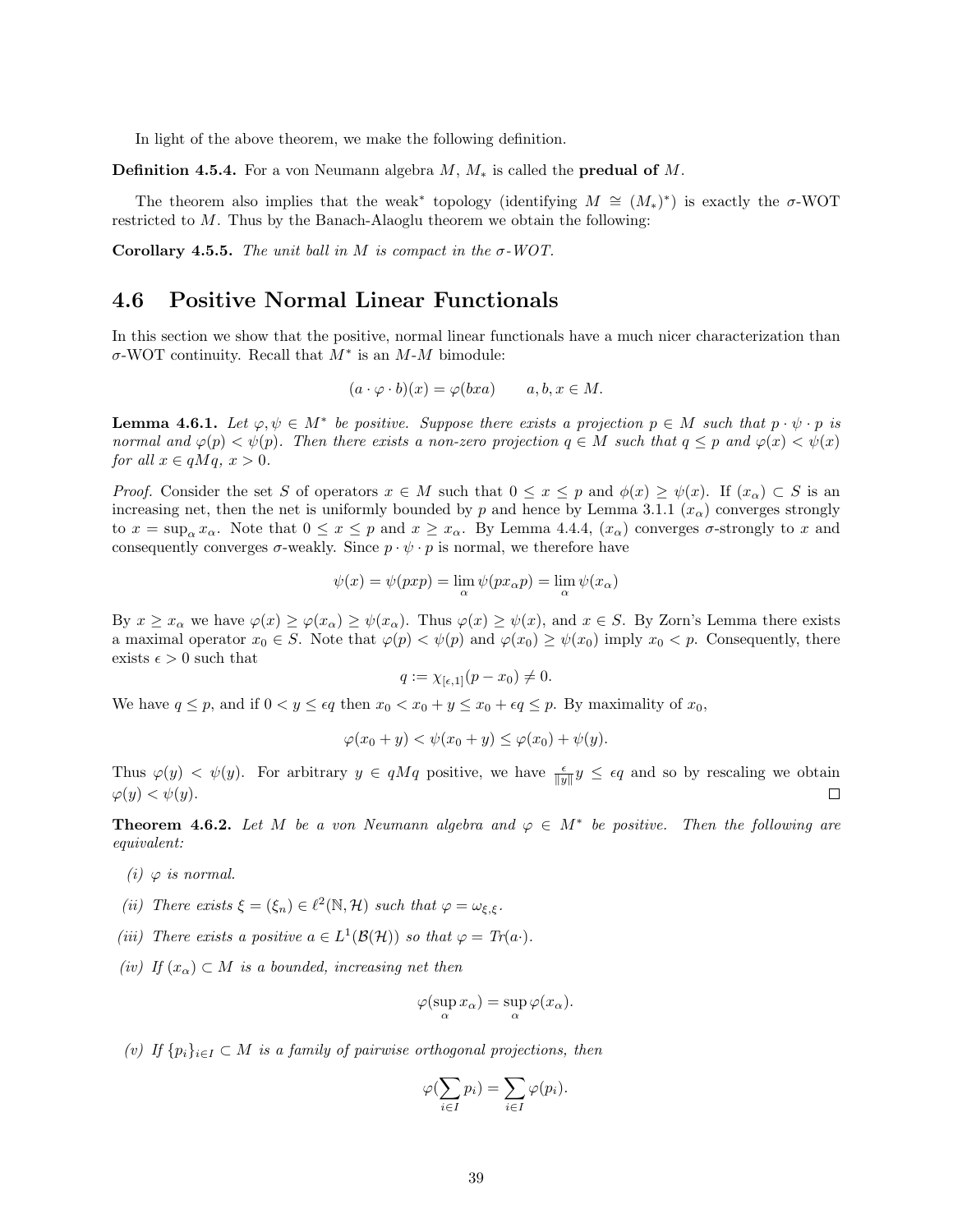*Proof.* (i)  $\Rightarrow$  (ii): From Theorem [4.4.7](#page-37-2) we have  $\varphi = \omega_{\eta,\zeta}$  for  $\eta,\zeta \psi^2(\mathbb{N},\mathcal{H})$ . Since  $\varphi$  is positive, it follows that  $\omega_{\eta,\zeta} = \omega_{\zeta,\eta}$  and consequently,

$$
\varphi = \frac{1}{4}\omega_{\eta+\zeta,\eta+\zeta} - \frac{1}{4}\omega_{\eta-\zeta,\eta-\zeta}.
$$

But then  $\varphi \leq \frac{1}{4} \omega_{\eta + \zeta, \eta + \zeta}$ , and so letting  $\mathcal{K} = \overline{(M \otimes \mathbb{C})(\eta + \zeta)} \subset \mathcal{H} \otimes \ell^2 \mathbb{N}$ ,

$$
\mathcal{K} \times \mathcal{K} \ni ((x \otimes 1)(\eta + \zeta), (y \otimes 1)(\eta + \zeta)) \mapsto \varphi(y^*x)
$$

defines a boudned sesquilinear form on K. Thus there exists a positive operator  $T \in \mathcal{B}(\mathcal{K})$  such that

$$
\varphi(y^*x) = \langle T(x \otimes 1)(\eta + \zeta), (y \otimes 1)(\eta + \zeta) \rangle.
$$

Note that for  $x, y, z \in M$  we have

$$
\langle (z \otimes 1)T(x \otimes 1)(\eta + \zeta), (y \otimes 1)(\eta + \zeta) \rangle = \langle T(x \otimes 1)(\eta + \zeta), ((z^*y) \otimes 1)(\eta + \zeta) \rangle
$$
  
=  $\varphi(y^*zx)$   
=  $\langle T(zx \otimes 1)(\eta + \zeta), (y \otimes 1)(\eta + \zeta) \rangle$   
=  $\langle T(z \otimes 1)(x \otimes 1)(\eta + \zeta), (y \otimes 1)(\eta + \zeta) \rangle.$ 

Thus  $T \in (M \otimes \mathbb{C})'$ , and therefore

$$
\varphi(y^*x) = \langle (x \otimes 1)T^{1/2}(\eta + \zeta), T^{1/2}(\eta + \zeta) \rangle.
$$

In particular, letting  $\xi = T^{1/2}(\eta + \zeta) \in \ell^2(\mathbb{N}, \mathcal{H})$ , we have  $\varphi = \omega_{\xi, \xi}$ .

(ii)⇒(iii): Using the isomorphism  $\mathcal{H} \otimes \ell^2 \mathbb{N} \cong \text{HS}(\overline{\ell^2\mathbb{N}}, \mathcal{H})$ , let  $b \in \mathcal{B}(\overline{\ell^2\mathbb{N}}, \mathcal{H})$  be the Hilbert-Schmidt operator corresponding to  $\xi \in \mathcal{H} \otimes \ell^2 \mathbb{N}$ . Then  $a := bb^* \in \mathcal{B}(\mathcal{H})$  is positive, and by Lemma [4.3.5](#page-34-0)  $a \in L^1(\mathcal{B}(\mathcal{H}))$ with

$$
\text{Tr}(xa) = \text{Tr}(b^*xb) = \langle xb, b \rangle_{\text{HS}} = \langle (x \otimes 1)\xi, \xi \rangle = \omega_{\xi, \xi}(x) = \varphi(x),
$$

for  $x \in M$ .

(iii)⇒(iv): Recall that by Lemma [3.1.1,](#page-18-3)  $(x_\alpha)$  converges strongly to  $x := \sup_\alpha x_\alpha$ . Because the  $x_\alpha$  are uniformly bounded in norm, Lemma [4.4.4](#page-36-0) implies  $(x_\alpha)$  converges to x in the  $\sigma$ -SOT. Consequently  $(x_\alpha)$  also converges to x in the  $\sigma$ -WOT. Since Tr(a) is  $\sigma$ -WOT continuous, we have

$$
\varphi(x) = \text{Tr}(ax) = \sup_{\alpha} \text{Tr}(ax_{\alpha}) = \sup_{\alpha} \varphi(x_{\alpha}).
$$

 $(iv) \Rightarrow (v)$ : This is clear. 2/24/2017

(v)⇒(i): We will show  $\varphi$  is normal by comparing it to  $x \mapsto \langle x\xi, \xi \rangle$  for some  $\xi \in \mathcal{H}$ , which is clearly normal.

Let  $p \in M$  be a non-zero projection. Then there exists  $\xi \in \mathcal{H}$  such that  $\varphi(p) < \langle p\xi, \xi \rangle$ . Define  $\psi \in M^*$ by  $\psi(x) = \langle x\xi, \xi \rangle$ . Clearly  $\psi$  is normal and hence so is  $p \cdot \psi \cdot p$ . Let  $q \in M$  be the projection guaranteed by Lemma [4.6.1.](#page-39-1) Then for any  $x \in M$  we have

$$
|\varphi(xq)|^2 = |\langle xq, 1 \rangle_{\varphi}|^2 \le \varphi(qx^*xq)\varphi(1) \le \psi(qx^*xq)\varphi(1) = \langle qx^*xq\xi, \xi \rangle \varphi(1) = ||xq\xi||^2 \varphi(1).
$$

Observe that this implies  $q \cdot \varphi$  is SOT continuous and hence normal.

Now, by Zorn's Lemma we can find a maximal family  $\{q_i\}_{i\in I}$  of pairwise orthogonal projections such that  $q_i \cdot \varphi$  is normal for each  $i \in I$ . By maximality,  $\sum q_i = 1$  and so by (v) we have

$$
\varphi(1) = \sum_{i \in I} \varphi(q_i).
$$

Thus for any  $\epsilon > 0$  we can find a finite subcollection  $J \subset I$  such that if  $q = \sum_{i \in J} q_i$  then  $\varphi(q) > \varphi(1) - \epsilon$ , or  $\varphi(1-q) < \epsilon$ . For  $x \in M$  we then have

$$
|(\varphi - q \cdot \varphi)(x)|^2 = |\varphi(x(1-q))|^2 = |\langle 1 - q, x^* \rangle_{\varphi}|^2 \leq \varphi(1-q)\varphi(xx^*) \leq \epsilon ||x||^2 \varphi(1).
$$

Thus the finite partial sums of  $\sum_{i\in I} q_i \cdot \varphi$  converge uniformly to  $\varphi$ . These finite partial sums are normal as finite sums of normal linear functionals, and consequently  $\varphi$  is normal by Proposition [4.5.2.](#page-38-1)  $\Box$ 

| /24/201' |
|----------|
|----------|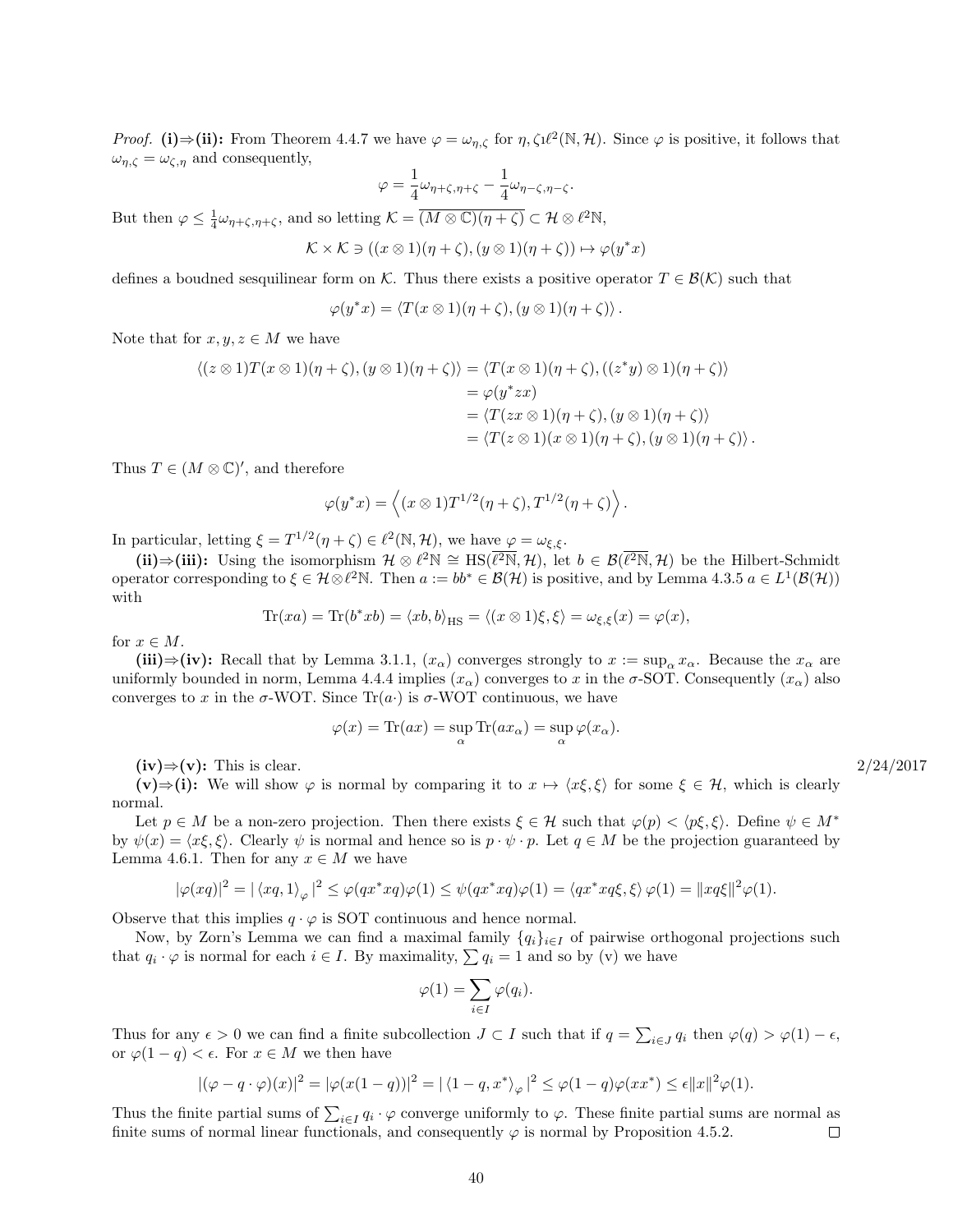#### <span id="page-41-0"></span>4.7 Kaplansky's Density Theorem

We use the approach of  $[3,$  Section 2.6 to prove Kaplansky's density theorem, which roughly says the following: Let  $A \subset \mathcal{B}(\mathcal{H})$  be a ∗-algebra and  $B = \overline{A}^{SOT}$ . Clearly any  $b \in B$  can be realized as the SOT limit of a net  $(a_{\alpha}) \subset A$ , but in fact we can actually demand that the net is uniformly bounded by  $||b||$ .

<span id="page-41-4"></span>**Lemma 4.7.1.** Let  $(x_\alpha), (y_\alpha) \subset \mathcal{B}(\mathcal{H})$  be strongly convergent nets. If  $(x_\alpha)$  is uniformly bounded, then  $(x_\alpha y_\alpha)$ is strongly convergent.

*Proof.* Let  $x, y \in \mathcal{B}(\mathcal{H})$  be the respective strong limits of  $(x_{\alpha})$  and  $(y_{\alpha})$ , and let  $R = \sup ||x_{\alpha}||$ . For  $\xi \in \mathcal{H}$ we have

$$
||xy\xi - x_{\alpha}y_{\alpha}\xi|| \le ||(x - x_{\alpha})y\xi|| + ||x_{\alpha}(y - y_{\alpha})\xi|| \le ||(x - x_{\alpha})y\xi|| + R||(y - y_{\alpha})\xi||.
$$

Thus  $(x_\alpha y_\alpha)$  converges strongly to xy.

<span id="page-41-1"></span>**Proposition 4.7.2.** If  $f \in C(\mathbb{C})$ , then the map  $x \mapsto f(x)$  on normal operators in  $\mathcal{B}(\mathcal{H})$  is SOT continuous on bounded subsets.

*Proof.* Let  $(x_{\alpha}) \subset \mathcal{B}(\mathcal{H})$  be a net of uniformly bounded normal operators converging strongly to  $x \in \mathcal{B}(\mathcal{H})$ . Let  $R = \sup_{\alpha} ||x_{\alpha}||$ . The Stone–Weierstrass theorem allows us to approximate f uniformly on  $\{z \in \mathbb{C} : |z| \leq \alpha\}$ R} by a sequence polynomials  $(p_n(z, \bar{z}))$ . The previous lemma and the fact that taking adjoints is SOT continuous for normal operators imply that for each  $n \in \mathbb{N}$  the net  $(p_n(x_\alpha, x_\alpha^*))$  converges strongly to  $p_n(x, x^*)$ . Since the sequences  $(p_n(x, x^*))$  and  $(p_n(x_{\alpha}, x^*_{\alpha}))$  converge uniformly to  $f(x)$  and  $f(x_{\alpha})$ , respectively, we see that  $f(x_\alpha)$  converges strongly to  $f(x)$ .  $\Box$ 

For  $x \in \mathcal{B}(\mathcal{H})$  self-adjoint, the unitary operator

$$
(x - i)(x + i)^{-1} = (x + i)^{-1}(x - i)
$$

is called the *Cayley transform of x*.

<span id="page-41-2"></span>Proposition 4.7.3. The Cayley transform is SOT continuous.

*Proof.* Let  $(x_\alpha) \subset \mathcal{B}(\mathcal{H})$  be a net of self-adjoint operators converging to a self-adjoint operator  $x \in \mathcal{B}(\mathcal{H})$ . Note that by the spectral mapping theorem  $\|(x_{\alpha} + i)^{-1}\| \leq 1$  for all  $\alpha$ . For  $\xi \in \mathcal{H}$  we have

$$
||(x-i)(x+i)^{-1}\xi - (x_{\alpha} - i)(x_{\alpha} + i)^{-1}\xi|| = ||(x_{\alpha} + i)^{-1}[(x_{\alpha} + i)(x - i) - (x_{\alpha} - i)(x + i)](x - i)^{-1}\xi||
$$
  
\n
$$
= ||2i(x_{\alpha} + i)^{-1}[x - x_{\alpha}](x - i)^{-1}\xi||
$$
  
\n
$$
\leq 2||[x - x_{\alpha}](x - i)^{-1}\xi||.
$$

Thus strong convergence of  $(x_\alpha)$  to x implies the strong convergence of their respective Cayley transforms.  $\Box$ 

<span id="page-41-3"></span>**Corollary 4.7.4.** If  $f \in C_0(\mathbb{R})$ , then the map  $x \mapsto f(x)$  on self-adjoint operators is SOT continuous.

*Proof.* Since  $f$  vanishes at infinity,

$$
g(z) := \begin{cases} 0 & \text{if } z = 1\\ f\left(i\frac{1+z}{1-z}\right) & \text{otherwise} \end{cases}
$$

defines a continuous function on  $\mathbb{T} \subset \mathbb{C}$ . By Proposition [4.7.2,](#page-41-1)  $x \mapsto g(x)$  is SOT continuous on the set of unitary operators. Then using Proposition [4.7.3,](#page-41-2) we see that  $x \mapsto g((x-i)(x+i)^{-1}) = f(x)$  is SOT continuous as the composition of two SOT continuous maps.  $\Box$ 

For  $S \subset \mathcal{B}(\mathcal{H})$ , write  $S_{s,a}$  for the self-adjoint operators in S, and write  $(S)_1$  for the operators in S with norm at most one.

**Theorem 4.7.5** (Kaplansky's density theorem). Let  $A \subset \mathcal{B}(\mathcal{H})$  be a \*-algebra and let  $B = \overline{A}^{SOT}$ . Then:

(i) The SOT closure of  $A_{s.a.}$  is  $B_{s.a.}$ .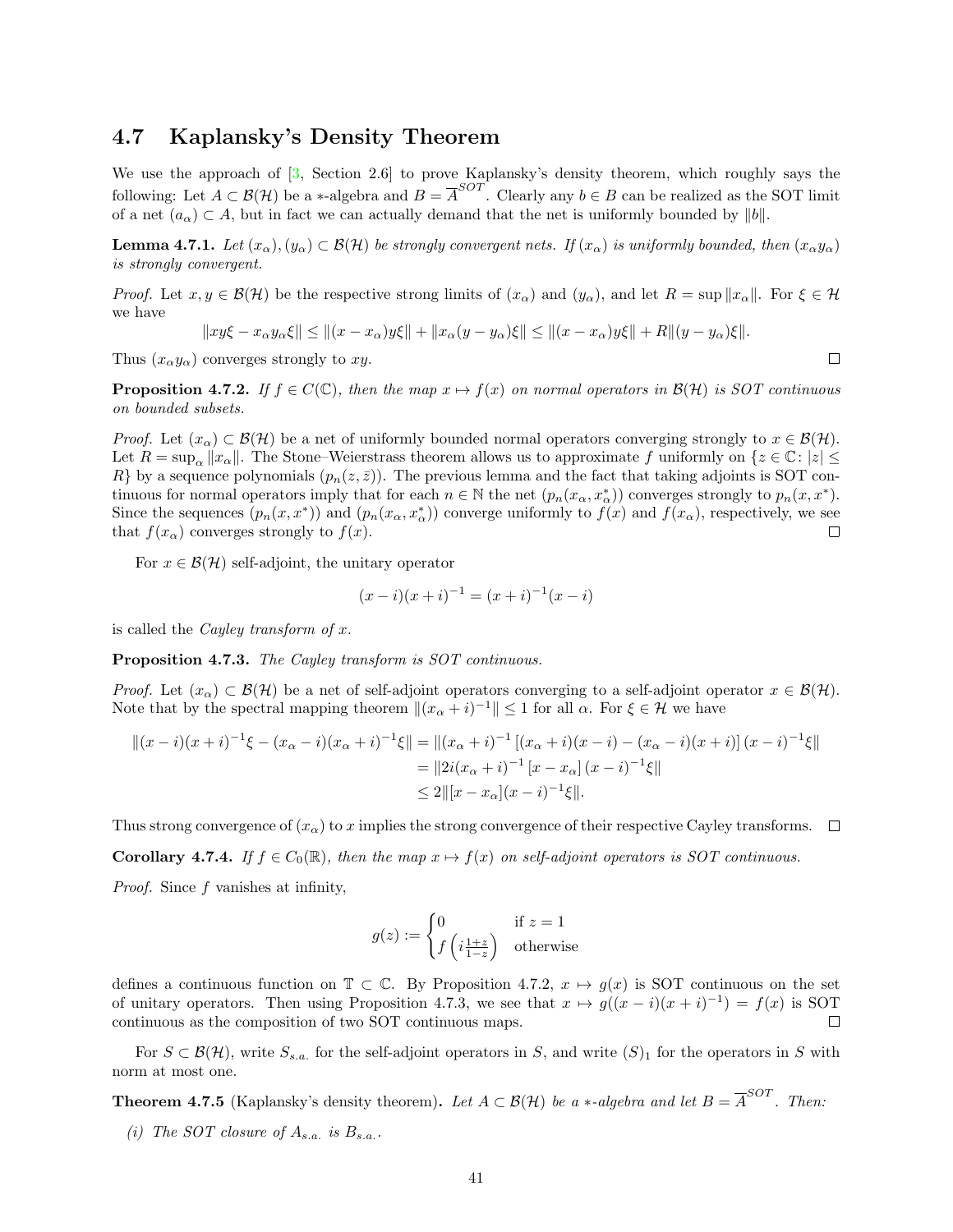#### (ii) The SOT closure of  $(A)_1$  is  $(B)_1$ . 2/27/2017

*Proof.* Note that we assume A is uniformly closed; that is, that A is a  $C^*$ -algebra. Using that SOT convergence implies WOT convergence, it is easy to check that  $\overline{A_{s.a.}}^{SOT} \subset B_{s.a.}$ . Now let  $x \in B_{s.a.}$ , then there exists a net  $(x_\alpha) \subset A$  converging strongly to x. Since taking adjoints is WOT continuous, we have that  $\left(\frac{x_{\alpha}+x_{\alpha}^*}{2}\right)$  converges weakly to x. Since  $A_{s.a.}$  is convex, Corollary [4.4.6](#page-37-1) implies  $\overline{A_{s.a.}}^{SOT} = \overline{A_{s.a.}}^{WOT} \ni x$ . Thus  $B_{s.a.} = \overline{A_{s.a.}}^{SOT}$ .

Now, using the principle of uniform boundedness, we see that  $\overline{(A)_1}^{SOT} \subset (B)_1$ . If  $(x_\alpha) \subset A_{s.a.}$  converges strongly to  $x \in B_{s,a}$ , then taking  $f \in C_0(\mathbb{R})$  with  $f(t) = t$  for  $t \le ||x||$ , and  $|f(t)| \le ||x||$  otherwise, we have that  $(f(x_\alpha))$  converges strongly to  $f(x) =$  by Corollary [4.7.4.](#page-41-3) Thus  $(A_{s.a.})_1$  is SOT dense in  $(B_{s.a.})_1$ . So, for  $x \in (B)_1$  let us consider

$$
\tilde{x} = \left(\begin{array}{cc} 0 & x \\ x^* & 0 \end{array}\right) \in (M_2(B))_1.
$$

Note that  $\tilde{x}$  is self-adjoint. Since  $M_2(A)$  is SOT dense in  $M_2(B)$ , the above implies there exists a net  $(\tilde{x}_{\alpha}) \subset (M_2(A)_{s,a})$  converging strongly to  $\tilde{x}$ . Let  $x_{\alpha}$  be the  $(1, 2)$ -entry of  $\tilde{x}_{\alpha}$ . Then  $x_{\alpha} \in (A)_1$  and  $(x_{\alpha})$ converges strongly to  $x$ .  $\Box$ 

Observe that if  $A = M$  is a von Neumann algebra, then the second part of the above theorem implies  $(M)_1$  is SOT closed. Conversely, for a unital \*-subalgebra  $A \subset \mathcal{B}(\mathcal{H})$ , if  $(A)_1$  is SOT closed, then it easily follows that A is SOT closed and hence A is a von Neumann algebra. Using Corollary [4.4.6,](#page-37-1) Proposition [4.4.4,](#page-36-0) and Corollary [4.4.10,](#page-38-2) we can make the same assertion in the other topologies. This yields the following corollary.

**Corollary 4.7.6.** Let  $A \subset \mathcal{B}(\mathcal{H})$  be a unital  $*$ -subalgebra. The following are equivalent:

- (i) A is a von Neumann algebra.
- (ii)  $(A)_1$  is SOT closed.
- (iii)  $(A)_1$  is WOT closed.
- (iv)  $(A)_1$  is  $\sigma$ -SOT closed.
- (v)  $(A)_1$  is  $\sigma$ -WOT closed.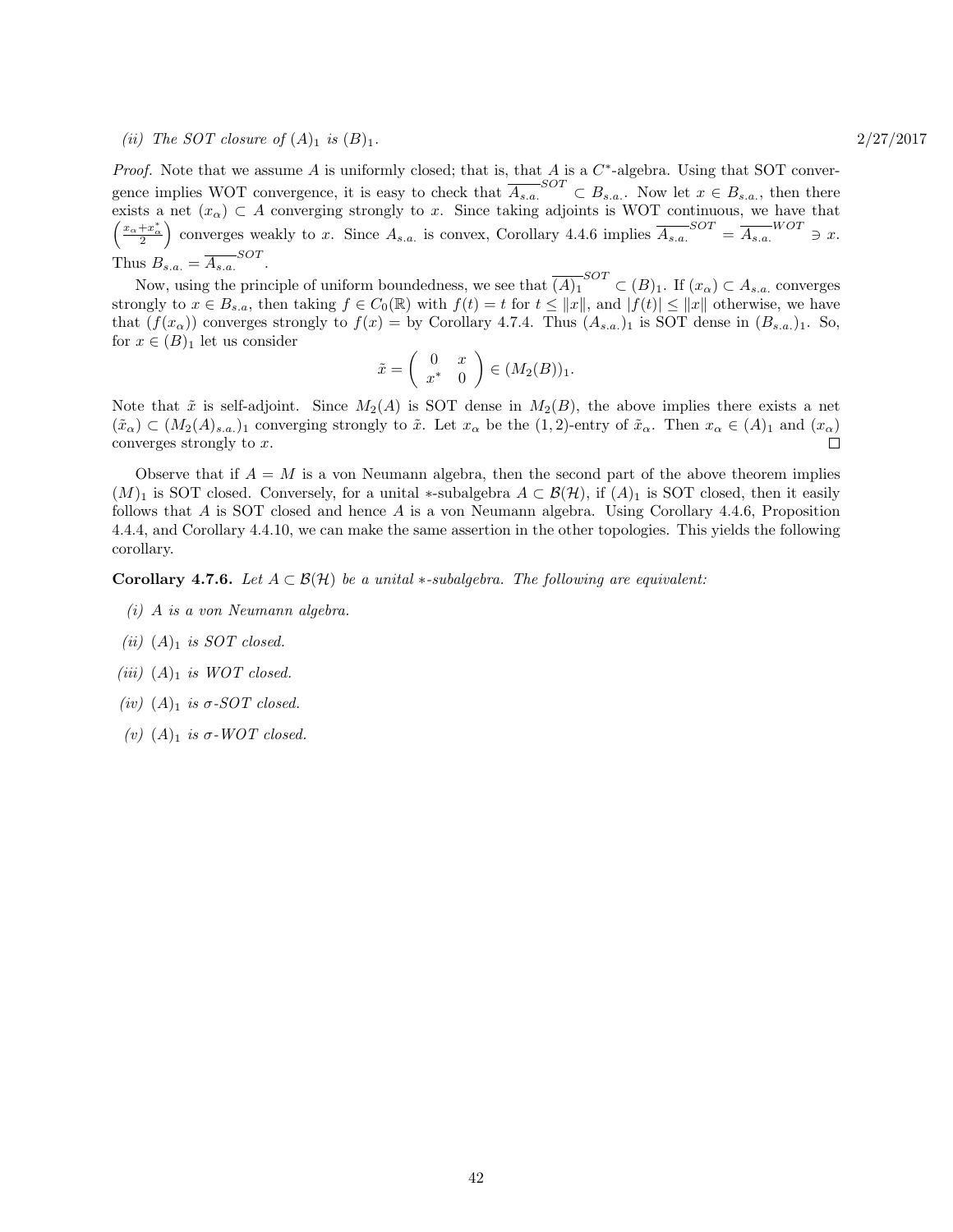### <span id="page-43-0"></span>Chapter 5

## Types of von Neumann Algebras

The material in this chapter is adapted from [\[3,](#page-70-1) Chapter 3].

#### <span id="page-43-1"></span>5.1 Lattice of Projections

**Definition 5.1.1.** Let  $\{p_i\}_{i\in I} \subset \mathcal{B}(\mathcal{H})$  be a family of projections (not necessarily pairwise orthogonal). The infimum of  $\{p_i\}_{i\in I}$  is the projection  $\left[\bigcap \right]$ i∈I  $p_i$ H and is denoted  $\bigwedge$ i∈I  $p_i$ . The supremum of  $\{p_i\}_{i\in I}$  is the projection  $\Big[ \begin{array}{c} \end{array} \Big]$ i∈I  $p_i$ H  $\Big]$  and is denoted  $\bigvee$ i∈I  $p_i$ .

Observe that for a family of projections  $\{p_i\}_{i\in I}$ ,

$$
\bigvee_{i \in I} p_i = 1 - \bigwedge_{i \in I} (1 - p_i)
$$

and

$$
\bigwedge_{i \in I} p_i = 1 - \bigvee_{i \in I} (1 - p_i)
$$

For each  $j \in I$  we have  $\bigwedge_{i \in I} p_i \leq p_j \leq \bigvee_{i \in I} p_i$ .

Let  $M \subset \mathcal{B}(\mathcal{H})$  be a von Neumann algebra, and let  $\mathcal{P}(M)$  denote the set of projections in M. If  $\{p_i\}_{i\in I}\subset \mathcal{P}(M)$ , then  $\bigwedge_i p_i, \bigvee_i p_i \in \mathcal{P}(M)$ . Indeed, it is easy to see that

$$
\overline{\text{span}}\left(\bigcap_{i\in I}p_i\mathcal{H}\right) \qquad \text{and} \qquad \overline{\text{span}}\left(\bigcup_{i\in I}p_i\mathcal{H}\right)
$$

is reducing for M', and so  $\bigwedge_i p_i$  and  $\bigvee_i p_i$  belong to  $M'' = M$  by Lemma [2.2.3.](#page-9-1) 2/28/2017

**Definition 5.1.2.** For  $p, q \in \mathcal{P}(M)$ , we say that p is sub-equivalent to q (in M) and write  $p \preceq q$  if there exists a partial isometry  $v \in M$  such that  $v^*v = p$  and  $vv^* \leq q$ . We say p is equivalent to q (in M) and write  $p \sim q$  if there exists a partial isometry  $v \in M$  such that  $v^*v = p$  and  $vv^* = q$ . If  $p \preceq q$  but  $p \not\sim q$ , we write  $p \prec q$ .

**Remark 5.1.3.** If  $p, q \in \mathcal{P}(M)$  are such that  $p \leq q$ , then  $p \preceq q$  with partial isometry  $v = p$ .

**Proposition 5.1.4.** For  $M \subset \mathcal{B}(\mathcal{H})$ , the relation  $\preceq$  is a partial ordering on  $\mathcal{P}(M)$ , and the relation  $\sim$  is an equivalence relation on  $\mathcal{P}(M)$ .

*Proof.* Let  $p, q, r \in \mathcal{P}(M)$  with  $p \preceq q$  and  $q \preceq r$ . Then there exists partial isometries  $u, v \in M$  so that  $u^*u = p$ ,  $uu^* \leq q$ ,  $v^*v = q$ , and  $vv^* \leq r$ . It follows that

$$
qu = quu^*u = uu^*u = u,
$$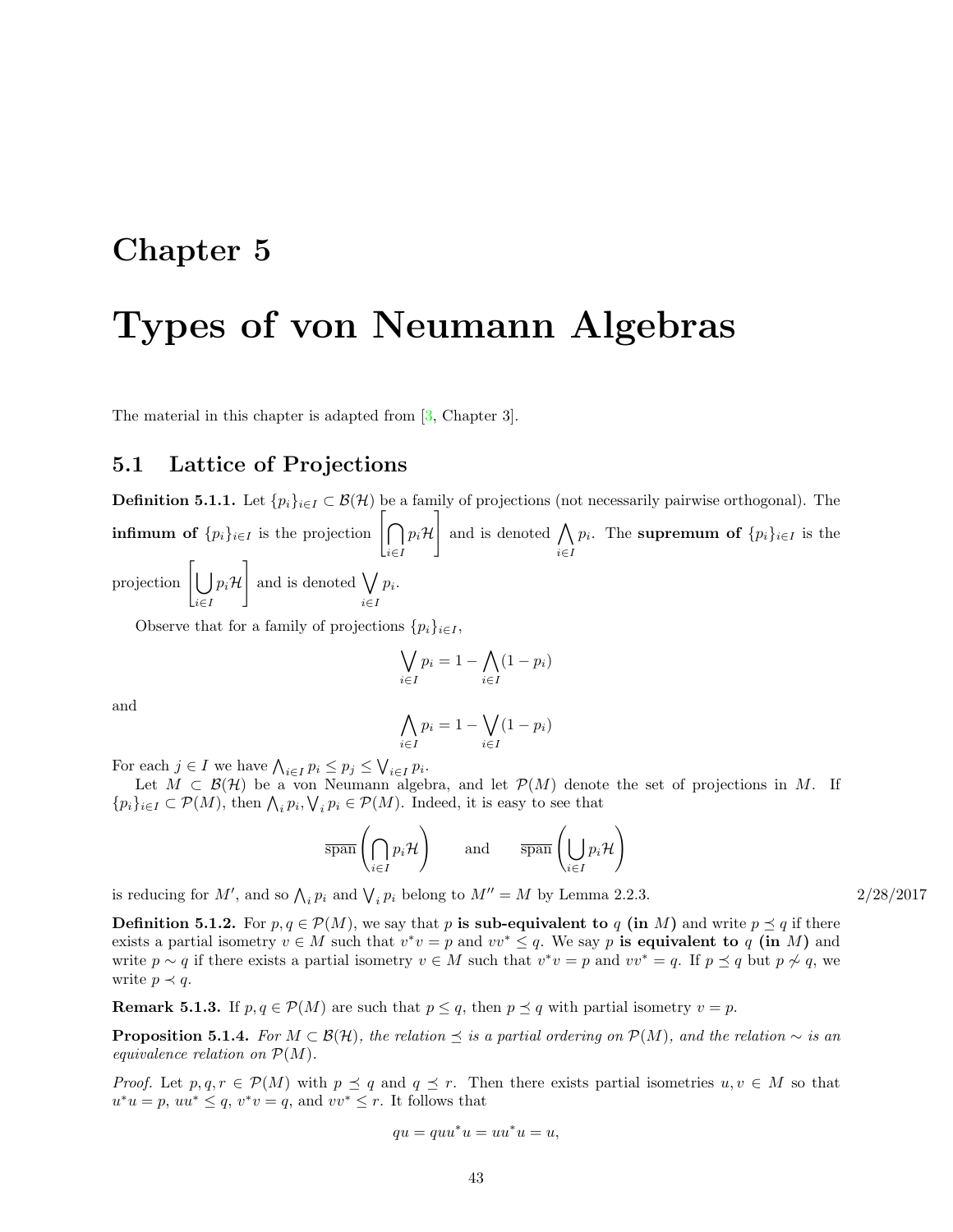so that

$$
(vu)^*(vu) = u^*v^*vu = u^*qu = u^*u = p
$$

and

$$
(vu)(vu)^* = vuu^*v \le vqv^* = v(v^*v)v^* = vv^* \le r.
$$

Thus  $p \le r$ . The same argument shows that ∼ is transitive, and ∼ is clearly reflexive and symmetric.  $\Box$ 

For M a von Neumann algebra, suppose  $\tau \in M^*$  is a tracial state. Let  $p, q \in M$  be projections such that  $p \leq q$  with partial isometry  $v \in M$  satisfying  $v^*v = p$  and  $vv^* \leq q$ . Then

$$
\tau(p) = \tau(v^*v) = \tau(vv^*) \le \tau(q).
$$

Moreover, if  $p \sim q$  then  $\tau(p) = \tau(q)$ . We will eventually see that when M is a factor with a faithful tracial state  $\tau$ , then  $p \sim q$  if and only if  $\tau(p) = \tau(q)$ . That is, the equivalence classes of projections are parametrized by images under  $\tau$ . Let us explore the notion of equivalence for projections further.

<span id="page-44-0"></span>**Proposition 5.1.5.** For  $M \subset \mathcal{B}(\mathcal{H})$  a von Neumann algebra,  $p \preceq q$  and  $q \preceq p$  for  $p, q \in \mathcal{P}(M)$  implies  $p \sim q$ .

*Proof.* Let  $u, v \in M$  be partial isometries so that  $u^*u = p$ ,  $uu^* \leq q$ ,  $v^*v = q$ , and  $vv^* \leq p$ . Set  $p_0 = p - vv^*$ ,  $q_0 = up_0 u^*$ , and inductively define sequences of orthogonal projections (check this)  $(p_n)$ ,  $(q_n)$  by

$$
p_n = vq_{n-1}v^* \qquad \text{and} \qquad q_n = up_nu^*.
$$

Note that  $p_n \leq v v^* \leq p$  for all  $n \geq 1$ , while  $p_0 \perp v v^*$  and  $p_0 \leq p$ , and  $q_n \leq u u^* \leq q$  for all  $n \geq 0$ . Also define

$$
p_{\infty} := p - \sum_{n=0}^{\infty} p_n
$$
 and  $q_{\infty} := q - \sum_{n=0}^{\infty} q_n$ .

Let

$$
w = \sum_{n=1}^{\infty} u p_n + v^* p_{\infty}.
$$

We claim  $w^*w = p$  and  $ww^* = q$ . We will break the argument up into smaller claims.

**Claim 1:**  $(up_n)^*(up_m) = \delta_{n=m}p_n$  and  $(up_n)(up_m)^* = \delta_{n=m}q_n$ .

We compute

$$
(upn)*(upm) = pnu*upm = pnppm = \deltan=mpn.
$$

Also

$$
(upn)(upm)* = upn pm u* = \deltan=m upn u* = \deltan=m qn.
$$

**Claim 2:**  $(v^* p_{\infty})^*(v^* p_{\infty}) = p_{\infty}$  and  $(v^* p_{\infty}) (v^* p_{\infty})^* = q_{\infty}$ .

Let  $v_k = v^* \left( p - \sum_{n=0}^k p_n \right)$ . Then

$$
v_kv_k^* = v^* \left(p - \sum_{n=0}^k p_n\right)v = v^*pv - \sum_{n=0}^k v^*p_nv = q - \sum_{n=1}^k q_{n-1} = q - \sum_{n=0}^{k-1} q_n,
$$

where we are using Proposition [1.4.2](#page-5-2) to assert  $v^*pv = q$  and  $v^*p_nv = q_{n-1}$ . Also, since  $p_0vv^* = 0$  we have

$$
v_k^* v_k = \left(p - \sum_{n=0}^k p_n\right) v v^* \left(p - \sum_{n=0}^k p_n\right) = v v^* - \sum_{n=1}^k p_n = p - p_0 - \sum_{n=1}^k p_n = p - \sum_{n=0}^k p_n.
$$

Thus

$$
(v^*p_\infty)^*(v^*p_\infty) = \lim_{k \to \infty} v_k^* v_k = \lim_{k \to \infty} p - \sum_{n=0}^k p_n = p_\infty,
$$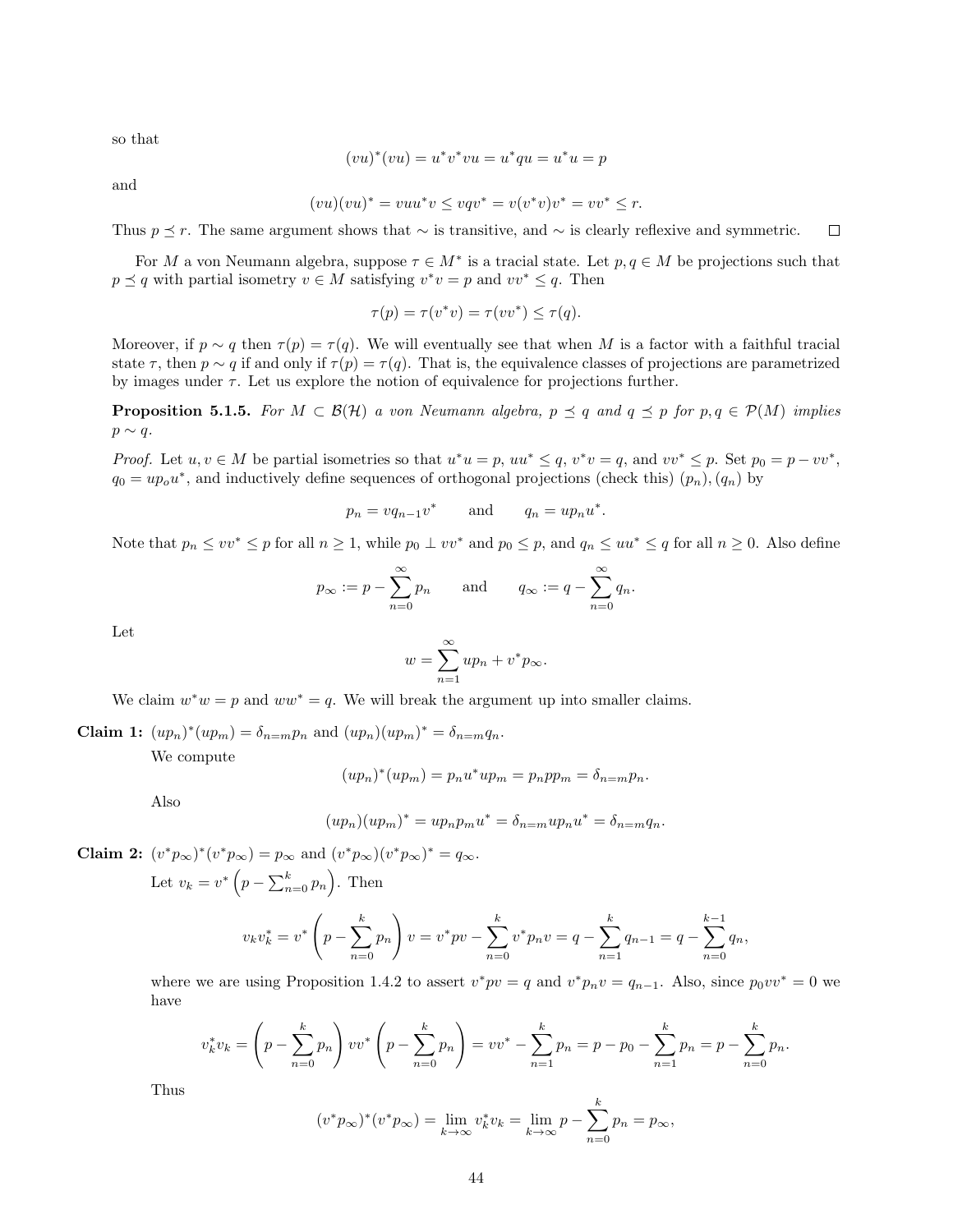and

$$
(v^* p_\infty)(v^* p_\infty)^* = \lim_{k \to \infty} v_k v_k^* = \lim_{k \to \infty} q - \sum_{n=0}^{k-1} q_n = q_\infty,
$$

where the limits are in the SOT.

**Claim 3:** 
$$
(up_n)^*(v^*p_\infty) = 0
$$
,  $(v^*p_\infty)^*(up_n) = 0$ ,  $(v^*p_\infty)(up_n)^* = 0$ , and  $(up_n)(v^*p_\infty)^* = 0$  for all  $n \in \mathbb{N}$ .

First note that by taking adjoints, the second equality follows from the first and the fourth from the third. Now, Proposition [1.4.2](#page-5-2) implies  $p_n u^* = u^* q_n$  and  $v^* p_{\infty} = q_{\infty} v^*$ . Thus

$$
(upn)*(v*p\infty) = pnu*v*p\infty = u*qnq\inftyv* = 0.
$$

Also

$$
(v^*p_\infty)(up_n)^* = v^*p_\infty p_n u^* = 0,
$$

and so the claim follows.

From Clains 1-3 we have 
$$
w^*w = \sum_{n=1}^{\infty} p_n + p_{\infty} = p
$$
 and  $ww^* = \sum_{n=1}^{\infty} q_n + q_{\infty} = q$ . Thus  $p \sim q$ .  $\square$ 

<span id="page-45-1"></span>**Lemma 5.1.6.** Let M be a von Neumann algebra. If  $\{p_i\}_{i\in I}$  and  $\{q_i\}_{i\in I}$  are two families of pairwise orthogonal projections such that  $p_i \leq q_i$  for each  $i \in I$ , then  $\sum_{i \in I} p_i \leq \sum_{i \in I} q_i$ . In particular, if  $p_i \sim q_i$  for each  $i \in I$ , then  $\sum_{i \in I} p_i \sim \sum_{i \in I} q_i$ .

*Proof.* Let  $u_i \in M$  be a partial isometry such that  $u_i^* u_i = p_i$  and  $u_i u_i^* \leq q_i$ . Write  $r_i = u_i u_i^*$  and note that  ${r_i}_{i\in I}$  is pairwise orthogonal because  ${q_i}_{i\in I}$  is. We have for  $i \neq j$ 

$$
u_i^* u_j = u_i^* u_i u_i^* u_j u_j^* u_j = u_i^* r_i r_j u_j = 0,
$$

and

$$
u_i u_j^* = u_i u_i^* u_i u_j^* u_j u_j^* = u_i p_i p_j u_j^* = 0.
$$

Consequently,

$$
\left(\sum_{i\in I} u_i\right)^* \left(\sum_{j\in I} u_j\right) = \sum_{i\in I} u_i^* u_i = \sum_{i\in I} p_i
$$

and

$$
\left(\sum_{i\in} u_i\right) \left(\sum_{j\in I} u_j\right)^* = \sum_{i\in I} u_i u_i^* = \sum_{i\in I} r_i \le \sum_{i\in I} q_i.
$$

Thus  $\sum p_i \leq \sum q_i$ . The last assertion follows from the above and Proposition [5.1.5.](#page-44-0)  $\Box$  3/1/2017

<span id="page-45-0"></span>**Lemma 5.1.7.** For  $M \subset \mathcal{B}(\mathcal{H})$  a von Neumann algebra and  $x \in M$ ,  $[x\mathcal{H}], [x^*\mathcal{H}] \in M$  and  $[x\mathcal{H}] \sim [x^*\mathcal{H}].$ 

*Proof.* That these projections lie in M follows from Lemma [2.2.3](#page-9-1) since the subspaces  $x\overline{\mathcal{H}}$  and  $x^*\overline{\mathcal{H}}$  are clearly reducing for M'. However, we also show this direclty. Let  $x = v|x|$  be the polar decomposition. Recall that  $v \in M$  and  $v^*v = [x^*\mathcal{H}]$  and  $vv^* = [x\mathcal{H}]$ . Thus the projections are equivalent.  $\Box$ 

**Proposition 5.1.8** (Kaplansky's formula). For  $M \subset \mathcal{B}(\mathcal{H})$  a von Neumman algebra and  $p, q \in \mathcal{P}(M)$ ,

$$
(p \lor q - p) \sim (q - p \land q)
$$

*Proof.* Consider  $x = (1 - p)q$ . Then ker $(x) = \ker(q) \oplus (p\mathcal{H} \cap q\mathcal{H})$ . Thus

$$
[x^*\mathcal{H}] = 1 - ((1-q) + p \wedge q) = q - p \wedge q
$$

Since  $x^* = p(1-q)$ , symmetry implies

$$
[x\mathcal{H}] = (1-p) - (1-q) \wedge (1-p) = 1-p - (1-p \vee q) = p \vee q - p.
$$

The equivalence then follows from Lemma [5.1.7.](#page-45-0)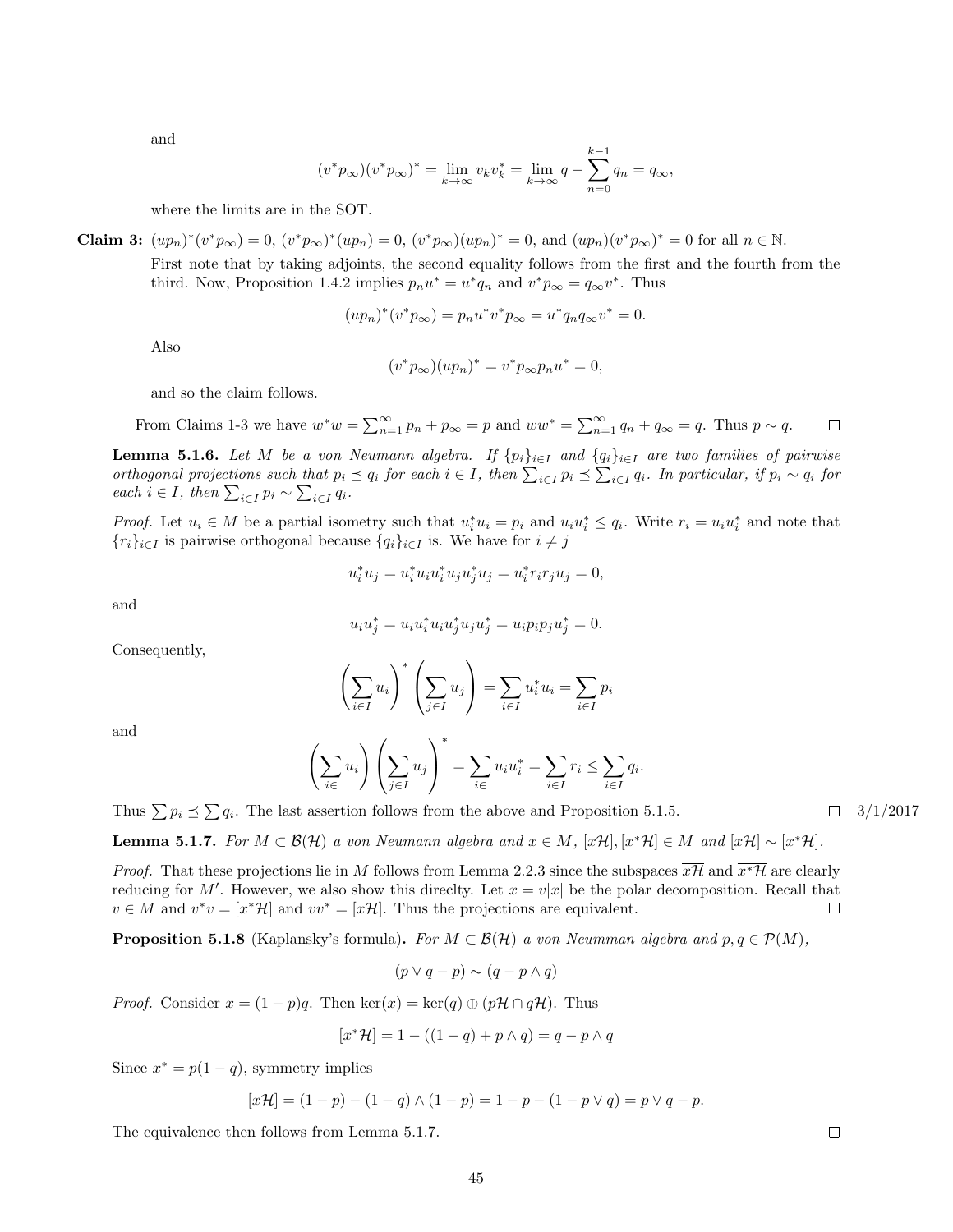**Definition 5.1.9.** For  $x \in M$ , the **central support of** x, denoted  $z(x)$ , is the infimum of all central projections  $z \in \mathcal{P}(\mathcal{Z}(M))$  satisfying  $xz = zx = x$ . We say  $p, q \in \mathcal{P}(M)$  are centrally orthogonal if  $z(p)$ and  $z(q)$  are orthogonal.

Note that for  $p \in \mathcal{P}(M)$ ,  $p \leq z(p)$ . Thus if  $p, q \in \mathcal{P}(M)$  are centrally orthogonal, then they are also orthogonal.

<span id="page-46-0"></span>**Lemma 5.1.10.** Let  $M \subset \mathcal{B}(\mathcal{H})$  be a von Neumann algebra. The central support of  $p \in \mathcal{P}(M)$  is

$$
z(p) = \bigvee_{x \in M} [xp\mathcal{H}] = [Mp\mathcal{H}].
$$

*Proof.* Let  $z = [MpH]$ . Since M is unital, we have  $p \leq z$ . Because  $MpH$  is clearly reducing for M and M', we have that  $z \in M \cap M' = \mathcal{Z}(M)$ . Thus  $z(p) \leq z$ . Conversely, for any  $x \in M$  we have

$$
xp\mathcal{H} = xz(p)p\mathcal{H} = z(p)xp\mathcal{H},
$$

which implies  $[xp\mathcal{H}] \leq z(p)$ . Since this holds for all  $x \in M$ , we have  $z \leq z(p)$ .

<span id="page-46-2"></span>**Proposition 5.1.11.** Let  $M \subset \mathcal{B}(\mathcal{H})$  be a von Neumann algebra. If  $p, q \in \mathcal{P}(M)$  satisfy  $p \preceq q$  then  $z(p) \leq z(q)$ .

*Proof.* Let  $v \in M$  be such that  $v^*v = p$  and  $vv^* \leq q$ . Recall that  $vv^* = F(v) = [v\mathcal{H}]$ . We have by Lemma [5.1.10](#page-46-0)

$$
z(p) = [Mp\mathcal{H}] = [Mv^*v\mathcal{H}] \le [Mv\mathcal{H}] = [Mvv^*\mathcal{H}] \le [Mq\mathcal{H}] = z(q).
$$

<span id="page-46-1"></span>**Proposition 5.1.12.** Let  $M \subset \mathcal{B}(\mathcal{H})$  be a von Neumann algebra. For  $p, q \in \mathcal{P}(M)$ , the following are equivalent:

- (i) p and q are centrally orthogonal.
- (*ii*)  $pMq = \{0\}.$
- (iii) There does not exist non-zero projections  $p_0 \leq p$  and  $q_0 \leq q$  such that  $p_0 \sim q_0$ .

*Proof.* We first show (i) and (ii) are equivalent. If p and q are centrally orthogonal, then for any  $x \in M$  we have

$$
pxq = pz(p)xz(q)q = pxz(p)z(q)q = 0.
$$

Thus  $pMq = \{0\}$ . Conversely, if  $pMq = \{0\}$ , then by Lemma [5.1.10](#page-46-0)  $pz(q) = p[MqH] = 0$ . This implies  $p \leq 1 - z(q)$ , and since  $1 - z(q) \in \mathcal{Z}(M)$  we have  $z(p) \leq 1 - z(q)$ . That is,  $z(p)z(q) = 0$ . Thus (i) and (ii) are equivalent.

Next we show (ii) and (iii) are equivalent. Suppose (ii) does not hold and let  $x \in M$  be such that  $pxq \neq 0$ . Then  $qx^*p \neq 0$  and consequently,  $p_0 := [pxq\mathcal{H}]$  and  $q_0 := [qx^*p\mathcal{H}]$  are non-zero projections. Clearly  $p_0 \leq p$ and  $q_0 \leq q$ , and by Lemma [5.1.7](#page-45-0)  $p_0 \sim q_0$ . Conversely, suppose (iii) does not hold and  $p_0 \leq p$  and  $q_0 \leq q$  are non-zero projections such that  $p_0 \sim q_0$ . Let  $v \in M$  be a partial isometry so that  $v^*v = p_0$  and  $vv^* = q_0$ . Then  $v^* = p_0 v^* q_0$  so that

$$
pv^*q = pp_0v^*q_0q = p_0v^*q_0 = v^* \neq 0.
$$

Thus  $pMq \neq \{0\}$ , and we see that (ii) and (iii) are equivalent.

**Theorem 5.1.13** (Comparison theorem). Let  $M \subset \mathcal{B}(\mathcal{H})$  be a von Neumann algebra. For  $p, q \in \mathcal{P}(M)$ , there exists  $z \in \mathcal{P}(\mathcal{Z}(M))$ 

$$
zp \preceq zq
$$
 and  $(1-z)q \preceq (1-z)p$ .

 $\Box$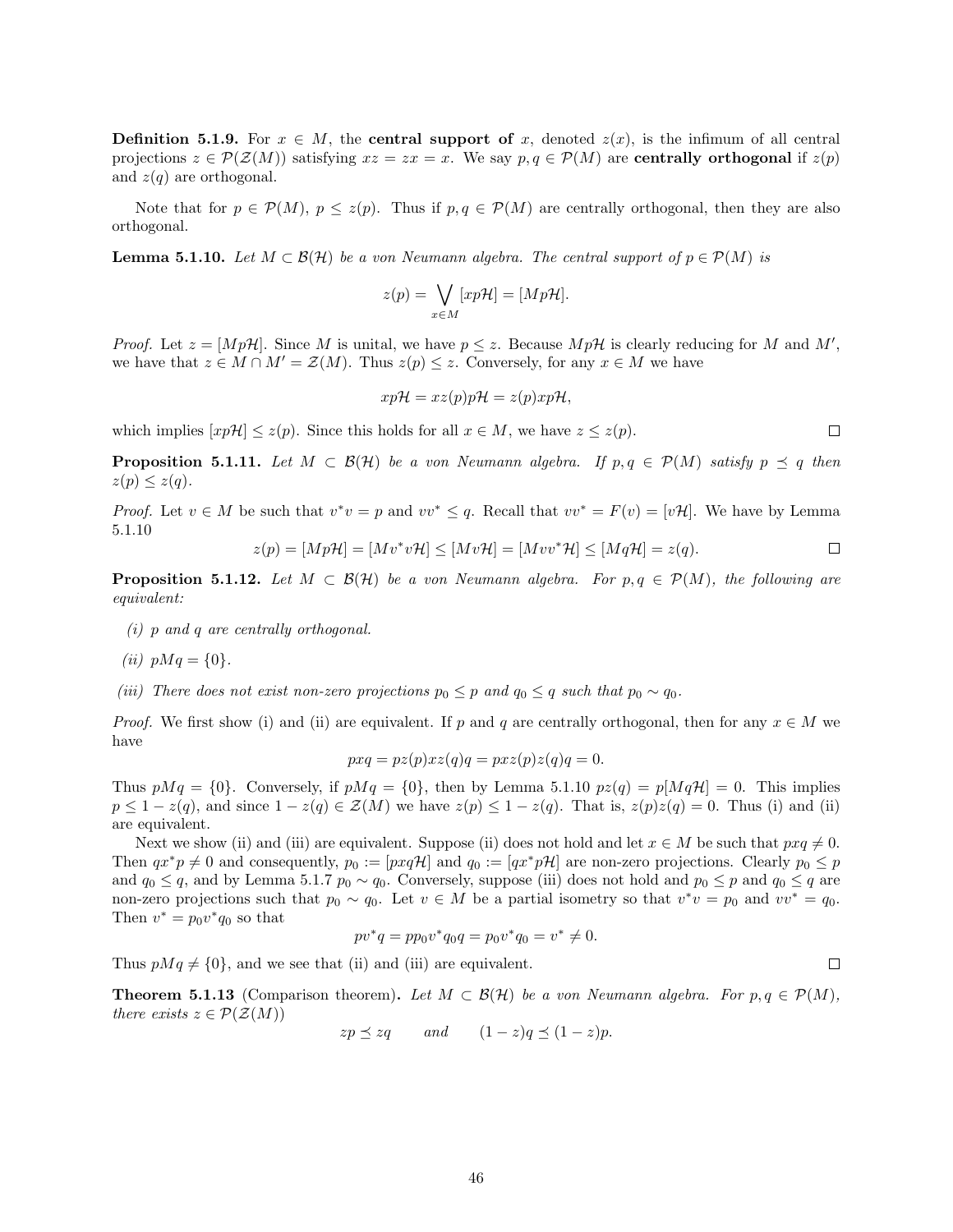*Proof.* By Zorn's lemma there exists maximal families  $\{p_i\}_{i\in I}$  and  $\{q_i\}_{i\in I}$  of pairwise orthogonal projections such that  $p_i \sim q_i$  for all  $i \in I$  and

$$
p_0 := \sum_{i \in I} p_i \le p
$$

$$
q_0 := \sum_{i \in I} q_i \le q.
$$

Note that  $p_0 \sim q_0$  by Lemma [5.1.6.](#page-45-1) Denote  $z := z(q - q_0)$ . By maximality of the families, Proposition [5.1.12](#page-46-1) yields  $z(p - p_0)z = 0$ . Consequently,  $(p - p_0)z = 0$ , or  $pz = p_0z$ . Now, if  $v \in M$  is such that  $v^*v = p_0$  and  $vv^* = q_0$ , then one easily checks that  $p_0z \sim q_0z$  via the partial isometry vz. Thus

$$
pz = p_0 z \sim q_0 z \leq qz
$$

Similarly,  $p_0(1-z) \sim q_0(1-z)$  and since  $q - q_0 \leq z$  we have

$$
q(1-z) = q_0(1-z) \sim p_0(1-z) \le p(1-z).
$$

**Corollary 5.1.14.** Let  $M \subset \mathcal{B}(\mathcal{H})$  be a von Neumann algebra. If M is a factor, then for  $p, q \in \mathcal{P}(M)$ exactly one of the following holds:

 $p \prec q$   $p \sim q$   $q \prec p$ .

*Proof.* By the comparison theorem, there exists  $z \in \mathcal{P}(\mathcal{Z}(M))$  so that  $pz \preceq qz$  and  $p(1-z) \preceq q(1-z)$ . Since  $\mathcal{Z}(M) = \mathbb{C}$ , we have either  $z = 0$  or  $z = 1$  and the result follows.  $\Box$ 

#### <span id="page-47-0"></span>5.2 Types of Projections

**Definition 5.2.1.** For  $M \subset \mathcal{B}(\mathcal{H})$  be a von Neumann algebra,  $p \in \mathcal{P}(M)$  is said to be

- minimal if  $p \neq 0$  and  $q \leq p$  implies  $q = 0$  or  $q = p$ ; equivalently,  $\dim(pMp) = 1$ .
- abelian if  $pMp$  is abelian.
- finite if  $q \leq p$  and  $q \sim p$  implies  $p = q$ .
- semi-finite if there exists a family  $\{p_i\}_{i\in I}$  of pairwise orthogonal, finite projections such that  $p =$  $\sum_{i\in I} p_i$ .
- purely infinite if  $p \neq 0$  and there does not exist any non-zero finite projections  $q \leq p$ .
- properly infinite if  $p \neq 0$  and for all non-zero  $z \in \mathcal{P}(\mathcal{Z}(M))$  the projection  $zp$  is not finite.

Furthermore, M is said to be finite, semi-finite, purely infinite, or properly infinite if  $1 \in M$  has the corresponding property.  $3/3/2017$ 

For a projection  $p \in \mathcal{P}(M)$  we immediately have the following implications:

 $minimal \implies abelian \implies finite \implies semi-finite \implies not purely infinite,$ 

and

purely infinite  $\implies$  properly infinite

In the following section, we will use the notions in the above definition to classify von Neumann algebras by "types." We first further develop the theory of projections by examining which operations preserve the above properties. For example, we shall see that being abelian, finite, semi-finite, or purely infinite is passed to subequivalent projections.

**Proposition 5.2.2.** A von Neumann algebra  $M \subset \mathcal{B}(\mathcal{H})$  is finite if and only if all isometries are unitaries.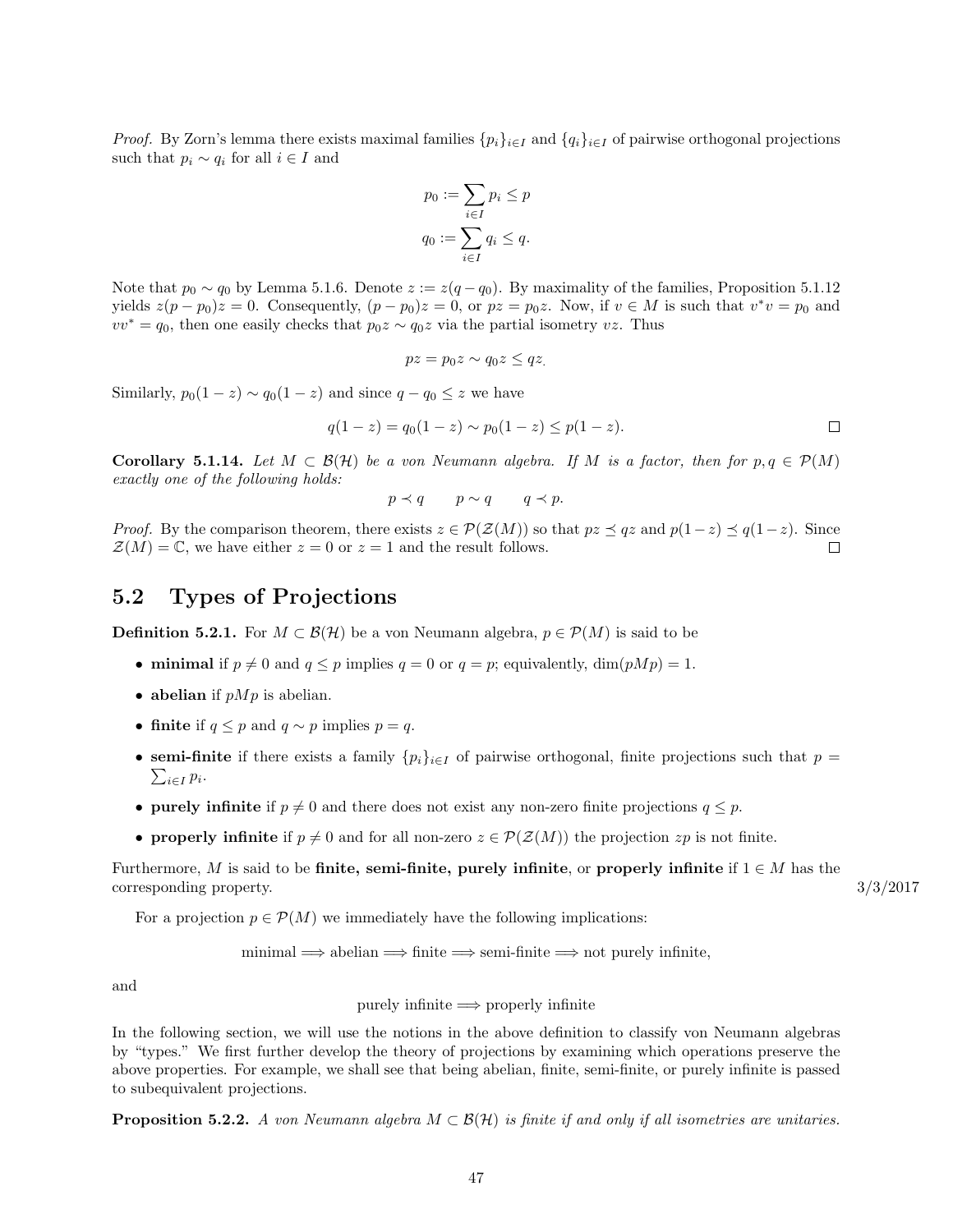*Proof.* Suppose M is finite and let  $v \in M$  be an isometry:  $v^*v = 1$ . Then  $vv^* \leq 1$  and so by finiteness  $vv^* = 1$ . That is, v is a unitary. Conversely, suppose every isometry is a unitary. Suppose  $p \leq 1$  satisfies  $p \sim 1$ . Let  $v \in M$  satisfy  $v^*v = 1$  and  $vv^* = p$ . Then v is an isometry and hence a unitary, and therefore  $p = vv^* = 1$ . Thus 1 is finite.  $\Box$ 

The proposition implies that  $\mathcal{B}(\mathcal{H})$  is finite if and only if H is finite dimensional. When H is infinite dimensional, letting  $\{\xi_i\}_{i\in I}$  be an orthonormal basis for H we have  $1 = \sum_{i\in I} [\mathbb{C}\xi_i]$  so that  $\mathcal{B}(\mathcal{H})$  is semi-finite.

<span id="page-48-1"></span>**Lemma 5.2.3.** Let  $M \subset \mathcal{B}(\mathcal{H})$  be a von Neumann algebra. Let  $\{p_i\}_{i\in I} \subset \mathcal{P}(M)$  be a family of pairwise centrally orthogonal projections. If  $p_i$  is abelian (resp. finite) for each  $i \in I$ , then  $p = \sum_{i \in I} p_i$  is abelian (resp. finite).

*Proof.* Suppose each  $p_i$ ,  $i \in I$ , is abelian. By Proposition [5.1.12,](#page-46-1) we have  $p_i x p_j = 0$  for  $i, j \in I$  with  $i \neq j$ . Thus

$$
pxp = \sum_{i \in I} p_i xp_i.
$$

Since  $p_i Mp_i$  is abelian we have

$$
(pxp)(pyp) = \sum_{i \in I} p_i xp_iyp_i = \sum_{i \in I} p_iyp_ixp_i = (pyp)(pxp).
$$

That is,  $pMp$  is abelian.

Suppose each  $p_i, i \in I$ , is finite. Let  $v \in M$  be such that  $v^*v = p$  and  $vv^* \leq p$ . Then for  $u_i := vz(p_i)$ ,  $i \in I$ , we have

$$
u_i^* u_i = z(p_i) p z(p_i) = p_i
$$

and

$$
u_i u_i^* = vz(p_i)v^* = z(p_i)v v^* \le z(p_i)p = p_i.
$$

By finiteness, we have  $u_i u_i^* = p_i$  for each  $i \in I$ . Now, because  $\{p_i\}_{i \in I}$  are pairwise centrally orthogonal, we have  $z(p) = \sum_{i \in I} z(p_i)$ . Also note that since  $vp = v$ , we have  $vz(p) = vpz(p) = vp = v$ . Thus

$$
vv^* = vz(p)v^* = \sum_{i \in I} vz(p_i)v^* = \sum_{i \in I} u_i u_i^* = \sum_{i \in I} p_i = p.
$$

Therefore p is finite.

**Proposition 5.2.4.** Let  $M \subset \mathcal{B}(\mathcal{H})$  be a von Neumann algebra. Let  $p, q \in \mathcal{P}(M)$  be non-zero projections that satisfy  $p \preceq$ . If q is abelian, then p is abelian.

*Proof.* If  $p \leq q$ , then  $pMp$  is a subalgebra of  $pMp$ . In particular it abelian. If  $p \sim q$ , let  $v \in M$  be such that  $v^*v = p$  and  $vv^* = q$ . Then  $p = p^2 = v^*qv$ . Thus for  $x, y \in M$  we have

$$
(pxp)(pyp) = (v^*qvxv^*qv)(v^*qvyv^*v) = v^*(qvxv^*q)(qvyv^*q)v = v^*(qvyv^*q)(qvxv^*q)v = (pyp)(pxp).
$$

Thus  $pMp$  is abelian.

Finally, if  $p \preceq q$  then  $p \sim q_0 \leq q$  for some projection  $q_0$ . Then by the above,  $q_0$  is abelian and therefore so is  $p$ .  $\Box$ 

<span id="page-48-0"></span>**Proposition 5.2.5.** Let  $M \subset \mathcal{B}(\mathcal{H})$  be a von Neumann algebra. Let  $p, q \in \mathcal{P}(M)$  be non-zero projections that satisfy  $p \preceq q$ . If q is finite (resp. purely infinite), then p is also finite (resp. purely infinite).

*Proof.* Suppose q is finite, and further suppose  $p \sim q$ . Let  $v \in M$  be such that  $v^*v = p$  and  $vv^* = q$ . If  $u \in M$  satisfies  $u * u = p$  and  $uu^* \leq p$ , then

$$
(vuv^*)^*(vuv^*) = vu^*v^*vuv^* = vu^*puv^* = vu^*uv^* = vpv^* = vv^* = q
$$

and

$$
(vuv^*)(vuv^*)^* = vuv^*vu^*v^* = vupu^*v^* = vuu^*v^* \le vpv^* = q.
$$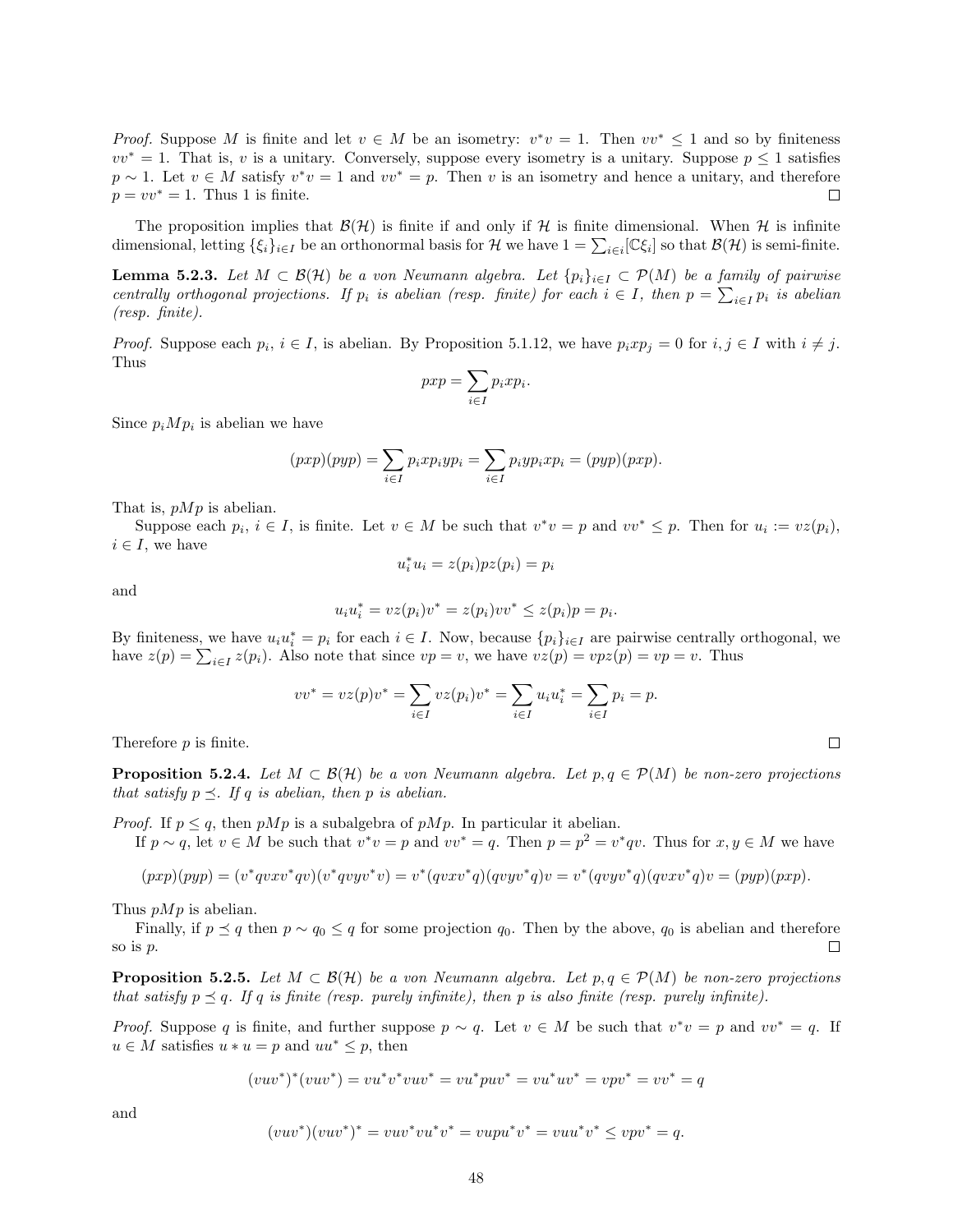Since q is finite, we must have  $(vuv^*)(vuv^*)^* = q$ . But then

$$
uu^* = pupu^*p = v^*(vuv^*)(vuv^*)^*v = v^*qv = p.
$$

Thus *p* is finite.

Now assume  $p \leq q$ . If  $u \in M$  is such that  $u^*u = p$  and  $uu^* \leq p$ , then for  $w = u + (q - p)$  we have

$$
w^*w = u^*u + u^*(q-p) + (q-p)u + (q-p) = p + (q-p) = q,
$$

and

$$
ww^* = uu^* + u(q-p) + (q-p)u^* + (q-p) = uu^* + (q-p) \le q.
$$

Since q is finite, we have  $uu^* + (q - p) = q$  or  $uu^* = p$ . Thus p is finite. In general, if  $p \preceq q$ , then there exists  $q_0 \in \mathcal{P}(M)$  such that  $p \sim q_0 \leq q$ . By the two previous arguments we see that p is finite.

Finally, if q is purely infinite then it has no finite subprojections. If  $p \preceq q$  had a finite subprojection  $p_0 \leq p$ , then  $p_0 \leq q$ . In particular,  $p_0 \sim q_0 \leq q$ , which is finite by the above arguments, a contradiction.  $\Box$  3/6/2017

<span id="page-49-0"></span>**Proposition 5.2.6.** Let  $M \subset \mathcal{B}(\mathcal{H})$  be a von Neumann algebra. A projection  $p \in \mathcal{P}(M)$  is semi-finite if and only if it is a supremum of finite projections. In particular, the supremum of semi-finite projections is again semi-finite. Moreover, any subprojection of a semi-finite projection is also semi-finite.

*Proof.* If  $p \in \mathcal{P}(M)$  is semi-finite, then by definition it is the sum (hence supremum) of an pairwise orthogonal finite projections. Conversely, suppose  $p = \bigvee_i p_i$  for  $\{p_i\}_{i \in I} \subset \mathcal{P}(M)$  finite projections. Let  $\{q_j\}_{j \in J}$  be a maximal family of pairwise orthogonal finite subprojections of p. Suppose, towards a contradiction, that  $q := p - \sum_{j \in J} q_j \neq 0$ . Then, by definition of the supremum, there exists  $i \in I$  so that q and  $p_i$  are not orthogonal. In particular, they are not centrally orthogonal and so by Proposition [5.1.12](#page-46-1) there exists nonzero  $q_0 \leq q$  so that  $q_0 \leq p_i$ . Thus  $q_0$  is finite by Proposition [5.2.5,](#page-48-0) which contradicts the maximality of  ${q_j}_{j\in J}$ . The final observation follows from the fact that the above argument also works if  $p \leq \bigvee_i p_i$ .  $\Box$ 

<span id="page-49-1"></span>**Corollary 5.2.7.** Let  $M \subset \mathcal{B}(\mathcal{H})$  be a von Neumann algebra. For  $p, q \in \mathcal{P}(M)$ , if q is semi-finite and  $p \preceq q$ , then p is semi-finite.

*Proof.* Suppose  $p \sim q$ . Let  $v \in M$  be such that  $v^*v = p$  and  $vv^* = q$ . Since q is semi-finite, there exists a family  $\{q_i\}_{i\in I}$  of pairwise orthogonal finite projections such that  $q = \sum_i q_i$ . For each  $i \in I$ , define  $p_i := v^* q_i v$ . It easily follows that  $\{p_i\}_{i\in I}$  is a pairwise orthogonal family such that  $p=\sum_i p_i$ . For each  $i\in I$  we have that  $p_i \sim q_i$  via the partial isometry  $vp_i$ , and consequently  $p_i$  is finite by Proposition [5.2.5.](#page-48-0) Thus p is semi-finite.

If  $p \prec q$ , then  $p \sim q_0$  for some  $q_0 \leq q$ . By Proposition [5.2.6,](#page-49-0)  $q_0$  is semi-finite and so by the above p is semi-finite.  $\Box$ 

<span id="page-49-3"></span>Corollary 5.2.8. Let  $M \subset \mathcal{B}(\mathcal{H})$  be a von Neumann algebra. If  $p \in \mathcal{P}(M)$  is semi-finite (resp. purely infinite), then the central support  $z(p)$  is also semi-finite (resp. purely infinite).

*Proof.* Suppose p is semi-finite. By Lemma [5.1.7,](#page-45-0)  $[xpH] \sim [px^*H] \leq p$  for all  $x \in M$ . Thus  $[xpH]$  is semi-finite by Corollary [5.2.7.](#page-49-1) Since

$$
z(p) = \bigvee_{x \in M} [xp\mathcal{H}]
$$

by Lemma [5.1.10,](#page-46-0)  $z(p)$  is semi-finite as the supremum of semi-finite projections.

Now suppose p is purely infinite. If  $q \leq z(p)$  is a non-zero finite projection, then p and q are not centrally orthogonal. Thus Proposition [5.1.12](#page-46-1) implies there exists non-zero  $p \geq p_0 \sim q_0 \leq q$ . But then  $p_0$  is finite by Proposition [5.2.5,](#page-48-0) contradicting p being purely infinite. Thus  $z(p)$  has no non-zero finite subprojections; that is,  $z(p)$  is purely infinite.  $\Box$ 

<span id="page-49-2"></span>**Lemma 5.2.9.** If  $M \subset \mathcal{B}(\mathcal{H})$  is a properly infinite von Neumann algebra, then there exists  $p \in \mathcal{P}(M)$  such that  $p \sim (1-p) \sim 1$ .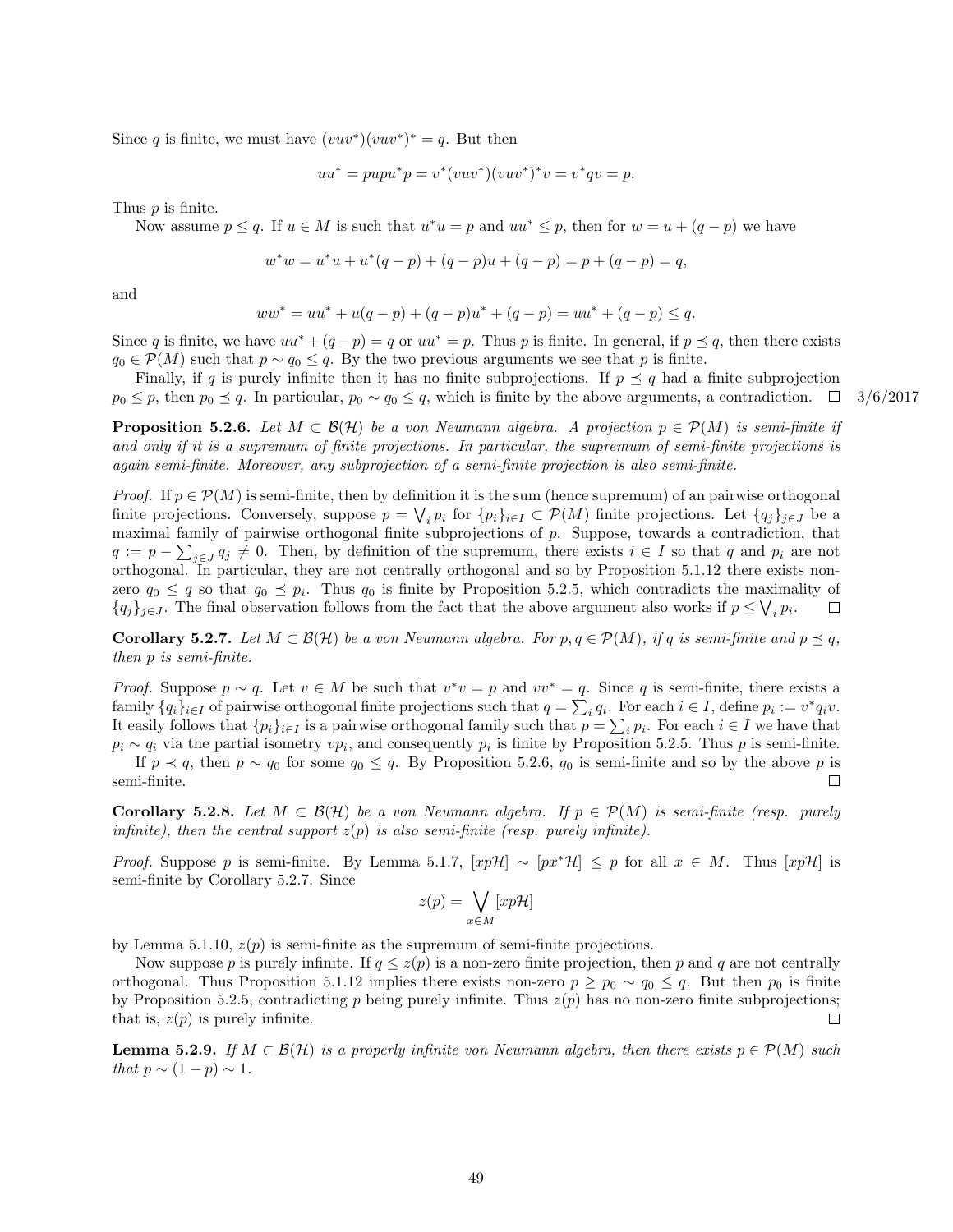*Proof.* We first claim that for any non-zero  $z \in \mathcal{P}(\mathcal{Z}(M))$ , there exists  $r \in \mathcal{P}(M)$  such that  $r \leq z$  and  $r \sim (z(r) - r) \sim z(r)$ .

Fix a non-zero  $z \in \mathcal{P}(\mathcal{Z}(M))$ . By definition, z is not finite so there exists  $v \in M$  such that  $v^*v = z$ and  $vv^* < 1$ . Define  $p_0 := z - vv^*$ , and  $p_n := v^n p_0(v^*)^n$  for all  $n \in \mathbb{N}$ . It easily follows that  $\{p_n\}_{n \geq 0}$ are pairwise orthogonal, equivalent projections. Let  ${q_i}_{i\in I}$  be a maximal family of pairwise orthogonal, equivalent subprojections of z extending  $\{p_n\}_{n>0}$ . Let  $J \subset I$  be a subset with the same cardinality as I. Fix  $j_0 \in J$ , and note that by Lemma [5.1.6](#page-45-1)

$$
\sum_{i \in I} q_i \sim \sum_{j \in J} q_j \sim \sum_{j \in J \setminus \{j_0\}} q_j
$$

since *J* is infinite. Define  $q_0 := z - \sum_{i \in I} q_i$ , then by the comparison theorem there exists  $z' \in \mathcal{P}(\mathcal{Z}(M))$ such that  $q_0 z' \preceq q_{j_0} z'$  and  $q_{j_0}(1-z') \preceq q_0(1-z')$ . Observe that if  $z'=0$ , then there exists  $q_{\infty} \leq q_0$  such that  $q_{\infty} \sim q_{j_0}$ , which means  $\{q_{\infty}\} \cup \{q_i\}_{i \in I}$  contradicts the maximality of  $\{q_i\}_{i \in I}$ . Thus  $z' \neq 0$  and so

$$
zz'=q_0z'+\sum_{i\in I}q_iz'\sim q_0z'+\sum_{j\in J\setminus\{j_0\}}q_jz'\preceq q_{j_0}z'+\sum_{j\in J\setminus\{j_0\}}q_jz'=\sum_{j\in J}q_jz'\le zz'.
$$

Consequently,  $zz' \sim \sum_{j \in J} q_j z'$  by Proposition [5.1.5.](#page-44-0) Choosing J so that  $I \setminus J$  also has the same cardinality as I, we have  $r \sim (zz'-r) \sim zz'$  for  $r := \sum_{j\in J} q_j z'$ . We also have that  $z(r) = zz'$ . Indeed,  $r \leq zz'$  so  $z(r) \leq zz'$ . On the other hand, there exists  $u \in M$  so that  $u^*u = r$  and  $uu^* = zz'$ . Thus

$$
zz' = [zz'\mathcal{H}] = [uu^*\mathcal{H}] = [uru^*\mathcal{H}] \leq [ur\mathcal{H}] \leq z(r).
$$

So  $r \sim (z(r) - r) \sim z(r)$ .

Let  $\{r_k\}_{k\in K}$  be a maximal family of centrally orthogonal projections such that  $r_k \sim (z(r_k)-r_k) \sim z(r_k)$ . We must have  $\sum_{k \in K} z(r_k) = 1$ , since otherwise the above claim applied to  $1 - \sum_k z(r_k)$  would contradict maximality. So  $p := \sum_{k} r_k$  is the desired projection by Lemma [5.1.6.](#page-45-1)  $\Box$  3/10/2017

<span id="page-50-0"></span>**Proposition 5.2.10.** Let  $M \subset \mathcal{B}(\mathcal{H})$  be a von Neumann algebra. For finite  $p, q \in \mathcal{P}(M)$ ,  $p \vee q$  is finite.

Proof. By Kaplansky's formula,

$$
p \vee q - q \sim p - p \wedge q.
$$

Thus  $p \vee q - q \preceq p$  and is therefore finite by Proposition [5.2.5.](#page-48-0) In light of this, it suffices to consider the case when p and q are orthogonal, in which case  $p \vee q = p + q$ . By considering the compression  $(p+q)M(p+q)$ , it further suffices to suppose  $p + q = 1$ .

Let  $\{z_i\}_{i\in I} \subset \mathcal{P}(\mathcal{Z}(M))$  be a maximal family of centrally orthogonal, finite, central projections. Let  $z_0 = \sum_i z_i$ , which is finite by Lemma [5.2.3.](#page-48-1) If  $z_0 = 1$  then we are done, so by considering  $(1 - z_0)p$  and  $(1 - z_0)q$  in the compression  $(1 - z_0)M$ , we may assume  $z_0 = 0$ . That is, we may assume M is properly infinite.

Consequently, Lemma [5.2.9](#page-49-2) implies there is a projection  $r \in \mathcal{P}(M)$  such that  $r \sim (1 - r) \sim 1$ . By the comparison theorem, there exists  $z \in \mathcal{P}(\mathcal{Z}(M))$  such that

$$
z \cdot (p \wedge r) \preceq z \cdot (q \wedge (1 - r)) \qquad \text{and} \qquad (1 - z) \cdot (q \wedge (1 - r)) \preceq (1 - z) \cdot (p \wedge r)
$$

Thus

$$
zr = z \cdot (r - p \wedge r) + z \cdot (p \wedge r) \preceq z(r - p \wedge r) + z \cdot (q \wedge (1 - r)) = z(r - (p + q) \wedge r + q) = zq.
$$

Thus  $z \sim zr \le zq \le q$  implies z is finite. Since we are assuming M is properly infinite, it follows that  $z = 0$ . Thus the comparison theorem above actually implies

$$
(q \wedge (1 - r)) \preceq (p \wedge r),
$$

so that

$$
1 - r = [(1 - r) - q \wedge (1 - r)] + q \wedge (1 - r) \preceq [(1 - r) - q \wedge (1 - r)] + p \wedge r = 1 - q = p.
$$

Thus  $1 \sim (1 - r) \leq p$  implies 1 is finite, a contradiction.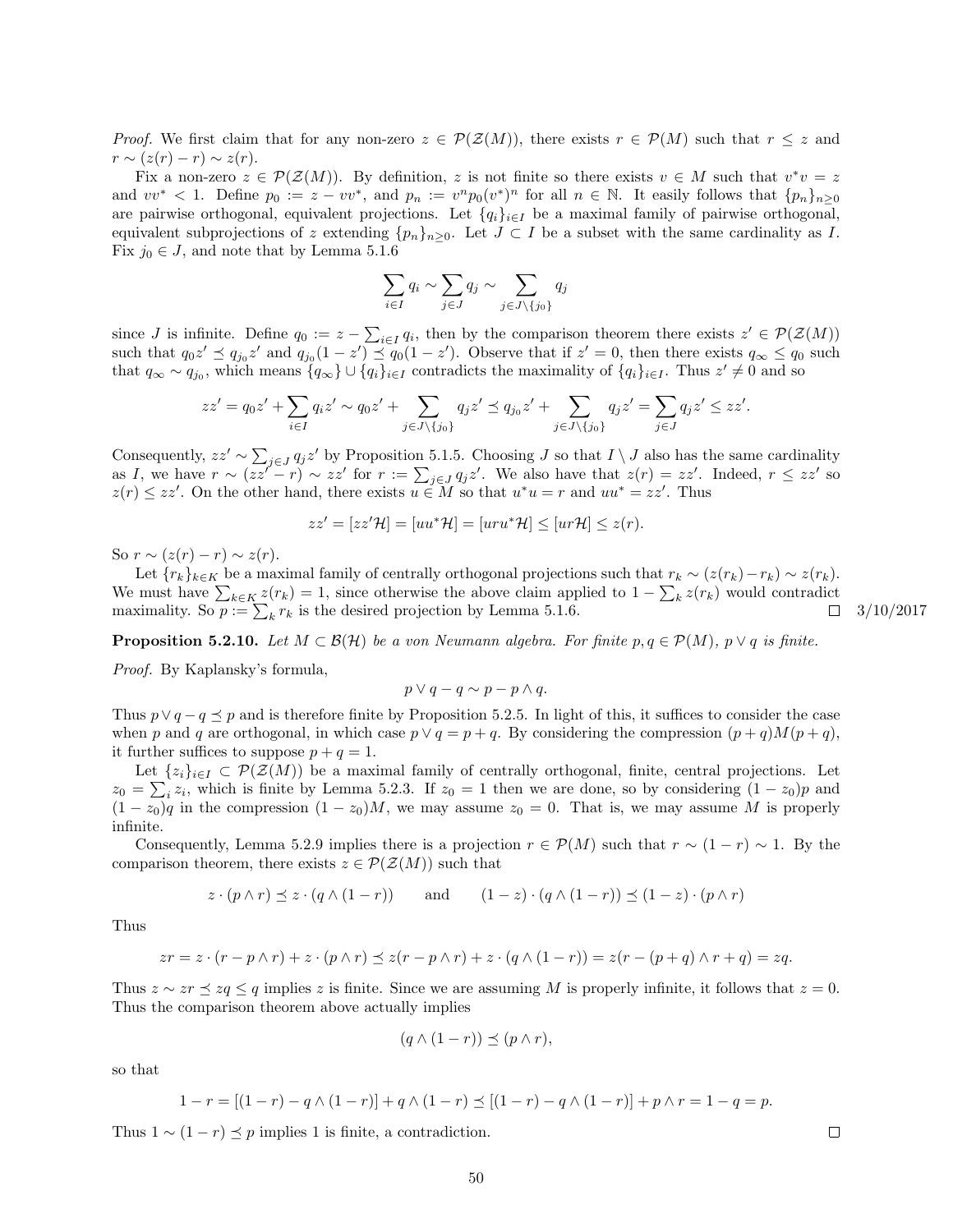<span id="page-51-1"></span>**Proposition 5.2.11.** Let  $M \subset \mathcal{B}(\mathcal{H})$  be a von Neumann algebra, and let  $p, q \in \mathcal{P}(M)$  be equivalent finite projections. Then  $1-p$  and  $1-q$  are equivalent. Consequently, there exists a unitary  $u \in M$  so that upu<sup>\*</sup> = q.

*Proof.* By Proposition [5.2.10,](#page-50-0)  $p \lor q$  is finite. By considering  $(p \lor q)M(p \lor q)$ , we may assume M is finite. By the comparison theorem, there exists  $z \in \mathcal{Z}(\mathcal{P}(M))$  and  $p_1, q_1 \in \mathcal{P}(M)$  such that

$$
(1-p)z \sim q_1 \le (1-q)z
$$
 and  $(1-q)(1-z) \sim p_1 \le (1-p)(1-z)$ .

Then

$$
z = (1 - p)z + pz \sim q_1 + qz \le (1 - q)z + qz = z,
$$

and

$$
1 - z = (1 - q)(1 - z) + q(1 - z) \sim p_1 + p(1 - z) \le (1 - p)(1 - z) + p(1 - z) = 1 - z.
$$

Since z and  $1 - z$  are finite, we must have  $q_1 = (1 - q)z$  and  $p_1 = (1 - p)(1 - z)$ . Thus

$$
1-p = (1-p)z + (1-p)(1-z) = (1-p)z + p1
$$
  
  $\sim q_1 + (1-q)(1-z) = (1-q)z + (1-q)(1-z) = 1-q.$ 

Finally, let  $v, u \in M$  be such that  $v^*v = p$ ,  $vv^* = q$ ,  $u^*u = 1 - p$ , and  $uu^* = (1 - q)$ . Then one can check that  $v + u$  is a unitary element and that  $(v + u)p(v + u)^* = vpv^* = q$ .  $\Box$ 

**Definition 5.2.12.** For  $M \subset \mathcal{B}(\mathcal{H})$  a von Neuamnn algebra,  $p \in \mathcal{P}(M)$  is **countably decomposable** if every family of non-zero pairwise orthogonal subprojections is countable. We say  $M$  is **countably decomposable** if  $1 \in M$  is countably decomposable.

Note that if H is a separable Hilbert space, then  $1 \in \mathcal{B}(\mathcal{H})$  is separable. Also note that if p is countably separable, then so is any subprojection.

<span id="page-51-0"></span>**Proposition 5.2.13.** Let  $M \subset \mathcal{B}(\mathcal{H})$  be a countably decomposable von Neumann algebra. If  $p, q \in \mathcal{P}(M)$ are properly infinite projections such that  $z(p) \leq z(q)$ , then  $p \preceq q$ . In particular, if M is a factor then all properly infinite projections are equivalent.  $3/14/2017$ 

*Proof.* We first make several reductions. By the comparison theorem, there exists  $z \in \mathcal{P}(\mathcal{Z}(M))$  such that

$$
zp \preceq zq
$$
 and  $(1-z)q \preceq (1-z)p$ .

Thus it suffices to show  $(1 - z)q \sim (1 - z)p$ . Note that  $(1 - z)q$  and  $(1 - z)p$  are properly infinite with  $z((1-z)p) = (1-z)z(p) \leq (1-z)z(q) = z((1-z)q)$ . So by considering  $(1-z)M(1-z)$ , we may assume  $q \leq p$ . Let  $q_0 \in \mathcal{P}(M)$  be such that  $q \sim q_0 \leq p$ . Then  $q_0$  is also properly infinite by Proposition [5.2.5,](#page-48-0) and  $z(p) \leq z(q) = z(q_0)$  by Proposition [5.1.11.](#page-46-2) Thus we may assume  $q \leq p$ . Finally, by considering  $pMp$  we may assume  $p = 1$ .

Thus we assume M is a properly infinite, countably decomposable von Neumann algebra and let  $q \in M$ be a properly infinite projection with  $z(q) = 1$ . We must show  $q \sim 1$ . By Lemma [5.2.9,](#page-49-2) there exists  $q_0 \leq q$ such that  $q_0 \sim (q - q_0) \sim q$ . Let  $v \in M$  be such that  $v^* v = q$  and  $vv^* = q - q_0$ . Define  $q_n := v^n q_0 (v^*)^n$  for each  $n \in \mathbb{N}$ . Then it is easy to see that  $\{q_n\}_{n\geq 0}$  is a family or pairwise orthogonal, equivalent subprojections of q. Let  ${r_n}_{n\geq 0}$  be a maximal family of pairwise orthogonal projections such that  $r_n \preceq q$ , which we note is countable by the assumption that  $M$  is countably decomposable. By Proposition [5.1.12](#page-46-1) and the maximality of  $\{r_n\}_{n\geq 0}$ , we must have that  $1-\sum_n r_n$  and q are centrally orthogonal. Since  $z(q) = 1$ , we must have or  $\gamma_n f_n \geq 0$ , we must have that  $1 - \sum_{n} r_n$  and q are central  $\sum_{n} r_n = 1$ . Since  $r_n \preceq q \sim q_0 \sim q_n$  for each  $n \in \mathbb{N}$ , we have

$$
1 = \sum_{n=0}^{\infty} r_n \preceq \sum_{n=0}^{\infty} q_n \le q.
$$

Hence  $q \sim 1$  by Proposition [5.1.5.](#page-44-0)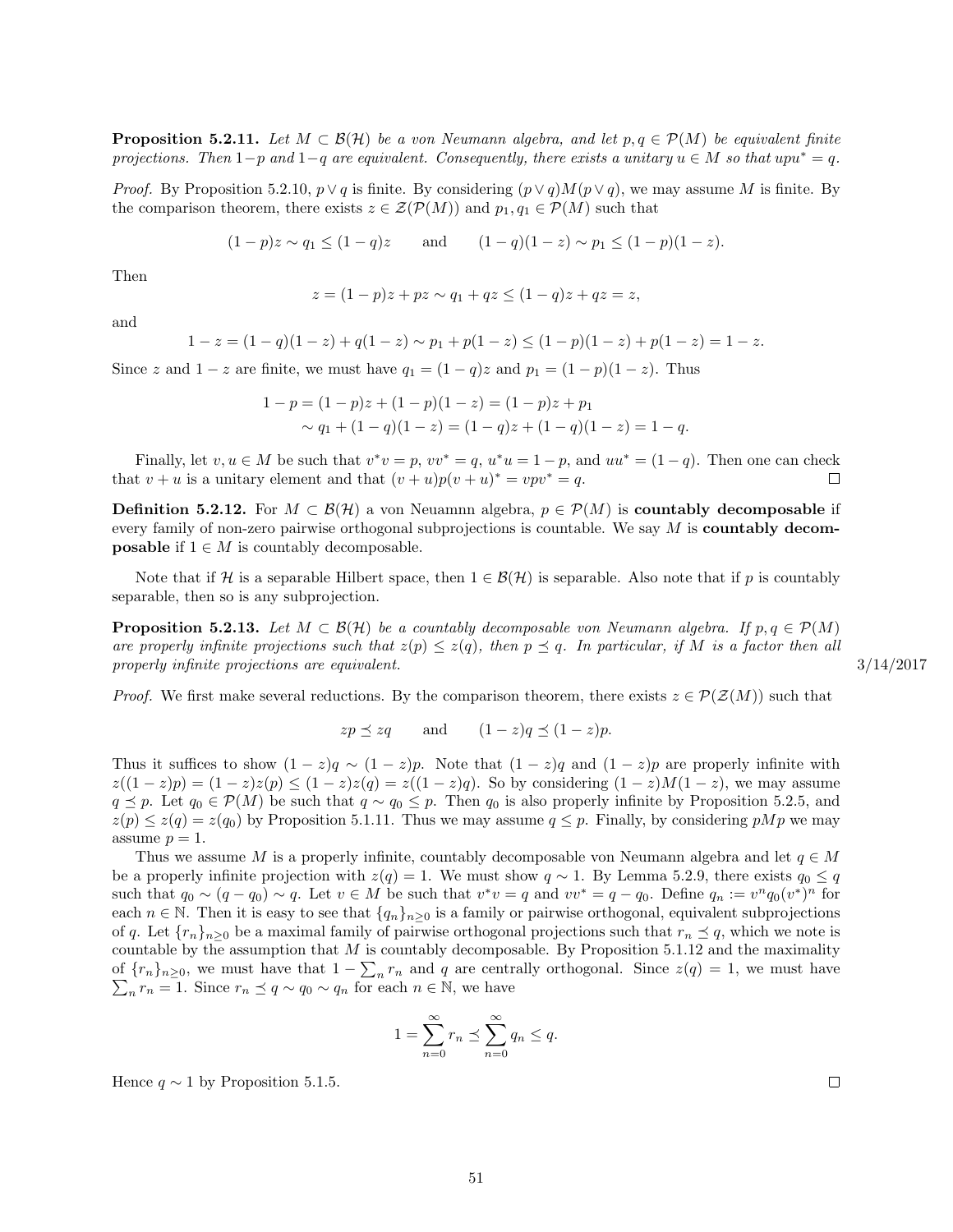#### <span id="page-52-0"></span>5.3 The Type Decomposition of a von Neumann Algebra

**Definition 5.3.1.** A von Neumann algebra  $M \subset \mathcal{B}(\mathcal{H})$  is said to be

- type I if every non-zero projection has a non-zero abelian subprojection.
- type II if it is semi-finite and has no non-zero abelian projections.
- type III if it is purely infinite.

**Theorem 5.3.2.** Let  $M \subset \mathcal{B}(\mathcal{H})$  be a von Neumann algebra. Then there exists unique, central, pairwise orthogonal projections  $Z_I, Z_{II}, Z_{III} \in \mathcal{Z}(M)$  such that  $Z_I + Z_{II} + Z_{III} = 1$  and  $MZ_T$  is type  $T$  for  $T \in \{I, II, III\}$ .

*Proof.* Let  $Z_I$  be the supremum of all abelian projections in M. Since a unitary conjuation of an abelian projection is still an abelian projection, we have  $uZ_1u^* = Z_1$  for all unitaries  $u \in M$ . Thus  $Z_1 \in \mathcal{Z}(M)$ . If  $p \leq Z_I$  is non-zero, then by definition of the supremum there exists an abelian projection  $r \in M$  so that  $pr \neq 0$ . Consequently, p and r are not centrally orthogonal so there exists non-zero  $p \geq p_0 \sim r_0 \leq r$ . Proposition [5.2.5](#page-48-0) implies that  $p_0$  is abelian. Thus  $MZ_I$  is type I.

Next, let  $Z_{\text{II}}$  be the supremum of all finite  $p \in \mathcal{P}(M)$  such that  $p \leq 1 - Z_{\text{I}}$ . By the same argument as above, we have  $Z_{\text{II}} \in \mathcal{Z}(M)$ . Also,  $Z_{\text{II}}$  is semi-finite by Proposition [5.2.6.](#page-49-0) Since  $Z_{\text{II}} \leq 1 - Z_{\text{I}}$ , it has no non-zero abelian subprojections. Thus  $MZ_{II}$  is type II.

Finally, we let  $Z_{\text{III}} = 1 - Z_{\text{I}} - Z_{\text{II}}$ , which has no finite subprojections because it lies under  $1 - Z_{\text{II}}$ . Thus  $MZ_{\text{III}}$  is type III.

Towards showing this decomposition is unique, suppose  $P_I, P_{II}, P_{III}$  are central, pairwise orthogonal projections summing to one and such that  $MP_R$  is type R for  $R \in \{I, II, III\}$ . Then  $P_{III}Z_I$  and  $P_{III}Z_{II}$  are both finite and purely infinite by Proposition [5.2.5.](#page-48-0) That is,  $P_{\text{III}}Z_{\text{I}} = P_{\text{III}}Z_{\text{II}} = 0$ , and consequently  $P_{\text{III}} \leq Z_{\text{III}}$ . Reversing the roles of Z and P yields  $P_{\text{III}} = Z_{\text{III}}$ . Next,  $P_{\text{II}}Z_{\text{I}} = 0$  as an abelian subprojection of  $P_{\text{II}}$ . Thus  $P_{\text{II}} \leq Z_{\text{II}}$  and by symmetry we have  $P_{\text{II}} = Z_{\text{II}}$ . Finally

$$
P_{\rm I} = 1 - P_{\rm II} - P_{\rm III} = 1 - Z_{\rm II} - Z_{\rm III} = Z_{\rm I}.
$$

So the decomposition is unique.

Corollary 5.3.3. A factor is either type I, type II, or type III.  $3/15/2017$ 

<span id="page-52-1"></span>**Theorem 5.3.4.** Let  $M \subset \mathcal{B}(\mathcal{H})$  be a von Neumann algebra. For  $p \in \mathcal{P}(M)$  with  $z(p) = 1$  and  $T \in \{I, II, III\}$ , M is type  $T$  if and only if pMp is type  $T$ .

*Proof.* Suppose M is type I. Since  $P(pMp) \subset P(M)$ , we immediately have that  $pMp$  is type I. Conversely, suppose pMp is type I. If  $q \in \mathcal{P}(M)$ , then  $z(p) = 1$  implies p and q are not centrally orthogonal. Thus there exists non-zero projections  $p \geq p_0 \sim q_0 \leq q$ . Since  $p_0 \in pMp$ , it has a an abelian subprojection and consequently so does  $q_0$ . This abelian projection is also a subprojection of q, and so we have that M is type I.

Suppose M is type II. Then  $p \leq 1$  is semi-finite and has no non-zero abelian subprojections. Thus  $pMp$ is type II. Conversely, suppoe pMp is type II. Then p is semi-finite, and consequently so is  $1 = z(p)$  by Corollary [5.2.8.](#page-49-3) By the same argument as above,  $q \in \mathcal{P}(M)$  cannot have any abelian subprojections because  $p$  does not have any. Thus  $M$  is type II.

Finally, suppose M is type III. Then  $p \leq 1$  has no non-zero finite subprojections and so  $pMp$  is type III. Conversely, suppose  $pMp$  is type III. Corollary [5.2.8](#page-49-3) once more implies  $1 = z(p)$  is purely finite and so M is type III.  $\Box$ 

We next want to show that a von Neumann algebra and its commutant always have the same type. We first require some technical results.

**Lemma 5.3.5.** Let  $M \subset \mathcal{B}(\mathcal{H})$  be a von Neumann algebra with a cyclic vector  $\xi \in \mathcal{H}$ . Then for each  $\eta \in \mathcal{H}$ . there exists  $x, y \in M$ , with  $x \geq 0$ , and  $\zeta \in \overline{x\mathcal{H}}$  such that  $x\zeta = \xi$  and  $y\zeta = \eta$ .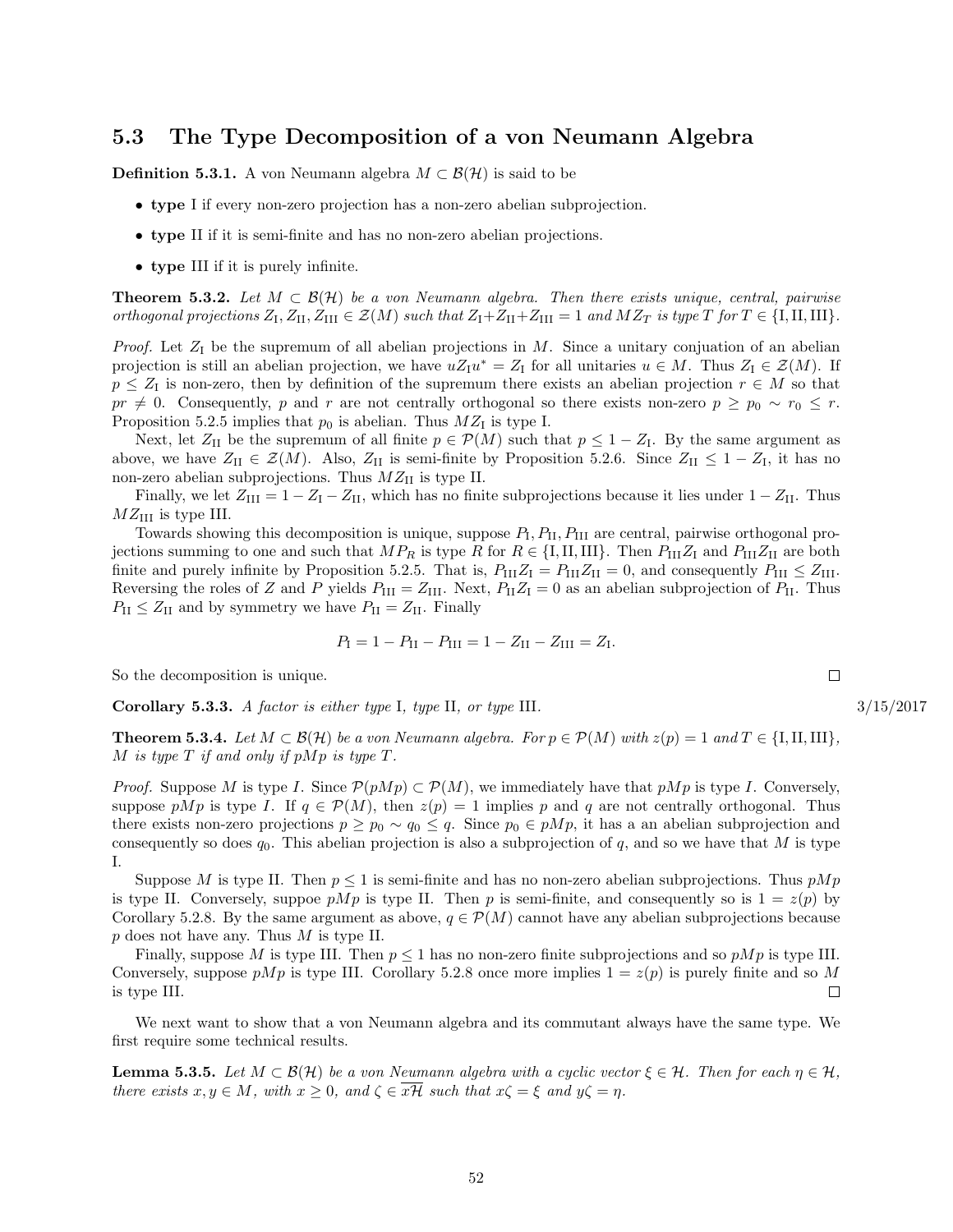*Proof.* Fix  $\eta \in \mathcal{H}$  and assume  $\|\xi\|, \|\eta\| \leq 1$ . As  $\xi$  is cyclic, there exists a sequence  $(x_n)_{n\in\mathbb{N}} \subset M$  so that

$$
\left\| \eta - \sum_{n=1}^k x_n \xi \right\| \le \frac{1}{4^k}.
$$

Define

$$
h_k:=\sqrt{1+\sum_{n=1}^k4^nx_n^*x_n}.
$$

Then  $(h_k)$  is an increasing sequence of positive, invertible elements so that  $(h_k^{-1})$  is a uniformly bounded, decreasing sequence of positive elements. By Lemma [3.1.1,](#page-18-3)  $(h_k^{-1})$  converges strongly to some positive x such that  $x \leq h_k^{-1}$  for all  $k \in \mathbb{N}$ . We will show this is the desired x.

Note that for  $n \in \mathbb{N}$ ,

$$
||x_n\xi|| \le \left\|\eta - \sum_{\ell=1}^n x_\ell \xi\right\| + \left\|\sum_{\ell=1}^{n-1} x_\ell \xi - \eta\right\| \le \frac{1}{4^n} + \frac{1}{4^{n-1}} < \frac{2}{4^{n-1}}.
$$

Thus for  $k \in \mathbb{N}$  we have

$$
||h_k\xi||^2=\left\langle h_k^2\xi,\xi\right\rangle=||\xi||^2+\sum_{n=1}^k4^n||x_n\xi||^2\leq1+\sum_{n=1}^k\frac{1}{4^{n-3}}\leq1+\frac{64}{3}
$$

Thus  $\{h_k\xi\}_{k\in\mathbb{N}}$  is bounded and therefore (by the Banach–Alaoglu theorem) has a weak cluster point  $\zeta \in \mathcal{H}$ . Let us show  $x\zeta = \xi$ . Fix  $\xi_0 \in \mathcal{H}$  and  $\epsilon > 0$ , and let  $k \in \mathbb{N}$  be such that  $|\langle \zeta - h_k \xi, x \xi_0 \rangle| < \frac{\epsilon}{2}$  and  $||(x - h_k^{-1}))\xi_0|| < \frac{\epsilon}{2 \sup_k ||h_k \xi||}$ . Then

$$
\begin{aligned} |\langle x\zeta - \xi, \xi_0 \rangle| &= |\langle \zeta - h_k \xi + h_k \xi, x \xi_0 \rangle - \langle \xi, \xi_0 \rangle| \\ &\le \frac{\epsilon}{2} + |\langle h_k \xi, x \xi_0 \rangle - \langle h_k \xi, h_k^{-1} \xi_0 \rangle| \\ &= \frac{\epsilon}{2} + |\langle h_k \xi, (x - h_k^{-1}) \xi_0 \rangle| \\ &\le \frac{\epsilon}{2} + \|h_k \xi\| \frac{\epsilon}{2 \sup_k \|h_k \xi\|} < \epsilon. \end{aligned}
$$

Thus  $x\zeta = \xi$ . Note that since x is self-adjoint, we have  $\overline{\text{ran}(x)} = \text{ker}(x)^{\perp}$ . So if we replace  $\zeta$  with  $[x\mathcal{H}]\zeta$ , we still have  $x\zeta = \xi$ .

Since  $(h_m^{-1})$  is uniformly bounded,  $(h_m^{-1}4^k x_k^* x_k h_m^{-1})_m$  converges strongly to  $4^k x x_k^* x_k x$  for each  $k \in \mathbb{N}$  by Lemma [4.7.1.](#page-41-4) Also, for  $m > k \in \mathbb{N}$  we have

$$
0 \le h_m^{-1} 4^k x_k^* x_k h_m^{-1} \le h_m^{-1} \left( 1 + \sum_{n=1}^m 4^n x_n^* x_n \right) h_m^{-1} = 1.
$$

Thus  $||x_kx||^2 = ||xx_k^*x_kx|| \le 4^{-k}$ . We therefore define

$$
y := \sum_{k=1}^{\infty} x_k x,
$$

so that

$$
y\zeta = \sum_{k=1}^{\infty} x_k x \eta = \sum_{k=1}^{\infty} x_k \xi = \eta.
$$

**Proposition 5.3.6.** Let  $M \subset \mathcal{B}(\mathcal{H})$  be a von Neumann algebra with two cyclic vectors  $\xi, \eta \in \mathcal{H}$ . Then  $[M'\xi] \sim [M'\eta]$  in M.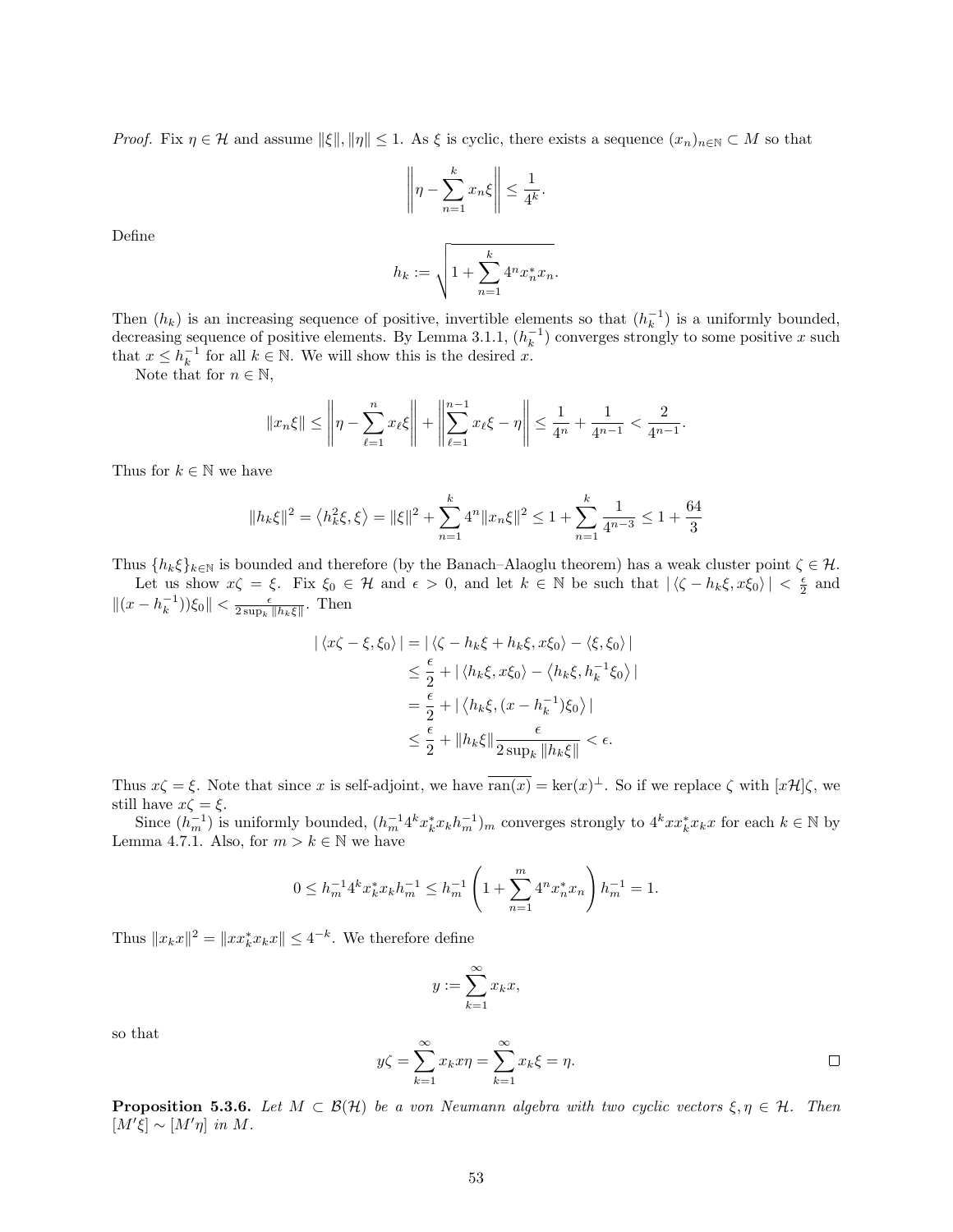*Proof.* We first note that these projections lie in  $M$  since the subspaces are reducing for  $M'$ . By the previous lemma there exists  $x, y \in M$ , with  $x \geq 0$ , and  $\zeta \in \overline{x\mathcal{H}}$  so that  $x\zeta = \xi$  and  $y\zeta = \eta$ . Let  $p = [M'\zeta]$ , then  $\zeta \in \overline{px\mathcal{H}}$  since  $\zeta \in \overline{x\mathcal{H}}$  and  $p\zeta = \zeta$ . It follows that

$$
p \le [M'px\mathcal{H}] \le [px\mathcal{H}] \le [p\mathcal{H}] = p.
$$

Thus  $p = [px\mathcal{H}] \sim [xp\mathcal{H}] = [xM'\zeta] = [M'\zeta]$ . Now,  $[M'\eta] = [M'y\zeta] = [yM'\zeta] = [yp\mathcal{H}] \sim [py\mathcal{H}] \leq p \sim [M'\zeta]$ . By symmetry we also have  $[M' \xi] \preceq [M' \eta]$  and therefore obtain equivalence.

<span id="page-54-0"></span>**Proposition 5.3.7.** Let  $M \subset \mathcal{B}(\mathcal{H})$ . For any  $\xi, \eta \in \mathcal{H}$ ,  $[M' \xi] \preceq [M' \eta]$  in M if and only if  $[M \xi] \preceq [M \eta]$  in  $M'.$ 

Proof. Note that by the bicommutant theorem, it suffices to proof the "only if" direction. We first show this holds for equivalence, rather than subequivalence. Suppose there exists  $v \in M$  so that  $v^*v = [M'\xi]$  and  $vv^* = [M'\eta]$ . Then

$$
[M'\eta] = F(v) = [v\mathcal{H}] = [vv^*v\mathcal{H}] = [vM'\xi] = [M'v\xi].
$$

and

$$
[Mv\xi]\le [M\xi]=[Mv^*v\xi]\le [Mv\xi],
$$

so that  $[Mv\xi] = [M\xi]$ . So by replacing  $\xi$  with  $v\xi$ , we may assume  $[M'\eta] = [M'\xi]$ .

Now, the central support z of  $[M\eta]$  in M' is

$$
\bigvee_{y \in M'} [yM\eta] = [M'M\eta] = [MM'\eta] = [MM'\xi] = [M'M\xi].
$$

That is, z is the central support of  $[M\eta]$  and  $[M\xi]$  in M', and the central support of  $[M'\eta] = [M'\xi]$  in M. Thus, replacing M with  $Mz$ , we may assume all the relevant projections have central support equal to 1.  $3/17/2017$ 

Denote  $p := [M' \xi] = [M' \eta] \in M$ . Since  $z(p) = 1$  we have, that  $M' \ni y \mapsto yp \in M'p$  is a \*-algebra isomorphism. Indeed, if  $yp = 0$  then for any  $x \in M$  and  $z \in M'$  we have

$$
yxz\xi = yxpz\xi = xypz\xi = 0,
$$

and vectors of the form  $xz\xi$  are dense since  $z(p) = 1$ . Consequently,  $[M\xi]$  and  $[M\eta]$  are equivalent in M' if and only if  $[M\xi]p$  and  $[M\eta]p$  are equivalent in  $M'p$ . Observe that  $p\xi$  and  $p\eta$  are cyclic vectors for  $M'p$ , and so we obtain the desired equivalence by the previous proposition.

Now suppose  $[M'\xi] \sim q \leq [M'\eta]$  for  $q \in M$ . Then  $q = [M'q\eta]$  and so by the above we get  $[M\xi] \sim$  $[Mq\eta] \leq [M\eta]$ . П

<span id="page-54-1"></span>**Lemma 5.3.8.** Let  $M \subset \mathcal{B}(\mathcal{H})$  be a finite von Neumann algebra with a cyclic and separating vector. Then  $M'$  is also finite.

*Proof.* Let  $\xi \in \mathcal{H}$  be a cyclic and separating vector for M. Then by Proposition [3.2.3,](#page-23-2)  $\xi$  is cyclic and separating for  $M'$ . We proceed by contrapositive and assume that  $M'$  is not finite.

Let  $\{z_i\}_{i\in I} \subset \mathcal{P}(\mathcal{Z}(M'))$  be a maximal family of pairwise orthogonal finite projections. If  $z_0 := \sum_i z_i$ , then  $z_0$  is a maximal, central, finite projection. Indeed, if  $z \in \mathcal{P}(\mathcal{Z}(M'))$  is finite, then  $z - zz_0 \leq z$  is a finite projection orthogonal to  $z_0$ , so we must have  $z - zz_0 = 0$  otherwise the maximality of  $\{z_i\}_{i \in I}$  is contradicted. Thus  $z = zz_0 \le z_0$  and so  $z_0$  is maximal. Now,  $(1 - z_0)\xi$  is cyclic for both  $M(1 - z_0)$  and  $M'(1 - z_0)$ . Therefore  $(1 - z_0)$ ξ is cyclic and separating for  $M(1 - z_0)$  by Proposition [3.2.3.](#page-23-2) Thus, by replacing M with  $M(1-z_0)$  we may assume  $\mathcal{Z}(M')$  contains no finite projections; that is, M' is properly infinite.

We next claim that there are no non-zero  $z \in \mathcal{P}(\mathcal{Z}(M))$  such that  $Mz$  is abelian. Indeed, for such a projection  $z\xi$  is cyclic for  $Mz$ , so by Theorem [3.2.5](#page-24-1)  $Mz \cong L^{\infty}(X,\mu)$  for some finite measure space  $(X,\mu)$ . In particular, as shown in Section [2.4.2,](#page-11-2)  $Mz = (Mz)'$ , which is  $M'z$  by the proof of Theorem [2.5.7.](#page-16-1) In particular,  $z \in \mathcal{P}(\mathcal{Z}(M'))$  is an abelian projection which contradicts M' being properly infinite. Now, let  ${p_i}_{i\in I} \subset M$  be a maximal family of centrally orthogonal projections such that  $p_i < z(p_i)$ . Let  $p := \sum_i p_i$ , which we note satisfies  $p < \sum_i z(p_i) = z(p)$ . By maximality, every subprojection of  $1 - z(p)$  in M is equal to its own central support. That is, all  $M(1 - z(p))$  is abelian. So by the previous argument, it follows that  $z(p) = 1.$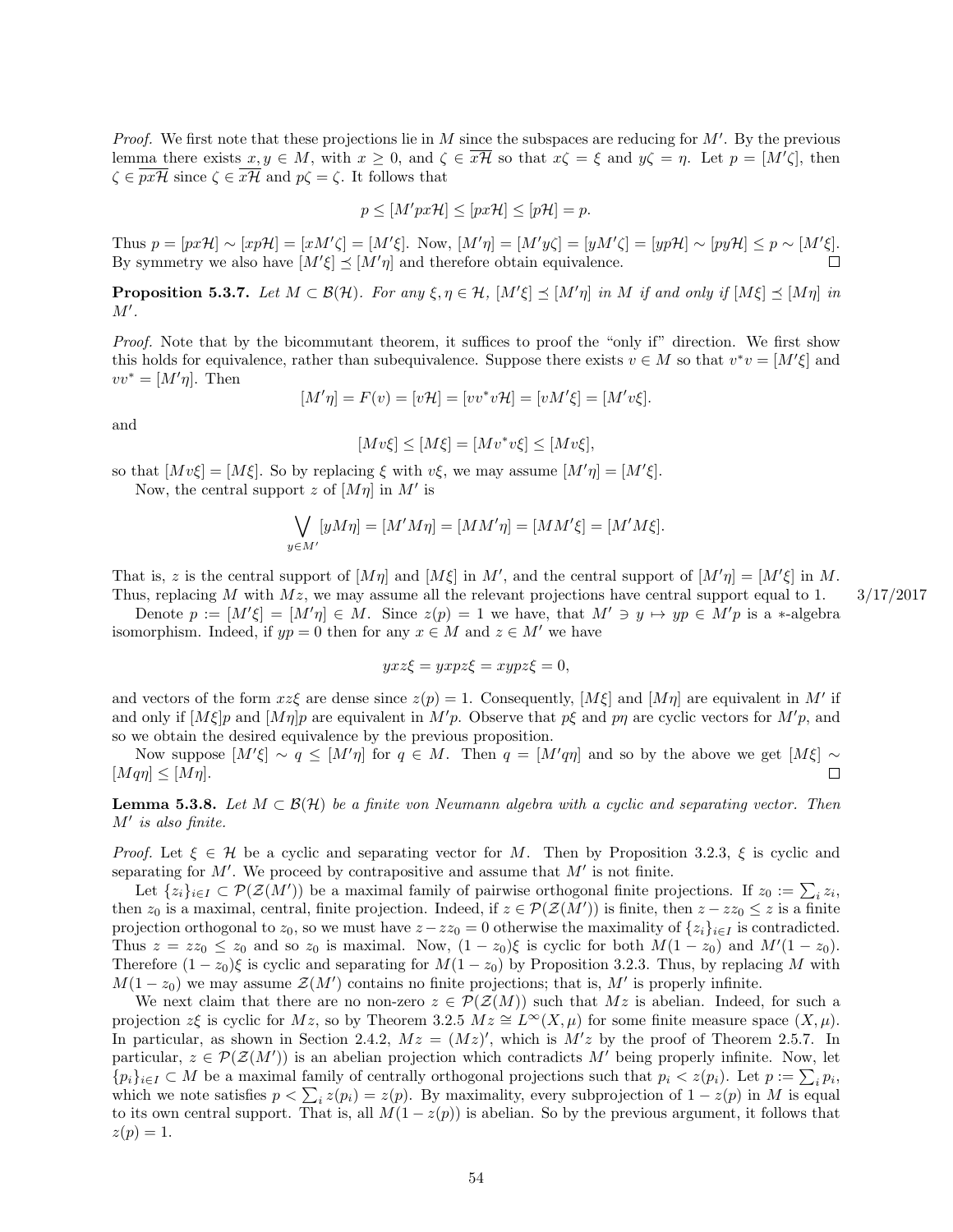Let  $q = [Mp\xi] \in \mathcal{P}(M')$ . Since  $\xi$  is separating for M, it is easily seen that 1 is countably decomposable. So by Proposition [5.2.13](#page-51-0) we have

$$
q \sim z(q) = [M'Mp\xi] = [MpM'\xi] = [Mp\mathcal{H}] = z(p) = 1.
$$

Thus  $[Mp\xi] \sim 1 = [M\xi]$  in M'. So by Proposition [5.3.7](#page-54-0) we have  $p = [pM'\xi] = [M'p\xi] \sim [M'\xi] = 1$  in M. Since  $p < 1$ , this means M is not finite.  $\Box$ 

<span id="page-55-2"></span>**Theorem 5.3.9.** Let  $M \subset \mathcal{B}(\mathcal{H})$  be a von Neumann algebra. For  $T \in \{I, II, III\}$ , M is type T if and only if  $M'$  is type  $T$ .

Proof. By the bicommutant theorem, it suffices to prove the "only if" direction for each T. First suppose M is type II, and let  $q \in \mathcal{P}(M')$  be non-zero. Let  $\xi \in \text{ker}(q)^{\perp}$  and take a non-zero finite projection  $p \leq [qM'q\xi] \in Mq$ . Observe that  $p\xi = pq\xi$  is cyclic and separating vector for pMp and  $M'p$ . If  $M'p$  is abelian, then (as in the proof of the above lemma) we have that  $M'p = (M'p)' = pMp$ . However, M is type II and so p cannot be an abelian projection. In particular,  $qM'q$  cannot be abelian otherwise  $qM'qp = M'p$ would be. Furthermore, by Lemma [5.3.8,](#page-54-1) since  $pMp$  is finite so is  $M'p$ . Let  $z(p)$  be the central support of p in Mq. Then we claim  $M'z(p)$  finite. Note that by the usual argument,

$$
M'z(p) \ni yz(p) \mapsto yp \in M'p
$$

is an \*-isomorphism. So  $v \in M'z(p)$  satisfies  $v^*v = z(p)$  and  $vv^* \leq z(p)$ , then  $(vp)^*vp = p$  and  $vp(vp)^* \leq p$ . Since p is finite in  $M'p$ , we have  $vp(vp)^* = p$ . In particular,  $(z(p) - vv^*)p = 0$  and so  $z(p) - vv^* = 0$ . Thus  $z(p)$  is finite in  $M'z(p)$ , and we have shown q has a finite subprojection. We have shown that M' has no abelian projections (so it has no type I direct summand) and that any projection has a non-zero finite subprojection (so it has no type III direct summand). Thus it must be that  $M'$  is type II.  $3/21/2017$ 

Next, suppose M is type III. If  $q \in M'$  is a non-zero finite projection, then the above argument (applied to  $qM'q$  and  $M'q$  rather than M and M') would imply that  $Mq$  is semi-finite, a contradiction. Thus M' has no non-zero finite projections and is therefore type III.

Finally, if  $M$  is type I, then the above arguments imply that  $M'$  cannot have a non-trivial type II or type III direct summand. Thus M is type I.  $\Box$ 

We now proceed to examine type I and II von Neumann algebras more closely, producing a further type decomposition in each of these classes. We will not be able to cover it in these notes, but the class of type III factors can also be further decomposed into types III<sub> $\lambda$ </sub> for  $\lambda \in [0,1]$ . This classification requires very deep results known as Tomita–Takesaki theory. Essentially, von Neumann algebras of this type can be written as crossed products via the non-commutative analogue of the group measure space construction, and this crossed product reveals the parameter  $\lambda \in [0, 1]$ .

#### <span id="page-55-0"></span>5.3.1 Type I von Neumann Algebras

**Definition 5.3.10.** For a cardinal n, a type I von Neumann algebra  $M \subset \mathcal{B}(\mathcal{H})$  is said to be type I<sub>n</sub> if  $1 \in M$  is a sum of n equivalent non-zero abelian projections. We say M is type  $I_{\infty}$  if it is type  $I_n$  for an infinite cardinal n.

In this section we will previous a decomposition theorem and classification theorem for type I von Neumann algebras. We must first prove some additional results about abelian projections.

<span id="page-55-1"></span>**Lemma 5.3.11.** Let  $M \subset \mathcal{B}(\mathcal{H})$  be a von Neumann algebra and  $p \in \mathcal{P}(M)$  with central support  $z(p)$  in M. Then

 $M'z(p) \ni yz(p) \mapsto yp \in M'p$ 

is a ∗-algebra isomorphism. In particular,  $\mathcal{Z}(pMp) = \mathcal{Z}(Mz(p))p$ .

*Proof.* Recall that  $z(p) = [Mp\mathcal{H}]$ . If  $yp = 0$ , then for all  $x \in M$  and  $\xi \in \mathcal{H}$  we have

$$
yxp\xi = xyp\xi = 0.
$$

Thus  $yz(p) = 0$ . So the map  $yz(p) \mapsto yp$  is injective, and it easily follows that it is a ∗-algebra isomorphism.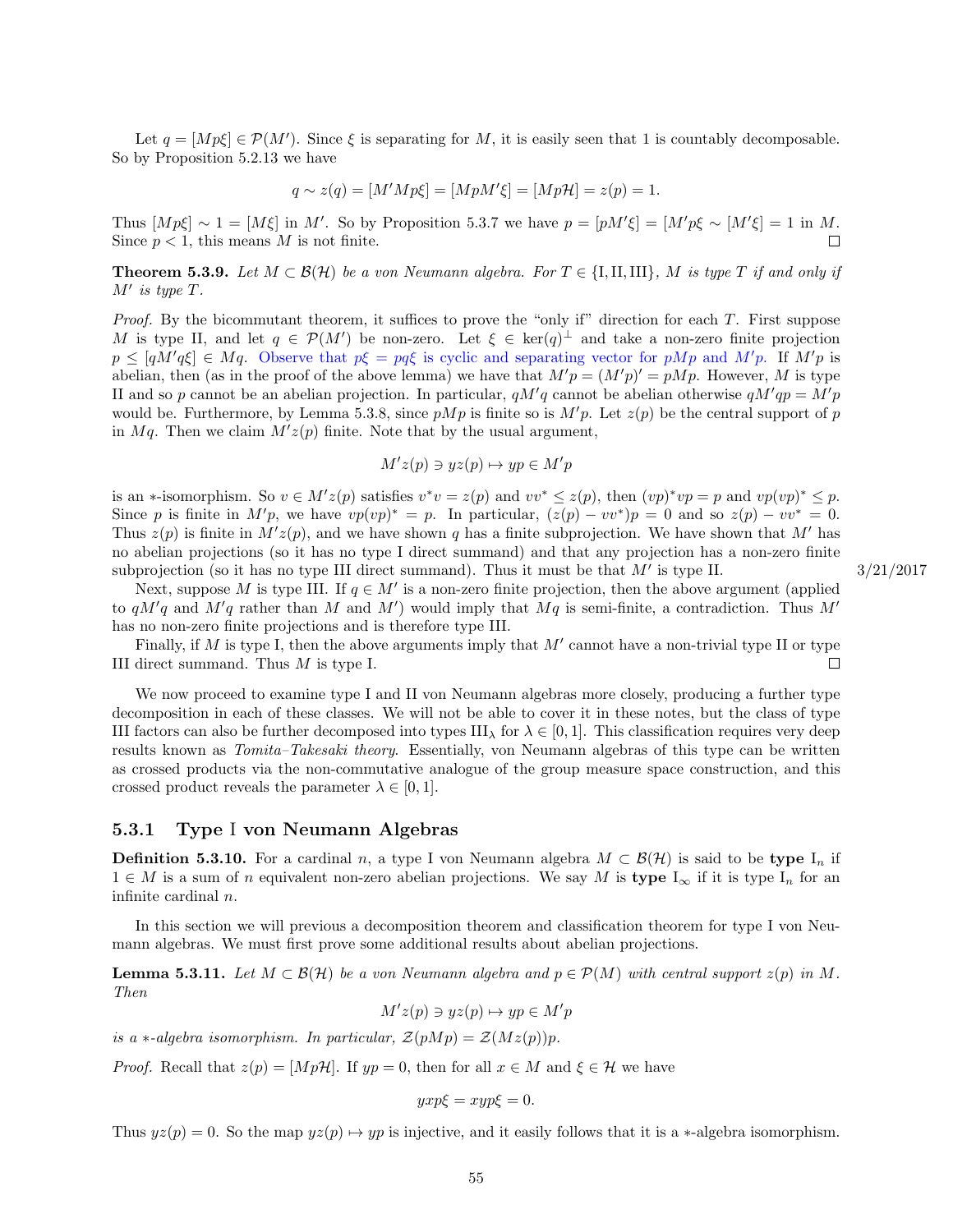Now, using the proof of Theorem [2.5.7](#page-16-1) we have

$$
\mathcal{Z}(pMp) = \mathcal{Z}(M'p).
$$

By the first part of the proof,  $yp \in \mathcal{Z}(M'p)$  if and only if  $yz(p) \in \mathcal{Z}(M'z(p)) = \mathcal{Z}(Mz(p))$ . So the claimed equality follows.  $\Box$ 

We have the following immediate corollary:

<span id="page-56-2"></span>**Corollary 5.3.12.** Let  $M \subset \mathcal{B}(\mathcal{H})$  be a von Neumann algebra. If  $p \in \mathcal{P}(M)$  has  $z(p) = 1$ , then  $\mathcal{Z}(pMp) =$  $\mathcal{Z}(M)p$ .

<span id="page-56-0"></span>**Lemma 5.3.13.** Let  $M \subset \mathcal{B}(\mathcal{H})$  be a von Neumann algebra. If  $p, q \in \mathcal{P}(M)$  are abelian projections such that  $z(p) = z(q)$ , then  $p \sim q$ .

*Proof.* First, assume  $p \leq q$  and let  $v \in M$  be such that  $v^*v = p$  and  $vv^* = q_0 \leq q$ . Since q is abelian we have, by Lemma [5.3.11,](#page-55-1) that

$$
qMq = \mathcal{Z}(qMq) = \mathcal{Z}(Mz(q))q
$$

Since  $q_0 \in qMq$ , we know  $q_0 = zq$  for some  $z \in \mathcal{Z}(Mz(q))$ . Using Proposition [5.1.11](#page-46-2) we have

$$
z(p) = z(q_0) = zz(q) \le z(q) = z(p).
$$

Thus  $z(q_0) = z(p) = z(q)$ , so that  $zz(q) = z(q_0) = z(q)$ . That is,  $z(q) \leq z$ . Thus  $z = z(q)$  and  $q_0 = q$ , which means  $p \sim q$ .

Now, without assuming  $p \leq q$ , the comparison theorem implies there exists  $z \in \mathcal{Z}(M)$  such that

$$
pz \preceq qz \qquad \text{and} \qquad q(1-z) \preceq p(1-z).
$$

Note that  $z(pz) = z(p)z = z(q)z = z(qz)$ , and so the above argument implies  $pz \sim qz$ . Similarly,  $q(1-z) \sim$  $p(1-z)$ . Thus  $p \sim q$ . П

<span id="page-56-1"></span>**Lemma 5.3.14.** Let  $M \subset \mathcal{B}(\mathcal{H})$  be a von Neumann algebra. If n and m are cardinals such that M is both type  $I_n$  and  $I_m$ , then  $n = m$ .

*Proof.* Let  $\{p_i\}_{i\in I}$  and  $\{q_j\}_{j\in J}$  be families of pairwise orthogonal, equivalent, abelian projections such

$$
\sum_{i \in I} p_i = \sum_{j \in J} q_j = 1.
$$

Let  $n = |I|$  and  $m = |J|$ . Recall that  $z(p_i)$  constant for  $i \in I$  by Proposition [5.1.11.](#page-46-2) Thus

$$
1 - z(p_i) = (1 - z(p_i)) \sum_{k \in I} p_k = 0,
$$

so  $z(p_i) = 1$  for all  $i \in I$ . Similarly,  $z(q_j) = 1$  for all  $j \in J$ . So Lemma [5.3.13](#page-56-0) implies  $p_i \sim q_j$  for all  $i \in I$ ,  $j \in J$ .

Now, suppose  $n < \infty$  and fix  $i_0 \in I$ . For each  $i \in I$  and  $j \in J$ , let  $v_i, u_j \in M$  be such that  $v_i^* v_i = u_j^* u_j =$  $p_{i_0}, v_i v_i^* = p_i$ , and  $u_j u_j^* = q_j$ . Consider the map

$$
\Phi(x) = \frac{1}{n} \sum_{i \in I} v_i^* x v_i \qquad x \in M.
$$

We claim that  $\Phi(xy) = \Phi(yx)$  for  $x, y \in M$ . Indeed,

$$
\Phi(xy) = \frac{1}{n} \sum_{i \in I} v_i^* xyv_i = \frac{1}{n} \sum_{i,k \in I} v_i^* xv_k v_k^* yv_i
$$
  
= 
$$
\frac{1}{n} \sum_{i,k \in I} (p_{i_0} v_i^* xv_k p_{i_0}) (p_{i_0} v_k^* yv_i p_{i_0})
$$
  
= 
$$
\frac{1}{n} \sum_{i,k \in I} (p_{i_0} v_i^* yv_k p_{i_0}) (p_{i_0} v_k^* xv_i p_{i_0}) = \Phi(yx).
$$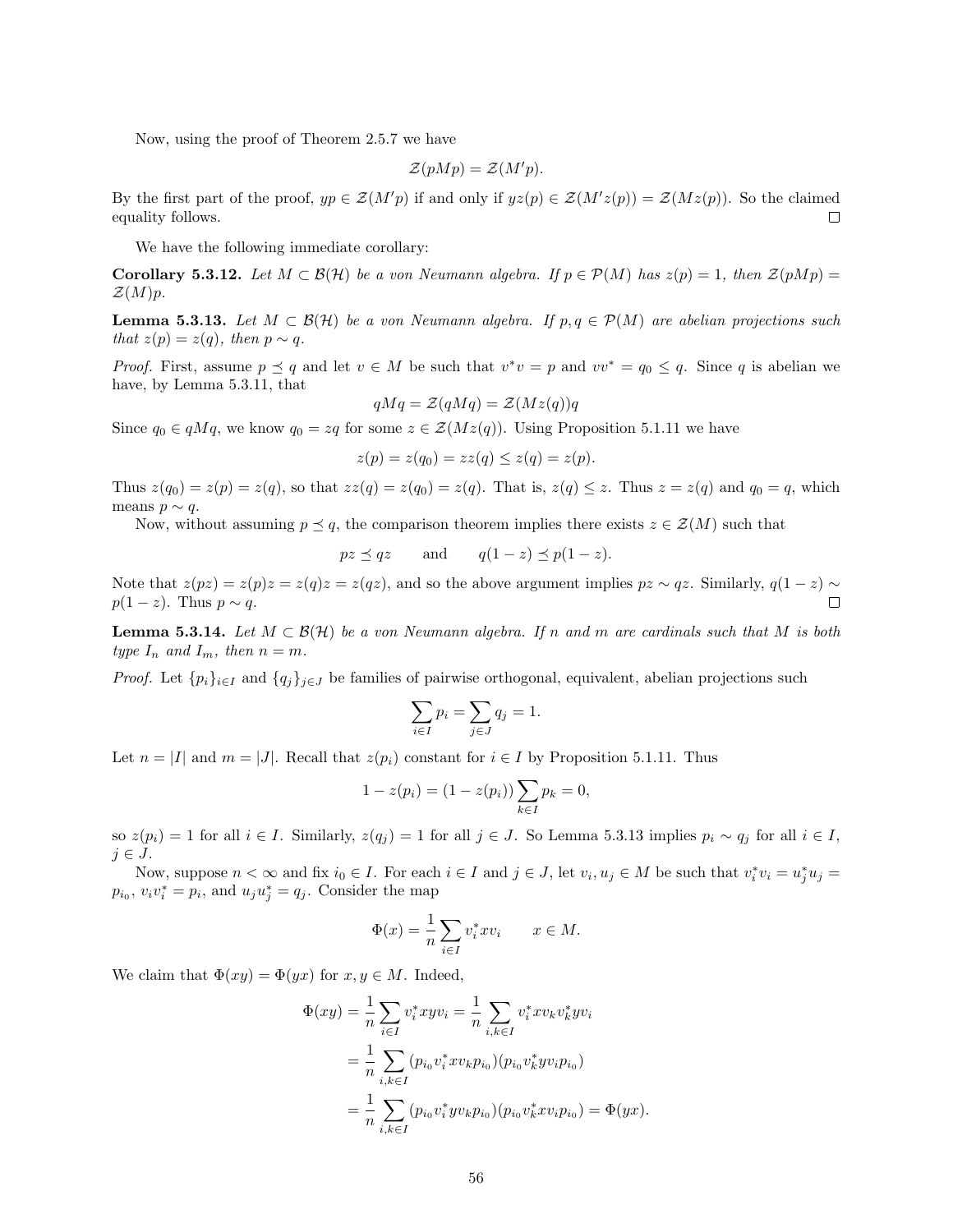Consequently  $\Phi(p_i) = \Phi(q_j) = \Phi(p_{i_0})$  for all  $i \in I$  and  $j \in J$  by equivalence, and it is easy to see that their common image is  $p_{i_0}$ . Thus we have

$$
np_{i_0} = \sum_{i \in I} \Phi(p_i) = \Phi\left(\sum_{i \in I} p_i\right) = \Phi(1) = \Phi\left(\sum_{j \in J} q_j\right) = \sum_{j \in J} \Phi(q_j) = mp_{i_0}.
$$

So  $n = m$ .  $3/21/2017$ 

Next, suppose n is infinite. We must have m infinite, otherwise the above argument would imply n is finite. Let  $\varphi \in \mathcal{Z}(M)_*$  be a normal state with support  $z \in \mathcal{Z}(M)$ ; that is,  $w \in \text{ker}(\varphi)$  if and only if  $zwz = 0$ . For each  $i \in I$ , define  $\sigma_i : \mathcal{Z}(M) \to p_i Mp_i$  by

$$
\sigma_i(z)=zp_i.
$$

By Lemma [5.3.11,](#page-55-1) this is an isomorphism since  $p_i M p_i = \mathcal{Z}(p_i M p_i) = \mathcal{Z}(M) p_i$ . Fact:  $\sigma_i$  and  $\sigma_i^{-1}$  are automatically  $\sigma$ -WOT continuous. Define  $\varphi_i \in M_*$  by

$$
\varphi_i(x) = \varphi(\sigma_i^{-1}(p_i x p_i)).
$$

Note that  $\varphi_i$  is positive and in particular a state. Also,  $\varphi_i$  has support  $zp_i$ . Now, by  $\sigma$ -WOT continuity we have

$$
1 = \varphi_i(1) = \varphi_i\left(\sum_{j \in J} q_j\right) = \sum_{j \in J} \varphi_i(q_j).
$$

Since  $\varphi_i(q_j) \geq 0$  for each  $j \in J$ , the set

$$
J_i := \{ j \in J \colon \varphi_i(q_j) > 0 \}
$$

is countable. Observe that if  $j \notin J_i$ , then  $\varphi_i(q_j) = 0$  which means  $(zp_i)q_j(zp_i) = 0$ , or  $|q_jp_iz|^2 = zp_iq_jp_iz = 0$ . Thus  $q_i p_i z = 0$ . However, for any  $j \in J$ 

$$
\sum_{i \in I} q_j p_i z = q_j z,
$$

which is non-zero since  $z(q_j) = 1$ . Thus  $q_j p_i z \neq 0$  for some  $i \in I$ , which means  $j \in J_i$  for some  $i \in I$ . That is,

$$
J = \bigcup_{i \in I} J_i.
$$

Thus  $m \leq n \cdot \aleph_0 = n$ . By symmetry, we have  $n = m$ .

<span id="page-57-0"></span>**Proposition 5.3.15.** Let  $M \subset \mathcal{B}(\mathcal{H})$  be a type I von Neumann algebra. Then M can be uniquely decomposed as a direct sum of type  $I_n$  von Neumann algebras.

*Proof.* Fix a cardinal n. We say  $z \in \mathcal{P}(\mathcal{Z}(M))$  is n-homogeneous if z is a sum of n pairwise orthogonal abelian projections each with central support equal to z. Observe that if  $\{z_i\}_{i\in I} \subset \mathcal{P}(\mathcal{Z}(M))$  is a pairwise orthogonal family of *n*-homogeneous, then  $z := \sum_i z_i$  is also *n*-homogeneous. Indeed, let *J* be an index set of cardinality n, then for each  $i \in I$  let  $\{p_j^{(i)}\}_{j \in J}$  be a family of pairwise orthogonal abelian projections that sum to  $z_i$  and each with central support  $z_i$ . For each  $j \in J$ , define

$$
p_j := \sum_{i \in I} p_j^{(i)}.
$$

Since the family  $\{p_j^{(i)}\}_{i\in I}$  is centrally orthogonal, we have that  $p_j$  is abelian by Lemma [5.2.3](#page-48-1) and

$$
z(p_j) = \sum_{i \in I} z(p_j^{(i)}) = \sum_{i \in I} z_i = z.
$$

Since  $z = \sum_j p_j$ , we see that z is indeed *n*-homogeneous.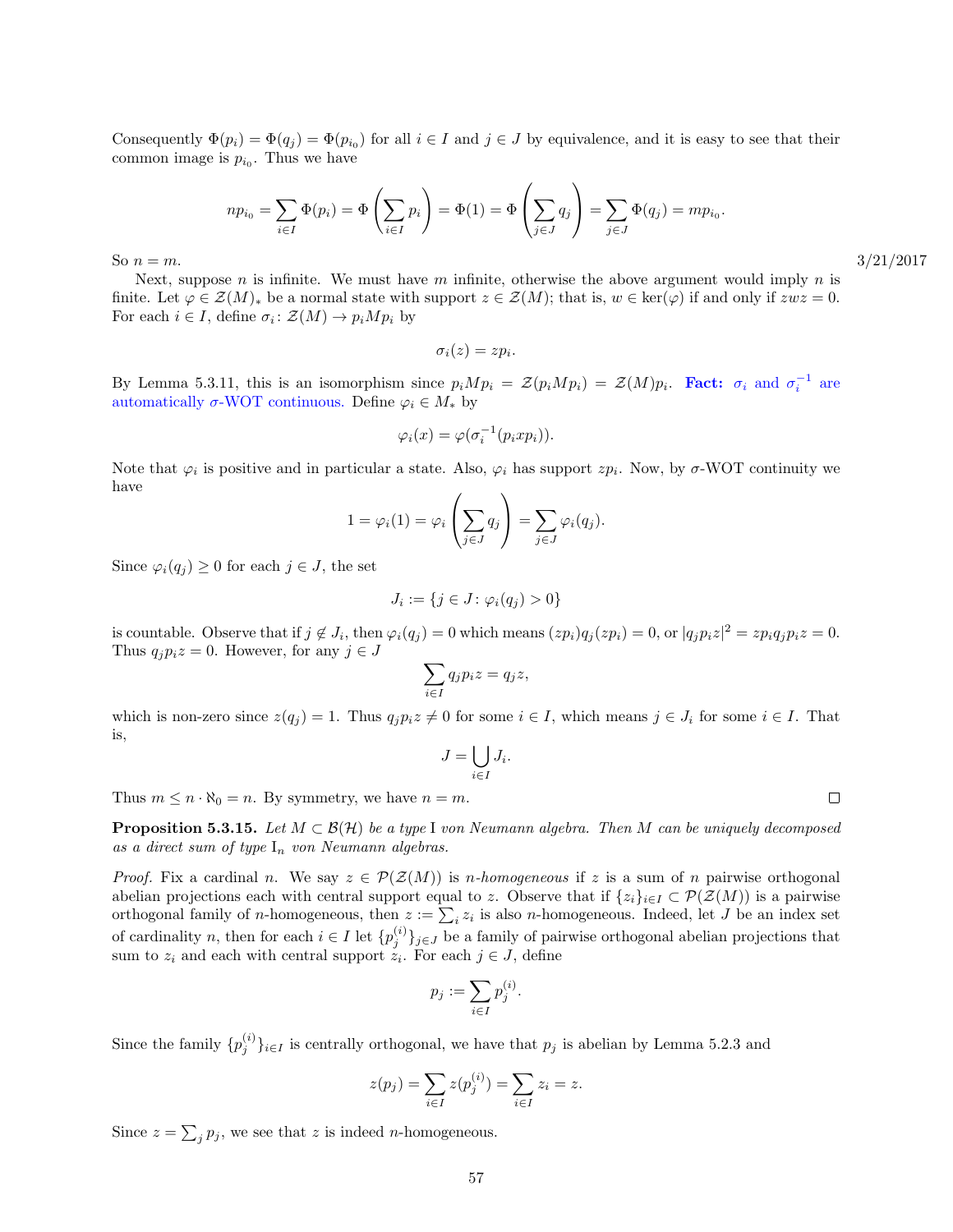For each cardinal n, let  $\{z_i\}_{i\in I}$  be a maximal family of pairwise orthogonal n-homogeneous projections, and denote  $Z_n := \sum_i z_i$ . Then  $MZ_n$  is a type  $I_n$  von Neumann algebra since  $Z_n$  is n-homogeneous. For distinct ardinals n and m it is easy to see that  $Z_nZ_m$  is both n-homogeneous and m-homogeneous. So by Lemma [5.3.14,](#page-56-1)  $Z_n Z_m = 0$ . Thus  $\sum_n M Z_n$  is a direct sum decomposition. To see that this is all of M, it suffices to show that for any non-zero  $z \in \mathcal{P}(\mathcal{Z}(M))$ , there exists a non-zero *n*-homogeneous subprojection for some cardinal n.

Let  $p \leq z$  be an abelian subprojection such that  $z(p) = z$  (which exists by a straightfoward maximality argument). Let  $\{p_i\}_{i\in I}$  be a maximal family of pairwise orthogonal abelian projections such that  $z(p_i)$  =  $z(p) = z$  for each  $i \in I$ . Consequently,  $p_i \sim p$  for each  $i \in I$  by Lemma [5.3.13.](#page-56-0) Denote  $q := \sum_i p_i \leq z$ . By the comparison theorem, there is  $z_1 \in \mathcal{P}(\mathcal{Z}(M))$  such that

$$
(z-q)z_1 \preceq pz_1
$$
 and  $p(1-z_1) \preceq (z-q)(1-z_1)$ .

Observe that we cannot have  $p \le z - q$  since this would contradict the maximality of  $\{p_i\}_{i\in I}$ . Thus  $z_1$  above is non-zero. Let  $(z - q)z_1 \sim q_1 \leq pz_1$ . If  $q_1 = 0$ , then  $(z - q)z_1 = 0$  and hence

$$
\sum_{i \in I} p_i z_1 = z z_1.
$$

Also,  $z(pz_1) = z(p)z_1 = zz_1$ , so  $zz_1$  is an |I|-homogeneous subprojection of z. If  $q_1 \neq 0$ , then  $q_1 \in pMp =$  $\mathcal{Z}(pMp) = \mathcal{Z}(Mz)p$ . In particular,  $q_1 = z(q_1)p$ . It follows that

$$
z(q_1) = z(q_1)(q + z - q) = \sum_{i \in I} p_i z(q_1) + (z - q)z(q_1).
$$

We also have  $z(p_iz(q_1)) = z(q_1)$ , and  $z((z-q)z(q_1)) = z((z-q)z_1)z(q_1) = z(q_1)z(q_1) = z(q_1)$ . Thus,  $z(q_1)$ is an  $(|I| + 1)$ -homogeneous subprojection of z.

Finally, the uniqueness of the decomposition follows from Lemma [5.3.14.](#page-56-1)  $\square$  3/22/2017

Corollary 5.3.16. A type I factor is type  $I_n$  for exactly one cardinal n.

<span id="page-58-0"></span>**Theorem 5.3.17.** Let  $M \subset \mathcal{B}(\mathcal{H})$  be a type I<sub>n</sub> von Neumann algebra. Then  $M \cong \mathcal{Z}(M) \bar{\otimes} \mathcal{B}(\mathcal{K})$  for a Hilbert space K with  $\dim(\mathcal{K}) = n$ . In particular, all abelian von Neumann algebras are type  $I_1$ , and if M is a type  $I_n$  factor, then  $M \cong \mathcal{B}(\mathcal{K})$ .

*Proof.* We will only consider  $n < \infty$ , in which case  $\mathcal{Z}(M)\bar{\otimes}\mathcal{B}(\mathcal{K}) = \mathcal{Z}(M)\otimes\mathcal{B}(\mathcal{K})$  by Lemma [2.5.4.](#page-15-1)

Let  $\{p_i\}_{i\in I}$  be a family of pairwise orthogonal, equivalent, abelian projections such that

$$
\sum_{i \in I} p_i = 1
$$

and  $|I| = n$ . Recall that in the proof of Lemma [5.3.14](#page-56-1) it was shown that  $z(p_i) = 1$  for all  $i \in I$ .

Fix  $i_0 \in I$ . For each  $i \in I$ , let  $v_i \in M$  be such that

$$
v_i^* v_i = p_{i_0}
$$
  

$$
v_i v_i^* = p_i
$$

Then for each pair  $i, j \in I$ , define  $e_{ij} = v_i v_j^*$ . Note that  $e_{ii} = p_i$  and  $e_{ij} = p_i e_{ij} p_j$  for each  $i, j \in I$ . So it follows that for  $i, j, k, l \in I$ :

$$
e_{ij}^{*} = e_{ji}
$$

$$
e_{ij}e_{kl} = \delta_{j=k}e_{il}
$$

$$
\sum_{i \in I} e_{ii} = 1
$$

A collection of operators satisfying these properties is called a *system of matrix units (of size n)*. From these relations, it is clear that  $W^*(e_{ij}: i, j \in I) \cong M_n(\mathbb{C}) = \mathcal{B}(\mathcal{K})$  for some Hilbert space  $\mathcal{K}$  with  $\dim(\mathcal{K}) = n$ .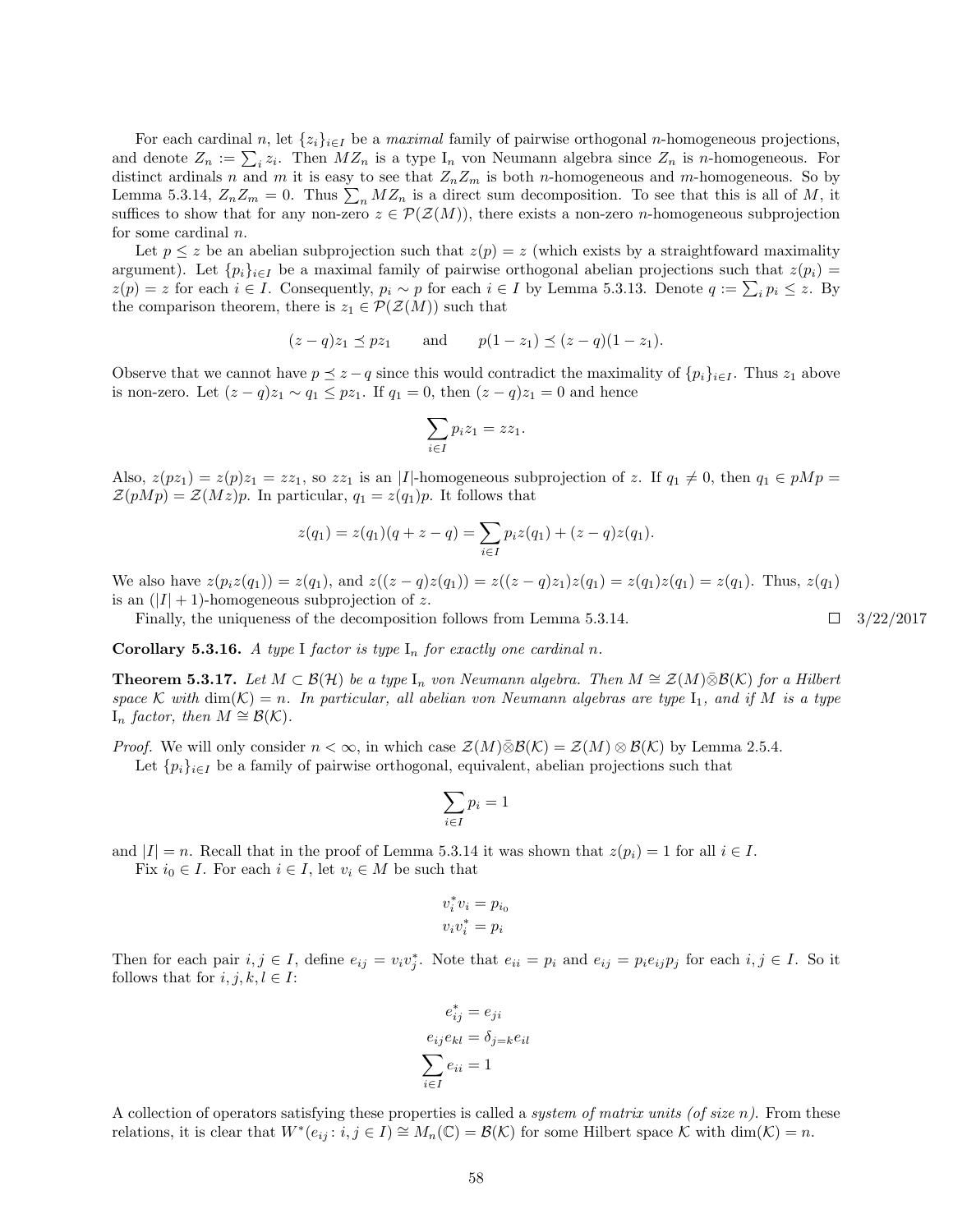For  $x \in M$  and  $i, j \in I$ , observe that  $v_i^* x v_j = p_{i_0} v_i^* x v_j p_{i_0} \in p_{i_0} M p_{i_0}$ . Since  $p_{i_0}$  is abelian with  $z(p_{i_0}) = 1$ , Lemma [5.3.11](#page-55-1) implies

$$
p_{i_0}Mp_{i_0} = \mathcal{Z}(p_{i_0}Mp_{i_0}) = \mathcal{Z}(M)p_{i_0}
$$

.

Let  $x_{ij} \in \mathcal{Z}(M)$  be such that  $x_{ij}p_{i_0} = v_i^*xv_j$ . Then we have

$$
x = \left(\sum_{i \in I} p_i\right) x \left(\sum_{j \in J} p_j\right) = \sum_{i,j \in I} v_i v_i^* x v_j^* v_j = \sum_{i,j \in I} v_i x_{ij} p_{i0} v_j^* = \sum_{i,j \in I} x_{ij} e_{ij}.
$$

Thus the map

$$
\mathcal{Z}(M) \otimes \mathcal{B}(\mathcal{K}) \ni \sum_{i,j \in I} z_{ij} \otimes e_{ij} \mapsto \sum_{i,j \in I} z_{ij} e_{ij} \in M
$$

is a surjective ∗-homomorphism. To see that it is injective, suppose

$$
x := \sum_{i,j \in I} z_{ij} \otimes e_{ij} = \sum_{i,j \in I} w_{ij} \otimes e_{ij}
$$

for some  $z_{ij}, w_{ij} \in \mathcal{Z}(M)$ ,  $i, j \in I$ . Then  $z_{ij}p_{i_0} = v_i^*xv_j = w_{ij}p_{i_0}$  for each  $i, j \in I$ . But then Lemma [5.3.11](#page-55-1) implies  $z_{ij} = w_{ij}$  for each  $i, j \in I$ . Thus we have the claimed isomorphism.  $\Box$ 

#### <span id="page-59-0"></span>5.3.2 Type II von Neumann Algebras

**Definition 5.3.18.** A type II von Neumann algebra  $M \subset \mathcal{B}(\mathcal{H})$  is said to be type II<sub>1</sub> if it is finite, and is said to be type  $\prod_{\infty}$  if M is properly infinite.

**Theorem 5.3.19.** Let  $M \subset \mathcal{B}(\mathcal{H})$  be a type II von Neumann algebra. Then there exists unique, central, pairwise orthogonal projections  $Z_{\rm II_1}, Z_{\rm II_\infty} \in \mathcal{P}(\mathcal{Z}(M))$  satisfying  $Z_{\rm II_1} + Z_{\rm II_\infty} = 1$ , and such that  $MZ_{\rm II_1}$  is type II<sub>1</sub> and  $MZ_{II_{\infty}}$  is type II<sub>∞</sub>.

*Proof.* Let  $\{z_i\}_{i\in I}$  be a maximal family of pairwise orthogonal central finite projections. By Lemma [5.2.3,](#page-48-1)  $Z_{\text{II}_1} := \sum_i z_i$  is finite. Thus  $MZ_{\text{II}_1}$  is type  $\text{II}_1$ .

Define  $Z_{\rm II_{\infty}} := 1 - Z_{\rm II_{1}}$ . Then by maximality of  $\{z_i\}_{i \in I}$ ,  $Z_{\rm II_{\infty}}$  has no finite central subprojections. That is,  $Z_{\rm II_{\infty}}$  is properly infinite. Thus  $MZ_{\rm II_{\infty}}$  is type  $\rm II_{\infty}$ .  $\Box$ 

#### <span id="page-59-1"></span>5.3.3 Examples

We revisit some of the examples from Section [2.4](#page-11-0) and determine their type.

**Example 5.3.20.** By Theorem [5.3.17,](#page-58-0)  $\mathcal{B}(\mathcal{H})$  is type  $I_{\dim(\mathcal{H})}$ ,  $M_n(\mathbb{C})$  is type  $I_n$ , and  $L^{\infty}(X,\mu)$  is type  $I_1$ .

**Example 5.3.21.** Let  $\Gamma$  be a discrete group. If  $\Gamma$  is abelian, then  $L(\Gamma)$  is abelian and hence is type  $I_1$ .

Suppose Γ is an i.c.c. group, so that  $L(\Gamma)$  is a factor. We claim that  $L(\Gamma)$  is in in fact a type II<sub>1</sub> factor. Indeed,  $L(\Gamma)$  cannot be a type I factor as this would imply  $L(\Gamma) \cong \mathcal{B}(\mathcal{H})$  for some Hilbert space  $\mathcal{H}$ , and consequently  $L(\Gamma)'$  would be trivial. But we know its commutant contains  $R(\Gamma)$  (actually this is an equality, but we have yet to establish this). To see that that  $L(\Gamma)$  is neither type III nor type  $II_{\infty}$ , it suffices to show 1 is finite. Suppose  $v \in L(\Gamma)$  is such that  $v^*v = 1$  and  $vv^* \leq 1$ . Recall that we have a faithful tracial state  $\tau$ . Then

$$
\tau(1 - vv^*) = \tau(1) - \tau(vv^*) = \tau(1) - \tau(v^*v) = 0.
$$

Since  $\tau$  is faithful,  $vv^* = 1$  and so 1 is finite.

**Example 5.3.22.** A similar argument as above shows that the hyperfinite II<sub>1</sub> factor  $\mathcal{R}$  is actually type II<sub>1</sub>. Indeed, we showed that is a factor with a faithful tracial state and a large commutant.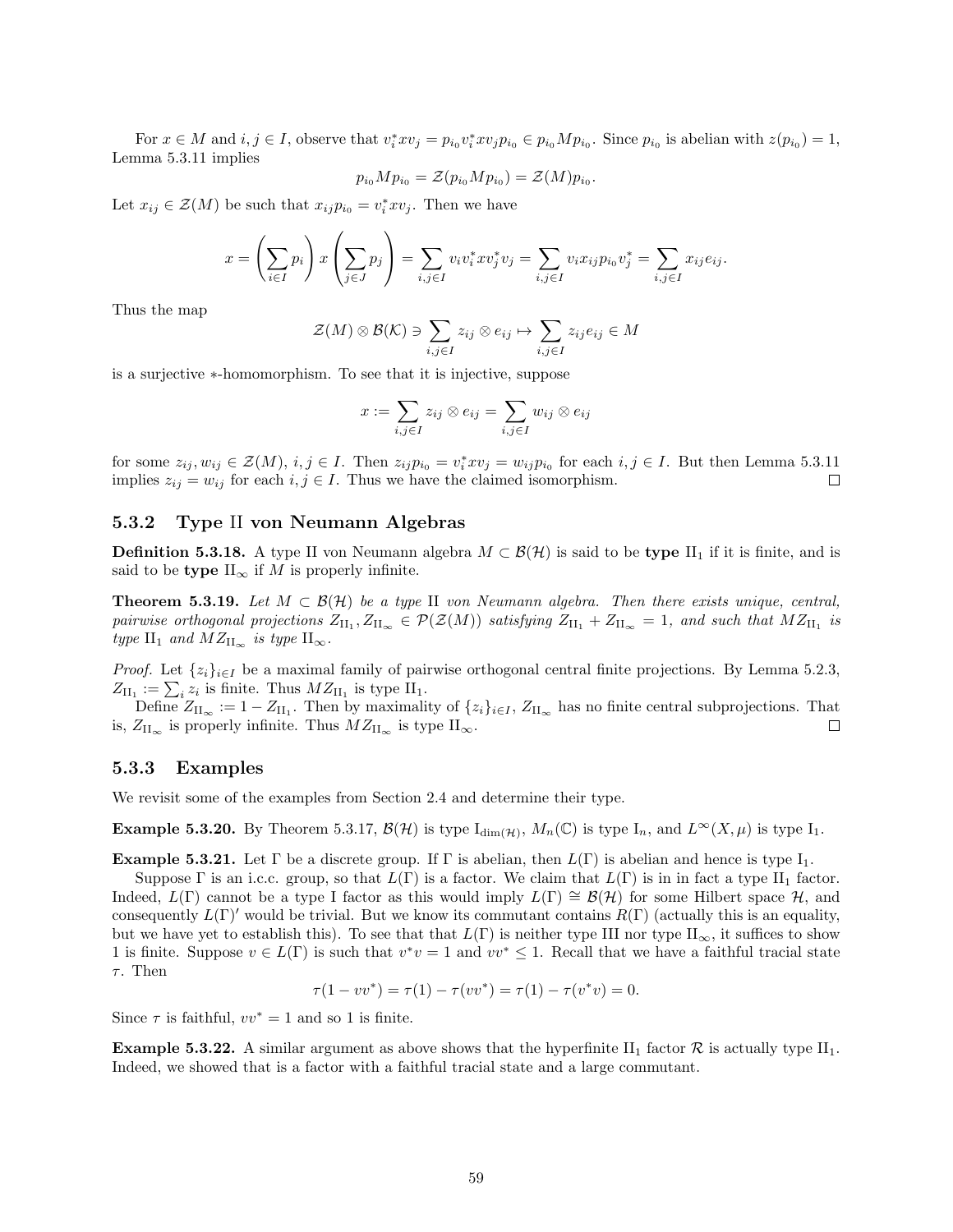**Example 5.3.23.** Let m be the Lebesgue measure on  $\mathbb{R}$ . Consider the group of rational affine transformations on R:

$$
G := \left\{ s = \left( \begin{array}{cc} a & b \\ 0 & 1 \end{array} \right) : a, b \in \mathbb{Q}, \ a > 0 \right\}.
$$

Then G acts on R via  $s \cdot t := at + b$ . This action fails to be measure preserving for  $a \neq 1$ , but it is still free and ergodic. Indeed, then  $s \cdot t = t$  if and only if either  $a = 1$  and  $b = 0$  or  $t = -\frac{b}{a-1}$ . Thus the fixed points of s are an m-null set. To see that  $G$  acts ergodically, consider the subgroup of translations:

$$
H := \left\{ s = \left( \begin{array}{cc} 1 & b \\ 0 & 1 \end{array} \right) : b \in \mathbb{Q} \right\}.
$$

Clearly H acts ergodically on R, and so G acts ergodically as well. Consequently,  $M := L^{\infty}(\mathbb{R}, m) \rtimes G$  is a factor.

We also claim that  $m$  is not equivalent to any measure that is invariant under the action of  $G$ . Indeed, if  $\mu$  is a measure on R which is invariant under G, then it is invariant under H. That is,  $\mu$  is a translation invariant measure on R. By the uniqueness of the Haar measure, it must be that  $\mu = cm$  for some  $c \geq 0$ . If  $\mu$  is equivalent to m then  $c > 0$ , but cm is not invariant under G since it is not invariant under scalings.

We further claim that M is purely infinite. Let  $z \in M$  be the supremum of all finite projections in M. Since conjugating a finite projection gives a finite projection, we have  $z = uzu^*$  for all unitaries  $u \in M$ . That is,  $z \in \mathcal{Z}(M)$ . Since M is a factor, we have either  $z = 0$  or  $z = 1$ . If  $z = 0$ , we are done. So suppose, towards a contradiction, that  $z = 1$ . Note that then 1 is semi-finite as the supremum of finite projections. We then have the following fact: there exists a semi-finite trace  $\tau$  on M such that the restriction of  $\tau$  to  $L^{\infty}(\mathbb{R}, m)$  is given by integration against a measure equivalent to m. Since a trace is invariant under unitary conjugation, this measure is necessarily invariant under the action of  $G$ . But by the above we know this is a contradiction.

In certain cases, it is easy to show that projections are not finite. Let  $u \in M$  be the unitary operator corresponding to

$$
\left(\begin{array}{cc} 2 & 0 \\ 0 & 1 \end{array}\right) \in G.
$$

Then for  $f \in L^{\infty}(\mathbb{R}, m)$  we have  $(ufu^*)(t) = f(2t)$ . In particular,  $u\chi_{S}u^* = \chi_{\frac{1}{2}S}$  for any  $S \subset \mathbb{R}$  measurable. Thus  $\chi_S \sim \chi_{\frac{1}{2}S}$  via the partial isometry  $u\chi_S$ . For  $S = [-\epsilon, \epsilon]$  for some  $\epsilon > 0$ ,  $\chi_{\frac{1}{2}S} < \chi_S$  and hence  $\chi_S$  is not finite.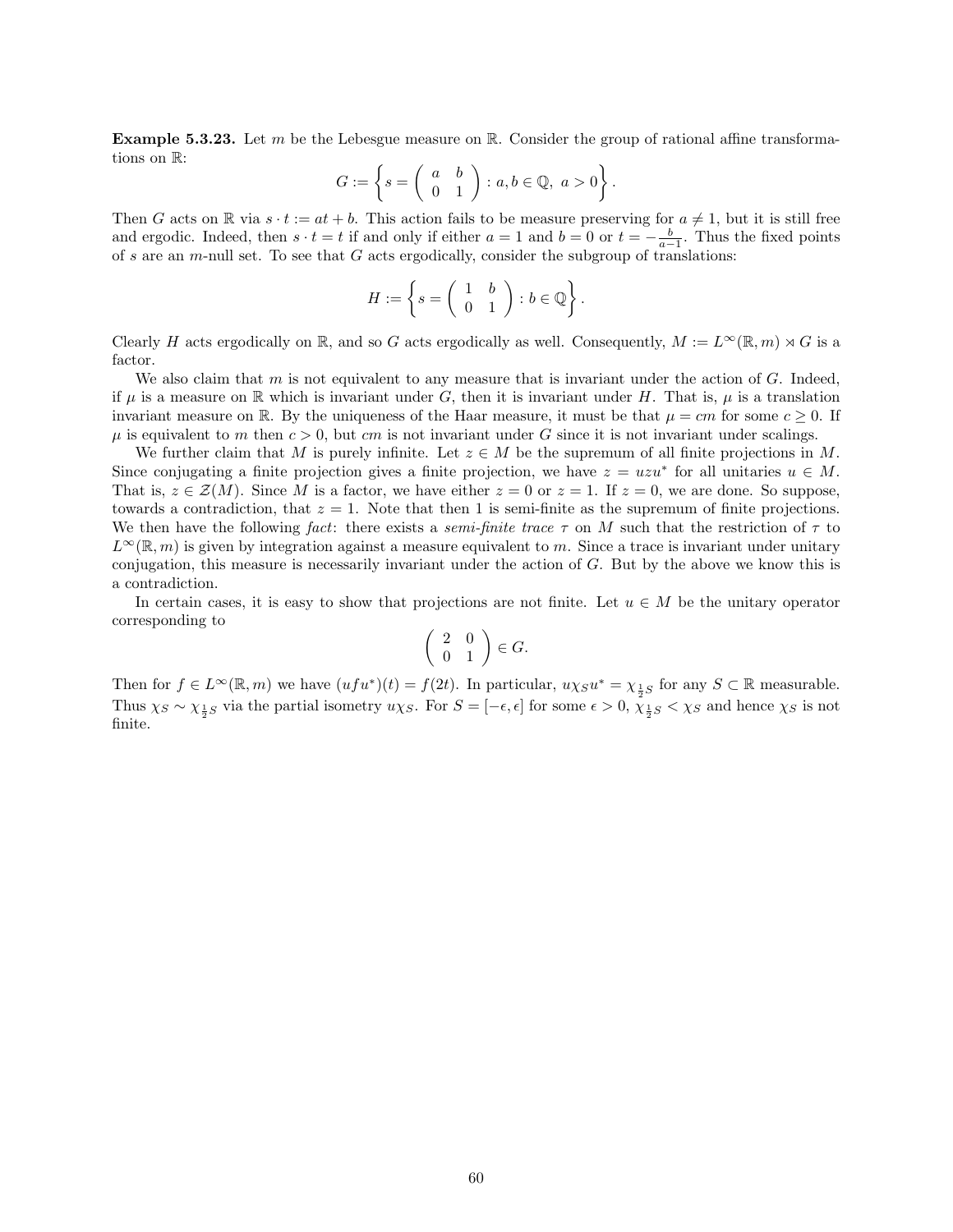### <span id="page-61-0"></span>Chapter 6

### The Trace

In this chapter we show for finite factors the existence of a unique, faithful, normal, tracial state . More generally, for a finite non-factor M we show the existence of a unique, faithful, normal "center-valued trace," and for semi-finite factors we show the existence of a unique, faithful, normal "tracial weight." The material in this chapter has been adapted from [\[3,](#page-70-1) Sections 4.7, 4.8, and 4.9].

#### <span id="page-61-1"></span>6.1 Center-Valued Traces

<span id="page-61-2"></span>**Lemma 6.1.1.** Let  $M \subset \mathcal{B}(\mathcal{H})$  be a finite von Neumann algebra and  $p \in \mathcal{P}(M)$  non-zero. If  $\{p_i\}_{i \in I} \subset \mathcal{P}(M)$ is a family of pairwise orthogonal projections satisfying  $p_i \sim p$  for all  $i \in I$ , then  $|I| < \infty$ .

*Proof.* If I is infinite, then there exists a proper subset  $J \subset I$  with  $|J| = |I|$ . But then

$$
\sum_{i \in I} p_i \sim \sum_{j \in J} p_j < \sum_{i \in I} p_i
$$

contradicting M being finite.

<span id="page-61-3"></span>**Lemma 6.1.2.** Let  $M \subset \mathcal{B}(\mathcal{H})$  be a type  $\text{II}_1$  von Neumann algebra. Then there exists a projection  $p_{1/2} \in$  $P(M)$  so that  $p_{1/2} \sim 1-p_{1/2}$ . Moreover, there exists a family of projections  $\{p_r\}_r$  indexed by dyadic rationals  $r \in [0,1]$  such that:

- (i)  $p_r < p_s$  if  $r < s$
- (ii)  $p_s p_r \sim p_{s'} p_{r'}$  whenever  $0 \le r \le s \le 1$  and  $0 \le r' \le s' \le 1$  satisfy  $s r = s' r'$ .

*Proof.* Let  $\{p_i, q_i\}_{i\in I}$  be a maximal family of pairwise orthogonal projections such that  $p_i \sim q_i$  for all  $i \in I$ . Define  $p_{1/2} := \sum_i p_i$  and  $q = \sum_i q_i$ . Then  $p_{1/2} \sim q$ , and we further claim  $q = 1 - p_{1/2}$ . If not, then  $1 - (p_{1/2} + q) \neq 0$ . Since M is type II,  $1 - (p_{1/2} + q)$  is not abelian and consequently there exists  $p_0 \in \mathcal{P}([1-(p_{1/2}+q)]M[1-(p_{1/2}+q)])$  which is strictly less than its central support (in this corner), which we will denote by z. Therefore, if  $q_0 = z - p_0$ , then  $p_0$  and  $q_0$  are not centrally orthogonal, and consequently by Proposition [5.1.12](#page-46-1) they have equivalent subprojections. However, this contradicts the maximality of  ${p_i, q_i}_{i \in I}$ . Thus  $q = 1 - p_{1/2}$ .

Now, we construct the family of projections indexed by dyadic radicals  $r \in [0,1]$  inductively. We let  $p_{1/2}$ be as above, and set  $p_1 := 1$  and  $p_0 := 0$ . Let  $v \in M$  be such that  $v^*v = p_{1/2}$  and  $vv^* = 1 - p_{1/2}$ . Since  $p_{1/2}Mp_{1/2}$  is type II<sub>1</sub> by Theorem [5.3.4,](#page-52-1) the above argument yields  $p_{1/4} \leq p_{1/2}$  such that  $p_{1/4} \sim p_{1/2} - p_{1/4}$ . Set  $p_{3/4} := p_{1/2} + vp_{1/4}v^*$ . It is easily observed that  $p_0 \leq p_{1/4} \leq p_{1/2} \leq p_{3/4} \leq p_1$  and  $p_{1/4} \sim p_{(k+1)/4} - p_{k/4}$  $\Box$ for each  $k = 0, 1, 2, 3$ . Induction then yields the desired family.

<span id="page-61-4"></span>**Lemma 6.1.3.** Let  $M \subset \mathcal{B}(\mathcal{H})$  be a type  $\Pi_1$  von Neumann algebra, and let  $\{p_r\}_r \subset \mathcal{P}(M)$  be the family of projections indexed by dyadic rationals  $r \in [0,1]$  as in the previous lemma. If  $p \in \mathcal{P}(M)$  is non-zero, then there exists  $z \in \mathcal{P}(\mathcal{Z}(M))$  so that  $pz \neq 0$  and  $p_rz \preceq pz$  for some positive dyadic rational  $r \in (0,1]$ .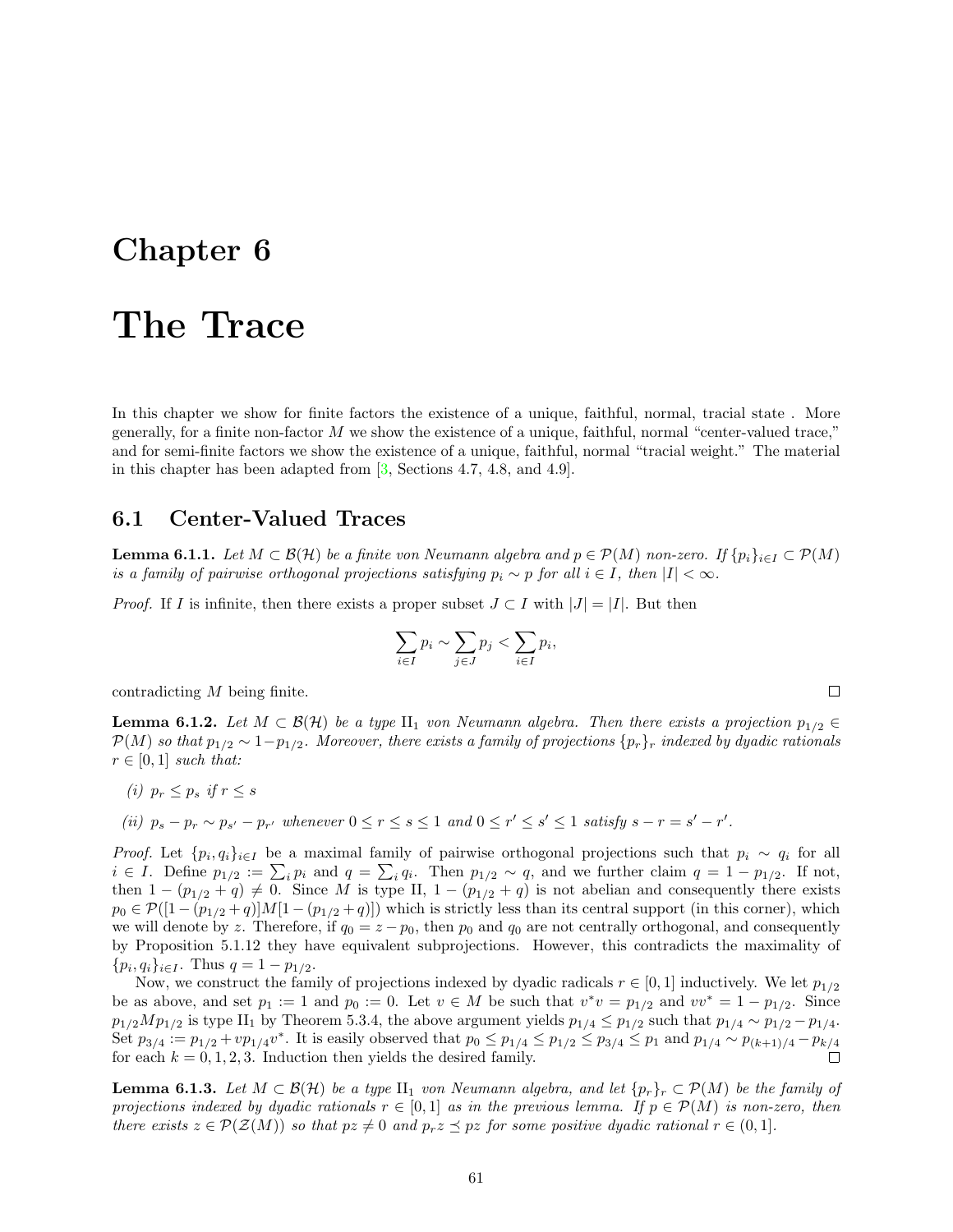*Proof.* By considering the compression  $Mz(p)$ , we may assume  $z(p) = 1$ . We proceed by contradiction and suppose we cannot find such a  $z \in \mathcal{P}(\mathcal{Z}(M))$ . Then by the comparison theorem  $p \preceq p_r$  for all positive dyadic rationals  $r \in (0, 1]$ . In particular, we have for each  $k \in \mathbb{N}$ 

$$
p\preceq p_{2^{-(k+1)}}\sim p_{2^{-k}}-p_{2^{-(k+1)}}.
$$

For each  $k \in \mathbb{N}$ , let  $q_k \leq p_{2^{-k}} - p_{2^{-(k+1)}}$  be such that  $p \sim q_k$ . But then  $\{q_k\}_{k \in \mathbb{N}}$  is an infinite family or pairwise orthogonal projections that contradicts Lemma [6.1.1.](#page-61-2)  $\Box$ 

**Definition 6.1.4.** For  $M \subset \mathcal{B}(\mathcal{H})$  a von Neumann algebra, a projection  $p \in \mathcal{P}(M)$  is said to be **monic** if there exists a finite collection of pairwise orthogonal projections  $\{p_1, \ldots, p_n\} \subset \mathcal{P}(M)$  such that  $p_i \sim p$  for each  $i = 1, ..., n$ , and  $\sum_{i=1}^{n} p_i \in \mathcal{Z}(M)$ .

For any  $k \in \mathbb{N}$ , the projections  $p_{1/2^k}$  from Lemma [6.1.2](#page-61-3) are monic since

$$
p_{1/2^k} \sim p_{(i+1)/2^k} - p_{i/2^k} \qquad i = 1, \dots, 2^k - 1
$$

and

$$
p_{1/2^{k}} + \sum_{i=1}^{2^{k}-1} p_{(i+1)/2^{k}} - p_{i/2^{k}} = 1 \in \mathcal{Z}(M).
$$

If  $z \in \mathcal{Z}(M)$  is an *n*-homogeneous projection for a finite cardinal *n*, then  $z = \sum_{i=1}^{n} p_i$  for abelian projections  $p_i$  with  $z(p_i) = z$ ,  $i = 1, ..., n$ . In particular, the  $p_i$  are all equivalent and thus each  $p_i$  is monic.

<span id="page-62-1"></span>**Proposition 6.1.5.** If  $M \subset \mathcal{B}(\mathcal{H})$  is a finite von Neumann algebra, then every projection is the sum of pairwise orthogonal monic projections.

Proof. Via a maximality argument, it suffices to show that any non-zero projection has a monic subprojection. By taking compressions with central projections, we can consider separately the type I and type II cases. More precisely, we need only consider the type  $I_n$  with  $n < \infty$  and the type  $II_1$  cases.

If M is type  $I_n$ , then we showed in Proposition [5.3.15](#page-57-0) that any non-zero projection contains a nonzero *n*-homogeneous subprojection. By the discussion proceeding this proposition, there exists a monic subprojection.

If M is type II<sub>1</sub> and  $p \in \mathcal{P}(M)$  is non-zero, then Lemma [6.1.3](#page-61-4) implies there is a central projection z and a positive dyadic rational r such that  $p_r \geq p_z$ . Thus pz has a monic subprojection.  $\Box$ 

<span id="page-62-2"></span>**Definition 6.1.6.** For  $M \subset \mathcal{B}(\mathcal{H})$  a von Neumann algebra, a **center-valued state** is a linear map  $\varphi: M \to$  $\mathcal{Z}(M)$  such that:

- (i)  $\varphi(x^*x) \geq 0$  for all  $x \in M$
- (ii)  $\varphi(z) = z$  for all  $z \in \mathcal{Z}(M)$
- (iii)  $\varphi(zx) = z\varphi(x)$  for all  $x \in M$  and  $z \in \mathcal{Z}(M)$ .

We say that  $\varphi$  is **faithful** if  $\varphi(x^*x) = 0$  for  $x \in M$  implies  $x = 0$ . We say that  $\varphi$  is **normal** if it is  $\sigma$ -WOT continuous. We say that  $\tau$  is a **center-valued trace** if it is a center-valued state and  $\tau(xy) = \tau(yx)$  for all  $x, y \in M$ .

Recall the map  $\Phi$  from the proof of Lemma [5.3.14.](#page-56-1) Up to the isomorphism  $p_{i_0}Mp_{i_0} \cong \mathcal{Z}(M)$ ,  $\Phi$  is a faithful center-valued trace.

<span id="page-62-0"></span>**Theorem 6.1.7.** Every von Neumann algebra  $M \subset \mathcal{B}(\mathcal{H})$  has a normal, center-valued state.

*Proof.* Since  $\mathcal{Z}(M)$  is abelian, it is a type I von Neumann algebra. By Theorem [5.3.9,](#page-55-2)  $N := \mathcal{Z}(M)'$  is also type I. By a maximality argument, we find an abelian projection  $q \in \mathcal{P}(N)$  whose central support in N is 1. Observe that by Corollary [5.3.12](#page-56-2)

$$
qMq \subset qNq = \mathcal{Z}(qNq) = \mathcal{Z}(N)q,
$$

and by Lemma [5.3.11,](#page-55-1)  $\theta: z \mapsto zq$  defines an isomorphism from  $\mathcal{Z}(M)$  to  $\mathcal{Z}(M)q$ . Fact:  $\theta$  and  $\theta^{-1}$  are automatically normal. Define  $\varphi(x) := \theta^{-1}(qxq)$  for  $x \in M$ . Then  $\varphi$  is a normal, center-valued state.  $\Box$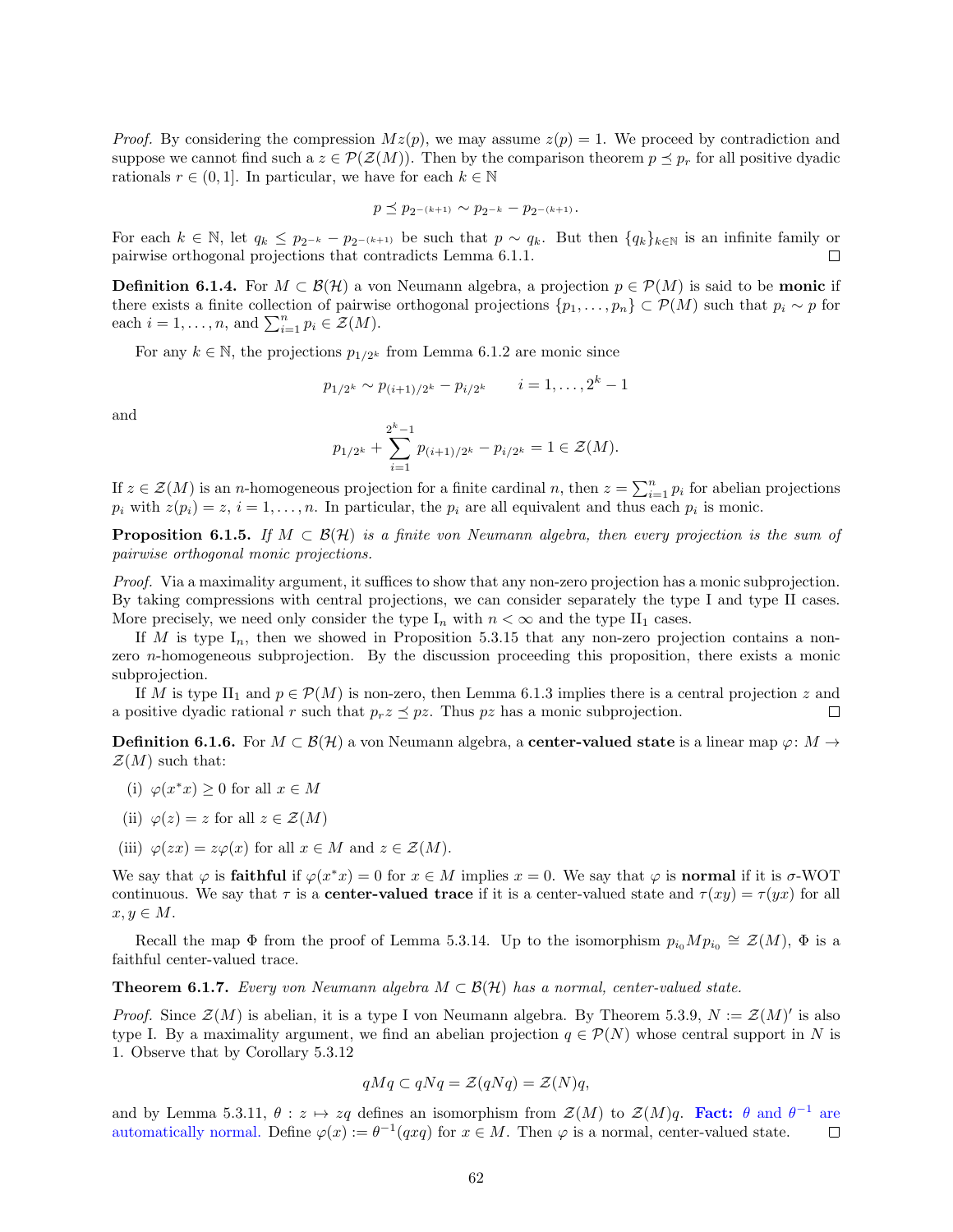Recall that  $\mathcal{Z}(M)$ , as abelian von Neumann algebra, is isomorphic to the ∗-algebra of essentially bounded, measurable functions over some measure space. Thus the following lemma is proved by the same argument that shows a positive linear functional attains its norm at the identity.

<span id="page-63-2"></span>**Lemma 6.1.8.** Let  $M \subset \mathcal{B}(\mathcal{H})$  be a von Neumann algebra with a center-valued state  $\varphi \colon M \to \mathcal{Z}(M)$ . The  $\varphi$  is bounded with  $\|\varphi\| = 1$ .

We know give some alternate characterizations of center-valued traces.

<span id="page-63-0"></span>**Lemma 6.1.9.** Let  $M \subset \mathcal{B}(\mathcal{H})$  be a von Neumann algebra and  $\varphi: M \to \mathcal{Z}(M)$  a center-valued state. The following are equivalent:

- (i)  $\tau$  is a center-valued trace;
- (ii)  $\tau(x^*x) = \tau(xx^*)$  for all  $x \in M$ ;
- (iii)  $\tau(p) = \tau(q)$  whenever  $p, q \in \mathcal{P}(M)$  are equivalent.

*Proof.* Clearly (i)⇒(ii)⇒(iii). Suppose (iii) holds. Then for any  $p \in \mathcal{P}(M)$  and any unitary  $u \in M$  we have  $\tau(upu^*) = \tau(p)$ . Since  $\tau$  is bounded,  $\tau(uxu^*) = \tau(x)$  for all  $x = x^* \in M$  and unitaries  $u \in M$  by applying the Borel functional calculus to the real and imaginary parts of x. Replacing x with xu yields  $\tau(ux) = \tau(xu)$ for all  $x \in M$  and unitaries  $u \in M$ . Since  $y \in M$  can be written as a linear combination of four unitaries, we have  $\tau(yx) = \tau(xy)$  for all  $x, y \in M$ .  $\Box$ 

Our next goal is to show that any finite von Neumann algebra has a faithful, normal center-valued trace. First we require a few lemmas.

<span id="page-63-1"></span>**Lemma 6.1.10.** Let  $M \subset \mathcal{B}(\mathcal{H})$  be a finite von Neumann algebra. If  $\varphi \colon M \to \mathcal{Z}(M)$  is a normal centervalued state, then for each  $\epsilon > 0$  there exists  $p \in \mathcal{P}(M)$  such that  $\varphi(p) \neq 0$  and

$$
\varphi(xx^*) \le (1+\epsilon)\varphi(x^*x).
$$

for all  $x \in pMp$ .

*Proof.* Let  $\{q_i\}_{i\in I} \subset \mathcal{P}(M)$  be a maximal family of pairwise orthogonal projections with  $\varphi(q_i) = 0$ . Define  $q_0 := 1 - \sum_i q_i$ . By normality we have  $\varphi(q_0) = 1$ , and by maximality of  $\{q_i\}_{i \in I}$  we have that  $\varphi$  is faithful on  $q_0Mq_0$ .

Let  $\{e_i, f_i\}_{i\in J} \subset \mathcal{P}(q_0Mq_0)$  be a maximal family of projections such that: (i)  $\{e_i\}_{i\in J}$  and  $\{f_i\}_{i\in J}$  are both pairwise orthogonal families of projections; (ii)  $e_i \sim f_i$  for all  $j \in J$ ; and (iii)  $\varphi(e_i) > \varphi(f_i)$  for each  $j \in J$ . If  $J = \emptyset$ , then  $\varphi(p) = \varphi(q)$  for all equivalent  $p, q \in \mathcal{P}(q_0Mq_0)$ , and so  $\varphi$  is a center-valued trace on  $q_0Mq_0$  by Lemma [6.1.9,](#page-63-0) and we are done. Otherwise, letting  $e := q_0 - \sum_j e_j$  and  $f := q_0 - \sum_j f_j$  we have

$$
\varphi(f) > \varphi(e) \ge 0.
$$

Thus  $f \neq 0$ . Since  $\sum_j e_j \sim \sum_j f_j$  are equivalent finite projections, Proposition [5.2.11](#page-51-1) implies  $e \sim f$ . Consequently  $e \neq 0$ , and  $\varphi(e) > 0$  since  $\varphi$  is faithful on  $q_0 M q_0$ .

We claim that whenever  $\bar{e} \leq e$  and  $\bar{f} \leq f$  satisfy  $\bar{e} \sim \bar{f}$  then  $\varphi(\bar{e}) \leq \varphi(\bar{f})$ . Since  $\varphi(\bar{f}) - \varphi(\bar{e}) \in \mathcal{Z}(M)$  is self-adjoint, we can consider

$$
z := \chi_{(-\infty,0)}(\varphi(\bar{f}) - \varphi(\bar{e})) \in \mathcal{P}(\mathcal{Z}(M)).
$$

If the desired inequality does not hold, then  $z \neq 0$  and we have

$$
\varphi(z\bar{f}) = z\varphi(\bar{f}) < z\varphi(\bar{e}) = \varphi(z\bar{e}).
$$

Moreover,  $z\bar{f} \sim z\bar{e}$  since  $\bar{f} \sim \bar{e}$ , but this contradicts the maximality of  $\{e_i\}$ 

Now, define

$$
\mu = \inf \{ t \in [0,1] \colon \varphi(\bar{e}) \le t\varphi(\bar{f}) \ \forall \bar{e} \le e, \ \bar{f} \le f, \ \bar{e} \sim \bar{f} \}.
$$

Note that  $\mu_0 > 0$  since  $\varphi(e) > 0$ . Letting  $\epsilon > 0$  be as in the statement of the lemma, there exists  $\bar{e} \leq e$  and  $\bar{f} \leq f$  satisfying  $\bar{e} \sim \bar{f}$  and such that  $(1 + \epsilon)\varphi(\bar{e}) \not\leq \varphi(\bar{f})$ . Thus the central projection

$$
\chi_{(-\infty,0)}(\mu\varphi(\bar{f}) - (1+\epsilon)\varphi(\bar{e}))
$$

 $4/10/2017$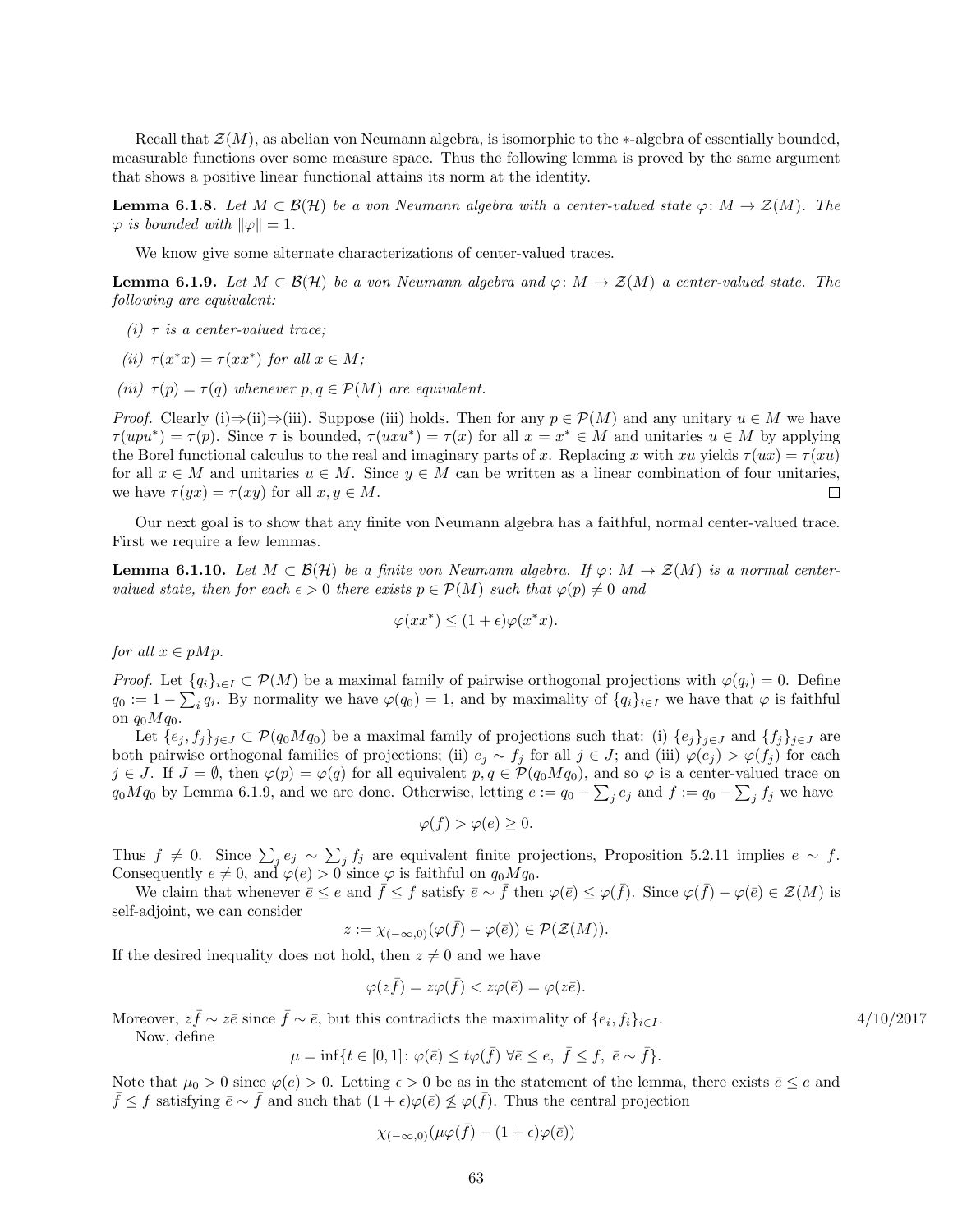is non-zero, and cutting down  $\bar{e}$  and  $\bar{f}$  by it (which maintains equivalence) we may assume  $(1 + \epsilon)\varphi(\bar{e}) >$  $\mu\varphi(\bar{f})).$ 

Let  $\{\bar{e}_k,\bar{f}_k\}_{k\in K}$  be a maximal family such that: (i)  $\{\bar{e}_k\}_{k\in K}$  and  $\{\bar{f}_k\}_{k\in K}$  are both pairwise orthogonal families of projections; (ii)  $\bar{e}_k \leq \bar{e}$ ,  $\bar{f}_k \leq \bar{f}$ , and  $\bar{e}_k \sim \bar{f}_k$  for each  $k \in K$ ; and (iii)  $(1 + \epsilon) \varphi(\bar{e}_k) \leq \mu \varphi(\bar{f}_k)$  for each  $k \in K$ . Define  $p := \bar{e} - \sum_{k} \bar{e}_k$  and  $q := \bar{f} - \sum_{k} \bar{f}_k$ . Proposition [5.2.11](#page-51-1) implies  $p \sim q$ . We have  $p \neq 0$ since otherwise by normality we have

$$
(1+\epsilon)\varphi(\bar{e}) = \sum_{k \in K} (1+\epsilon)\varphi(\bar{e}_k) \le \sum_{k \in K} \mu\varphi(\bar{f}_k) \le \mu\varphi(\bar{k}),
$$

contradicting  $(1 + \epsilon)\varphi(\bar{e}) > \mu\varphi(\bar{f}).$ 

Just as was argued above with the maximality of the family  $\{e_j, f_j\}_{j\in J}$ , the maximality of  $\{\bar{e}_k, \bar{f}_k\}_{k\in K}$ implies that we have  $\mu\varphi(\bar{q}) \leq (1+\epsilon)\varphi(\bar{p})$  whenever  $\bar{p} \leq p$  and  $\bar{q} \leq q$  satisfy  $\bar{p} \sim \bar{q}$ . So, suppose  $\bar{p}_1, \bar{p}_2 \leq p$ satisfy  $\bar{p}_1 \sim \bar{p}_2$ . If  $v \in q_0 M q_0$  is such that  $v^*v = p$  and  $vv^* = q$ , then  $\bar{p}_1 \sim v \bar{p}_1 v^* =: \bar{q} \leq q$ . Then the previous argument and the definition of  $\mu$  imply

$$
\varphi(\bar{p}_1) \le \mu \varphi(\bar{q}) \le (1+\epsilon)\varphi(\bar{p}_2).
$$

Let  $x \in pMp$  and let u be a unitary in  $pMp$ . By Corollary [3.1.13,](#page-23-4)  $x^*x$  can be uniformly approximated by linear combinations of projections in  $pMp$ . Thus the previous argument and the normality of  $\varphi$  implies

$$
\varphi(u^*x^*xu) \le (1+\epsilon)\varphi(x^*x)
$$

since  $\bar{p} \sim u^* \bar{p} u$  for any  $\bar{p} \in \mathcal{P}(pMp)$ . Now, if  $x^* = v|x^*|$  is the polar decomposition, the finiteness of  $pMp$ implies (via the proof of Proposition [5.2.11\)](#page-51-1) that v can be extended to a unitary  $u \in pMp$ . Then

$$
u^*x^*xu = v^*x^*xv = v^*v|x^*|^2v^*v = |x^*|^2 = xx^*,
$$

and consequently  $\varphi(xx^*) \leq (1+\epsilon)\varphi(x^*x)$ .

<span id="page-64-0"></span>**Lemma 6.1.11.** Let  $M \subset \mathcal{B}(\mathcal{H})$  be a finite von Neumann algebra and  $\epsilon > 0$ . Then there exists a normal center-valued state  $\varphi$  such that

$$
\varphi(xx^*) \le (1+\epsilon)\varphi(x^*x)
$$

for all  $x \in M$ .

*Proof.* Let  $\psi$  be the normal center-valued state guaranteed by Theorem [6.1.7.](#page-62-0) By Lemma [6.1.10,](#page-63-1) there exists  $p \in \mathcal{P}(M)$  with  $\psi(p) \neq 0$  and

$$
\psi(xx^*) \le (1+\epsilon)\psi(x^*x)
$$

for all  $x \in pMp$ . By Proposition [6.1.5,](#page-62-1)  $p = \sum_i p_i$  for  $p_i$  monic projections. At least one  $p_i$  satisfies  $\varphi(p_i) \neq 0$ , and so replacing  $p$  with this  $p_i$  we may assume  $p$  is monic.

Thus there exists a finite family  $\{p_1, \ldots, p_n\}$  of pairwise orthogonal projections such that  $p_i \sim p$ ,  $i =$  $1, \ldots, n$  and  $z := \sum_{i=1}^n p_i \in \mathcal{P}(\mathcal{Z}(M))$ . Take  $v_i \in M$  such that  $v_i^* v_i = p_i$  and  $v_i v_i^* = p$  for each  $i = 1, \ldots, n$ . For  $x \in Mz$ , define  $\varphi_0(x) := \sum_{i=1}^n \psi(v_i x v_i^*)$ . For  $x \in Mz$  we have

$$
0 \leq \varphi_0(xx^*) = \varphi_0(xzx^*) = \sum_{j=1}^n \varphi_0(xp_jx^*) = \sum_{i,j=1}^n \psi(v_ixv_j^*v_jx^*v_i^*)
$$
  

$$
\leq (1+\epsilon)\sum_{i,j=1}^n \psi(v_jx^*v_i^*v_ixv_j^*) = (1+\epsilon)\sum_{i=1}^n \varphi_0(x^*p_ix) = (1+\epsilon)\varphi_0(x^*x)
$$

Observe that  $\varphi_0$  is valued in  $\mathcal{Z}(Mz)$ , is normal, and satisfies properties (i) and (iii) in Definition [6.1.6](#page-62-2) of a center-valued state on Mz. Also,  $\bar{z} \in \mathcal{Z}(Mz)$ , we have

$$
\varphi_0(\bar{z}) = \sum_{i=1}^n \psi(v_i \bar{z} v_i^*) = \sum_{i=1}^n \bar{z} \psi(v_i z v_i^*) = \bar{z} \varphi_0(z).
$$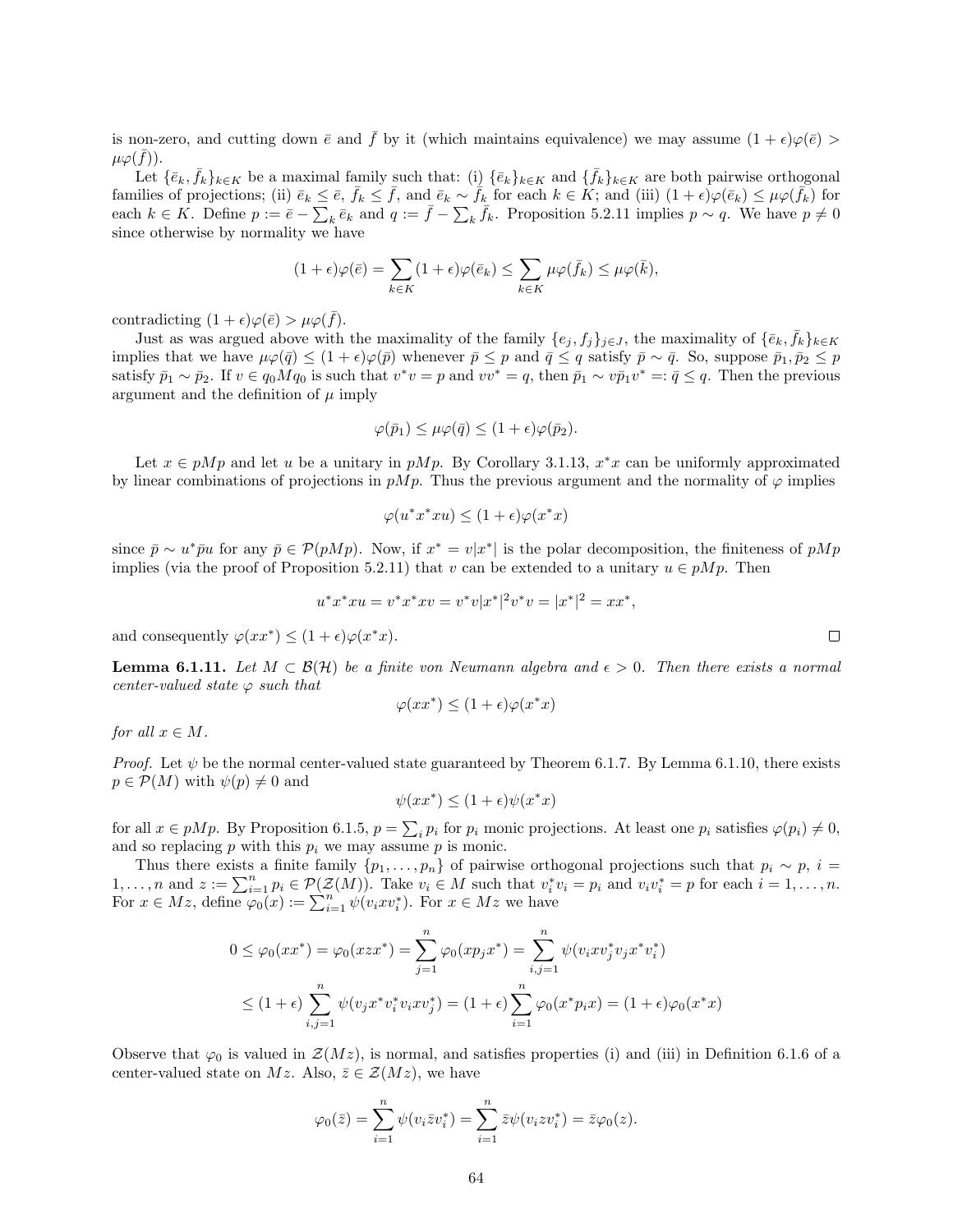Thus, in order for  $\varphi_0$  be a center-valued state on  $Mz$ , we need  $\varphi_0(z) = z$ . This need not be the case; however, 4/14/2017 since  $\varphi_0(z) > 0$  there exists  $\delta > 0$  such that

$$
z_0 := \chi_{\lbrack \delta, \infty)}(\varphi_0(z)) \neq 0.
$$

Since  $\varphi_0(z) = z\varphi_0(1)$ ,  $z_0 \le z$ . If we set  $y := f(\varphi_0(z))$  for  $f(t) := \frac{1}{t}\chi_{\lbrack \delta,\infty)}(t)$ , then  $z_0 = y\varphi_0(z)$ . For  $x \in Mz_0$ define  $\varphi(x) := y\varphi_0(x)$ . Then

$$
\varphi(xx^*) = y\varphi_0(xx^*) \le y(1+\epsilon)\varphi_0(x^*x) = (1+\epsilon)\varphi(x^*x).
$$

Also,  $\varphi$  is valued in  $\mathcal{Z}(Mz_0)$ , is normal, and satisfies properties (i) and (iii) in Definition [6.1.6](#page-62-2) of a centervalued state on  $Mz_0$ . Lastly, we have

$$
\varphi(z_0) = y\varphi_0(z_0) = y\varphi_0(z_0 z) = yz_0\varphi_0(z) = y\varphi_0(z) = z_0.
$$

Consequently,  $\varphi(\bar{z}) = \bar{z}$  for any  $\bar{z} \in \mathcal{Z}(Mz_0)$ . Thus  $\varphi$  is a normal center-valued state on  $Mz_0$ .

Now, let  $\{z_i\}_{i\in I} \subset \mathcal{P}(\mathcal{Z}(M))$  be a maximal family of pairwise orthogonal central projections such that for each  $i \in I$  there exists a normal center-valued state  $\varphi_i$  on  $Mz_i$  such that

$$
\varphi_i(xx^*) \le (1+\epsilon)\varphi_i(x^*x)
$$

for all  $x \in Mz_i$ . We must have  $\sum_i z_i = 1$ , otherwise we could apply the above argument to  $M(1 - \sum_i z_i)$  to contradict maximality. Thus if we define for  $x \in M$ 

$$
\varphi(x) := \sum_{i \in I} \varphi_i(xz_i),
$$

then  $\varphi$  is a normal center-valued state with the desired property.

<span id="page-65-0"></span>**Theorem 6.1.12.** A von Neumann algebra  $M \subset \mathcal{B}(\mathcal{H})$  is finite if and only if there exists a normal centervalued trace. Moreover, any such center-valued trace is faithful and unique.

*Proof.* We first show that any such center-valued trace  $\tau$  is automatically faithful. Indeed, if  $p \in \mathcal{P}(M)$ is monic and  $\{p_1,\ldots,p_n\}\subset \mathcal{P}(M)$  are pairwise orthogonal such that  $p_i \sim p$  for each  $i=1,\ldots,n$  and  $z := \sum_{i=1}^n p_i \in \mathcal{Z}(M)$ , then

$$
z = \tau(z) = \tau\left(\sum_{i=1}^n p_i\right) = \sum_{i=1}^n \tau(p_i) = n\tau(p).
$$

Consequently,  $\tau(p) = \frac{1}{n}z \neq 0$ . By Proposition [6.1.5,](#page-62-1) any projection  $p \in \mathcal{P}(M)$  the sum of pairwise orthogonal monic projections. and consequently  $\tau(p) \neq 0$ . Finally, approximating positive  $x \in M$  by positive linear combinations of its spectral projections, we have  $\tau(x) > 0$ . Thus  $\tau$  is faithful.

Now, suppose there exists a normal center-valued trace  $\tau$ . Then if  $v \in M$  satisfies  $v^*v = 1$  and  $vv^* \leq 1$ , then

$$
1 = \tau(v^*v) = \tau(vv^*).
$$

Since  $\tau$  is faithful by the above argument, we have  $vv^* = v^*v = 1$ . Thus M is finite.

Conversely, suppose M is finite. Let  $(a_n)_{n\in\mathbb{N}}$  be a strictly decreasing sequence of real numbers converging to 1. By Lemma [6.1.11,](#page-64-0) there exists a sequence  $\{\varphi_n\}_{n\in\mathbb{N}}$  of normal center-valued states such that

$$
\varphi_n(xx^*) \le a_n \varphi_n(x^*x)
$$

for  $x \in M$  and each  $n \in \mathbb{N}$ .

For each  $1 \leq m < n$ , we claim that  $a_m^2 \varphi_m - \varphi_n$  is a positive linear map. It suffices to check positivity on projections, and since the map is normal, it suffices, by Proposition [6.1.5,](#page-62-1) to check it on monic projections. Let  $\{p_1,\ldots,p_k\} \subset \mathcal{P}(M)$  be pairwise orthogonal, equivalent projections with  $z := \sum_{i=1}^k p_i \in \mathcal{Z}(M)$ . Then  $\varphi_n(p_1) \leq a_n \varphi_n(p_i)$  and  $\varphi_m(p_i) \leq a_m \varphi_m(p_1)$  for each  $i = 1, \ldots, k$ . Hence

$$
k\varphi_n(p_1) \le a_n \sum_{i=1}^k \varphi_n(p_i) = a_n \varphi_n(z) = a_n z = a_n \varphi_m(z) = a_n \sum_{i=1}^k \varphi_m(p_i) \le ka_n a_m \varphi_m(p_1) \le ka_m^2 \varphi_m(p_1).
$$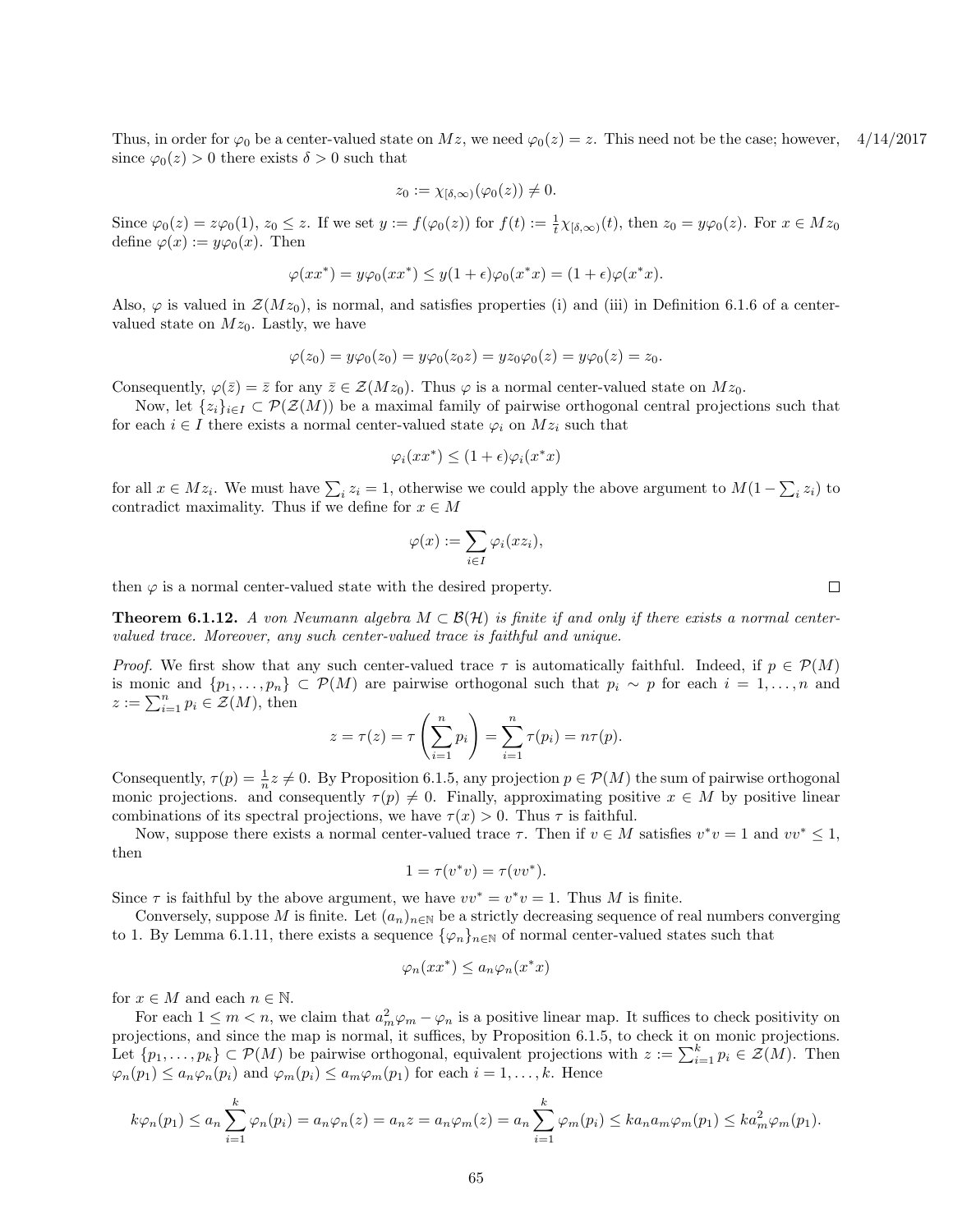Thus  $[a_m^2 \varphi_m - \varphi_n](p_1) \ge 0$  and  $a_m^2 \varphi_m - \varphi_n$  is positive. It follows from Lemma [6.1.8](#page-63-2) that

$$
||a_m^2 \varphi_m - \varphi_n|| \le ||[a_m^2 \varphi_m - \varphi_n](1)|| = a_m^2 - 1.
$$

Since  $a_m \searrow 1$ , we see that  $\|\varphi_m - \varphi_n\| \to 0$  and thus we can define  $\tau : M \to \mathcal{Z}(M)$  by

$$
\tau(x) = \lim_{n \to \infty} \varphi_n(x).
$$

One immediately has that  $\tau$  is a center-valued state. Moreover,  $\tau(xx^*) \leq \tau(x^*x)$  for all  $x \in M$ . By reversing the roles of x and  $x^*$ , we obtain  $\tau(xx^*) = \tau(x^*x)$  for all  $x \in M$ . Thus by Lemma [6.1.9,](#page-63-0)  $\tau$  is a center-valued trace. To see that  $\tau$  is normal, let  $\phi \in \mathcal{Z}(M)_*$ , then

$$
\|\phi\circ\tau-\phi\circ\varphi_n\|\leq\|\varphi\|\|\tau-\varphi_n\|\to 0.
$$

We have  $\phi \circ \varphi_n \in M_*$  by normality of  $\varphi_n$ . Since  $M_*$  is closed, the above implies  $\phi \circ \tau \in M_*$ , and hence  $\tau$  is normal.

To see that  $\tau$  is unique, suppose  $\psi: M \to \mathcal{Z}(M)$  is another normal center-valued trace. Then for p a monic projection as above, we have

$$
\tau(p) = \frac{1}{k} \sum_{i=1}^{k} \tau(p_k) = \frac{1}{n} \tau(z) = \frac{1}{n} z = \frac{1}{n} \psi(z) = \psi(p).
$$

Thus  $\tau$  and  $\psi$  agree on monic projections, and so by Proposition [6.1.5](#page-62-1) they agree on all projections. Since M is the norm closure of the span of  $\mathcal{P}(M)$ , we see that  $\tau$  and  $\psi$  agree everywhere. Hence  $\tau$  is unique.

**Proposition 6.1.13.** Let  $M \subset \mathcal{B}(\mathcal{H})$  be a finite von Neumann algebra with a normal center-valued trace  $\tau$ . Then for  $p, q \in \mathcal{P}(M)$ ,  $p \preceq q$  if and only if  $\tau(p) \leq \tau(q)$ .

Proof. If  $p \leq q$ , let  $v \in M$  be such that  $v^*v = p$  and  $vv^* \leq q$ . Then  $\tau(p) = \tau(v^*v) = \tau(vv^*) \leq \tau(q)$ . Conversely, suppose  $\tau(p) \leq \tau(q)$ . By the comparison theorem there exists  $z \in \mathcal{P}(\mathcal{Z}(M))$  such that  $pz \preceq qz$ and  $q(1-z) \preceq p(1-z)$ . To show  $p \preceq q$ , it suffices to show  $q(1-z) \sim p(1-z)$ . Let  $v \in M$  be such that  $v^*v = q(1-z)$  and  $vv^* \leq p(1-z)$ . Then

$$
\tau(vv^*) \le \tau(p(1-z)) = \tau(p)(1-z) \le \tau(q)(1-z) = \tau(q(1-z)) = \tau(v^*v) = \tau(vv^*).
$$

 $\Box$ 

Since  $\tau$  is faithful by Theorem [6.1.12,](#page-65-0) this implies  $vv^* = p(1-z)$  and hence  $q(1-z) \sim p(1-z)$ .

#### <span id="page-66-0"></span>6.1.1 Dixmier's Property

We now show that in a general von Neumann algebra, the operator norm closure of the convex hull of the unitary orbit of any element intersects the center, which is known as *Dixmier's property*. This property also yields an additional proof of the uniqueness of the center-valued trace on a finite von Neumann algebra.

<span id="page-66-1"></span>**Lemma 6.1.14.** Let  $M \subset \mathcal{B}(\mathcal{H})$  be a von Neumann algebra. For  $x = x^* \in M$ , there exists a unitary  $u \in M$ and  $y = y^* \in \mathcal{Z}(M)$  such that

$$
\left\| \frac{1}{2}(x + u^*xu) - y \right\| \le \frac{3}{4} \|x\|.
$$

*Proof.* We may assume  $||x|| = 1$ . Let  $p = \chi_{[0,1]}(x)$  and  $q = 1 - p = \chi_{[-1,0]}(x)$ . By the comparison theorem, there exists  $z \in \mathcal{P}(\mathcal{Z}(M))$  and  $p_1, p_2, q_1, q_2 \in \mathcal{P}(M)$  such that

$$
zq \sim p_1 \leq p_1 + p_2 = zp
$$
 and  $(1-z)p \sim q_1 \leq q_1 + q_2 = (1-z)q$ .

Let  $v, w \in M$  be such that  $v^*v = zq$ ,  $vv^* = p_1$ ,  $w^*w = (1 - z)p$ , and  $ww^* = q_1$ . Set

$$
u := v + v^* + w + w^* + q_2 + p_2.
$$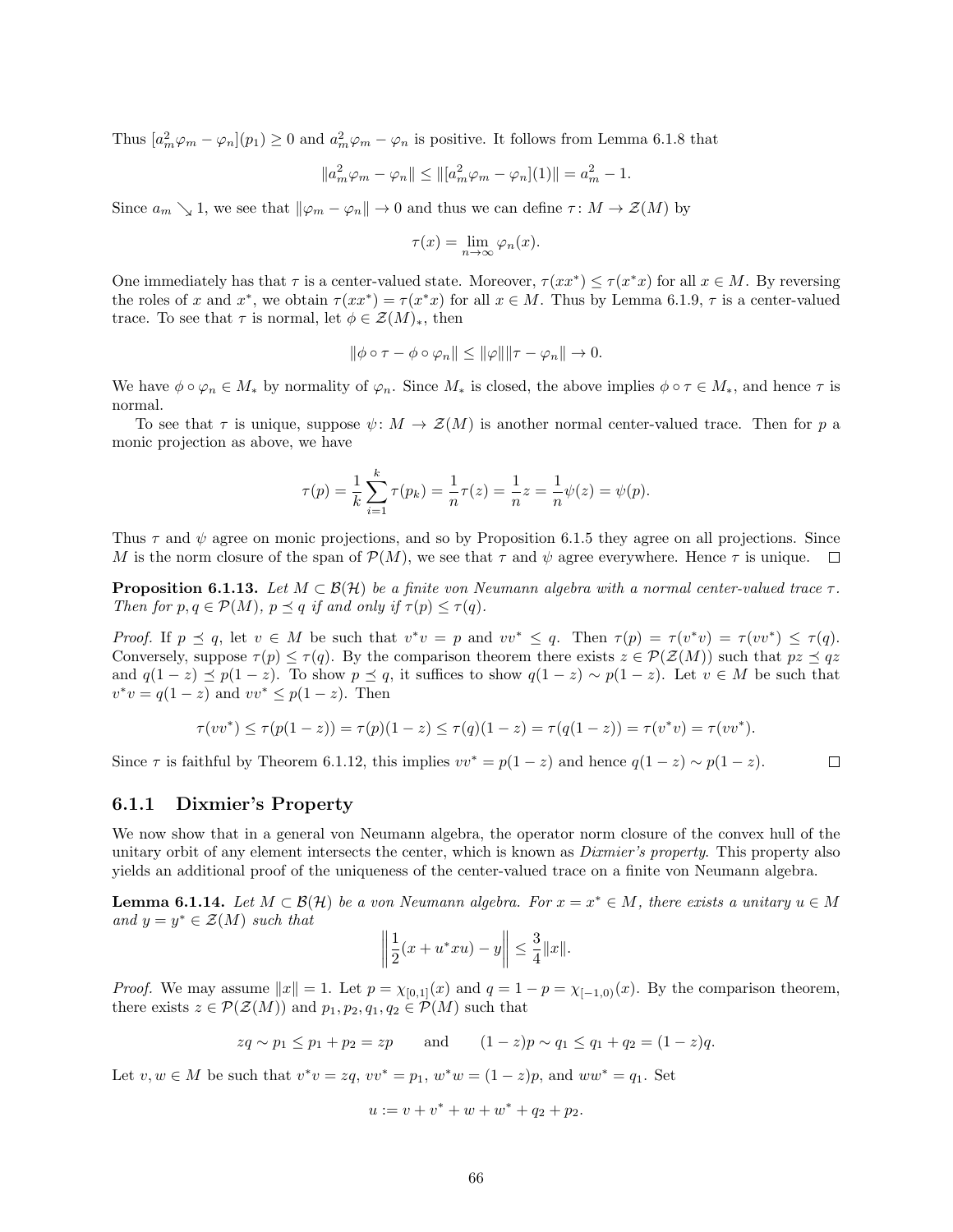Then, since  $p$  and  $q$  are orthogonal we have

$$
u^*u = uu^* = v^*v + vv^* + w^*w + ww^* + q_2 + p_2 = zq + p_1 + (1 - z)p + q_2 + p_2 = p + q = 1.
$$

Thus  $u$  is a unitary, and moreover we have:

$$
u^*p_1u = zq \t u^*q_1u = (1-z)p \t u^*p_2u = p_2u^*zqu = p_1 \t u^*(1-z)pu = q_1 \t u^*q_2u = q_2.
$$

Now, by definition of p and q we have  $-zq \leq zx \leq zp = p_1 + p_2$ . Conjugating by u yields  $-p_1 \leq zu^*xu \leq$  $zq + p_2$ . Consequently

$$
-\frac{1}{2}(zq+p_1) \le \frac{1}{2}(zx+zw^*xu) \le \frac{1}{2}(p_1+zq)+p_2
$$

Since  $z = zq + zp = zq + p_1 + p_2$ , we have

$$
-\frac{1}{2}z \le \frac{1}{2}(zx + zu^*xu) \le z,
$$

or equivalently,

$$
-\frac{3}{4}z \le \frac{1}{2}(zx + zu^*xu) - \frac{1}{4}z \le \frac{3}{4}z.
$$

A similar argument yields

$$
-\frac{3}{4}(1-z) \le \frac{1}{2}((1-z)x + (1-z)u^*xu) + \frac{1}{4}(1-z) \le \frac{3}{4}(1-z).
$$

So summing yields

$$
\left\| \frac{1}{2}(x + u^*xu) - y \right\| \le \frac{3}{4},
$$

where  $y = \frac{1}{4}(2z - 1)$ .

**Theorem 6.1.15** (Dixmier's Property). Let  $M \subset \mathcal{B}(\mathcal{H})$  be a von Neumann algebra. For  $x \in M$ , denote by  $K(x)$  the norm closed convex hull of the unitary orbit of x. Then  $\mathcal{Z}(M) \cap K(X) \neq \emptyset$ .

*Proof.* Let K denote the set of all maps  $\alpha: M \to M$  of the form  $\alpha(x) = \sum_{i=1}^{n} c_i u_i^* x u_i$ , where  $u_1, \ldots, u_n \in M$ are unitaries and  $c_1, \ldots, c_n \geq 0$  satisfy  $\sum_{i=1}^n c_i = 1$ . Observe that  $\alpha(z) = z$  for any  $z \in \mathcal{Z}(M)$  and  $\alpha \in \mathcal{K}$ .

Denote  $a_0 := \text{Re}(x)$  and  $b_0 := \text{Im}(x)$ . Using Lemma [6.1.14,](#page-66-1) we can find a unitary  $u \in M$  and  $y_1 = y_1^* \in \mathcal{Z}(M)$  such that

$$
\left\|\frac{1}{2}(a_0+u^*a_0u)-y_1\right\|\leq \frac{3}{4}\|a_0\|.
$$

Define  $\alpha_1 \in \mathcal{K}$  by  $\alpha_1(x) = \frac{1}{2}(x + u^*xu)$ . Also define  $a_1 := \alpha_1(a_0)$ , which we note is self-adjoint. The above inequality is equivalent to  $||a_1 - y_1|| \leq \frac{3}{4} ||a_0||$ . Next apply Lemma [6.1.14](#page-66-1) to  $a_1 - y_1$  to obtain  $\alpha_2 \in \mathcal{K}$  and  $y_2 = y_2^* \in \mathcal{Z}(M)$  such that

$$
\|\alpha_2(a_1 - y_1) - y_2\| = \|\alpha_2(a_1) - (y_1 + y_2)\| \le \frac{3}{4} \|a_1 - y_1\| \le \left(\frac{3}{4}\right)^2 \|a_0\|.
$$

Define  $a_2 := \alpha_2(a_1)$ . Then the above inequality is equivalent to  $||a_2 - (y_1 + y_2)|| \leq (\frac{3}{4})^2 ||a_0||$ . Iterating this construction, we obtain sequences  $(\alpha_n)_{n\in\mathbb{N}}\subset\mathcal{K}$ ,  $(a_n)_{n\in\mathbb{N}}\subset\mathcal{N}_{s,a}$ , and  $(y_n)_{n\in\mathbb{N}}\subset\mathcal{S}(M)_{s,a}$  such that  $a_n = \alpha_n(a_{n-1})$  and

$$
\left\| a_n - \sum_{i=1}^n y_n \right\| \le \left( \frac{3}{4} \right)^n \|\alpha_0\|.
$$

Since any finite composition of maps in K is still an element of K, using the above process for any  $\epsilon > 0$  we can find  $\alpha \in \mathcal{K}$  and  $y \in \mathcal{Z}(M)$  such that  $\|\alpha(a_0) - y\| \leq \epsilon$ . Similarly, we can find  $\beta \in \mathcal{K}$  and  $z \in \mathcal{Z}(M)$  such that  $\|\beta(\alpha(b_0)) - z\| < \epsilon$ . Observe that we also have

$$
\|\beta(\alpha(a_0)) - y\| = \|\beta(\alpha(a_0) - y)\| \le \|\alpha(a_0) - y\| < \epsilon.
$$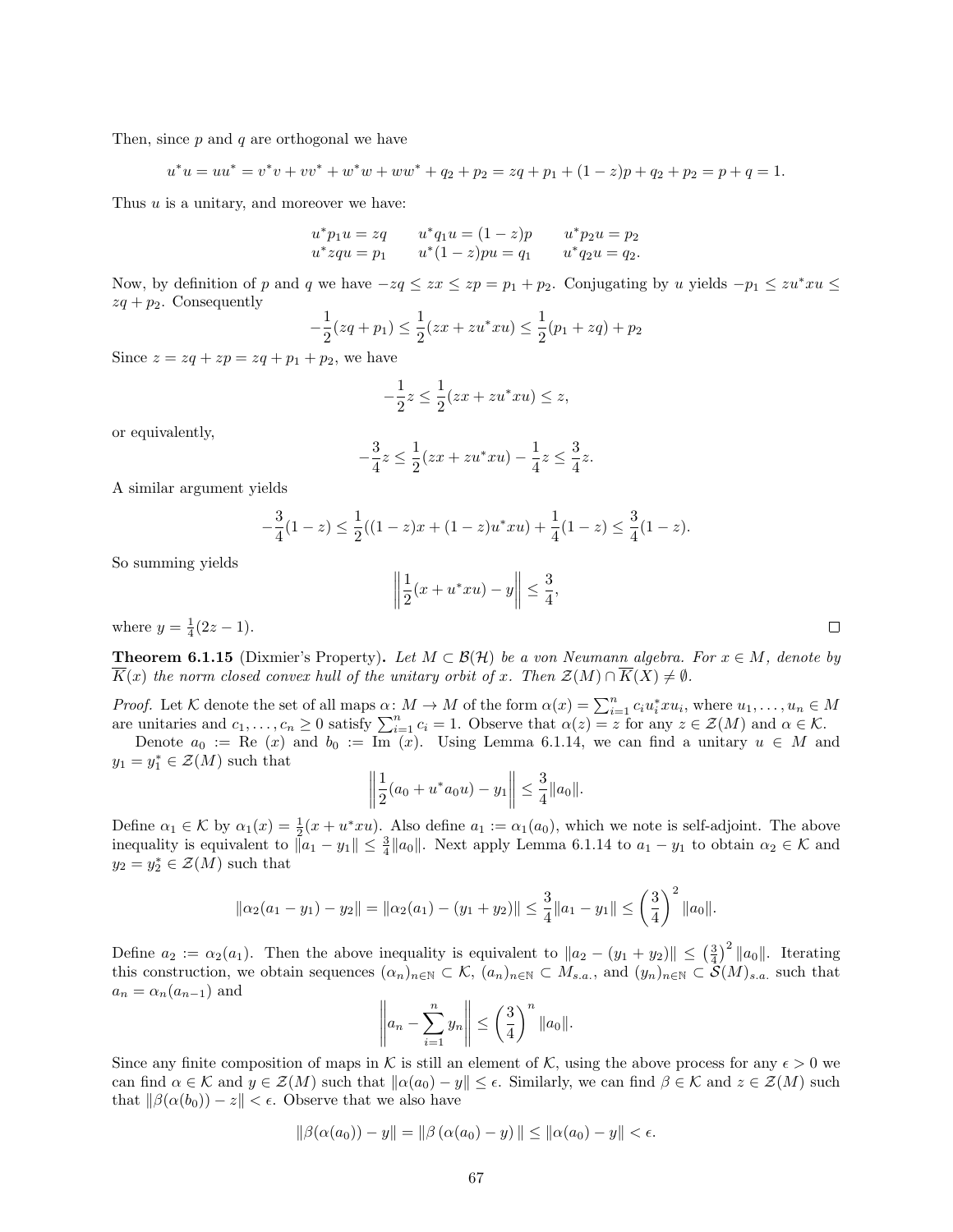Thus we have  $\|\beta \circ \alpha(x) - (y + iz)\| < 2\epsilon$ .

Iterating this construction yields sequences  $(\gamma_n)_{n\in\mathbb{N}}\in\mathcal{K}$  and  $(z_n)_{n\in\mathbb{N}}\subset\mathcal{Z}(M)$  such that, if we define  $x_0 = x$  and  $x_n = \gamma_n(x_{n-1})$  then

$$
||x_n - z_n|| \le \frac{1}{2^n}.
$$

Also

$$
||x_{n+1} - x_n|| = ||\alpha_{n+1}(x_n - z_n) + (x_n - z_n)|| \le \frac{1}{2^{n-1}}.
$$

Thus  $(x_n)_{n\in\mathbb{N}}$  converges in norm (to something in  $\overline{K}(M)$ ), which implies  $(z_n)_{n\in\mathbb{N}}$  converges to the same limit that is then necessarily in  $\mathcal{Z}(M) \cap K(M)$ .  $\Box$ 

Corollary 6.1.16. A von Neumann algebra  $M \subset \mathcal{B}(\mathcal{H})$  is finite if and only if  $\mathcal{Z}(M) \cap \overline{K}(M)$  contains exactly one element for each  $x \in M$ . Moreover, if M is finite then it has a unique, faithful, normal center-valued trace  $\tau$  such that  $\mathcal{Z}(M) \cap \overline{K}(M) = {\tau(x)}$  for all  $x \in M$ .

*Proof.* Suppose M is finite and let  $\tau: M \to \mathcal{Z}(M)$  be a center-valued trace. Observe that  $\tau$  is constantly equal to  $\tau(x)$  on  $\overline{K}(x)$  for all  $x \in M$ . Thus  $\emptyset \neq \mathcal{Z}(M) \cap \overline{K}(x) \subset {\tau(x)}$ .

Conversely, if  $\mathcal{Z}(M) \cap \overline{K}(M)$  consists of a single element of each  $x \in M$ , define  $\tau : M \to \mathcal{Z}(M)$  by letting  $\tau(x)$  be the single element. Then one immediately see that  $\tau$  is a center-valued state. Since  $\overline{K}(u^*xu) = \overline{K}(x)$ , we have  $\tau(u^*xu) = \tau(x)$  for any unitary  $u \in M$ . Consequently  $\tau$  is a center-valued trace and M is finite by Theorem [6.1.12.](#page-65-0)

By the above, we see that for any center-valued trace on a finite von Neumann algebra must have its output in  $\mathcal{Z}(M) \cap \overline{K}(M)$ , and hence the trace is unique as this set contains exactly one element.  $\Box$ 

#### <span id="page-68-0"></span>6.2 Characterizing the Commutant

Let M be a von Neumann algebra with a faithful, normal, tracial state  $\tau: M \to \mathbb{C}$ . We denote by  $L^2(M)$ the GNS Hilbert space associated to  $\tau$ . We will identify M with its GNS representation on  $L^2(M)$ , so that  $M \subset \mathcal{B}(L^2(M))$ . Recall that there is a dense subspace of  $L^2(M)$  corresponding to M. Thus, we can consider  $x \in M$  as both an operator in  $\mathcal{B}(L^2(M))$  and an vector in  $L^2(M)$ . The context will usually make it clear in what way we are thinking of x, but when necessary we might write  $\hat{x}$  when we want to think of this element as a vector. We have for  $x, y \in M$ 

$$
\langle \hat{x}, \hat{y} \rangle = \tau(y^*x).
$$

We may also write  $\langle x, y \rangle_2$  for the same quantity.

Now, define for  $x \in M$ 

$$
J\hat{x}:=\widehat{x^*}.
$$

We note that

$$
||J\hat{x}||^2 = ||\widehat{x^*}||^2 = \tau(xx^*) = \tau(x^*x) = ||\hat{x}||^2.
$$

Thus J extends to a conjugate linear isometry on  $L^2(M)$ . Note that since J is conjugate linear, we have  $\langle J\xi, J\eta \rangle = \langle \eta, \xi \rangle$  for  $\xi, \eta \in L^2(M)$ .

Let  $x, y, z \in M$ . Then

$$
x(JyJ)\hat{z} = xJy\hat{z}^* = xJ\hat{y}\hat{z}^* = x\hat{z}\hat{y}^* = \hat{x}\hat{z}\hat{y}^*
$$

$$
= J\hat{y}\hat{z}^*\hat{x}^* = Jy\hat{z}^*\hat{x}^* = JyJ\hat{x}\hat{z} = (JyJ)x\hat{z}.
$$

Thus  $x(JyJ) = (JyJ)x$  since  $\widehat{M}$  is dense in  $L^2(M)$ . This implies  $JMJ \subset M' \cap \mathcal{B}(L^2(M))$ . It turns out that the reverse inclusion also holds:

**Theorem 6.2.1.** Let M be a von Neumann algebra with a faithful, normal, tracial state  $\tau$ . Representing M in  $\mathcal{B}(L^2(M))$ , we have

$$
M' \cap \mathcal{B}(L^2(M)) = JMJ
$$

for J defined as above.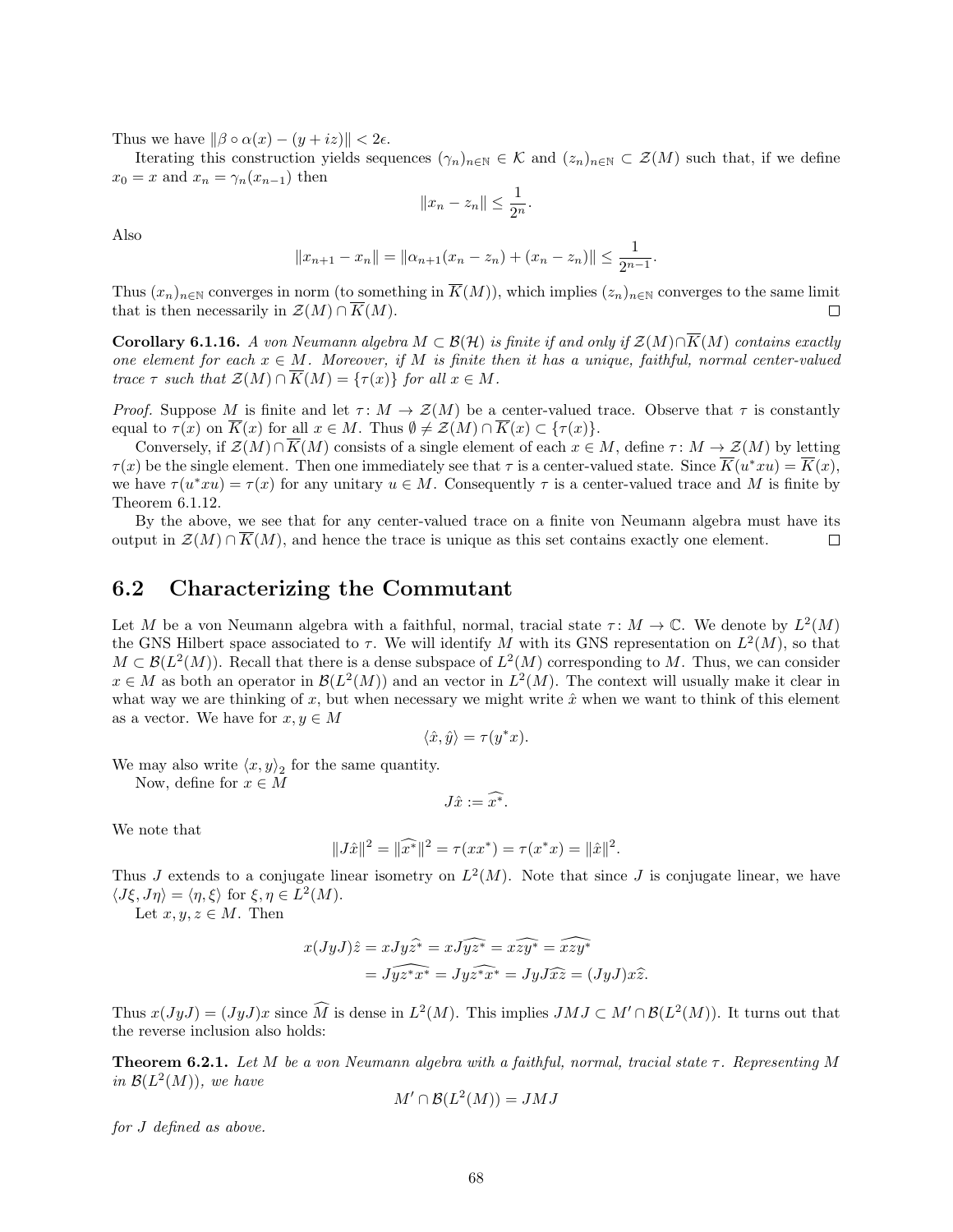*Proof.* Define for  $\xi \in L^2(M)$  the unbounded operators  $L^0_{\xi}$ :  $\widehat{M} \to L^2(M)$  and  $R^0_{\xi}$ :  $\widehat{M} \to L^2(M)$  by

$$
L_{\xi}^{0}\hat{x} := (Jx^*J)\xi
$$
  

$$
R_{\xi}^{0}\hat{x} := x\xi.
$$

Note that if  $\xi = \hat{y}$ , then  $L_{\xi}^0 \hat{x} = \hat{y} \hat{x}$  and  $R_{\xi}^0 \hat{x} = \hat{x} \hat{y}$ . Now, we claim that these operators are closable. Suppose  $(\hat{x}_n)_{n\in\mathbb{N}}\subset\widehat{M}$  satisfies  $\|\hat{x}_n\|\to 0$ , and  $L^0_{\xi}\hat{x}_n\to\eta$  for some  $\eta\in L^2(M)$ . Then for any  $y\in M$  we have

$$
|\langle \eta, \hat{y} \rangle| = \lim_{n \to \infty} |\langle L_{\xi}^0 \hat{x}_n, \hat{y} \rangle| = \lim_{n \to \infty} |\langle (Jx_n^* J)\xi, \hat{y} \rangle| = \lim_{n \to \infty} |\langle \xi, (Jx_n J)\hat{y} \rangle|
$$
  
= 
$$
\lim_{n \to \infty} |\langle \xi, \widehat{yx_n^*} \rangle| = \lim_{n \to \infty} |\langle \xi, y\widehat{x}_n^* \rangle| \le \lim_{n \to \infty} ||\xi|| ||y|| ||J\hat{x}_n|| = \lim_{n \to \infty} ||\xi|| ||y|| ||\hat{x}_n|| = 0.
$$

Thus  $\eta = 0$  and so  $L_{\xi}^{0}$  is closable. Similarly for  $R_{\xi}^{0}$ . We denote the closures of these maps by  $L_{\xi}$  and  $R_{\xi}$ , respectively. We have  $L_{\hat{x}} = x$  for all  $x \in M$ .

For  $x, y \in M$  and  $\xi \in L^2(M)$ , observe that

$$
\langle R_{J\xi}\hat{x},\hat{y}\rangle = \langle xJ\xi,\hat{y}\rangle = \langle J\xi,\widehat{x^*y}\rangle = \langle J\widehat{x^*y},\xi\rangle = \langle y^*\hat{x},\xi\rangle = \langle \hat{x},y\xi\rangle = \langle \hat{x},R_{\xi}\hat{y}\rangle,
$$

therefore  $R_{J\xi} = R_{\xi}^*$ . We also note that

$$
(JL_{\xi}J)\hat{x} = JL_{\xi}\hat{x}^* = J(JxJ)\xi = xJ\xi = R_{J\xi}\hat{x} = R_{\xi}^*\hat{x},
$$

so that  $J L_{\xi} J = R_{\xi}^*$ . This also implies  $L_{J\xi} = L_{\xi}^*$ . Define

$$
\widetilde{M} := \{ L_{\xi} \colon \xi \in L^2(M) \} \cap \mathcal{B}(L^2(M))
$$
  

$$
\widetilde{N} := \{ R_{\xi} \colon \xi \in L^2(M) \} \cap \mathcal{B}(L^2(M)).
$$

The above observations show  $J\widetilde{M}J = \widetilde{N}$ . Let  $L_{\xi} \in \widetilde{M}$ ,  $R_{\eta} \in \widetilde{N}$ , and  $x, y \in M$ . In the discussion preceding the theorem, we saw that  $JMJ \subset M'$ . Using this we have

$$
\langle L_{\xi}R_{\eta}\hat{x},\hat{y}\rangle = \langle x\eta, L_{J\xi}\hat{y}\rangle = \langle x\eta, Jy^*J(J\xi)\rangle = \langle (JyJ)x\eta, J\xi\rangle = \langle x(JyJ)\eta, J\xi\rangle
$$
  
=  $\langle (Jx^*J)\xi, yJ\eta\rangle = \langle L_{\xi}\hat{x}, R_{J\eta}\hat{y}\rangle = \langle R_{\eta}L_{\xi}\hat{x}, \hat{y}\rangle.$ 

Thus  $L_{\xi}R_{\eta}=R_{\eta}L_{\xi}$  which implies  $\widetilde{M}\subset \widetilde{N}'$  and  $\widetilde{N}\subset \widetilde{M}'$ 

It suffices to show  $\widetilde{M} = M$  and  $\widetilde{N} = M'$ . We have already seen that  $L_{\hat{x}} = x$  for  $x \in M$ , thus  $M \subset \widetilde{M}$ . From the definition of  $R_{\xi}$ , we also immediately have  $\tilde{N} \subset M'$ . Let  $y \in M'$ , then for  $x \in M$  we have

$$
R_{y\hat{1}}\hat{x} = x(y\hat{1}) = yx\hat{1} = y\hat{x}.
$$

Thus  $M' \subset \tilde{N}$ , and so  $M' = \tilde{N}$ . Consequently,  $\tilde{M} \subset \tilde{N}' = (M')' = M$ , and so  $\tilde{M} = M$ .  $\Box$